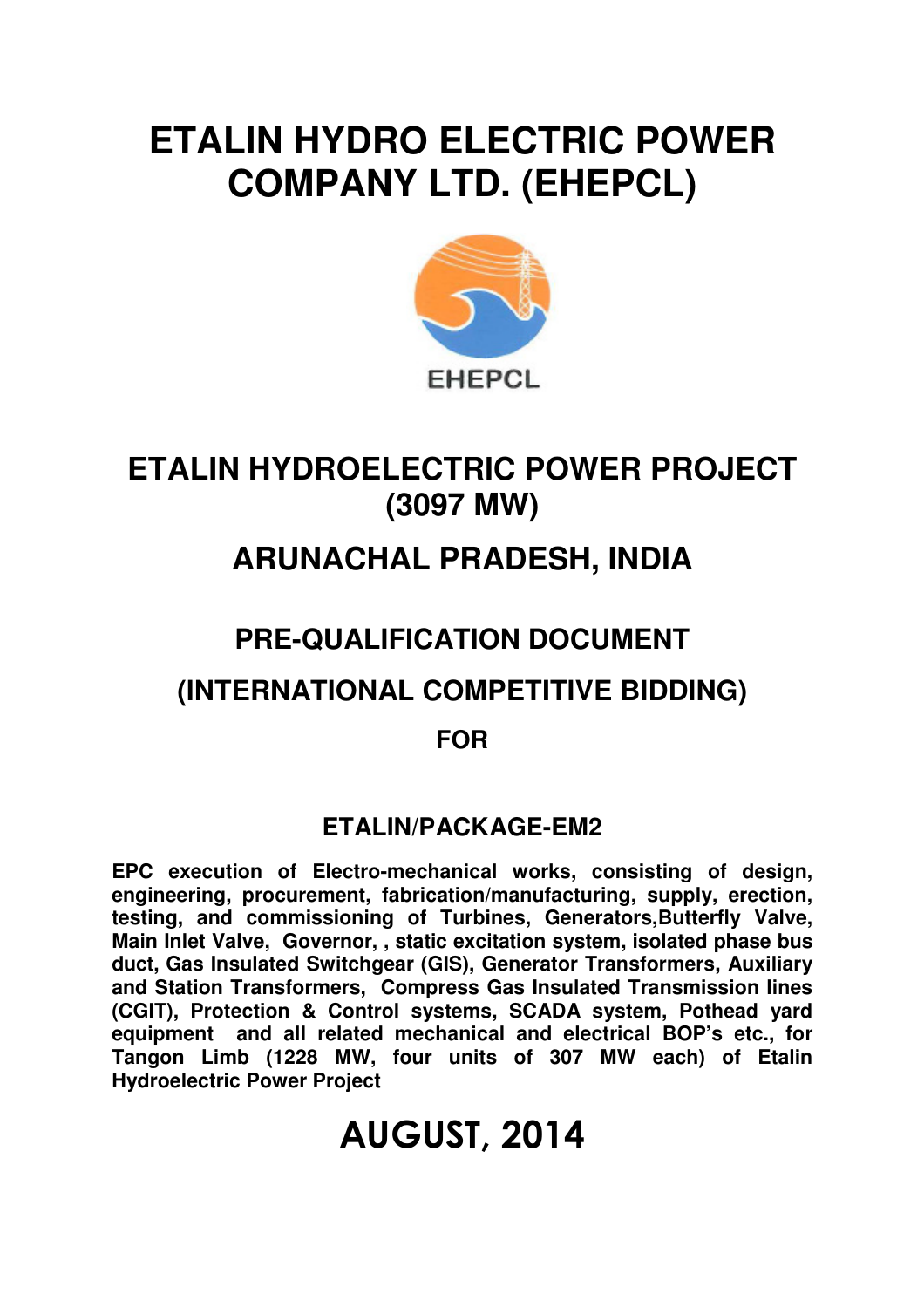#### **PREQUALIFICATION INVITATION DOCUMENT (INTERNATIONAL COMPETITIVE BIDDING)**

#### **FOR**

#### **ETALIN/PACKAGE-EM2**

#### **TABLE OF CONTENTS**

- PART-1 **Invitation for Prequalification**
- PART-2 **Instructions to Applicants**
- APPENDIX-A Information for Applicants

#### APPENDIX-B Prequalification Forms

- Letter of Application
- 1 General Information
- 2 Sole Applicant /Joint Venture Record
- 2A Joint venture Summary alongwith Undertaking by each partner of JV and Joint Venture Agreement
- 3 General Experience Record
- 4 Specific Technical Experience Record
- 4A Project Summary of Completed and Current Contracts of Similar Nature and Complexity
- 4B i) Experience Record: (1) Vertical Shaft Francis Hydro Turbine (2) Governor System
- 4B ii) Experience Record: Spherical Inlet Valve
- 4B iii) Experience Record: Butterfly Valve
- 4B iv) Experience Record: Vertical Shaft Generators
- 4B v) Experience Record: GIS 400 kV Class
- 4B vi) Experience Record: CGIT/GIL 400 kV Class
- 4B vii) Experience Record: Generator Step up (GSU) Transformer
- 4B viii) Experience Record: (1) Control, Protection & Monitoring System (2) Generator and Line Protection System
- 4B ix) Experience Record: 400 kV Class Shunt Reactor
- 4C Letter of Authorisation
- 5 Current Contract Commitments/Works in Progress
- 6 Financial Data
- 7 Quality Assurance
- 8 Undertaking From Parent/Holding Company
- 8A Parent/ Holding Company Guarantee Format
- 9 Litigation History
- 10 Additional Information
- 11 List of Forms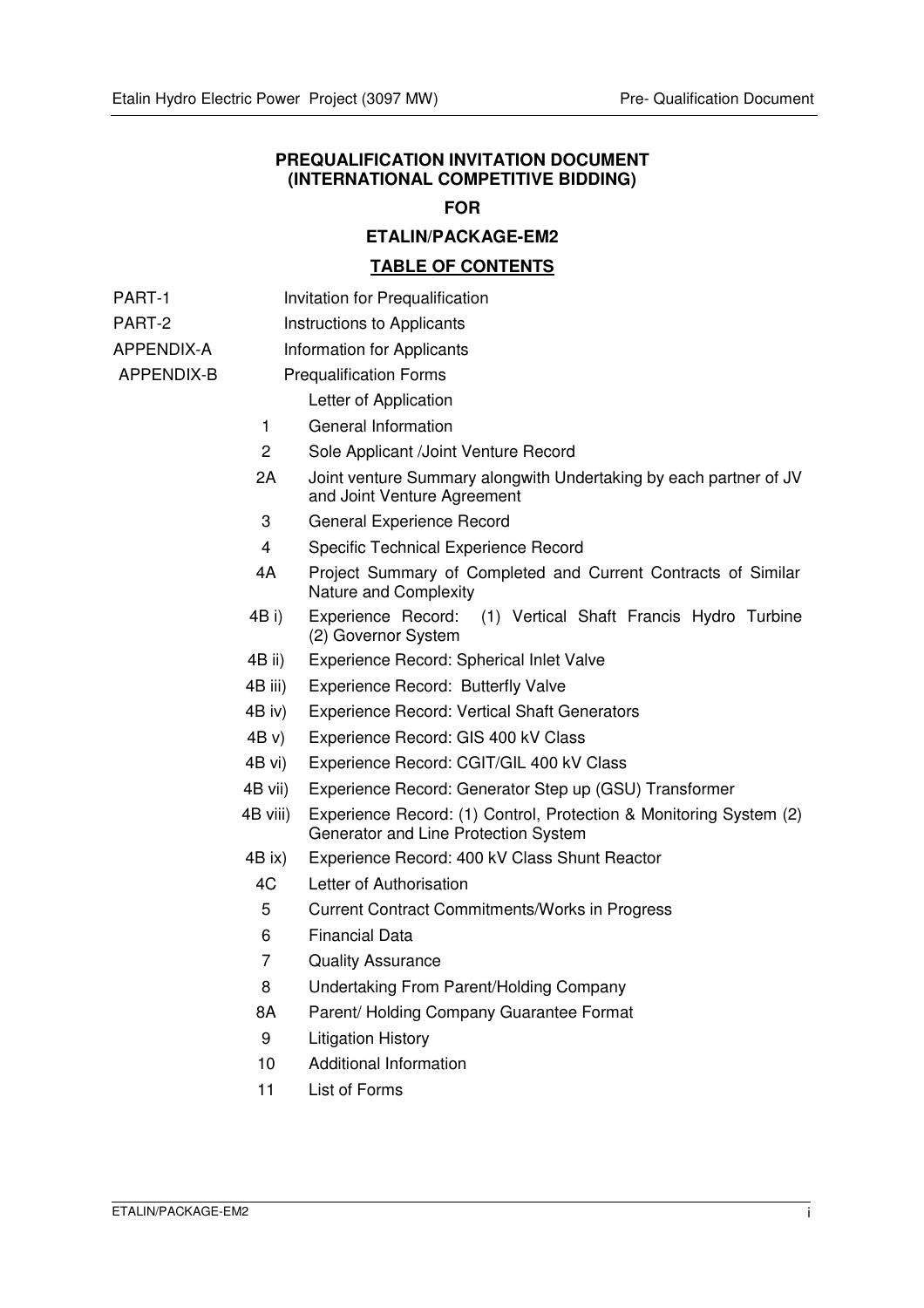### **PART-1**

### **INVITATION FOR PREQUALIFICATION**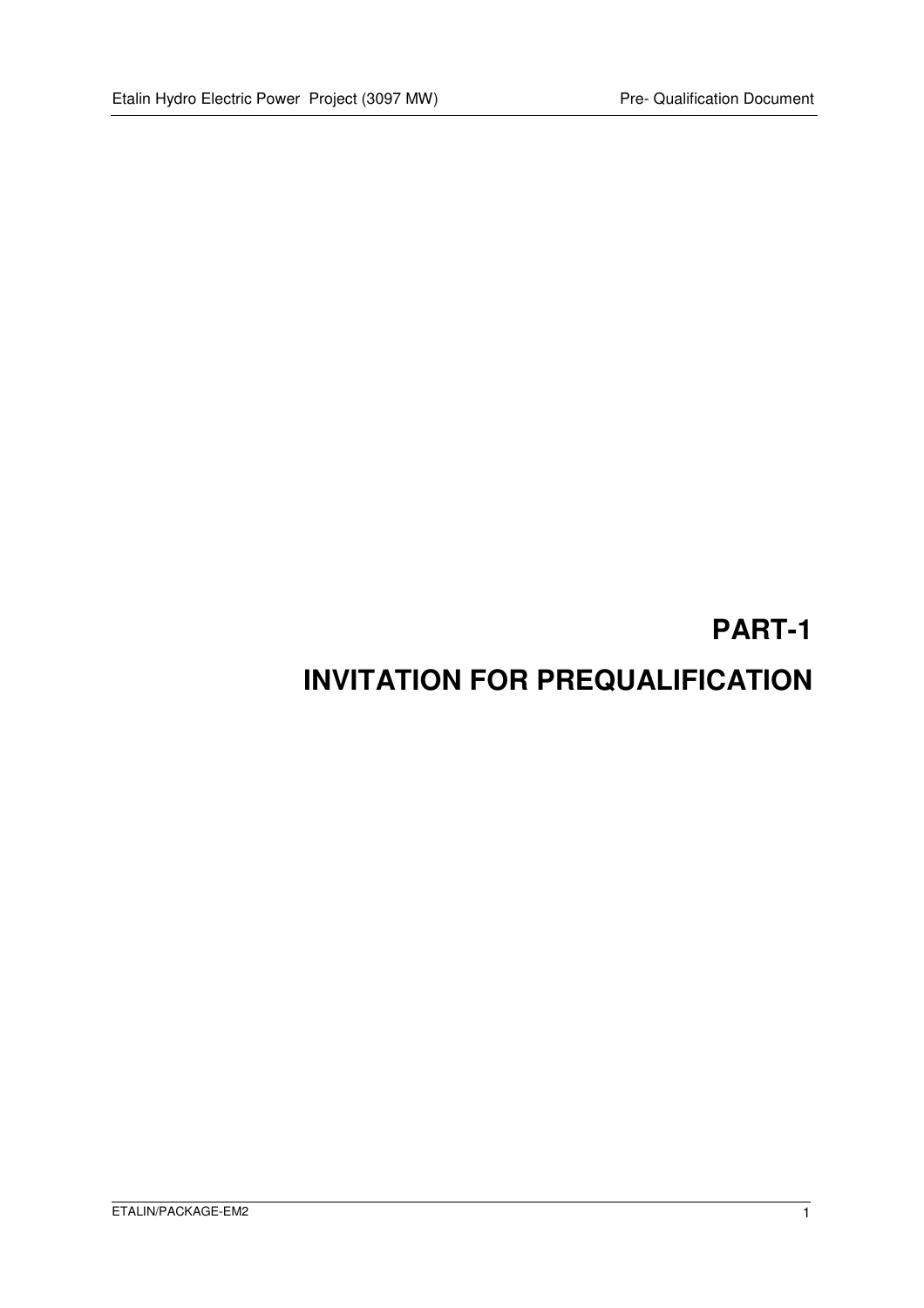#### **ETALIN HYDRO ELECTRIC POWER COMPANY LTD. (EHEPCL)**

#### **INVITATION FOR PREQUALIFICATION (INTERNATIONAL COMPETITIVE BIDDING)**

#### **PQ. No.: EHEPCL/ PQ-001/2014/Package-EM2 DATED: 18.07.2014**

1. The Etalin Hydroelectric Power Project is being developed in Dibang Valley district of Arunachal Pradesh, India. The project envisages utilization of waters of Dri and Tangon rivers for hydropower generation. The two rivers are tributaries of Dibang river and meet near Etalin village. Downstream of the confluence, the river is called Dibang which forms a major tributary of the Brahmaputra.

The proposed installed capacity of the scheme on Dri is estimated at 1842 (307 x 6) MW and that for the scheme on Tangon at 1228 (307 x 4) MW. Riparian flows from both the limbs have also been proposed to be utilized for power generation of 27 MW (19.6 MW on Dri and 7.4 MW on Tangon). The total installed capacity of the project is 3097 MW.

The entire catchments of both Dri and Tangon are within the Indian Territory and the main Dibang river flows throughout its length within the state of Arunachal Pradesh. Thus, there are no interstate or international aspects involved with the development of the project.

The development rights of the project have been accorded to ETALIN HYDRO ELECTRIC POWER COMPANY LTD; herein after referred to as "EHEPCL" / "Owner" a joint venture company of Jindal Power Ltd. (JPL) and Hydro Power Development Corporation of Arunachal Pradesh Ltd. The JV intends to develop the project on Build, Own, Operate and Transfer (BOOT) basis. The project was initially identified by Central Electricity Authority (CEA) and pre-feasibility studies for the project were carried out by National Hydroelectric Power Corporation (NHPC). Subsequently, the project scheme was developed in detail and financially evaluated in the Detailed Project Report (DPR) which was scrutinized by the Central Electricity Authority (CEA) and other statutory organizations. Accordingly, Techno Economic Clearance (TEC) for the project was accorded by CEA on  $12<sup>th</sup>$  July' 2013 vide their letter no: 2/ARP/26/CEA/2010-PAC/3885-3917.

2. The Owner intends to implement the Project on split Engineering, Procurement & Construction (hereinafter referred to as EPC) basis for which it invites Pre-Qualification Applications on International Competitive Bidding (ICB) basis for the following works/contract under the Project:

**ETALIN/PACKAGE-EM2: EPC execution of Electro-Mechanical works,**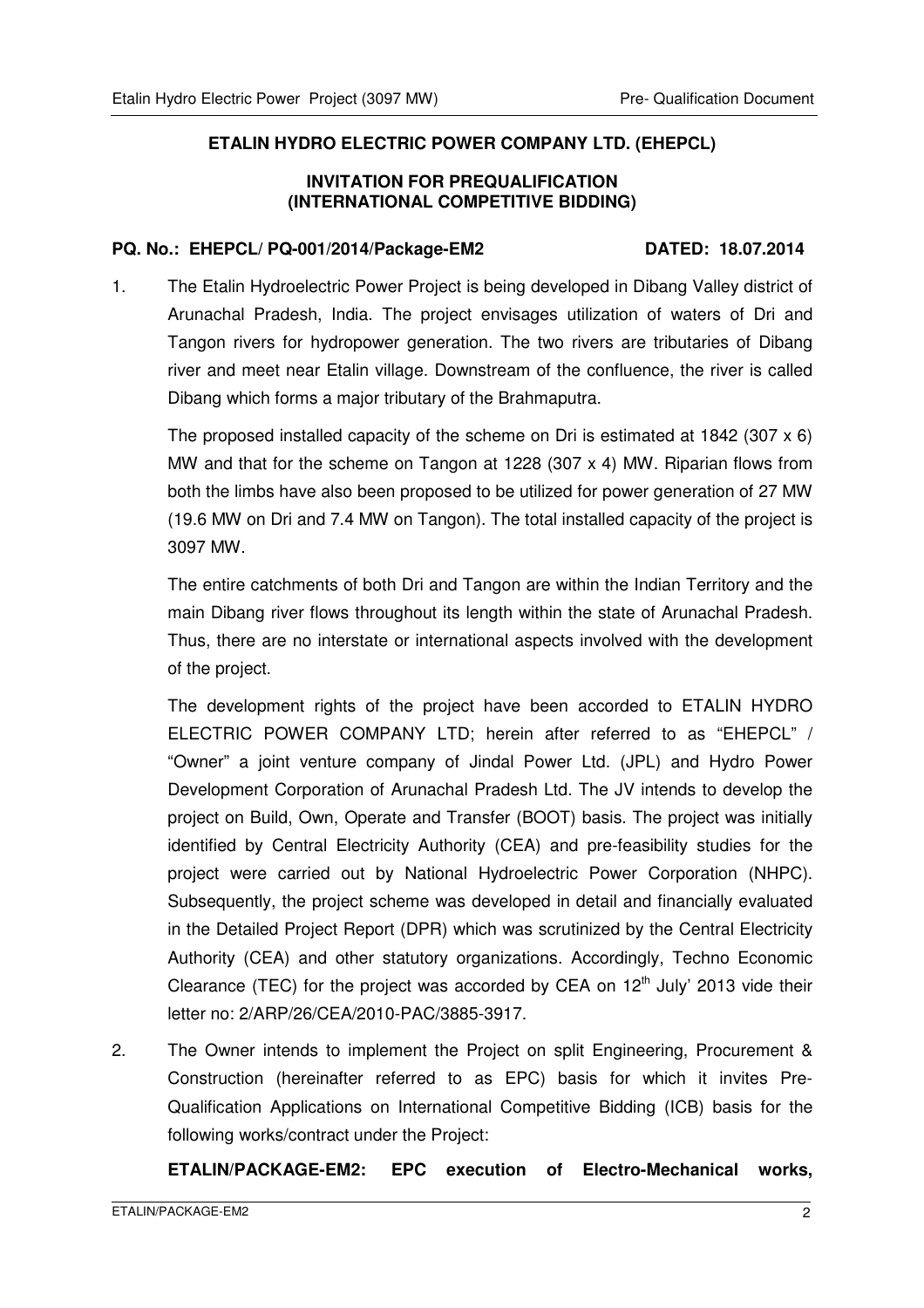**consisting of design, engineering, procurement, fabrication/manufacturing, supply, erection, testing, and commissioning of Turbines, Generators, Butterfly Valve, Main Inlet Valve, Governor, static excitation system, Isolated Phase Bus Duct, Gas Insulated Switchgear (GIS), Generator Transformers, Auxiliary and Station Transformers, Compress Gas Insulated Transmission lines (CGIT), Protection & Control systems, SCADA system, Pothead yard equipment and all related mechanical and electrical BOP's etc., for Tangon Limb (1228 MW, four units of 307 MW each) of Etalin Hydroelectric Power ProjectEstimated Completion Time : 50 months** 

Pre Qualification (hereinafter referred as "PQ") is open to Manufacturing Companies, EPC Contracting Company or Joint Venture(s) from any Country. Complete PQ document can be viewed / downloaded online through website www.jindalpower.com (hereinafter referred to as "Website"). Last date for submission of PQ Application is 31.10.2014 (15:00 Hrs IST). Subsequent amendments and/or extension of date, if any, for submission of PQ documents shall be posted only on the Website. A non-refundable fee of INR100,000/- or USD 1,750 shall be payable as processing fee, at the time of submitting the PQ Application. The non-refundable fee is to be paid in the form of a Demand Draft in favour of "Etalin Hydro Electric Power Company Ltd." payable at New Delhi, India.

Submission of Applications for Pre-Qualification alongwith all the required documents, information and prescribed processing fee must be received, in sealed envelope, on or before 31.10.2014 (15:00 Hrs IST). The envelope must be clearly marked "Application for Pre-Qualification for ETALIN/Package-EM2 of Etalin Hydroelectric Power Project (3097 MW)"

Late/ incomplete applications and applications without the requisite processing fee are liable to be rejected.

Only pre-qualified Companies/Joint Ventures will be invited to participate in the Bid. EHEPCL reserves the right to reject any or all Applications without assigning reason thereof and without any refund of processing fee.

Applicants in their own interest are advised to visit the Project site, to apprise themselves adequately to the extent required for preparation and submission of Application, well in time.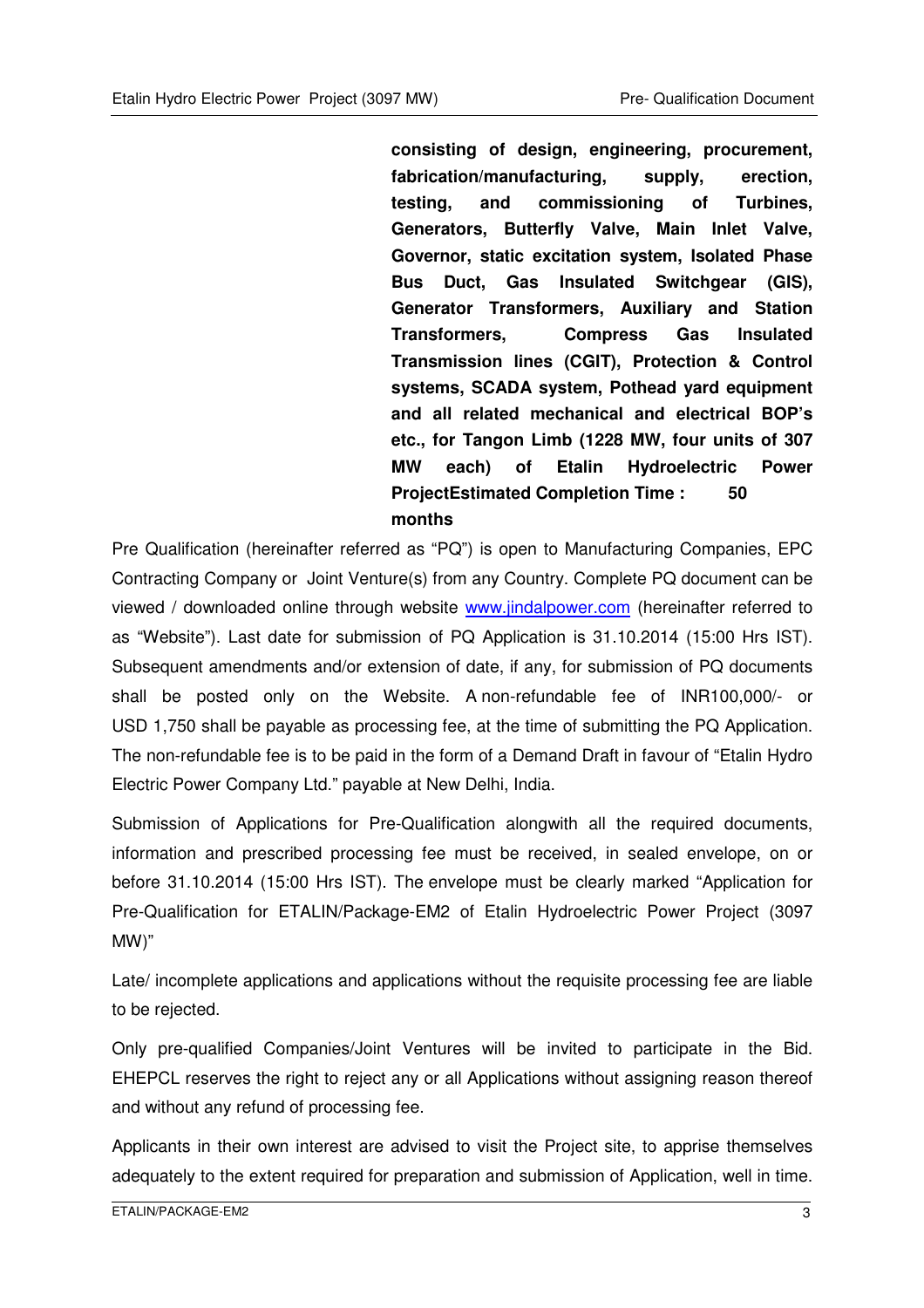After completion of pre-qualification process, the Owner intends to call for submission of Bids from the pre-qualified Applicants for which Bid document shall be issued to prequalified Companies/JVs free of cost.

#### **Whom to Contact**

For any further information on the Pre-Qualification Document, the Applicants may contact the Office of the Etalin Hydro Electric Power Company Ltd:

#### **Contact Person:**

Mr. M.C.Bhardwaj EVP (Contracts & Procurement) Etalin Hydro Electric Power Company Ltd. Tower-B, 2<sup>nd</sup> Floor Plot No – 02, Sector-32 Gurgaon – 122001 Haryana, India

Phone- +91- 124-6612223 Mail Id: etalin.pq@jindalsteel.com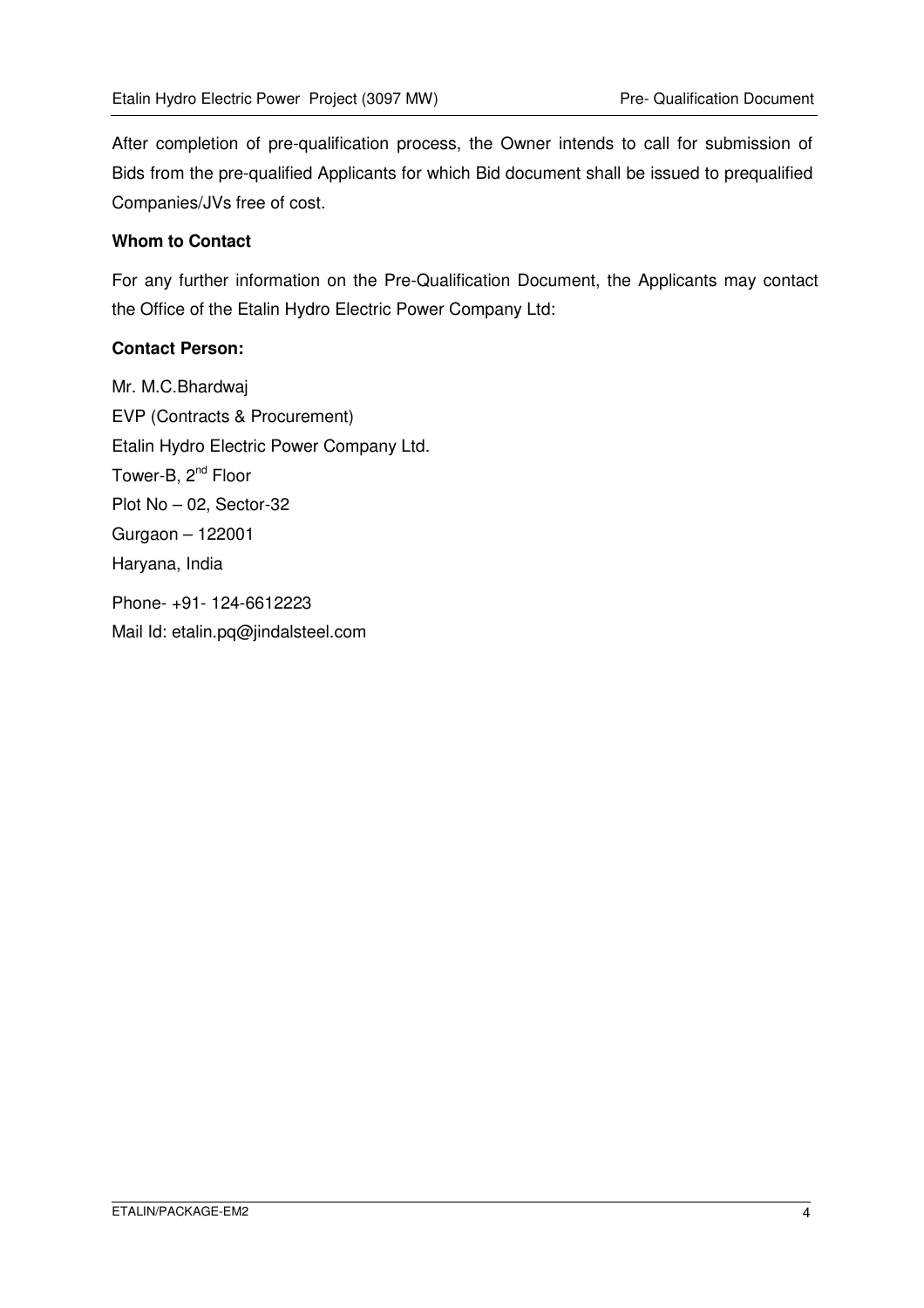## **PART-2 INSTRUCTIONS TO APPLICANTS**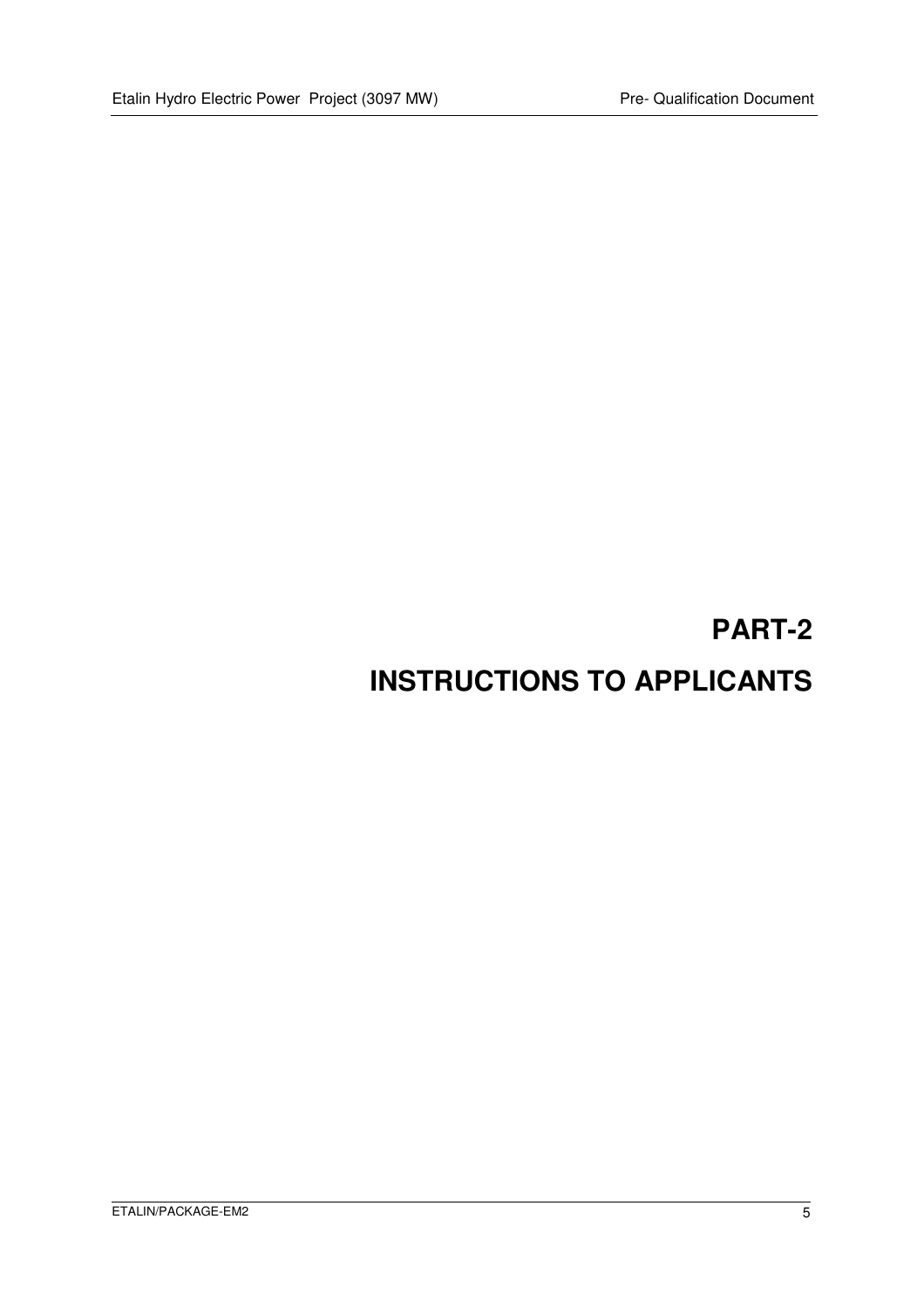#### **PART – 2: INSTRUCTIONS TO APPLICANTS**

#### **1. SCOPE OF TENDER**

- 1.1 ETALIN HYDRO ELECTRIC POWER COMPANY LTD. (EHEPCL) hereinafter referred to as "EHEPCL"/"Owner", intends to implement Etalin Hydro Electric Power Project (3097 MW) located in Dibang Valley district of Arunachal Pradesh, India, invites Pre-Qualification Applications.
- 1.2 The Owner invites Applications from Companies / Joint Ventures on an International Competitive Bidding (ICB) basis for pre-qualification for the following EPC package of the Project:

| Package No.        | <b>Details of Works</b>                                                                                                                                                                                                                                                                                                                                                                                                                                                                                                                                                                                                                                                                                                                                                          | <b>Estimated</b><br>Period of<br><b>Completion</b> |
|--------------------|----------------------------------------------------------------------------------------------------------------------------------------------------------------------------------------------------------------------------------------------------------------------------------------------------------------------------------------------------------------------------------------------------------------------------------------------------------------------------------------------------------------------------------------------------------------------------------------------------------------------------------------------------------------------------------------------------------------------------------------------------------------------------------|----------------------------------------------------|
| ETALIN/Package-EM2 | EPC execution of Electro-mechanical<br>works, consisting of design, engineering,<br>procurement, fabrication/manufacturing,<br>supply including Transportation and<br>Transit Insurance upto site, erection,<br>testing, and commissioning of Turbines,<br>Generator, Butterfly Valve, Main Inlet<br>Valve, Governor, static excitation system,<br>isolated phase bus duct, Gas Insulated<br>Switchgear, Generator Transformers,<br><b>Auxiliary and Station Transformers,</b><br>Compress Gas Insulated Transmission<br>lines (CGIT), Protection & Control<br>systems, SCADA system, Pothead yard<br>equipment and all related mechanical and<br>electrical BOP's etc., for Tangon Limb<br>(1228 MW, four units of 307 MW each) of<br><b>Etalin Hydroelectric Power Project</b> | 50<br><b>Months</b>                                |

- 1.3 General information on the location, transportation and communication facilities, access to site, salient features, project layout, geology, hydrology, etc. are given at **Appendix- A**, "Information for Applicants"
- 1.4 Pre-qualification is open to manufacturing Companies, EPC contracting Companies or Joint Venture(s) of Companies from any country that shall hereinafter be referred to as 'Applicants'.
- 1.5 For any clarification on the Pre-qualification Document, the Applicant shall send the request to the Owner through electronic mail/post. The Owner may respond to such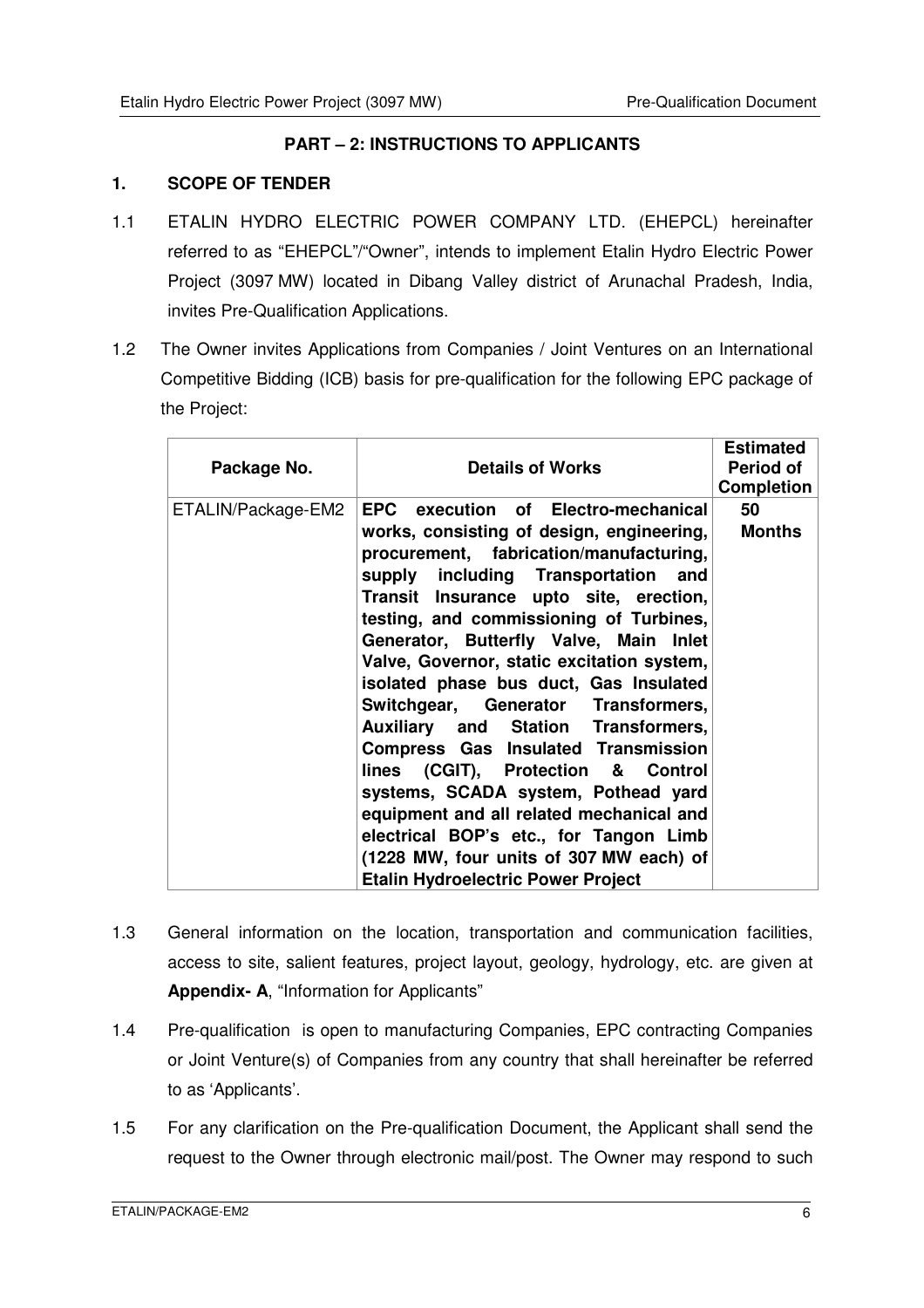request for clarifications, received earlier than 15 days prior to the deadline for submission of Application.

1.6 At any time before the deadline for submission of Application and/or after the submission of Application, amendments may be issued by the Owner to amend, supplement various provisions in the Pre-qualification Document. Any amendments issued by the Owner shall become part of the Pre-qualification Document and shall be uploaded only on the Website. To give prospective applicants reasonable time to take an amendment into account in preparing their PQ documents, the Owner may extend as necessary the deadline for submission of the Application.

The Applicants are advised to visit the Website regularly for any such updates, clarifications etc. The Applicants are advised to submit their queries, clarifications etc. through e-mail as well as hard copy.

The clarifications shall be updated on the Website only. The Applicants may re-visit the Website prior to submission of PQ for any such details.

#### **1.7 Applicant to Inform Himself Fully**

#### a) **Local Conditions**

It is imperative for each Applicant to fully inform himself of all Indian as well as local conditions, factors and legislation that may have any effect on their submissions for prequalification and execution of the work. No request will be considered for clarifications from the Owner regarding such conditions, factors and legislation.

#### b) **Site Conditions**

- 1.b.1 The Applicant is advised to visit and examine the Site where the works are to be executed, facilities are to be installed and its surroundings and obtain for itself on its own responsibility all information in this regard. The costs of visiting the site shall be at the Applicant's own expense.
- 1.b.2 The Applicant and any of its personnel or agents will be granted permission by the Owner to enter upon its premises and lands for the purpose of such inspection, but only upon the express condition that the Applicant, its personnel and agents will release and indemnify the Owner and its personnel and agents from and against all liability in respect thereof and will be responsible for death or personal injury, loss of or damage to property and any other loss, damage costs and expenses incurred as a result of such inspection.
- c) The Applicant shall be deemed prior to submitting his PQ to have: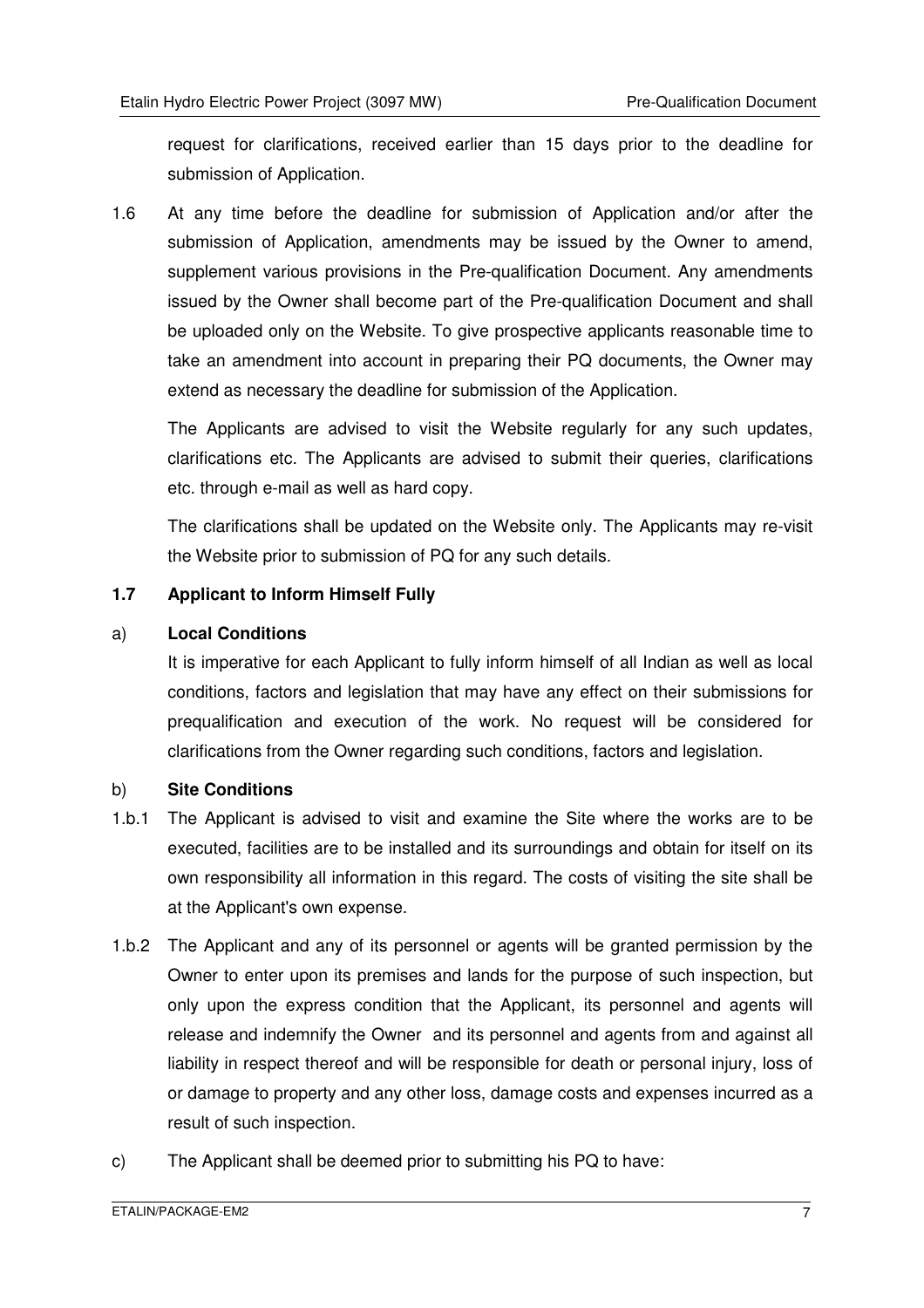- 1.c.1 Satisfied itself as to the means of communication with and access to and through the Site, the accommodation it may require and the precautions and the times and methods of working;
- 1.c.2 Satisfied itself as to the nature of the work, time required for complete execution of work and materials necessary for the execution of the Works;
- 1.c.3 Obtained for itself all necessary information as to the risks, contingencies and all other circumstances;
- 1.c.4 Inspected and examined the Site and its surroundings and carried out such surveys as it considers necessary
- d) For site visit the Applicant are requested to contact the undersigned:

| Mr.V.B. Gupta                       | Mr.M.M. Madan                           |  |
|-------------------------------------|-----------------------------------------|--|
| Head (Projects)                     | President (Hydro)                       |  |
| Etalin Hydro Electric Power Company | Etalin Hydro Electric Power Company Ltd |  |
| Ltd                                 | 5th Floor, Tower-B,                     |  |
| District: Dibang Valley,            | Plot No-02, Sector-32,                  |  |
| <b>Arunachal Pradesh</b>            | Gurgaon -122001                         |  |
| Phone No. : +91-3801-278283         | Haryana, India                          |  |
| E-mail: vinod gupta@jindalsteel.com | Phone No.: +91- 124 6612507             |  |
|                                     | E-mail: mm.madan@jindalsteel.com        |  |

#### **1.8 Method of Applying**

- 1.8.1 The Applicant shall necessarily furnish the Letter of Application and also fill up all the relevant Application Forms enclosed as Appendix-B, herewith in Pre-Qualification Document. The details shall be typed or written in indelible ink and shall be signed by a person or persons duly authorized and holding Power of Attorney for signing the PQ documents on behalf of the Applicant. A certified copy of the Power of Attorney shall accompany the application. All pages of the PQ document shall be signed by the person or persons duly authorized to sign the PQ document on behalf of the Applicant as stated above.
- 1.8.2 In case of a Joint Venture, the Applicant is required to enclose the original copy of Undertaking from each Partner along with the Application, as per Annex-1 to Form 2A of Appendix B. Further, the Application made by a Joint Venture, shall be signed by the authorized representatives of all the Joint Venture partners. Certified copy(ies) of the Power of Attorney issued to such authorised representatives by legally authorised persons of all partner Companies of the Joint Venture shall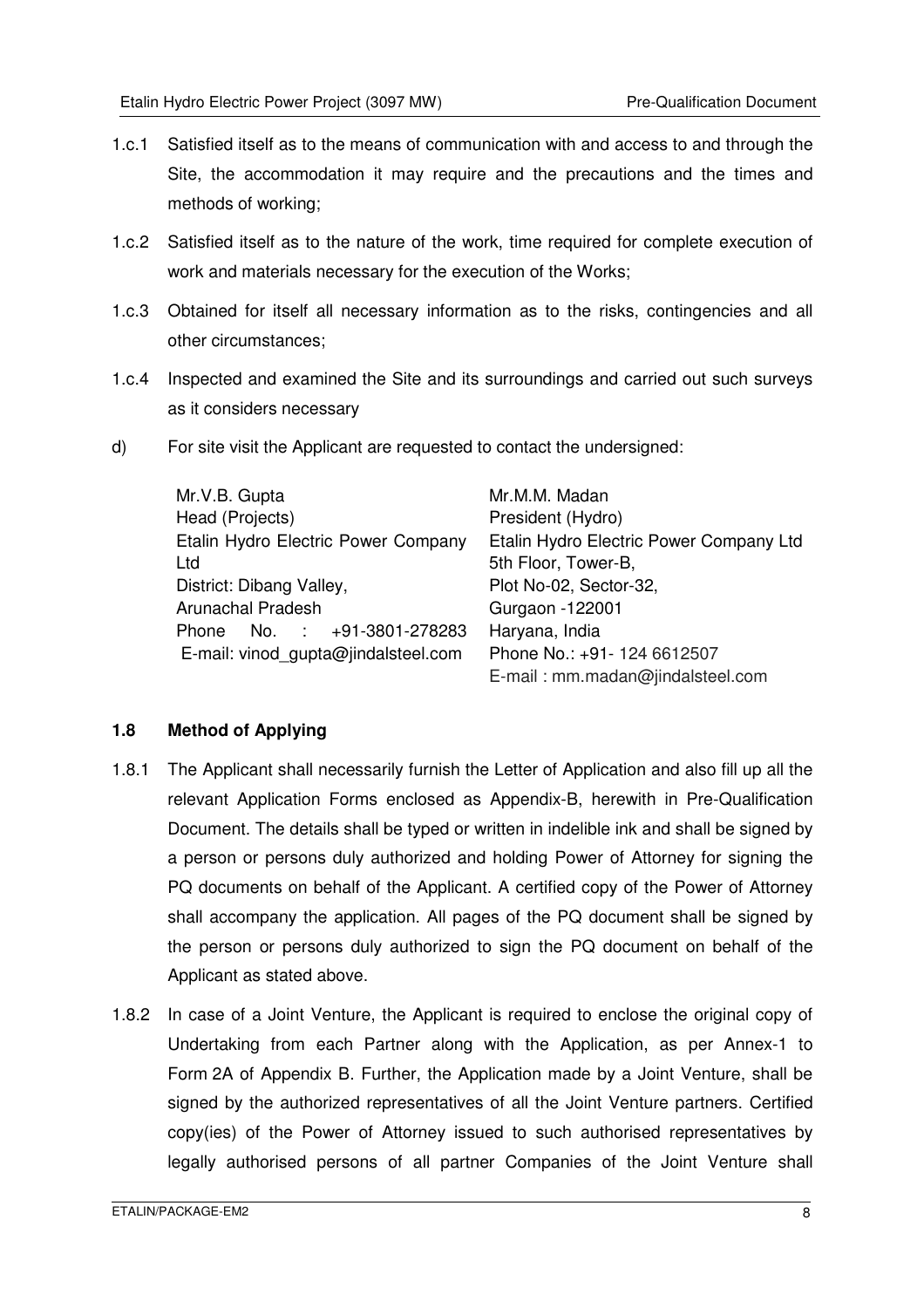accompany the Application.

#### **2. SUBMISSION OF APPLICATIONS**

- 2.1 The PQ Application shall be prepared in one (1) original, with one Soft copy in CD and three (3) copies. The original and copy sets shall be clearly marked Original and Copy-1, Copy-2, Copy-3 respectively on the front cover of each set. In the event of discrepancy between original and copy, the original shall prevail.
- 2.2 Applications for Pre-qualification in a sealed envelope shall be submitted in one Original, with one Soft copy in CD and three hard copies to:

Mr. M.C.Bhardwaj EVP (Contracts & Procurement) Etalin Hydro Electric Power Company Ltd. Tower-B, 2nd Floor Plot No – 02, Sector-32 Gurgaon – 122001 Haryana, India Phone- +91- 124-6612223 Mail Id: etalin.pg@iindalsteel.com

2.3 The envelope and the contained Application should be clearly marked:

**"Application for Pre-Qualification for ETALIN/Package-EM2 of Etalin Hydroelectric Power Project (3097 MW)".**

The name, mailing address, email id and telefax number of the Applicant shall be clearly indicated on the envelope.

- 2.4 A non-refundable fee of INR 100,000/- or USD 1,750 shall be payable as processing fee, at the time of submitting the PQ Applications. The non-refundable fee is to be paid in the form of a Demand Draft in favour of "Etalin Hydro Electric Power Company Ltd." payable at New Delhi, India
- 2.5 Late Application(s), incomplete Application(s), Application(s) without supporting requisite document(s) and Applications without the requisite processing fee is(are) liable to be rejected.
- 2.6 All the costs and expenses incidental to the Applicant towards preparation of PQ document, discussions, conferences, meetings, if any, including any discussions, technical and other presentation including any demonstrations, site visit etc. shall be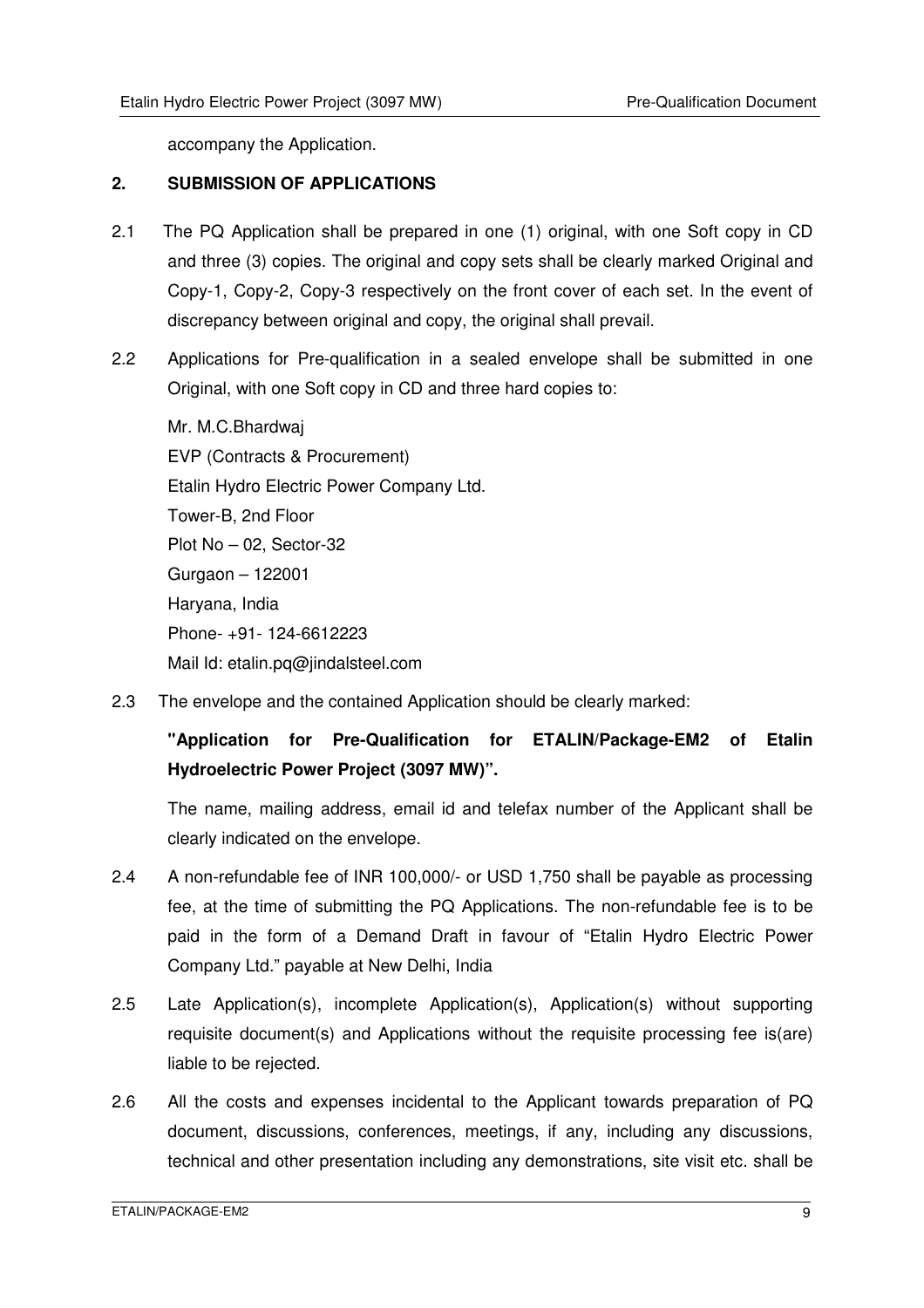to the account of the Applicant only and the Owner shall bear no liability whatsoever on such costs and expenses

- 2.7 The PQ prepared by the Applicant and all correspondence and documents related to the application of this package, exchanged by the Applicant and the Owner shall be written in English language only, provided that any printed literature furnished by the Applicant may be written in another language, as long as such literature is accompanied by a translation in English language in which case, for purposes of interpretation of the document, the translation shall govern. Each page of the Translation shall be duly self-certified by the Applicant.
- 2.8 The Owner is also inviting PQ proposals for other works package of the Etalin Project. The Applicant may submit their PQ applications for other work package(s). However, the Applicants' capability shall be evaluated for each package(s) separately as well as in combination so as to assess their competence to bid for one or more packages. Applicant, if desires to participate in other package as well, has to submit a separate application as per requirement of the respective individual Package.
- 2.9 The Applicant should clearly indicate new design features/ new technologies used by them in the previous/ existing job executed by them which are relevant to the scope prescribed herein.
- 2.10 The Applicant shall confirm that it does not anticipate a change in Ownership/Control during the proposed period of execution of work (If such a change is anticipated, the scope and effect thereof shall be defined by the Applicant in its PQ Application).
- 2.11 The Applicant shall submit complete information that it has an established project management organization covering the areas related to engineering of equipment/systems, interface engineering, procurement of equipments and the necessary field services required for successful completion of work covered in the scope.
- 2.12 The Applicant is expected to examine all documents submitted by them. Failure to provide information which is essential to evaluate the Applicant's credentials, or failure to provide timely clarification or substantiation of the information supplied may result in rejection of the Application.
- 2.13 A Company/Joint Venture of such companies/ member of a Joint Venture may submit only one Application for the package under consideration. If a Company/Joint Venture/ member of a Joint Venture submits more than one Application singly or in a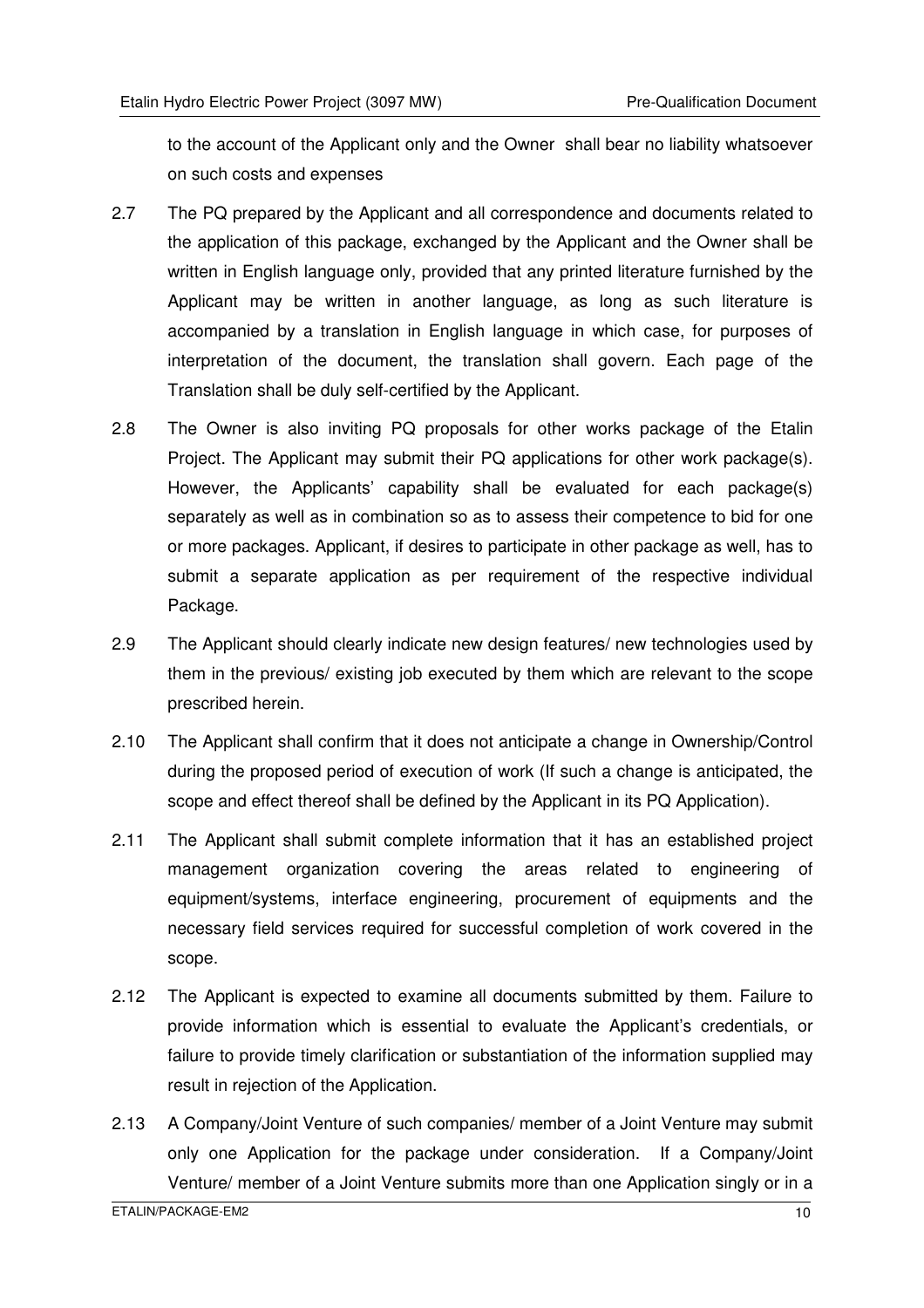Joint Venture, all Applications where such Company is participating will be rejected. This however, will not apply in respect of equipment supplier(s)/sub-contractor(s) who may be proposed by one or more than one Company/Joint Venture. A Company submitting an Application individually or as a member of a Joint Venture cannot be a equipment supplier/sub-contractor of another Applicant. The Applicant, if desires to participate in other package(s) as well, has to submit separate application as per requirement of that Package(s).

2.14 The Applicant has the option of sending PQ Application by courier or registered post or submitting it in the person and shall ensure that it reaches to the Owner by the date and time stipulated. Submission of Application by Fax/Telex/e-mail will not be accepted.

#### 2.15 **Deadline for Submission of PQ Application**

- a) PQ Application must be received by the Owner at the address specified above no later than 31.10.2014, 15:00 Hrs (IST). In the event of the specified date for submission of PQ Application being declared a holiday for the Owner, the Application will be received, up to the fixed time on the next working day.
- b) The Owner at its discretion, may extend this deadline for submission by amending the documents**,** in which case all rights and obligations of the Owner and Applicants will thereafter be subject to the deadline as extended.
- c) Any PQ Application received by the Owner after the submission deadline prescribed by the Owner is liable to be rejected

#### **3. QUALIFICATION CRITERIA**

- 3.1 The pre-qualification will be subject to Applicant's fulfilment of the Qualification Criteria set and stipulated hereunder, substantiated by authentic and relevant information documents and details in the prescribed formats **(Appendix-B).** Additional information in support of their claims of achievements may be furnished by Applicant in any form of their device and design translated in English.
- 3.2 The Applicants should have proven experience as a Manufacturing company(ies) or an EPC contracting company or as a Joint Venture of companies in execution of any project with responsibility for Planning, Design & Engineering and execution, testing and commissioning of Electromechanical works of type, magnitude and nature similar to the items listed under at Para 3.3.1 hereunder. Only such experienced and capable entities shall apply for Pre-qualification.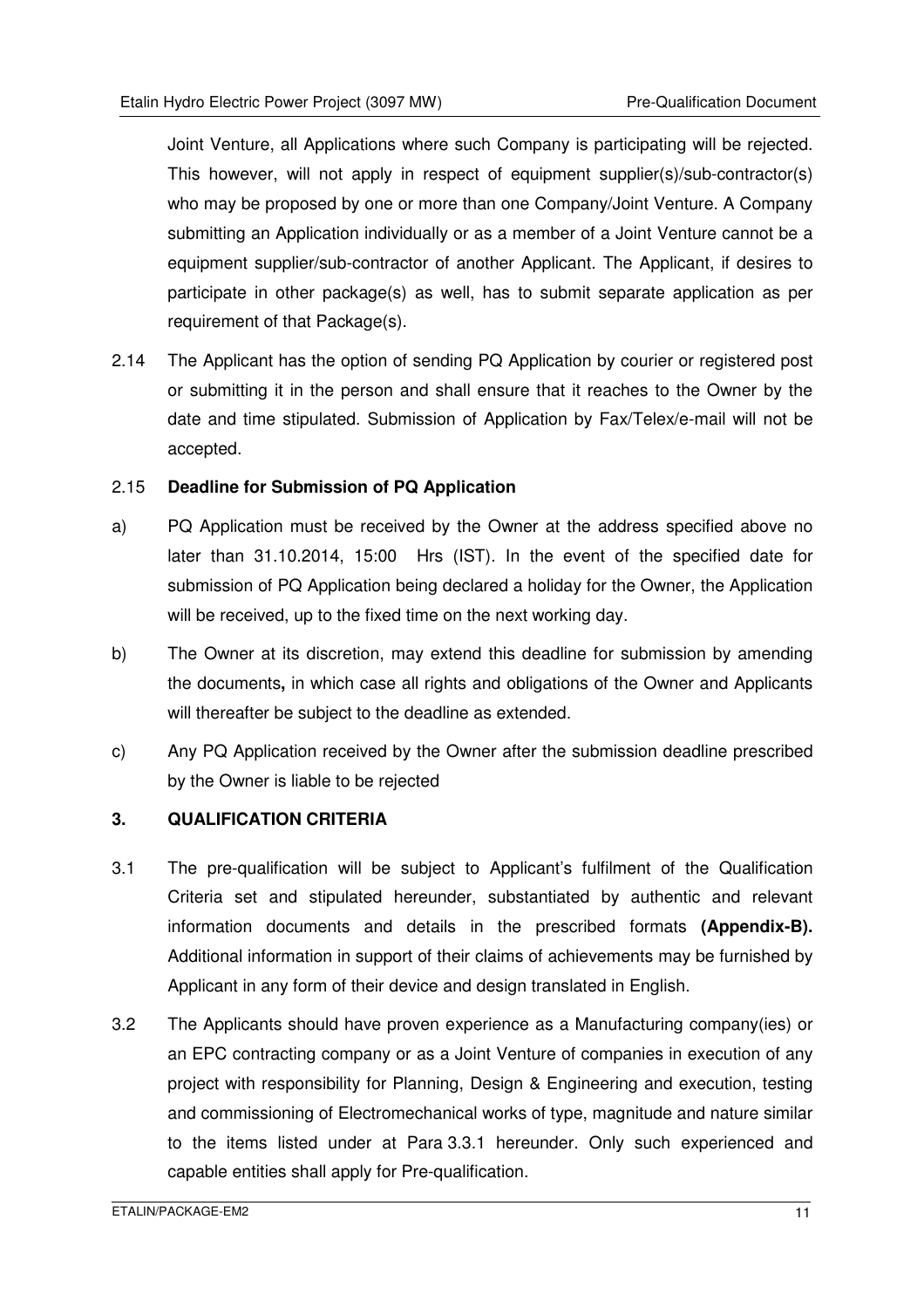#### 3.3 **The pre-qualification will be based on Applicant fulfilling criteria set forth hereunder as the minimum:**

#### **3.3.1 Technical Criteria**

#### **(a) General Experience**

Experience as prime contractor or as partner in a joint venture of executing two large Electro-mechanical EPC contract(s) for valuing to a sum total of atleast 225 million US \$ or equivalent in last fifteen (15) years.

The Applicant shall fully fill in the prescribed Pre-qualification Form (s) as per Appendix-B to detail General Experience in related business and shall attach signed copy (ies) of the following as evidence:

Successful Commissioning Certificate issued by the respective Project Authorities/ Owner if the project is already commissioned.

The Applicant shall also provide detailed communication address of the concerned Project Authority / Owner.

#### **(b) Specific Technical Experience**

Successful Experience, either by the Applicant itself or by the proposed manufacturer(s) who have given authorization to the Applicant in required format in designing, engineering, manufacturing, supply, installation/erection, testing and commissioning of the following electromechanical equipment/items having ratings as mentioned below in last fifteen (15) years:

#### **i) Vertical Shaft Francis HydroTurbine:**

Rated output of minimum 250 MW and rated head of minimum 340 m.

OR

Technical Difficulty Factor (TDF) of not less than 85000 provided one of the above mentioned criteria i.e. rated output or rated Head is met.

TDF in this case shall mean the product of rated output in MW and rated head in meters.

Applicant shall provide experiences in two projects; out of which at least one should be an operational project. The Applicant shall, in case of operational project(s), submit certificates issued by the Owner to demonstrate the successful operation of the above mentioned Turbine.

#### **ii) Main Inlet Valve**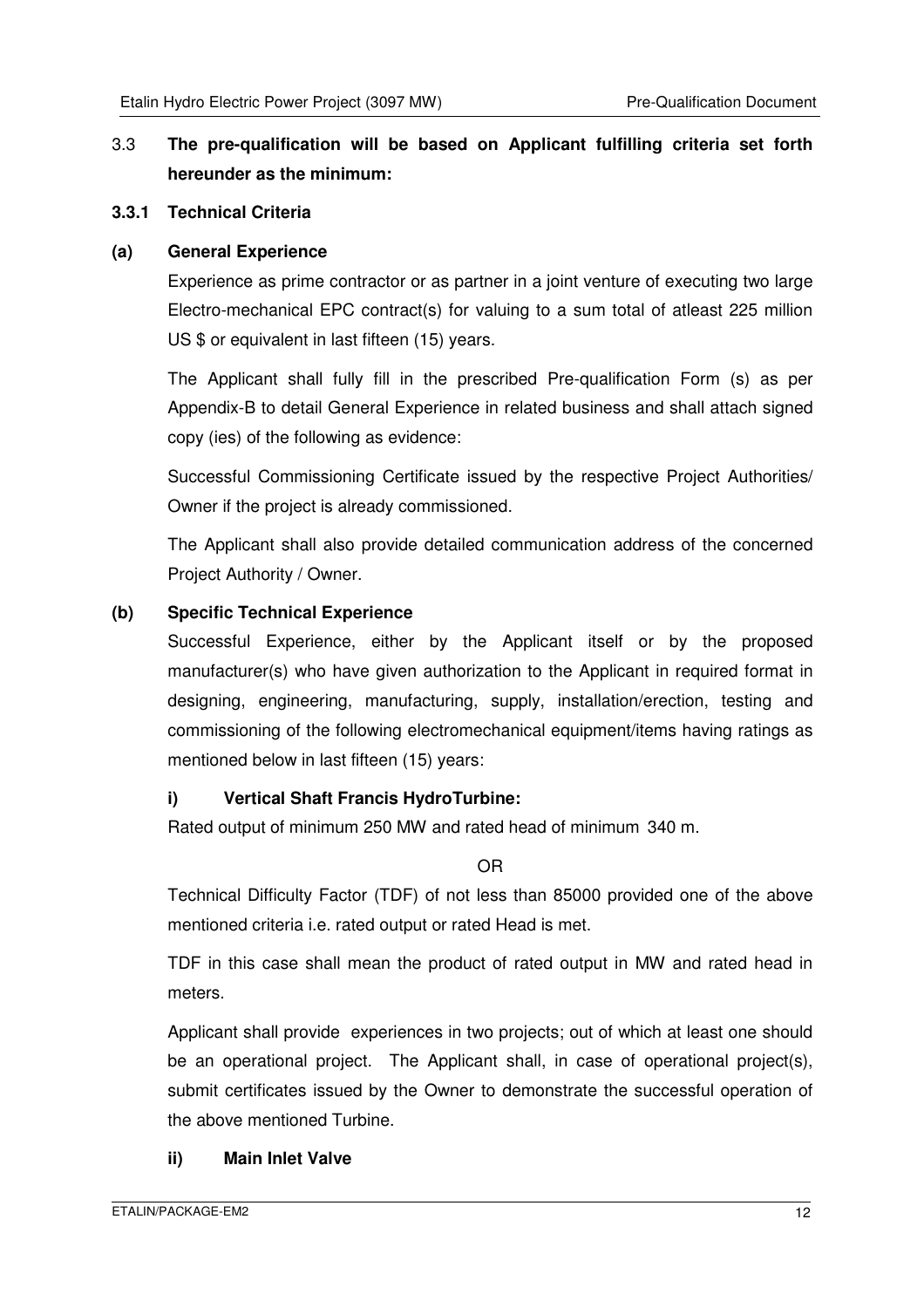Spherical Inlet Valves of minimum 2.5 m diameter and designed for a minimum head of 500 m

OR

Technical Difficulty Factor (TDF) of not less than 1250 provided one of the above mentioned criteria i.e. diameter or rated Head is met.

TDF in this case shall mean the product of diameter and design Head in meters.

Applicant shall provide experiences in two projects; both of which should be operational projects.

#### **iii) Butterfly Valve**

Butterfly Valves of minimum 3.2 m diameter designed for a minimum Head of 110m

OR

Technical Difficulty Factor (TDF) of not less than 350 provided one of the above mentioned criteria i.e. diameter or Head is met.

TDF in this case shall mean the product of diameter and design Head in meters.

Applicant shall provide experiences in two projects; both of which should be operational projects.

#### **iv) Vertical Shaft Synchronous Generator:**

Rated output of not less than 270 MVA and rated speed of not less than 200 rpm

OR

Technical Difficulty Factor (TDF) of not less than 54000 provided one of the above mentioned criteria i.e. rated output or rated speed is met.

TDF in this case shall mean the product of rated output in MVA and rated speed in RPM.

Applicant shall provide experiences in two projects; out of which at least one shall be an operational project. The Applicant shall, in case of operational project (s), submit certificates issued by the Owner to demonstrate the successful operation of the above mentioned Generator (s).

#### **v) 400 kV Class GIS**

Minimum 6 (six) bays of GIS equipment having rated voltage of not less than 400 kV and current rating of not less than 2000A and specified fault level of minimum 40 kA, which are in operation.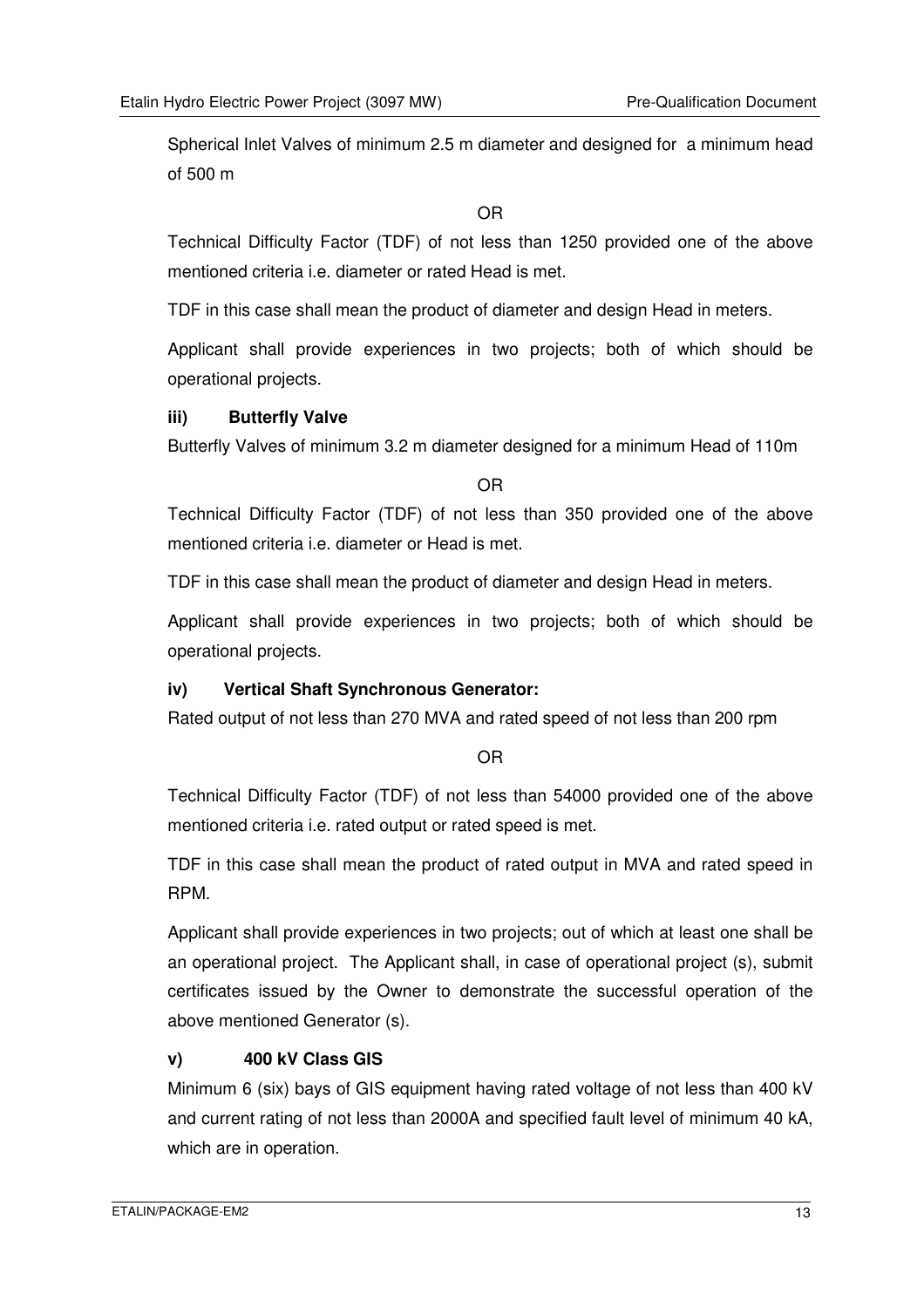#### **vi) 400 kV Class CGIT/GIL**

Minimum 100 m length of **CGIT/GIL** of having rated voltage of not less than 400kV and current rating of not less than 2000A and specified fault level of minimum 40 kA ; which are in operation.

#### **vii) Generator Step-Up (GSU) Transformers**

Minimum 6 nos. of single phase GSU transformers having minimum rating of 100 MVA and voltage level of minimum 400 kV in two operational projects.

#### OR

Minimum of 3 nos. of three phase GSU transformers having minimum rating of 300 MVA and voltage level of minimum 400 kV in at least two operational projects.

#### **viii) Computer based Control, Protection and Monitoring System**

Computerized Control, Protection and Monitoring system, including SCADA & Man-Machine Interface, for atleast two power plants each with installed Capacity of 350 MW or more, which are under operation.

#### **ix) Shunt Reactor**

Two numbers of Shunt Reactor having rated voltage of not less than 400 kV and minimum 50 MVAR; which are in operation.The Applicant shall fully fill in the prescribed Pre-qualified Form (s) as per Appendix-B with respective experience that meet the criteria set forth in (i) to (ix) above and shall attach a copy (ies) of Successful Commissioning Certificate issued by the respective Project Authorities/ Owner as evidence. The Applicant shall also provide detailed communication address of the concerned Project Authority / Owner.

#### **3.3.2 Financial Criteria**

#### **3.3.2.1 Turnover**

Average annual turnover of the Applicant (collectively by partners in case of a Joint Venture) in the related business for the preceding 5 (five) financial years shall be atleast the amount specified hereunder:

#### **US\$ 144 Million or equivalent**

**Note:** Equipment Supplier(s)/sub-contractor(s) turnover shall not be considered.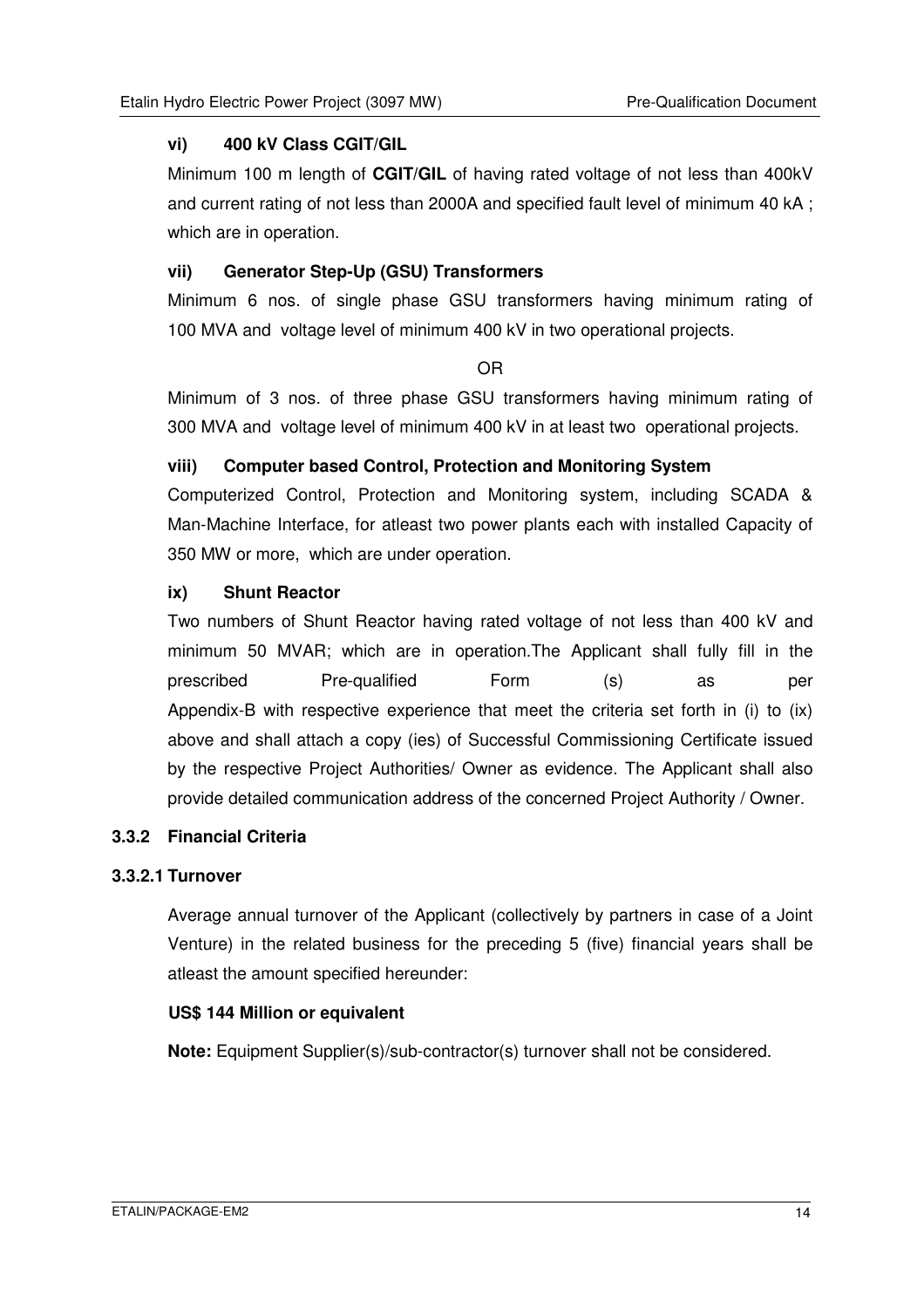#### **3.3.2.2 Profitability**

The Applicant's should have earned 'Profit before Taxes' in three (03) years out of the preceding five (05) financial years. However, if losses are reported in two (02) years, it should not be in two consecutive years prior to the date of submission of the Applications.

#### **3.3.2.3 Net Worth**

The Net Worth of the Applicant should be positive and not less than the amount of its Equity Share Capital including Share premium in atleast four (04) of immediately preceding five (05) financial years. The minimum networth requirement is considered as **US\$ 72 million or equivalent** as on end date of last Financial Year preceding the application submission date for which audited financial statements are available.

The Net Worth shall be calculated based on subscribed and paid up Share Capital plus Share Premium plus Free Reserves plus Unallocated Balance/ Surplus amount of Profit and Loss account, less (a) Expenses not written off, (b) Accumulated losses in Profit and Loss Account, if not reduced from reserves and surplus. The Revaluation Reserves, Capital Reserves and amount of intangible assets like goodwill etc. will not be taken into account while calculating the Net Worth

#### **3.3.2.4 Working Capital**

The minimum working capital (current assets minus current liabilities) is considered as **US \$ 36 Million or equivalent.**

For this purpose current assets and current liabilities will be considered as classified in the audited balance sheet for the year immediately preceding the date of opening of Application(s). In case current assets and/or current liabilities are not classified separately in audited Balance Sheet, a certificate from Statutory Auditor/Certified Public Accountant (CPA)carrying out the Statutory Audit, for current assets and/or current liabilities, as the case may be, clearly defining the items considered for the same, should be enclosed. However, trade payables shall be a part of current liabilities. If the Working Capital calculated from the audited Balance Sheets is negative then such working capital shall be treated as zero. In case there is a shortfall in the Working Capital as per this, the unutilized Cash Credit Limits sanctioned to the Applicant by the Banks / Financial Institutions of international repute shall be considered to meet the shortfall. The statement displaying cash credit limits should not be more than three months old as on the last date for submission of application.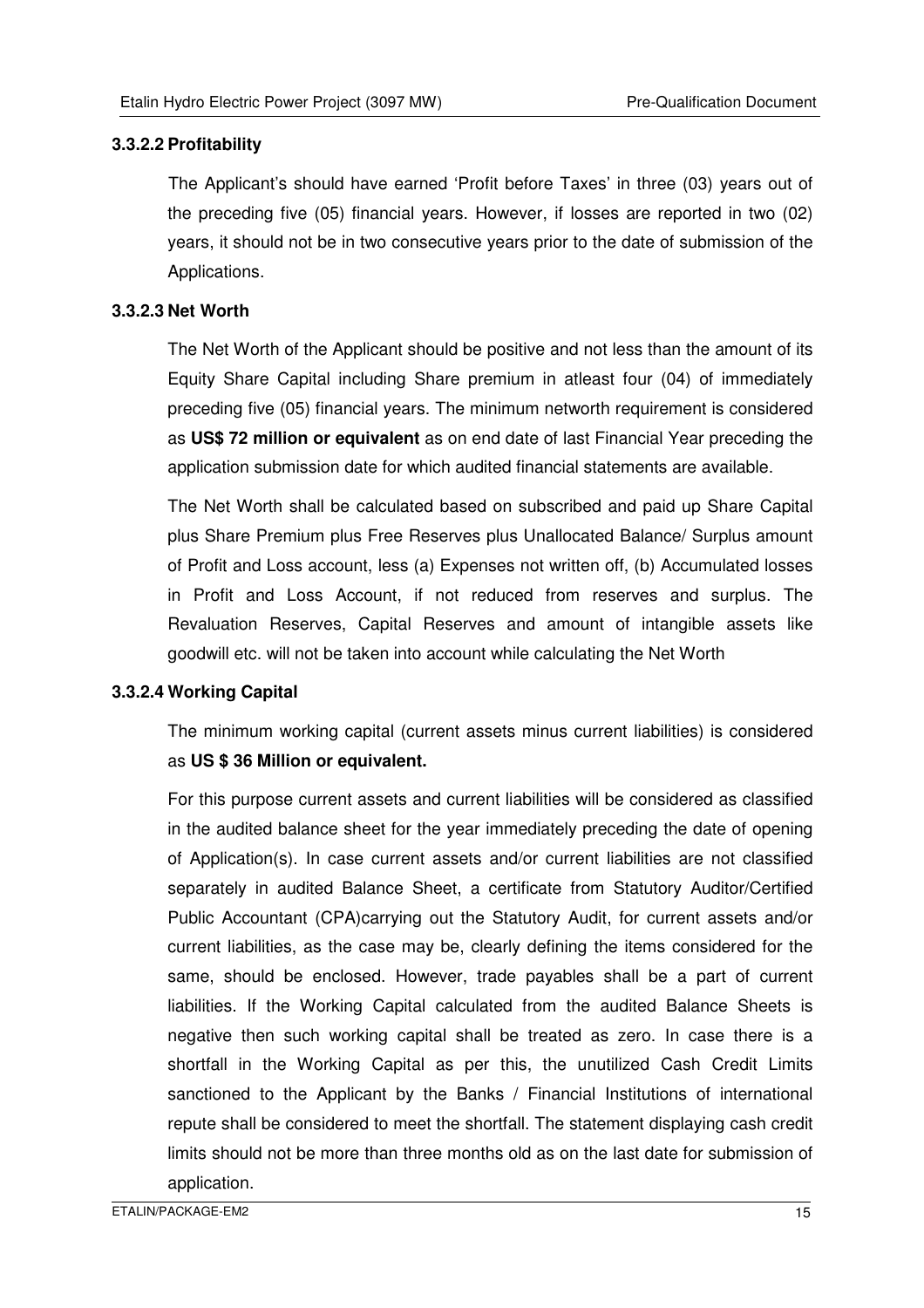The working capital requirements should be satisfied by individual partner's of Joint Venture in proportion to their participation share in Joint Venture.

In case of Applicant associating equipment supplier(s)/sub-contractor(s), the Applicant shall meet the working capital requirement.

#### **3.3.2.5 Bid Capacity**

The available Bid Capacity of the Applicant at the time of submission of PQ, calculated as under should not be less than the estimated cost of the work:

Available Bid Capacity =  $2.0 \times A \times N - B$ ,

- Where;  $A =$  Maximum value of works executed in any one year during last five (05) years
	- $N =$  Number of years prescribed for completion of the Subject contract Package i.e. 50/12 = 4.17 Years.
	- $B =$  Value of existing commitments (as on submission date) and ongoing works to be completed in the next 'N' years.

The Applicant shall submit documentary evidence together with a certificate from its statutory auditors in support of establishing 'A' and 'B' above, along with their Application. The provision as above for bid capacity shall be the qualification criteria. However, details as mentioned above shall be required to be re-submitted by the bidder and shall be reassessed at the time of evaluation of Technical/Price Bid invited from prequalified bidders and if Bid Capacity is found falling short of requirement as per above norms, the Award of work shall not be placed on such company/JV.

#### **Notes**:

- 1. For conversion to US\$, the exchange rate at the end of the respective accounting year shall be considered, the source of the exchange rate shall be the Reserve Bank of India.
- 2. Other income shall not be considered for arriving at Annual Turnover.
- 3. The Applicant's financial evaluation viz a viz the requirement as stipulated above shall be done on the basis of duly printed (offset) Annual Report for the immediately preceding 5 (five) years submitted by the Applicant along with the application. Further, standalone audited Annual Financial Statement of Applicant shall be forming part of the Annual Report.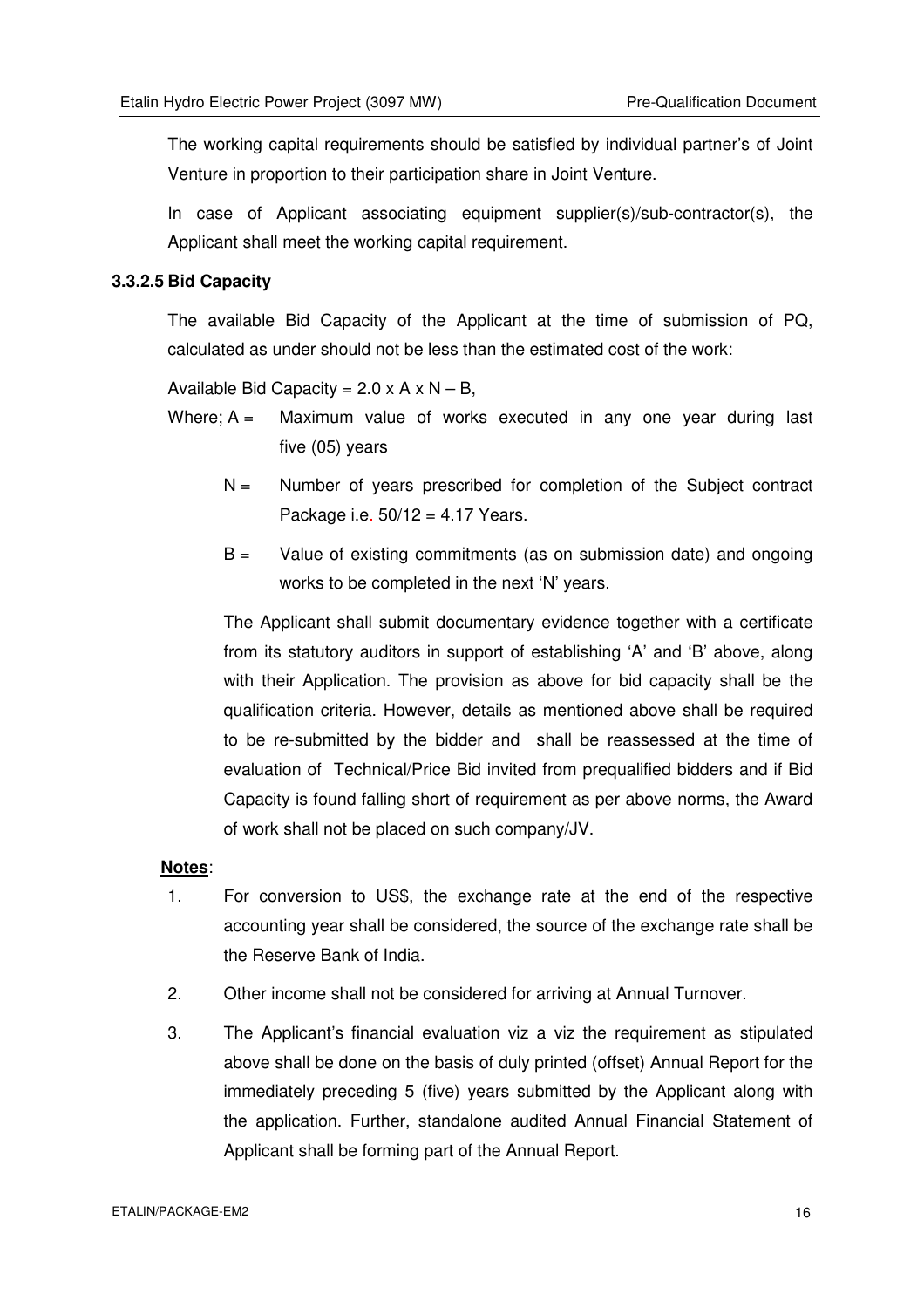In case, Applicant has not submitted the above mentioned Annual Report along with Application, then a certificate from CEO / CFO/ Head of Finance of the Applicant shall be submitted mentioning that the requirement of Annual Report as per governing law of country is not mandatory. In such cases duly notarized copies of Audited Printed Annual Financial Statement (Balance Sheet, Profit & Loss Statement, Cash Flow Statement, Auditor's Report thereon including all relevant Schedules / Annexure etc.) for the immediately preceding 5(five) years shall be submitted by the Applicant along with the Application.

- 4. In case where audited financial results for the immediately preceding year are not available/audited, then applicant shall furnish unaudited accounts & declaration to this effect duly certified by Statutory Auditor/Certified Public Accountant.
- 5. The Applicant shall further provide Statutory Auditor's/Certified Public Accountant's certificate specifying the Turnover in the related business, Profitability, Working Capital and Net Worth of the Applicant (calculated as per above laid down criteria) as on the closing date of the immediately preceding five (05) Financial Years.
- 6. Wherever, the Annual Report / duly notarized copies of Audited Printed Annual Financial Statement are in language other than English then copy duly translated & printed in English language and certified by approved / recognized English Translator (copy of approval/recognition of Translator to be attached) and Self-Certified by the Applicant shall be submitted along with Application.
- 7. In addition to above, wherever audited printed Annual Financial Statement contain turnover pertaining to other activities besides turnover in the related business of Applicant and breakup of turnover in the related business is not directly available from such financial statements, then statement of account depicting the turnover in the related business for that year duly certified by their Statutory Auditor/ Certified Public Accountant carrying out the statutory audit shall also be enclosed with the Application.
- 8. For the Purpose of compliance to the stipulated turnover criteria given at Financial Criteria, the turnover from Joint Ventures(s)/ proposed JV partner (s) as declared by all partners shall also be considered. The proportionate JV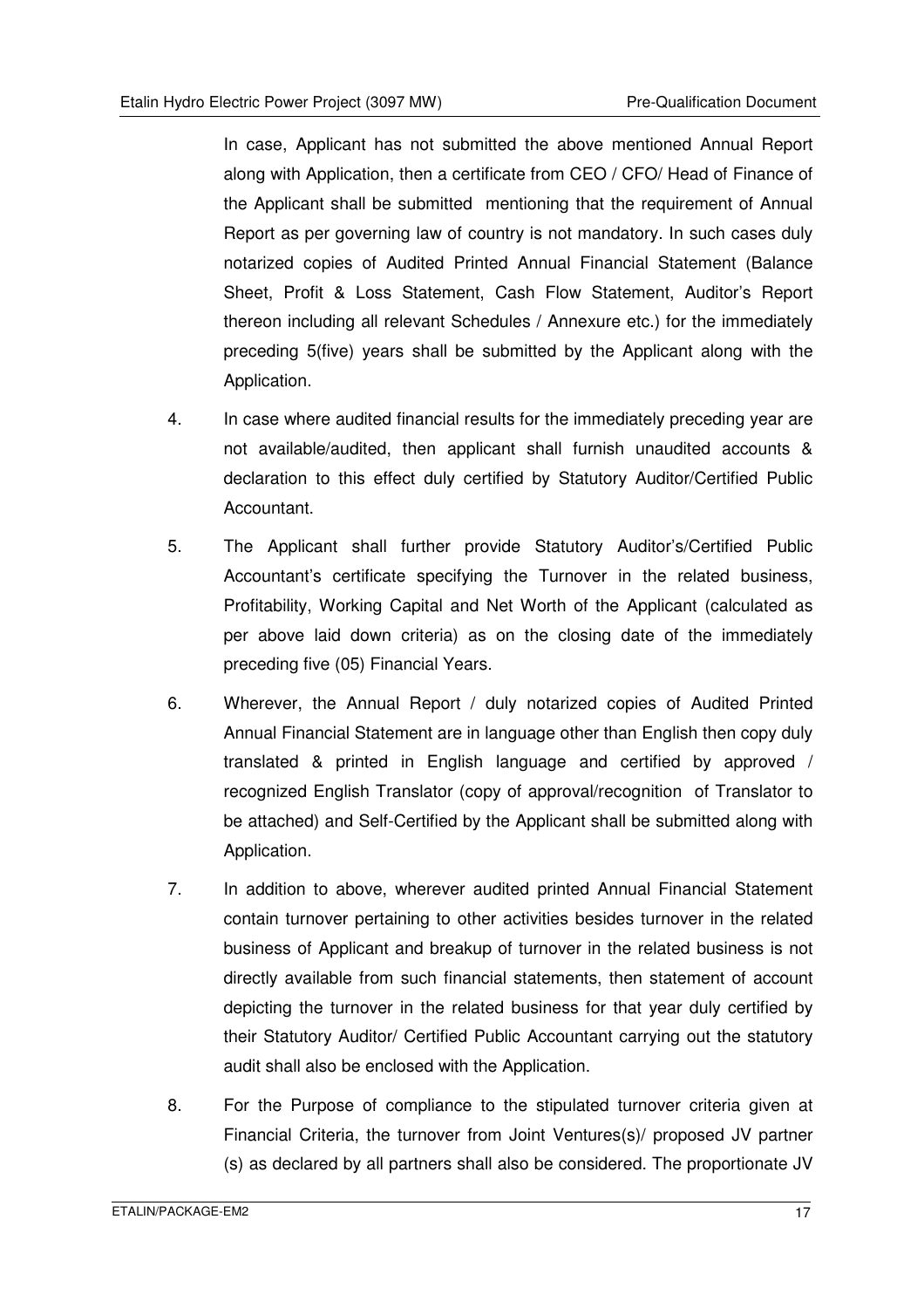Turnover shall be certified by their statutory Auditor if that is not appearing in the Audited Financial Statement.

#### **3.3.3 Quality Assurance**

The Applicant should have his own Quality Assurance System for design, manufacture, installation, testing, erection and commissioning of Electro-Mechanical equipments conforming to international standards such as ISO or equivalent certified by a competent and reputed international organization having current validity in order. Details of Applicant's Quality Assurance System shall be provided in Prequalification Form-7 and copy of his Quality Policy shall also be submitted with the Application. In case of Joint Venture and equipment supplier(s)/ subcontractor(s), the above details of each separate entity need to be provided.

#### **4. NATURE OF APPLICANTS**

As an alternative to applying as a Sole Applicant, the Applicants can opt for any of the following modes of pre-qualification:

#### **4.1 Joint Venture Applicants**

In case of an Application from a Joint Venture, it shall comply with the following minimum qualifying requirements:

- (i) All the partners in a Joint Venture shall appoint one Lead Partner and all the partners should be incorporated legal entities, as an agency, company or society.
- (ii) The number of partners in the Joint Venture including the Lead Partner shall not exceed five (05).
- (iii) The Lead Partner of the Applicant (Joint Venture) shall fully meet the following:
	- General Experience criteria specified at para 3.3.1 (a) above, and
	- Average Annual Turnover more than 50% of criteria specified in para 3.3.2.1 above, and
	- Specific Experience as specified in para 3.3.1 (b) i) **Or** 3.3.1(b) (iv), and
	- Quality Assurance System specified at para 3.3.3 above,
- (iv) The other partner(s) shall individually meet the following requirements: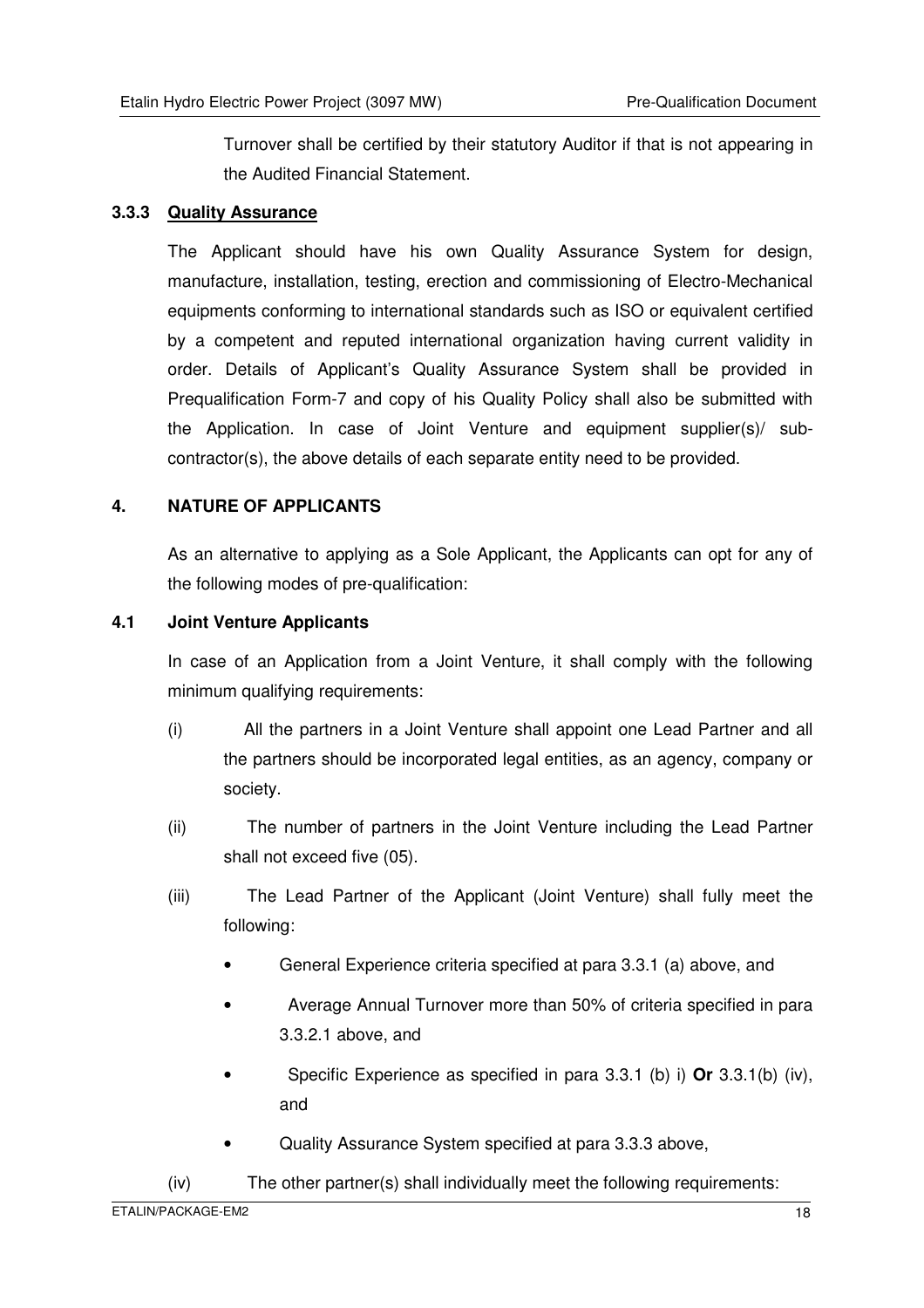- General experience, as prime contractor or as partner in a Joint Venture of executing four Electro-mechanical EPC contract totaling minimum US Dollar 20 million or equivalent in last fifteen (15) years, and
- One or more of Specific Experience criteria under para 3.3.1 (b) other than that to be met by the Lead Partner as specified under 4.1 (iii) above, and
- Average Annual Turnover shall not be less than 20% of criteria, specified under Financial Criteria, and
- Quality Assurance System (related to other partner's scope of work) specified at Para 3.3.3 above,
- (v) The Specific Experience for each component to be met individually by the Lead Partner or other partner, as the case may be, and not collectively.
- (vi) All the partners of the Joint Venture should individually fulfill the Net Worth and Profitability criteria.
- (vii) The Joint Venture proposed should collectively satisfy, as a whole, the requirements specified above.
- (viii) The 'Bid Capacity' and "Working Capital" requirements should be satisfied by individual partners of Joint Venture in proportion to their participation share in Joint Venture.
- (ix) Lead partners of the Joint Venture/Consortium should have at least 50% participation share

#### **4.2 EPC Contracting Companies**

Applications from EPC contracting companies who are not in the business of manufacturing equipment or as a sole Applicant or as a lead-partner/partner in a joint Venture will also be entertained, provided that the Applicant has experience of executing similar hydroelectric projects as EPC contracting company and its proposed manufacturing companies/contractors/equipment suppliers/sub-contractors jointly meet as a whole all the essential qualification criteria set forth under para 3.3 above. In such cases, the Applicant shall establish that it has successfully executed in the last 15 years, at least two hydroelectric power projects (one of which is not be less than 750 MW) as EPC contracting company, and that it continues to be in the business of execution of similar EPC contracts. The letter (s) of authorization shall be obtained by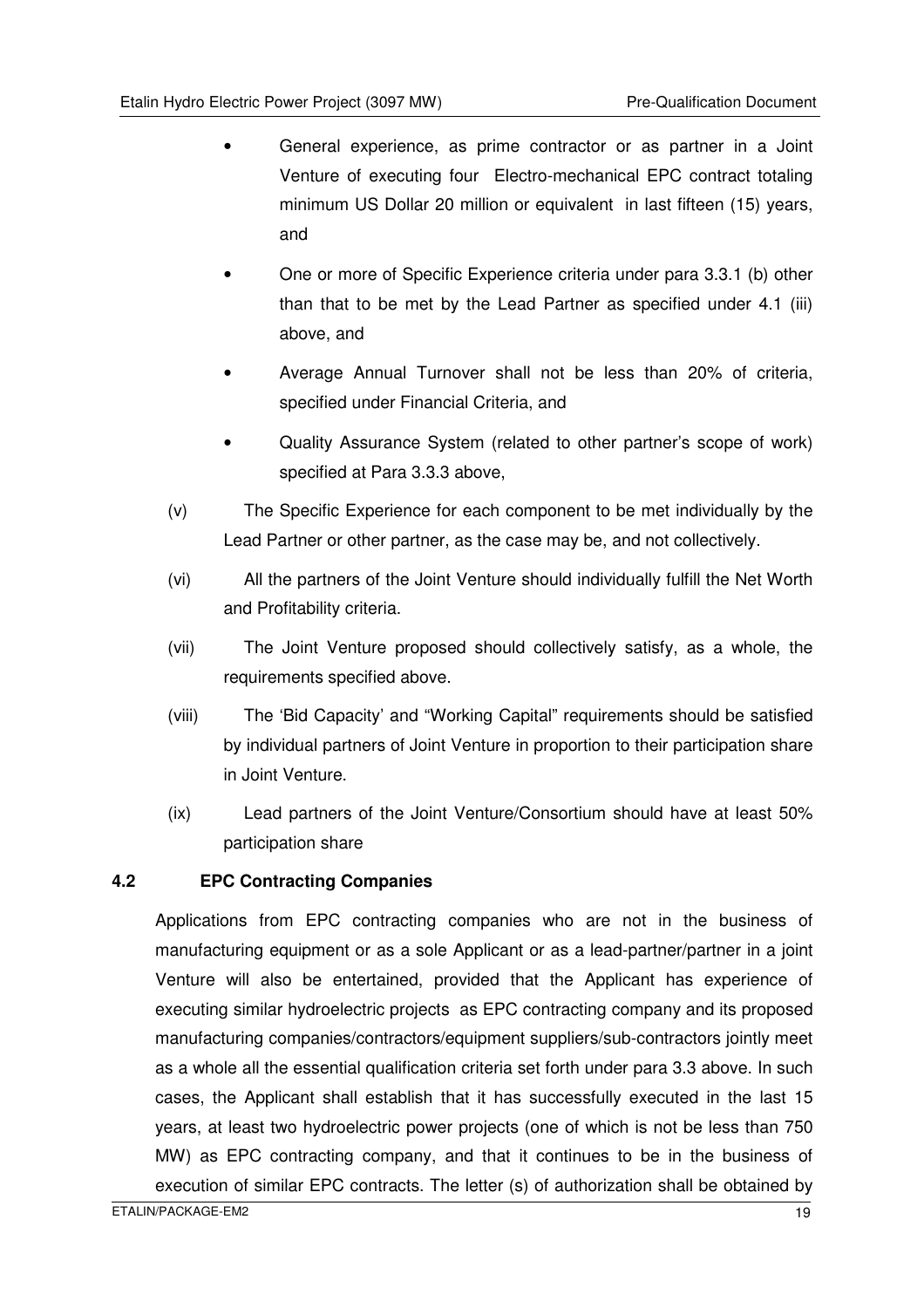such EPC Contracting companies from the proposed manufacturing companies/contractors/equipment suppliers/sub-contractors etc. The letter(s) of authorisation shall be in the format– "Qualification Form-4C" contained in Appendix-B. Relevant particulars about the Financial capacity and past experience as EPC contractor and specific technical experience of the proposed manufacturer(s) of Electro-Mechanical equipment, contractors, equipment suppliers/sub-contractors etc. shall be submitted in the prescribed formats as per Appendix-B, duly supported and evidenced by testimonials/copies of certificates issued by the Project Authorities/Owners to establish their fulfilment of the stipulated Qualification criteria.

#### **5. APPLICATIONS BY MERGED/AQUIRED/SUBSIDIARY COMPANIES**

- 5.1 In case of an Applicant Company, formed after merger and / or acquisition of other companies, past experience and other antecedents of the merged / acquired companies will be considered for qualification of such Applicant Company provided such Applicant Company continues to own the requisite assets and resources of the merged / acquired companies needed for execution and successful implementation of the work package put to tender.
- 5.2 If the Applicant Company is a manufacturer but a subsidiary company and it adduces documentary evidence of having had the support of and access to the assets and resources of a 'Parent/Holding Company' for execution of Electro-Mechanical works similar to the work package under consideration and the same is guaranteed by such 'Parent/Holding Company for this work package through a Corporate Guarantee, past experience and Financial Capacity of such 'Parent/Holding Company may be considered for pre-qualification of such Subsidiary Company. In such cases, the Parent/Holding Company shall submit a written undertaking as per the attached format given in Form 8; evincing its full support for the technical and financial requirements of the subsidiary company and further commit to take up the work itself in case of non-performance by the subsidiary company in the event of award of the work to the applicant subsidiary company. In case of award of work, the Parent/Holding Company of the subsidiary company shall submit the required guarantee as per the format attached as Form 8A or any other similar Form.

The above dispensation is allowed only to a manufacturing company which participates either as a Sole Applicant or a Joint Venture partner. The manufacturers

.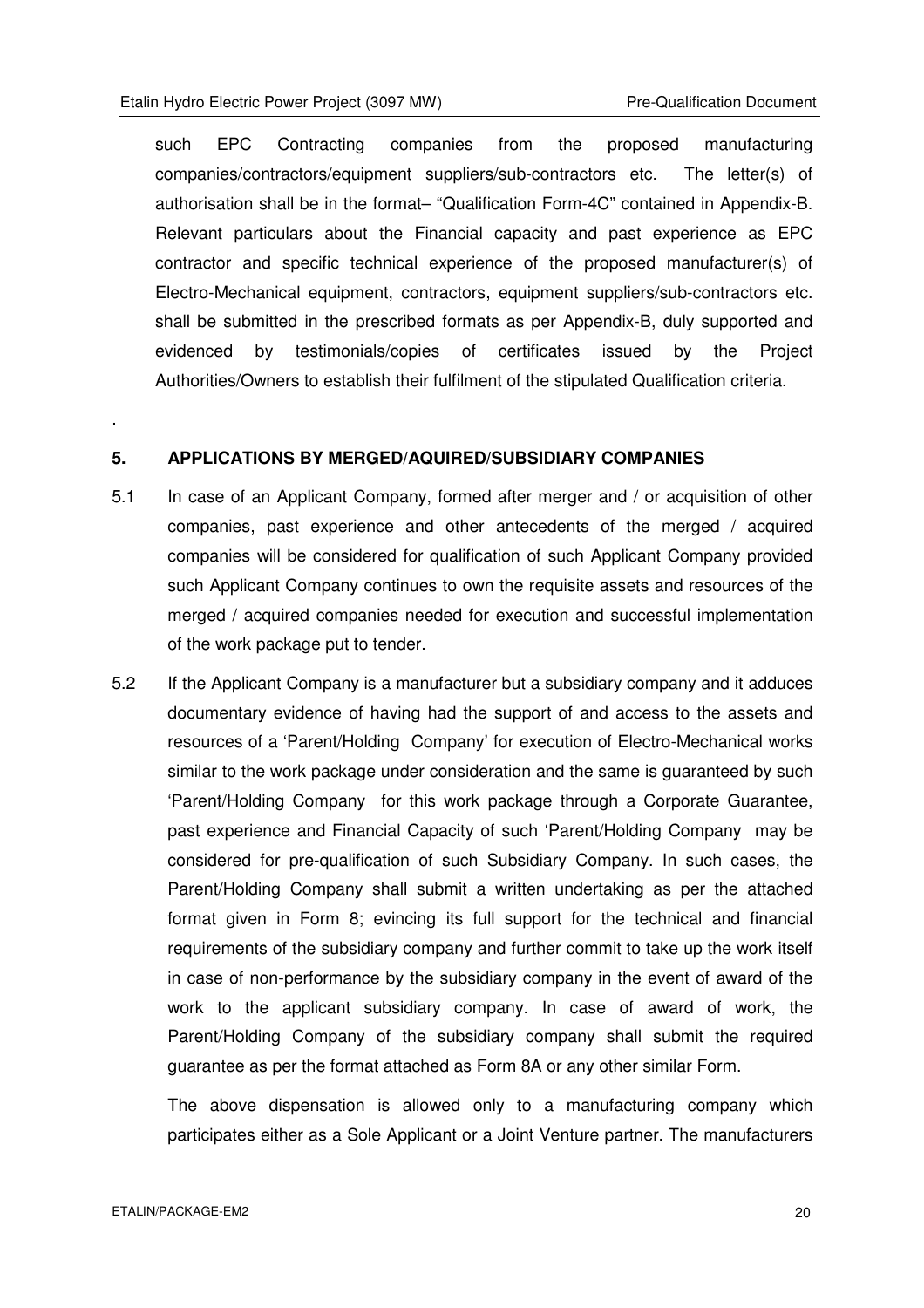proposed under prescribed format "Qualification Form-4C" shall not be evaluated if they do not meet the qualification requirement on their own.

#### **6. Associate Manufacturer(s)**

- 6.1 Subject to fulfilment of the respective prescribed qualifying requirements mentioned earlier, Applicant shall have the option to associate reputed manufacturer(s) for supply of one or more items of equipment mentioned in paras 3.3.1 (b) i) to 3.3.1(b) ix). Specific technical experience of the manufacturer(s) so proposed shall be considered for qualification of such sole Applicant(s) or as partner(s) of Joint Venture Applicant(s) provided the experience particulars and authorisation letter (s) of the proposed manufacturer(s) are furnished in prescribed Qualification Forms contained in Appendix-B. The Applicant is allowed to propose more than one manufacturer for supply of one or more items of equipment mentioned in paras 3.3.1(b) except items specified in para 3.3.1 (b) i) Or 3.3.1 (b) iv) above, but only one (1) manufacturer can be proposed for supply of items listed in para 3.3.1 (b) i) & 3.3.1 (b) iv). Change of the proposed manufacture(s) shall be allowed only in exceptional circumstances, with prior permission of the Owner but, will not be allowed for supply of items listed in para 3.3.1 (b) i) & 3.3.1 (b) iv) in any case.
- 6.2 Manufacturer(s) of Electro-mechanical equipments listed under paras 3.3.1 (b) i) & 3.3.1 (b) iv) who have issued Letter(s) of Authorisation as per Qualification Form-4C for others are not permitted to participate directly by themselves as a sole Applicant(s) or in a Joint Venture against this Invitation. Application(s) for qualification submitted by such manufacturer(s) in contravention of above requirement will not be considered.

#### **7. LOCAL REPRESENTATION**

- a) Foreign Applicants, if they have in India a local representation/Indian Agent, shall indicate the name of such person or firm and also shall furnish the following information:
	- i) The precise relationship between the Applicant and his Indian Agent.
	- ii) The mutual interests which the Applicant and the Indian Agent have in business of each other.
	- iii) Any payment which the Indian Agent receives in India or abroad from the Applicant whether as a commission for the Contract or as a general retainership fee.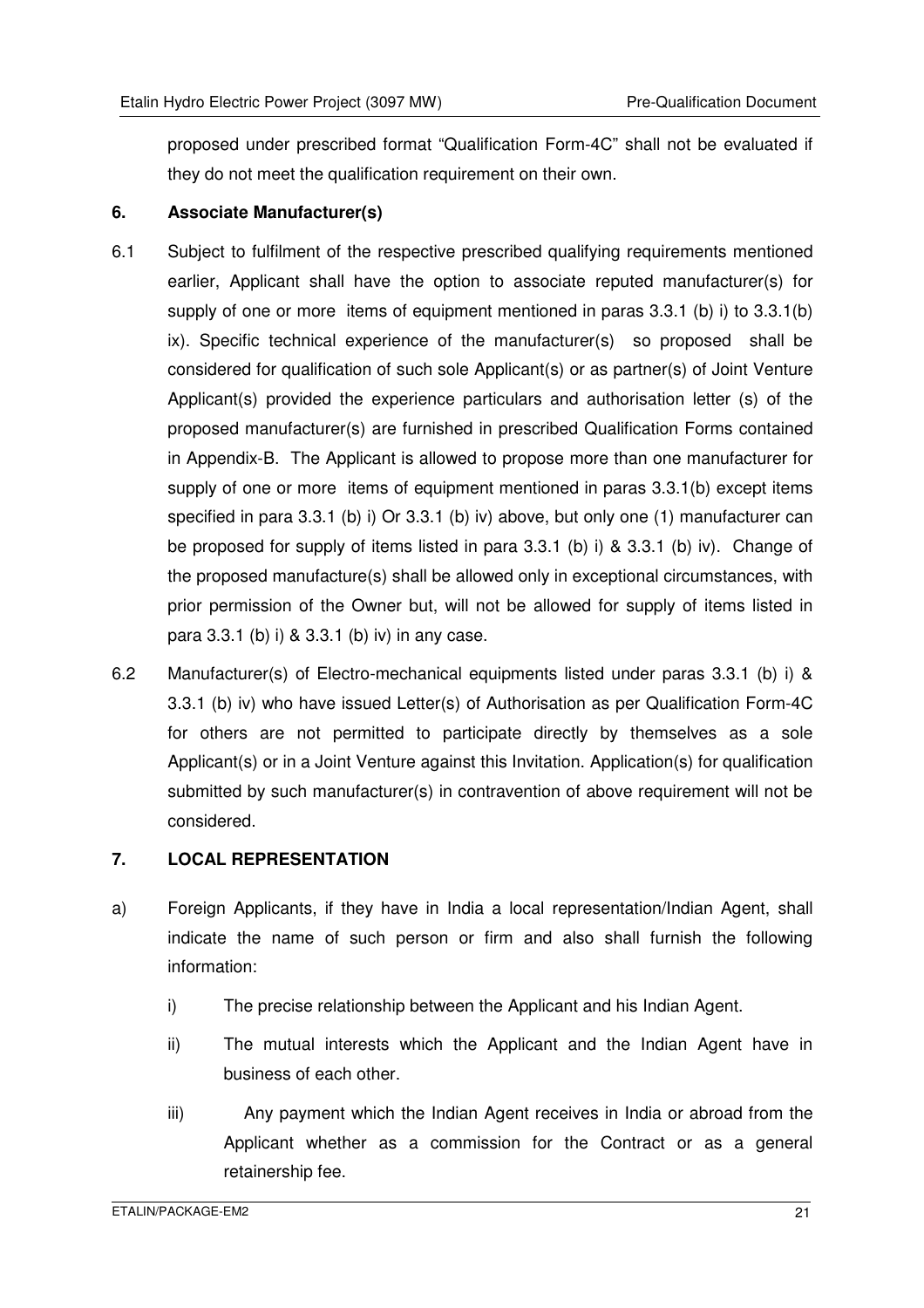- iv) Indian Agent's Income Tax Permanent Account Number.
- v) Applicant's Income Tax Permanent Account Number.
- vi) All services to be rendered by the Indian Agent whether of general nature or in relation to the particular Contract.
- vii) Details of their Registered Office in India

Any other technical data and further information or details, the Applicant wishes to submit in addition to the details asked for above as well as descriptive catalogues and drawings etc. may be enclosed along with above information.

b) If the Applicant gives any wrong or misleading information and/or conceal any material fact/ information which can impact the decision of the Owner, the Owner hereby reserves the right to reject such proposal.

The proposal submitted shall become the property of the Owner with no obligation to return the same to the Applicant.

#### **8. DISQUALIFICATION/INELIGIBILITY OF APPLICANT**

Even though the applicant(s) meet the pre-qualification criteria, they shall be disqualified if they have:

- a) been involved in the Corrupt or Fraudulent or collusive or coercive Practices; and/or
- b) made misleading or false representation(s) in the forms, statements and attachments submitted in proof of the qualification requirements; and/or
- c) Record of poor performance such as abandoning the works, termination of its awarded work, serious litigation history, or financial failures etc..

The Applicant /any member partner of the JV / Consortium shall not have been declared ineligible for poor performance / failure issued by the Govt. of India / State Govt. / Govt. Deptt. / Public Sector Undertaking (PSU) / World Bank / Asian Development Bank. A declaration to this effect shall be submitted by the applicant.

#### **9. LITIGATION HISTORY**

 The Applicant shall provide accurate and complete information in Form-9 about any pending and/or decided litigation or arbitration resulting from contracts completed or ongoing under its execution over the last ten (10) years. In case of consistent history of awards against the Applicant or any partner of a Joint Venture may result in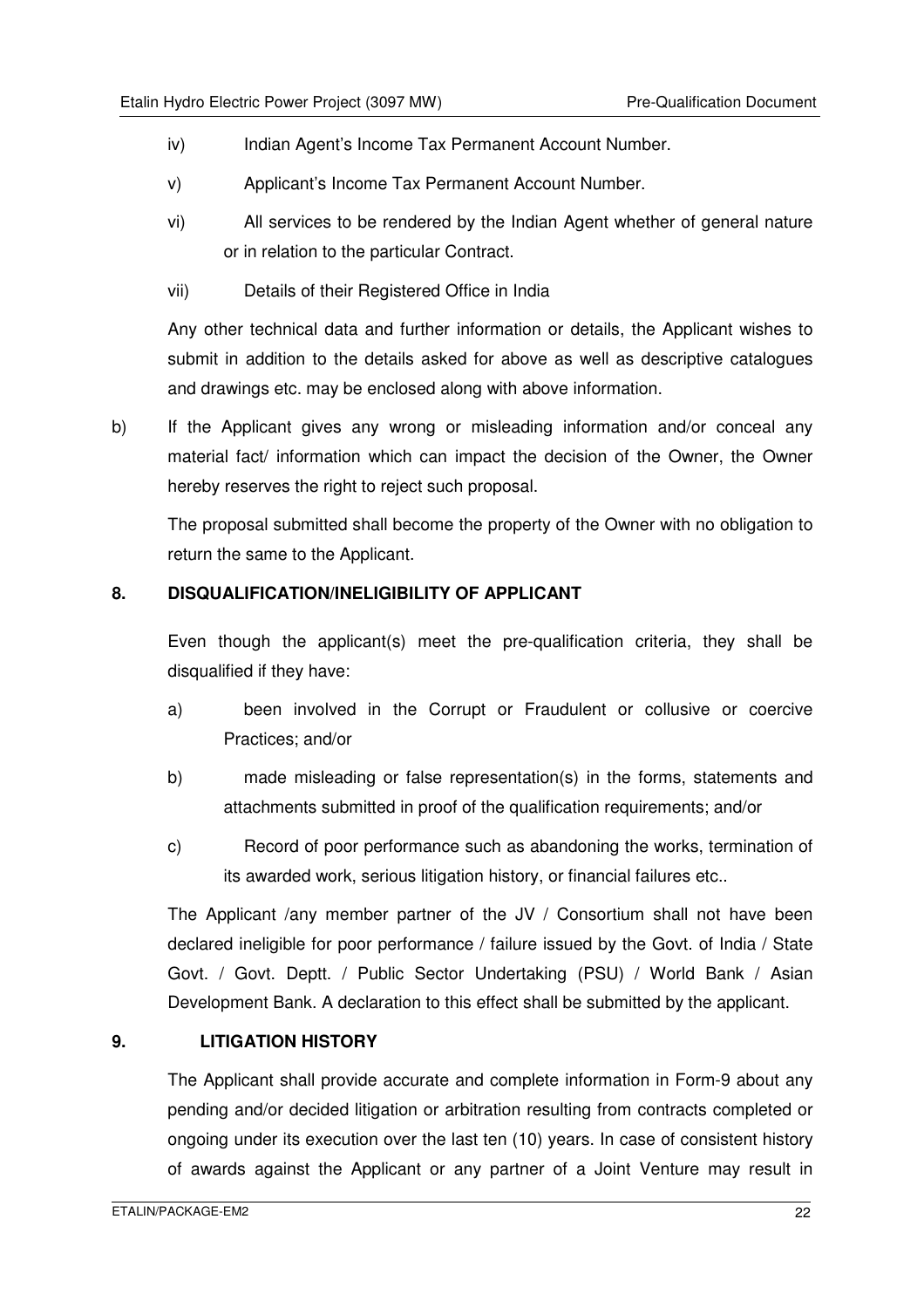rejection of PQ Application.

#### **10. GENERAL**

- 10.1 In case of a Joint Venture Applicant, the composition of the Joint Venture and role and responsibility of each constituent, the proposed participation share of each partner along with items of work to be executed by each partner shall be brought out as per the requirement of Appendix-B, Form 2A hereto. An undertaking shall be submitted by each partner of the Joint Venture in the format attached as Annex-1 to Form 2A. The Joint Venture Agreement, to be submitted along with Techno-Commercial bid, shall be on the lines of the format attached as Annex-2 to Form 2A.
- 10.2 Applicant or any of the partners in case of a Joint Venture or one of his proposed manufacturer claiming to have past experience by virtue of being a partner of a Joint Venture (which executed a particular work in the past), shall make their presentations in Prequalification Forms in Appendix-B for such experience. The specific experience of such Sole Applicant/JV partner/ manufacturer(s) shall be considered as per their role and scope of work in such Joint Venture(s) for which they will have to adduce documentary evidence of their role and scope of work in aforesaid Joint Venture Contract(s).
- 10.3 If the performance of the Applicant or any of the partners of Joint Venture/ manufacturer/equipment supplier/sub-contractor, in a current /past contract for any major work is unsatisfactory, the Applicant is liable to be disqualified.
- 10.4 Owner's Right to Accept or Reject Applications

The Owner without incurring any liability to Applicant(s) for whatsoever and without assigning any reasons thereof reserves the right to:

- (a) Amend the Scope of Work, to be tendered
- (b) Reject or accept any application including on account of national defence, and security considerations.
- (c) Cancel the pre-qualification process and /or reject any/all Applications.

 The Owner will not entertain or be liable for any claim for cost and expenses in relation to the preparation of PQ to be submitted. The Owner will neither be liable for any such actions nor be under any obligation to inform the applicant of the ground of his decision.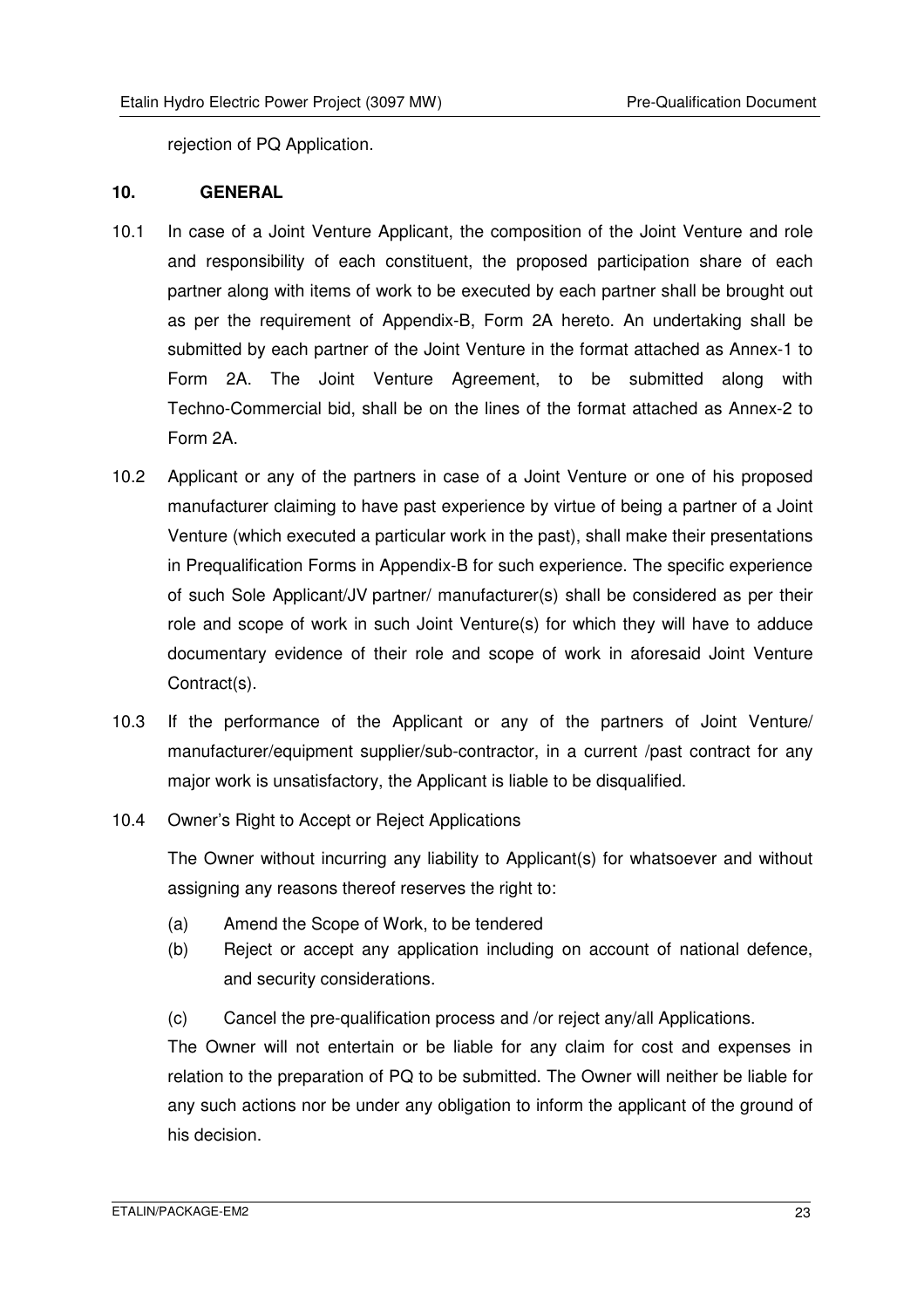- 10.5 Only those Applicants who have been Pre-qualified under this procedure will be informed and further invited to submit their Techno-Commercial bid.
- 10.6 The Owner, solely at its own discretion, reserves the right to consider the deviations in above Pre-qualifying criteria.
- 10.7 The Owner may impose certain restrictions on the foreign companies, participating in any form, and their employees in view of national Security, in the project situated in the sensitive region and border areas. The Owner and/or foreign companies, as applicable under the law, shall obtain clearance of Govt. of India regarding security implications prior to pre-qualifications of such company.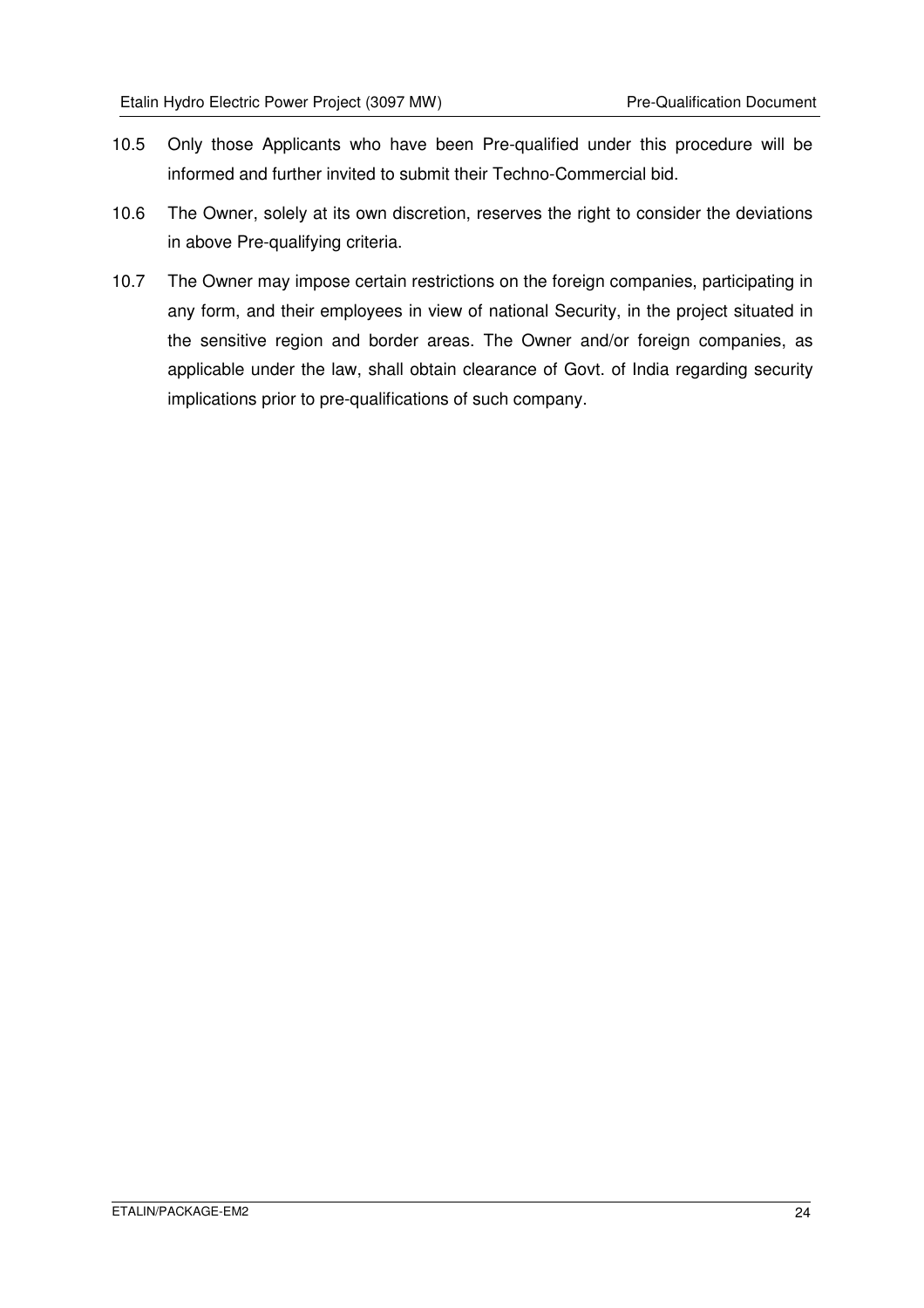## **Appendix-A INFORMATION FOR APPLICANTS**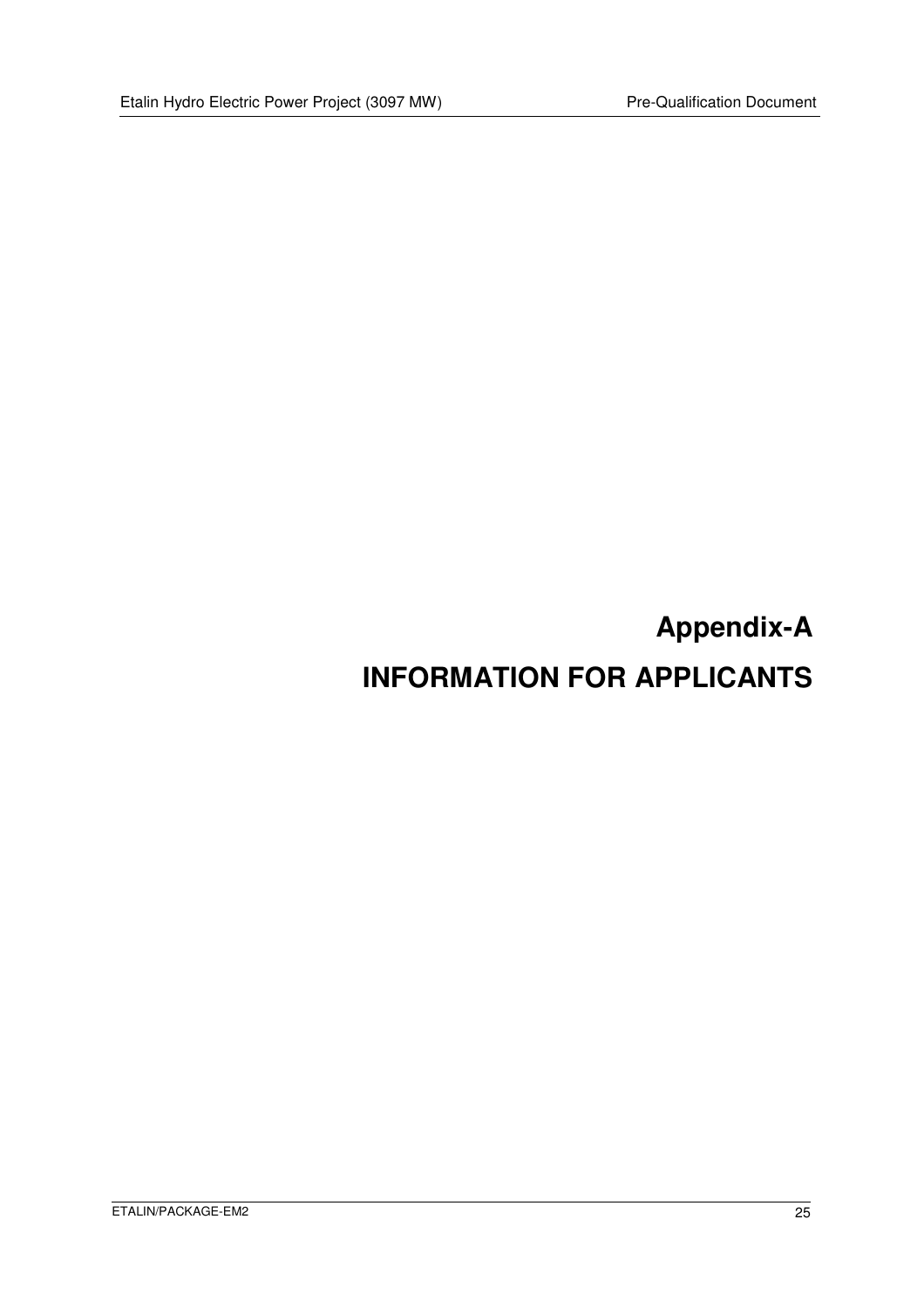#### **1.0 PREAMBLE**

 Jindal Power Limited (JPL), the major stake holder of Etalin Hydro Electric Power Company Ltd., is India's leading integrated power utility company in the private sector. At present, JPL has operational power generation capacity of 2437MW in thermal sector, with another 2400MW (4 x 600MW) of thermal power plant capacity under execution. Project portfolio (15,660MW) is in various stages of operation, implementation and planning.

JPL has signed agreements for developing 6100MW hydro electric projects in Arunachal Pradesh, India. The hydro power portfolio of the company includes 3097MW Etalin HEP, 680MW Attunli HEP, 1800MW Kamala HEP and 22MW Anonpani Small HEP.

#### **2.0 PROJECT OVERVIEW**

#### **2.1 General**

The development rights of Etalin project have been accorded to Etalin Hydro Electric Power Company Ltd. (EHEPCL), a joint venture company of Jindal Power Ltd. (JPL) and Hydro Power Development Corporation of Arunachal Pradesh Ltd. The JV intends to develop the project on Build, Own, Operate and Transfer (BOOT) basis. The project was initially identified by CEA and pre-feasibility studies for the project was carried out by NHPC. Subsequently, the project scheme was developed in detail and financially evaluated in the Detailed Project Report (DPR) which was scrutinized by the Central Electricity Authority (CEA) and other statutory organizations. Accordingly, Concurrence to the aforesaid scheme/project was accorded by CEA on July 12, 2013 vide their letter no: 2/ARP/26/CEA/2010-PAC/3885-3917.

The Project is located in Dibang Valley district of Arunachal Pradesh and envisages utilization of waters of Dri and Tangon rivers for hydropower generation. The two rivers are tributaries of Dibang river and meet near Etalin village. Downstream of the confluence, the river is called Dibang which forms a major tributary of the Brahmaputra.

The Etalin project is located upstream of Dibang project and is the largest hydroelectric project presently being developed in the country. The Project is designed as a run-of-the-river scheme having diurnal pondage by constructing diversion dams on Dri and Tangon rivers and diverting the water through two separate waterway systems to utilize the available heads in a common powerhouse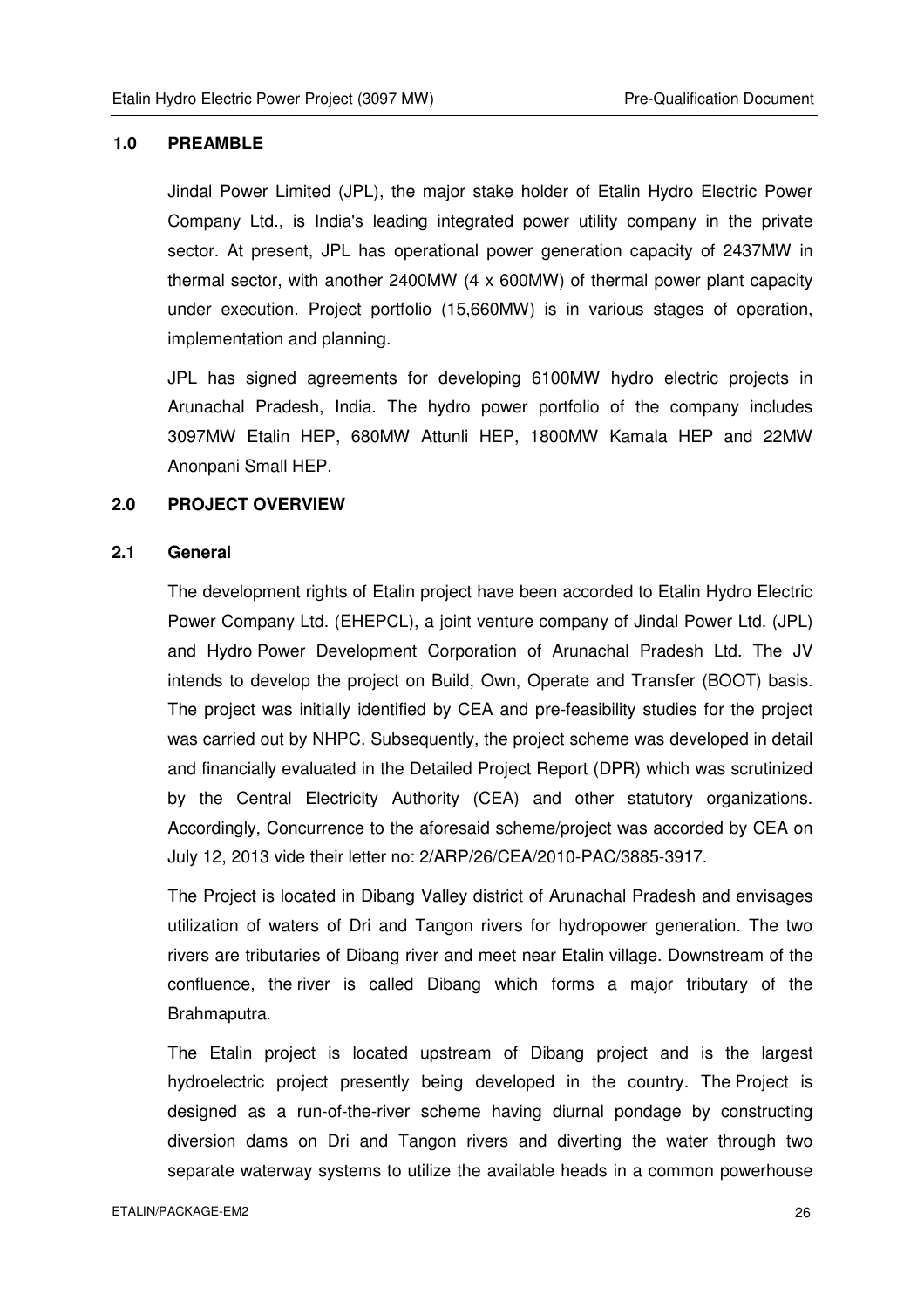located at the confluence.

The proposed installed capacity of the scheme on Dri is estimated at 1842 (6 x 307) MW and that for the scheme on Tangon at 1228 (4 x 307) MW. Riparian flows from both the limbs have also been proposed to be utilized for power generation of 27MW (19.6MW on Dri and 7.4MW on Tangon). Hence, the total installed capacity of the project is 3097MW.

The entire catchments of both Dri and Tangon are within the Indian territory and the main Dibang river flows throughout its length within the state of Arunachal Pradesh. Thus, there are no interstate or international aspects involved with the development of the project.

#### **2.2 Details of Proposed Scheme**

The Etalin Hydroelectric project consists of two independent headworks and water conductor systems (one each on Dri and Tangon rivers), and a common underground powerhouse complex. The project is planned as a run-of-the-river scheme with sufficient storage for meeting daily peak hour energy generation requirements.

A brief description of project components (as per the approved DPR) is given hereunder. All civil structures upstream of the powerhouse are independent for each limb of the project.

#### **Dri Limb**

- Four nos. 10.9m diameter circular diversion tunnels, three on the right bank of 338m, 461m, 594m length and one 692m long for left bank with upstream and downstream coffer dams.
- 101.5m high concrete gravity dam with top at El. 1047.0m and deepest foundation level at El. 945.5m; the existing average riverbed level at the dam axis is El. 968m.
- Intake structure.
- 11.3m diameter circular shaped 10.722km long concrete lined Headrace Tunnel.
- Restricted orifice type vertical Surge Shaft, 26m in diameter & 132m high.
- Three 5.6m diameter pressure shafts which emanate from the surge shaft and bifurcate to form six unit pressure shafts of 4m diameter, each.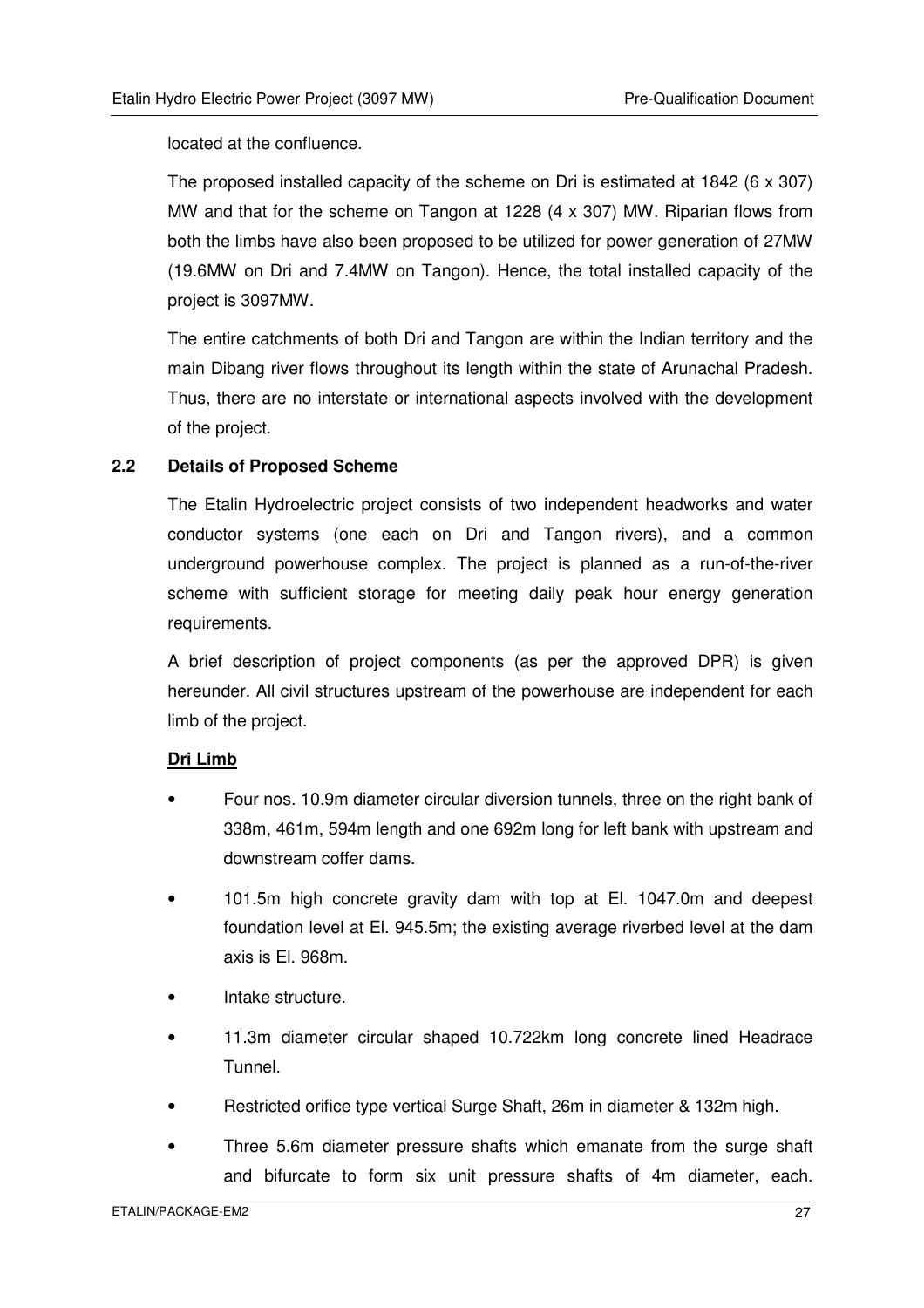The shafts are about 512m long, out of which 377m is in vertical drop (in two parts, separated by a horizontal limb at about mid-height).

#### **Tangon Limb**

- Three nos., 11.5m diameter circular diversion tunnels with upstream and downstream coffer dams.
- 80.0m high concrete gravity structure with top at El. 1052.0m and deepest foundation level at El. 972m; the existing average riverbed level at the dam axis is El. 1003m.
- Intake structure.
- 9.7m diameter circular shaped 13.045km long concrete lined Headrace Tunnel.
- Restricted orifice type vertical Surge Shaft, 21m in diameter & 137m high.
- Two 5.6m diameter pressure shafts which emanate from the surge shaft and bifurcate to form four unit pressure shafts of 4m diameter, each. The shafts are about 512m long, out of which 377m is in vertical drop.

#### **Common Powerhouse**

A common Underground Powerhouse, 352m (L) x 23.5m (W) x 59.73m (H), accommodates six units of 307MW each for Dri limb in one machine hall and four units of 307MW each for Tangon limb in another machine hall, with a control room in the middle.

#### **Common Transformer Hall**

A common Underground Transformer Hall, 349.6m (L) x 16.5m (W) x 24.8m (H) accommodates 19 single phase transformers for Dri limb and 13 single phase transformers for Tangon limb.

#### **Tailrace Tunnels**

The main TRT for Dri limb is of 11.3m diameter while that of the Tangon limb is of 9.5m diameter. Both tailrace tunnels are circular in shape.

#### **Dam-toe Powerhouses**

The dam-toe powerhouses provided to use the riparian discharges are located on the left bank of the rivers, just at the toe of the two dams. They are surface structures and house one vertical axis Francis turbine in each case.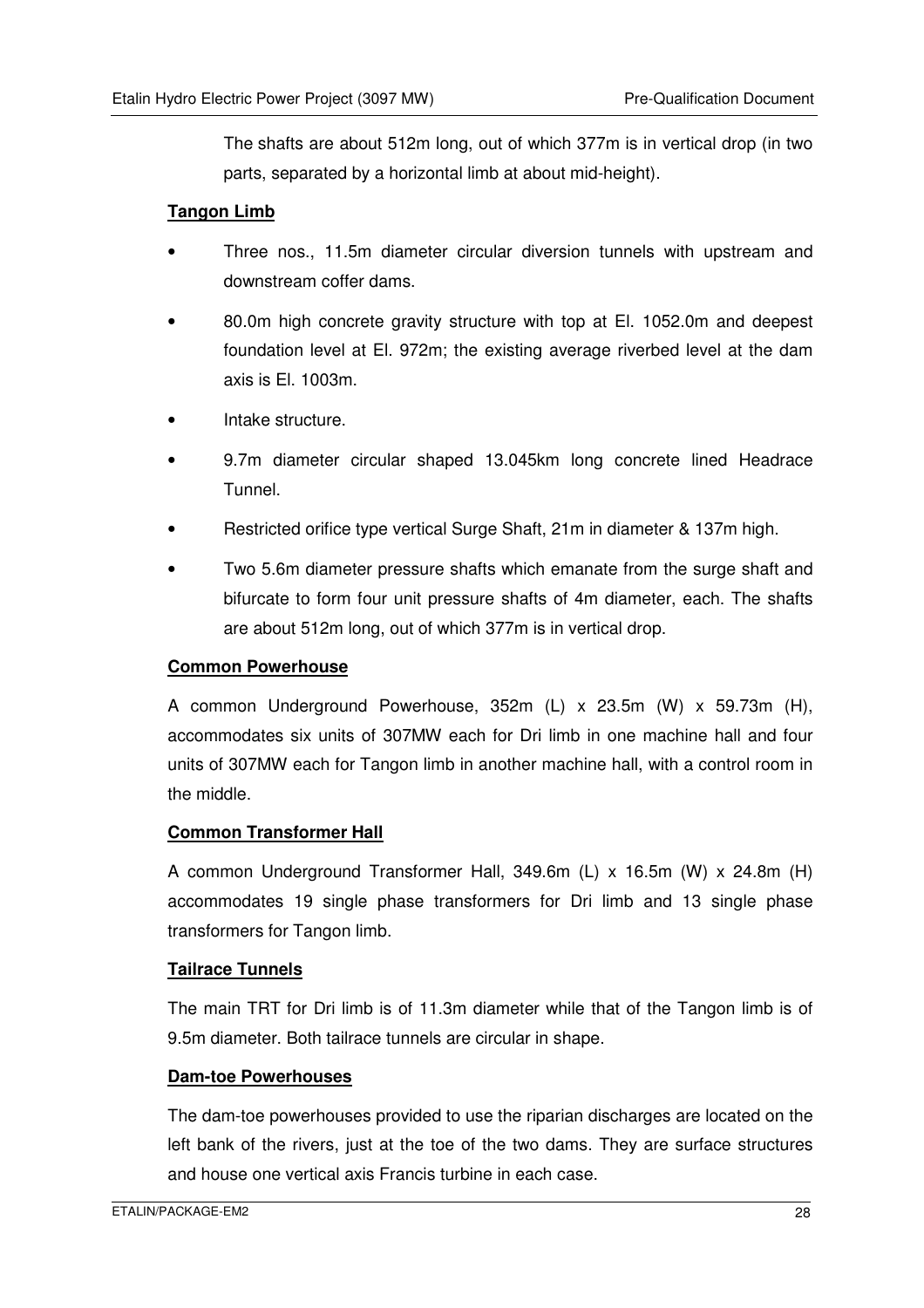#### **2.3 Accessibility**

The project is located in Dibang Valley district of Arunachal Pradesh, a large, sparsely populated state situated in the North-Eastern part of India. Anini, the headquarter of Dibang Valley district is around 240km from Roing, an important town in the area and district headquarter of Lower Dibang Valley district. Roing is at about 110km from Tinsukia, the nearest railhead to the project. The nearest airport is at Dibrugarh, about 60km from Tinsukia.

Figure-1 shows the location of the Project on the map of Arunachal Pradesh.



**Figure-1: Project Location** 

Etalin village can be reached by a single lane road which connects Roing to Anini via Hunli. The road crosses a high altitude Mayodia pass (El. 2665m) between Roing and Hunli and is frequently blocked by ice and snow during peak winter months.

Roing is connected to Tinsukia via NH-37 and a district road. The road crosses river Lohit at Dhola Ghat, about 50km from Roing. Distance from Dhola Ghat to Tinsukia is 60km. Various alternatives are available to reach project site. The contractor may choose/decide the best alternative to transport the construction material/equipment. Project's equipment and material can also be transported to Tinsukia by rail or to Dhola Ghat by waterway. A bridge is also under construction at Lohit river connecting Dhola and Sadiya Ghats. Personnel can travel to Dibrugarh by air and reach the project site by road via Tinsukia. A helipad is available at Anini.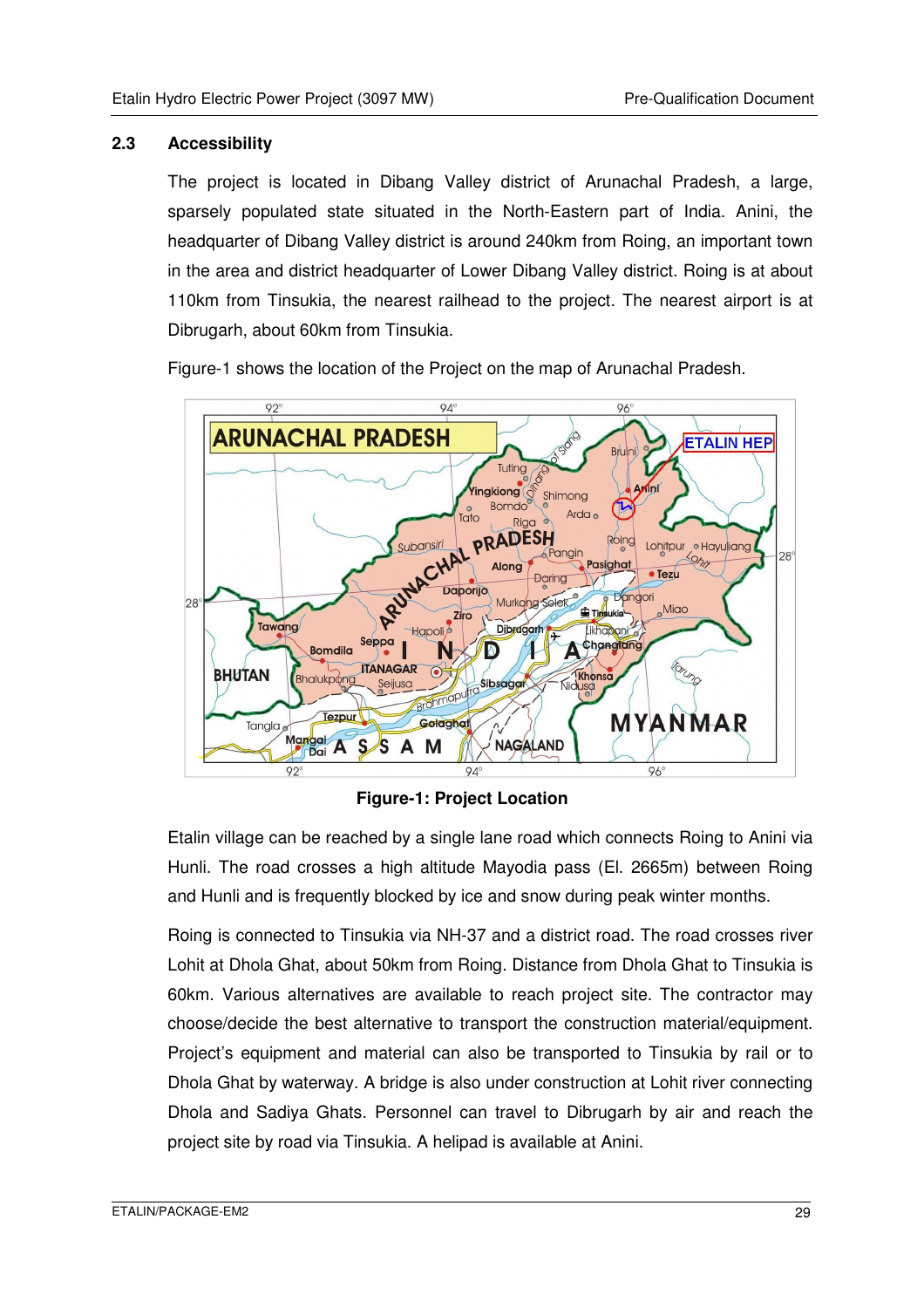Access route to project is shown in Figure-2.



The other alternative motorable route is available from Tinsukia-Rupai-Namsai-Wakro tezu-Shantipur-Chapakhowa-Roing (300 km).

The diversion structure on Dri limb is located near Eron village, around 22km from Etalin, along Etalin-Anini road. The diversion structure on Tangon limb is located near Avonli village, which 17km from Etalin along Etalin-Maliney road.

#### **2.4 Infrastructure, Project Roads & Bridges**

Elaborate infrastructure works are required for constructing Etalin project.

A single lane road leads to the powerhouse site and Dri and Tangon limbs of project. The road is maintained by BRO. To execute the various civil works, roads would be required for linking various work sites to other sites and to job facility areas. The project roads will be at a workable gradient (a grade of 1:15). These roads would be connected to the existing roads in the area or to other project roads. The proposed road network is envisaged to be about 50km long.

Eight numbers of permanent and temporary bridges would be constructed to cross the waterways falling in the alignments of the roads.

#### **2.5 Construction Power**

There is no grid power available in the region. Therefore the contractor has to make its own arrangements of power supply.

#### **2.6 Climatic Condition**

The Project area falls in Climatic Zone III and experiences significant rains during monsoons. Rainfall generally occurs from May to October while the months of November to February are generally dry. Significant rains are also seen during March and April in some years. Yearly rainfall averages between 2000 and 4000mm and relative humidity is quite high; average of 90% in a year. Temperature varies widely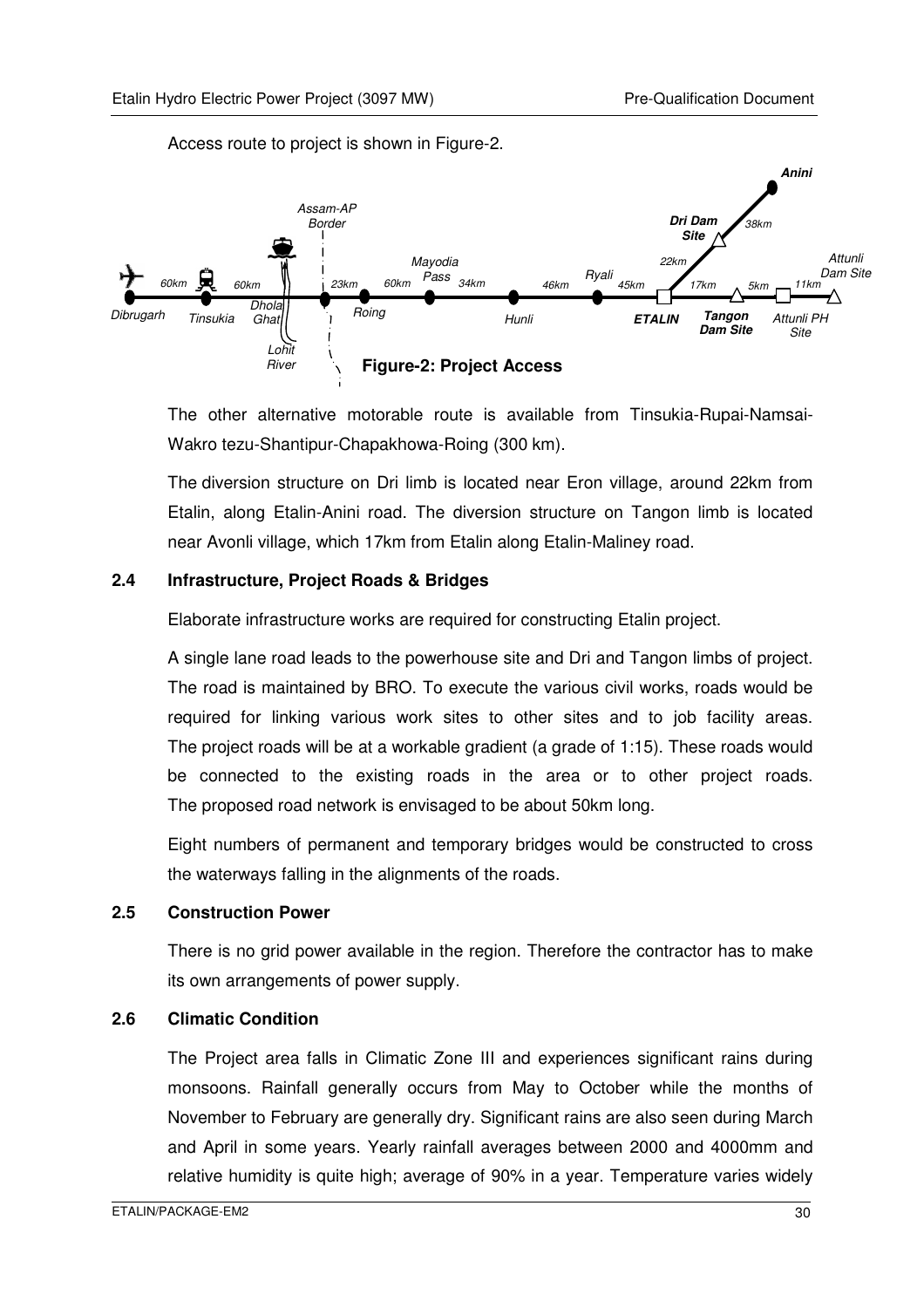during the year and decreases rapidly with altitude; in the higher reaches the temperature may fall to as low as 2°C in winter months. Summer temperature in the foothills rises up to 45°C.

#### **2.7 Hydrology**

The catchment area of Etalin project up to the proposed dam site on Dri limb is 3685km<sup>2</sup>. and the catchment area up to the dam site on Tangon limb is 2573km<sup>2</sup>.

EHEPCL has installed three gauge and discharge measurement sites as well as an all-weather station in the project area, but this data is understandably only for a short period. Long term stage and discharge data is available at

- Elopa, CA of about 11666 $km^2$ ; data for 8 years (1998-2005), and
- Munli, CA of about 11276 $km^2$ , for about 8 years (2002-2008/09)

Both these stations are on Dibang river, downstream of the project. Reliable long term rainfall data is available at Roing and Jiagaon, also downstream of the project area. The available data has been checked for consistency and useful data has been identified. Using the above data and various correlations, reconstruction of long term flow series has been carried out at Elopa.

The observed data at Elopa has also been used and a complete series from the period from 1986 to 2008/09 has been developed at Elopa. The Elopa series has been appropriately transposed to the dam sites of Dri and Tangon limbs of the project.

Hydrological studies of the project have been concurred by Central Water Commission as part of approval of the DPR.

#### **2.8 Physiography**

Physiographically the state Arunachal Pradesh could be divided into four distinct domains namely:

- Himalayan ranges
- Mishmi Hills
- Naga Patkai ranges
- Brahmaputra plains

The Himalayan ranges in Arunachal Pradesh are the eastern most part of the Great Himalayan ranges and occurs as a gigantic crescent with its convex side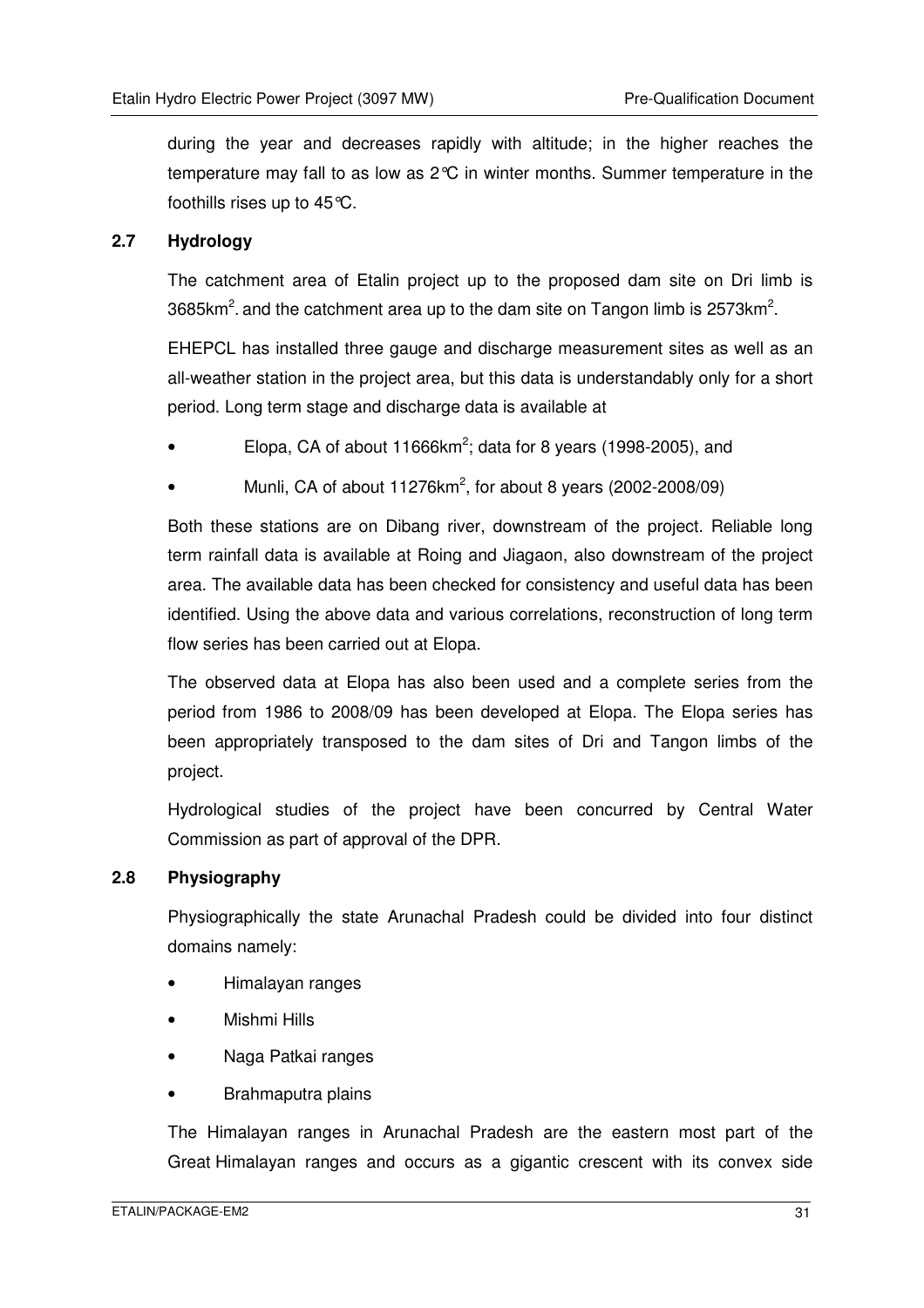towards south and extends from Eastern border of Bhutan to Dibang and Lohit valleys in the east, abutting against Mishmi hills. They are divided into following four parallel linear zones:

- (a) Tethys or Tibetan Himalaya to the North.
- (b) Higher Himalaya
- (c) Lesser or lower Himalaya
- (d) Sub Himalaya to the South.

Lesser Himalayan hill ranges lying between the Higher Himalayas in north and Sub Himalayan in south are of lesser height with elevation ranging from 2500 to 4000m. The width is about 80-90km. The southern limit with Sub Himalaya is defined by Main boundary fault.

#### **2.9 Geology**

Regionally, the area of the proposed project is located on the eastern limb of the Eastern Syntaxial Bend (ESB) in eastern part of Arunachal Pradesh that exposes rocks ranging in age from Proterozoic to Tertiary and recent deposits.

The project area located in the Dri and Tangon valleys exposes the Mishmi Group of rocks, comprising dominantly diorite – granodiorite – granite (Mishmi Diorite - Granodiorite – Granite complex) with occasional bands of mafic rocks and schists, and biotite gneisses, metamorphosed to medium to high grade.

#### **Dri Limb**

The selected dam site is suitably characterized by a straight course of river with a gentle and narrow valley for more than 200m length. Rock exposures comprising of granodioritic gneiss with minor shear/ fracture zones at places have been observed on both the abutments up to dam top level. Beyond that level minor patches of thin overburden are occasionally seen on the left abutment. The thickness of overburden in the riverbed at the site varies between 10.5m and 19.5m. The deepest bedrock level is at El. 945.5m in the riverbed along the proposed dam axis. There are no significant shear zones, traversing the rock mass either in the riverbed or in the abutments.

The headrace tunnel (HRT) is expected to encounter granodiorite gneiss and biotite as tunneling media. A considerable length is also expected to encounter calcareous quartzite/marble bands, with thickness of individual bands being up to 230m.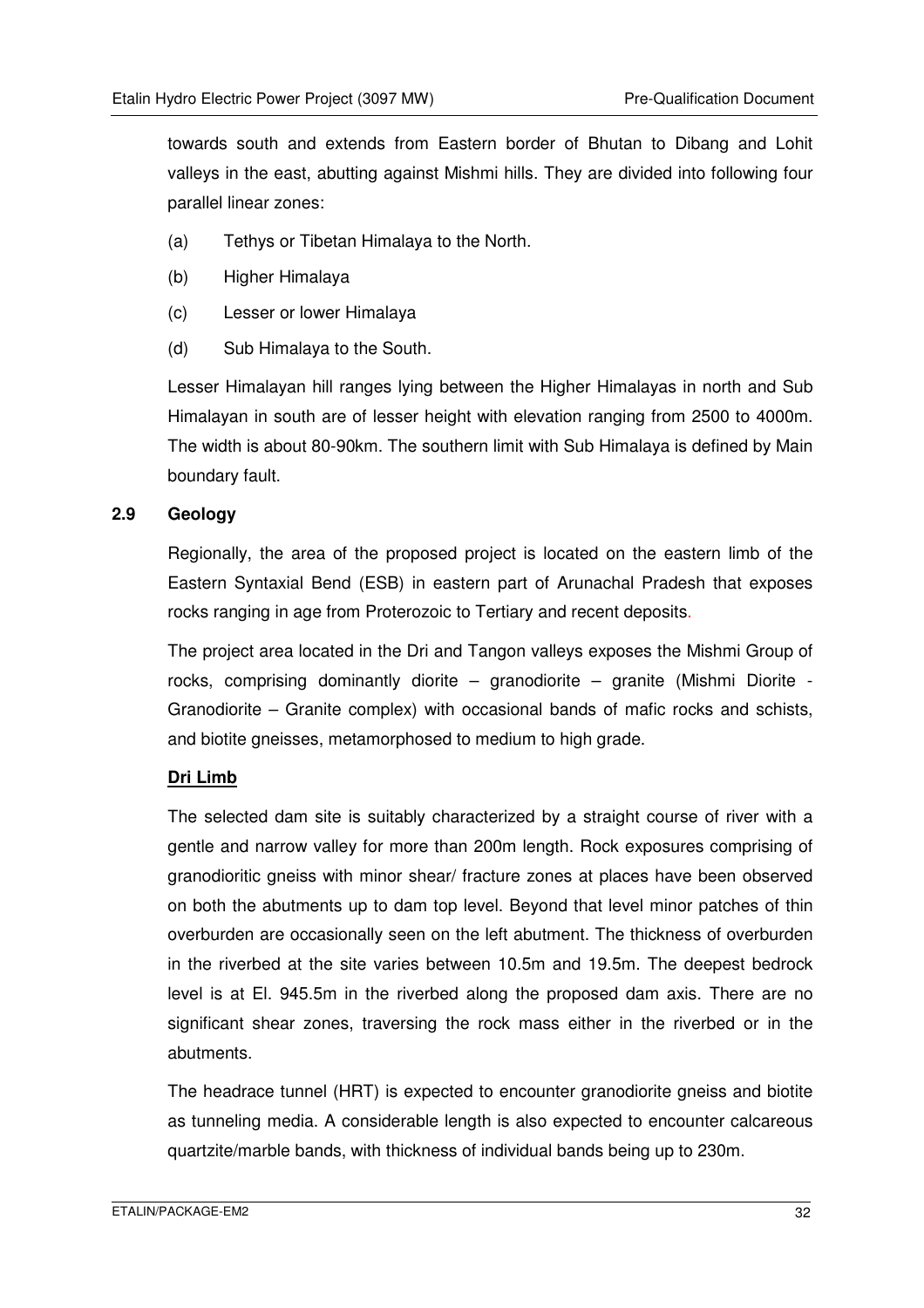#### **Tangon Limb**

At the selected dam site, bedrock is exposed on steep left abutment right from riverbed level and extends up to road level located about 200m above riverbed and beyond that. The right abutment is disposed at moderately steep angle and is covered by overburden comprising fluvial deposits up to El. 1060m and slope wash deposits above that.

Bedrock exposed at the site generally includes granodioritic/diorite gneiss belonging to Lohit Granodioritic Complex, biotite gneiss and quartzite which grades into calcareous quartzite and impure marbles belonging to Ithun Formation that represents meta sedimentary. The deepest foundation rock level is encountered at El 972.0m in the riverbed.

The HRT is expected to encounter bedrock comprising granodiorite gneiss and biotite gneiss with occasional silica and pegmatite veins.

The proposed powerhouse complex is located within the hill between Tangon and Dri rivers near their confluence. The rock mainly comprises of granodiorite, diorite, calcareous quartzite, biotite gneiss with pegmatite veins; minor shear seams are present occasionally. Bedrock is traversed by four prominent sets of discontinuities.

#### **2.10 Seismicity of the Project Area**

The project area lies in the Seismic Zone V as per Seismic Zoning Map of India as incorporated in Indian Standards. The zone is broadly associated with a seismic intensity of IX on Modified Mercalli Scale (MM scale).

State Remote Sensing Application Centre – Itanagar, on the basis of satellite imagery interpretation have traced out a number of lineaments within the vicinity of project area

Site specific seismic studies for the project have been carried out by IIT, Roorkee. The maximum credible earthquake (MCE) that can occur in the area has been estimated to be of magnitude 8.5 occurring along the Lohit thrust.

#### **2.11 Environmental Aspects**

A detailed Environment Impact Assessment (EIA) study as per Terms of Reference approved by Ministry of Environment and Forest (MoEF), Government of India has been conducted for studying different effects of the construction of dam on physical, biological and social environments and based on the recommendations, various Environmental Management Plans (EMPs) have been formulated.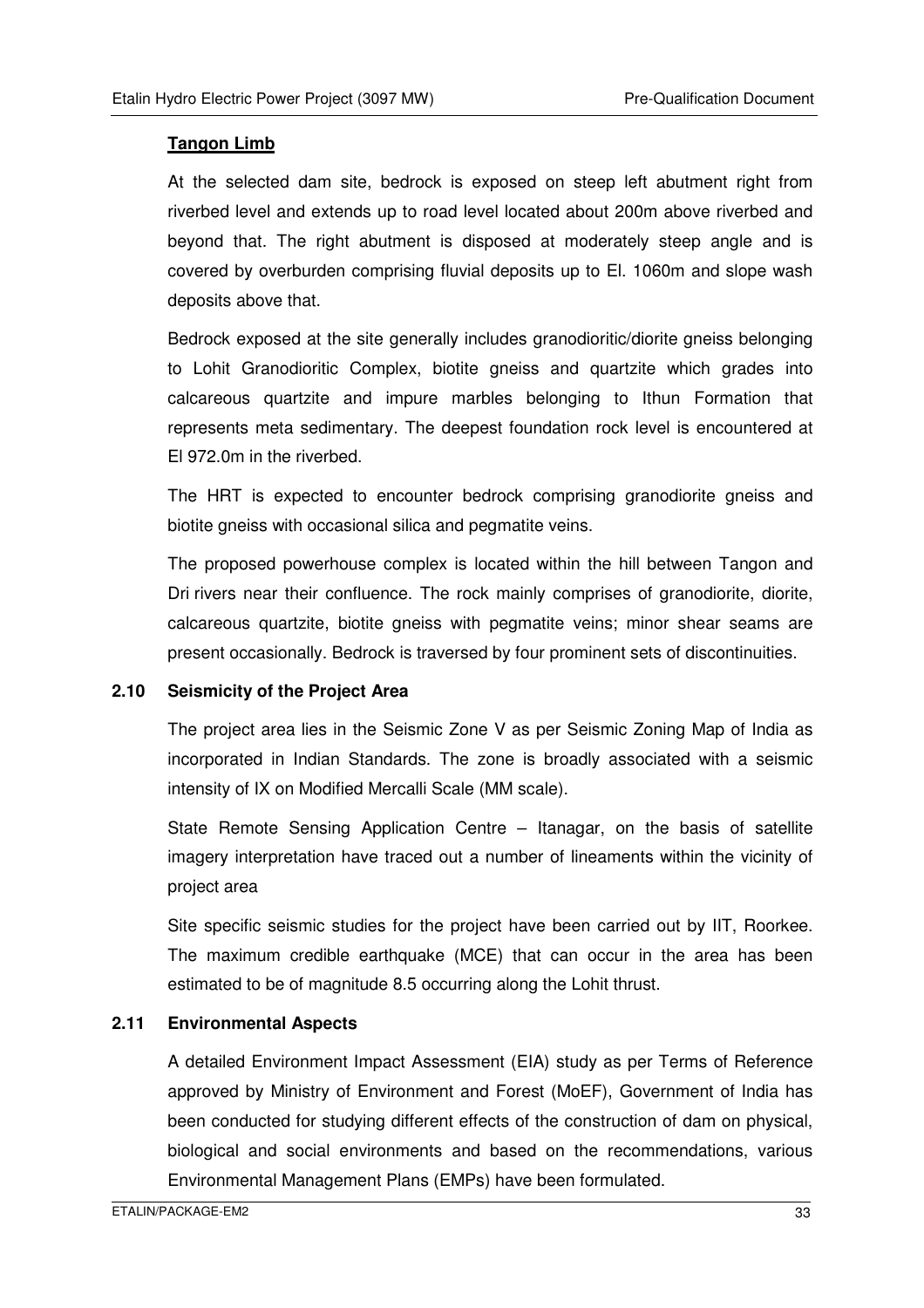The submergence areas at FRL is 83.66 Ha along Dri and 36.50 Ha along Tangon river.

Dibang Valley district where the project is located is entirely hilly and covered mostly by forests which are almost 52% of the total geographical area of the valley. The Tangon valley is characterised by dense Tropical Evergreen, Tropical Semi-evergreen and Sub-tropical forests at lower elevations and Pine, Temperate Broadleaved, Temperate Conifer and Alpine Forests at higher elevations.

The project area harbours large number of plant species which include Angiosperms, Gymnosperms, Pteridophytes, Lichens and Bryophytes. Most of the project area is covered with dense forests, which serve as an excellent habitat for various faunal members. The water quality of Dri and Tangon rivers is found to be excellent.

Among the fish, Snow Trout (Schizothorax richardsonii Family: Cyprinidae) and Glyptothorax pectinopterus (Family: Sisoridae) commonly known as River cat are frequently found in the tributaries of Tangon and Dri rivers. Barilius tileo, Megarasbora elanga and Lepidocephalichthys annandalei have also been reported from the Dibang river. The project study area comes under 4 circles, i.e. Etalin, Anini, Karonli and Anelin, with 40 census villages with a total population of 2213 belonging to 442 households. The study area is dominated by the Idu Mishmi tribe. Farming is the main occupation in the area and a few habitants are in Government and private jobs. Jhum cultivation is the main occupation of the farmers in area and it has been practiced since long. Majority of people in study area are dependent on this field of agriculture for their livelihood.

In total, there are 18 villages which are likely to be affected by the proposed Etalin HEP. In these 18 Project Affected villages covered under the study, there are 265 Project Affected Families and 1153 Project Affected Persons. Total land requirement of the Project is 1143.09 Ha (apart from 35 Ha notional area for underground works).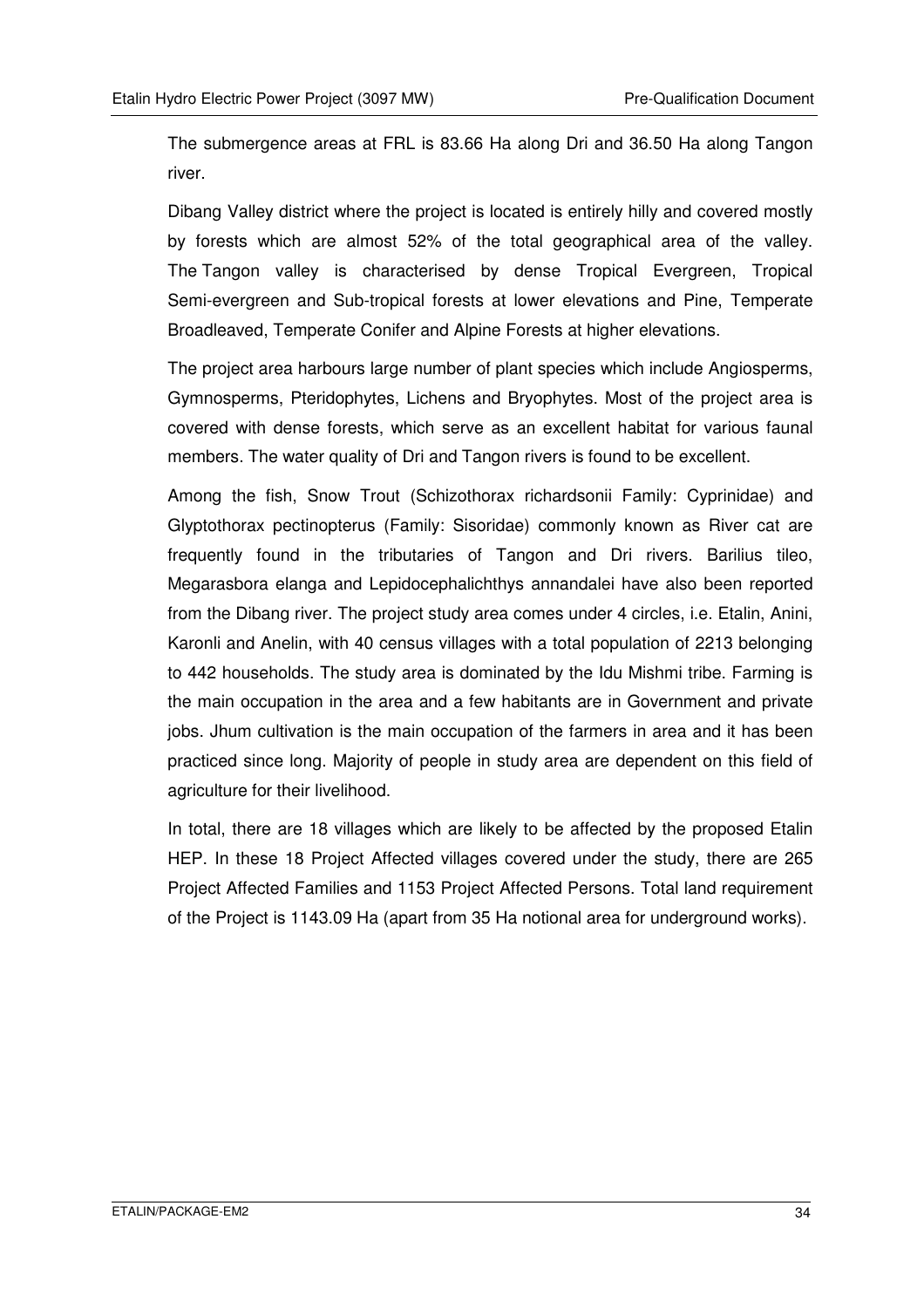# **SALIENT FEATURES**

#### **(As per approved DPR)**

| $\bullet$ | District and State |         |  | Dibang Valley District, Arunachal |
|-----------|--------------------|---------|--|-----------------------------------|
|           |                    | Pradesh |  |                                   |

**A. Dam Complex & Water Conductor – Dri Limb** 

#### **Location**

- Coordinates
	- $\circ$  Dam Site 28<sup>°</sup> 42' 24"N, 95<sup>°</sup> 51' 52"E
	- o Powerhouse 28º 36' 40"N, 95º 51' 51"E

#### **Hydrology**

| <b>Catchment Area</b>              | 3685 sq km             |
|------------------------------------|------------------------|
| Design Flood (PMF)                 | 11,811 $m^3$ /s        |
| Glacial Lake Outburst Flood (GLOF) | $1,170m^3/s$           |
| <b>River Diversion Flood</b>       | 4,805m <sup>3</sup> /s |
| Ecological release                 | $30.64m^{3}/s$         |

#### **Reservoir**

| Full Reservoir Level (FRL) |  |  | El 1045m |   |  |
|----------------------------|--|--|----------|---|--|
|                            |  |  |          | . |  |

- Minimum Draw Down Level (MDDL) El 1039m
- Gross Storage at FRL 21.97 MCM
- Gross Storage at MDDL 17.37 MCM
- Live Storage 4.6 MCM
- Submergence Area 83.32 Ha

#### **Diversion Tunnels**

• Number 3 on Right bank & 1 on Left bank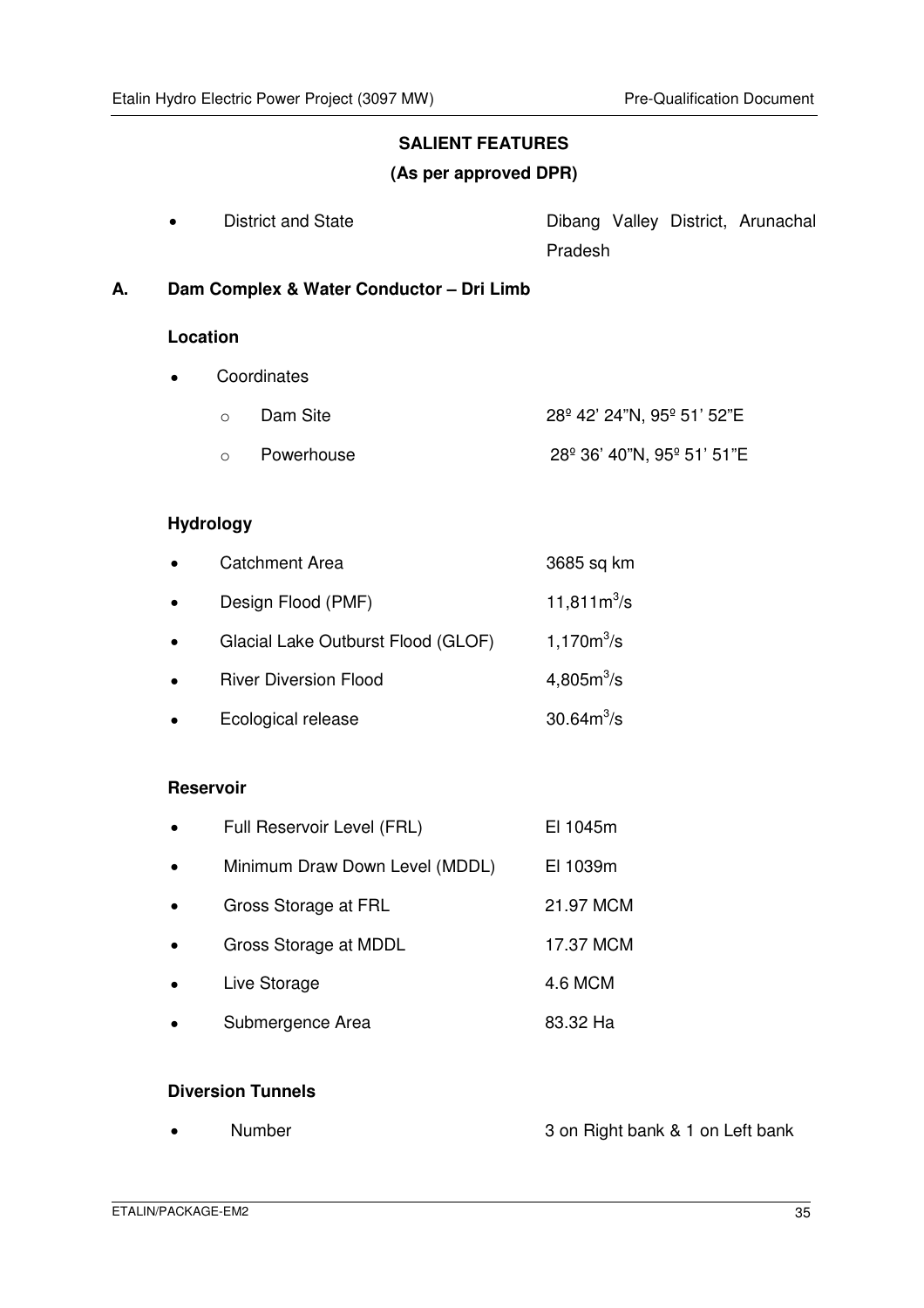| <b>Diameter</b>                                                         | 10.9m Circular shape                                  |
|-------------------------------------------------------------------------|-------------------------------------------------------|
| Inlet Invert / Outlet Invert                                            | EI 975.0 m / EI 964.0m                                |
| Length                                                                  | 338m, 461m, 594m & 692m                               |
| Slopes                                                                  | 1 in 30.73, 1 in 41.91, 1 in 53.96<br>and 1 in 62.92, |
| Number and size of Gates in each 2 Nos, 4.45m (W) x 10.9m (H)<br>tunnel |                                                       |
| Hoist Arrangement and Capacity                                          | 110MT, Electrically operated Rope<br>Drum Hoist       |
| <b>Coffer Dam (Upstream)</b>                                            |                                                       |
| <b>Type</b>                                                             | Concrete face with plum core                          |
| Top level                                                               | 993m                                                  |
| Average river bed elevation                                             | 973m                                                  |
| Top width                                                               | 6.5m                                                  |

• Length at top 140m

### **Coffer Dam (Downstream)**

|                    | <b>Type</b>                 | fill<br>Random<br>with<br>downstream<br>sealing layers |
|--------------------|-----------------------------|--------------------------------------------------------|
|                    | Top level                   | El 975m                                                |
|                    | Average river bed elevation | El 966m                                                |
| $\bullet$          | Top width                   | 5.0 <sub>m</sub>                                       |
|                    | Length at top               | 70 <sub>m</sub>                                        |
|                    | Upstream / downstream slope | $1$ in 1.5                                             |
| <b>Gravity Dam</b> |                             |                                                        |
|                    | Average river bed level     | around 968m                                            |
| $\bullet$          | Top of Dam                  | El 1047m                                               |
|                    | Length at top               | 213.7m                                                 |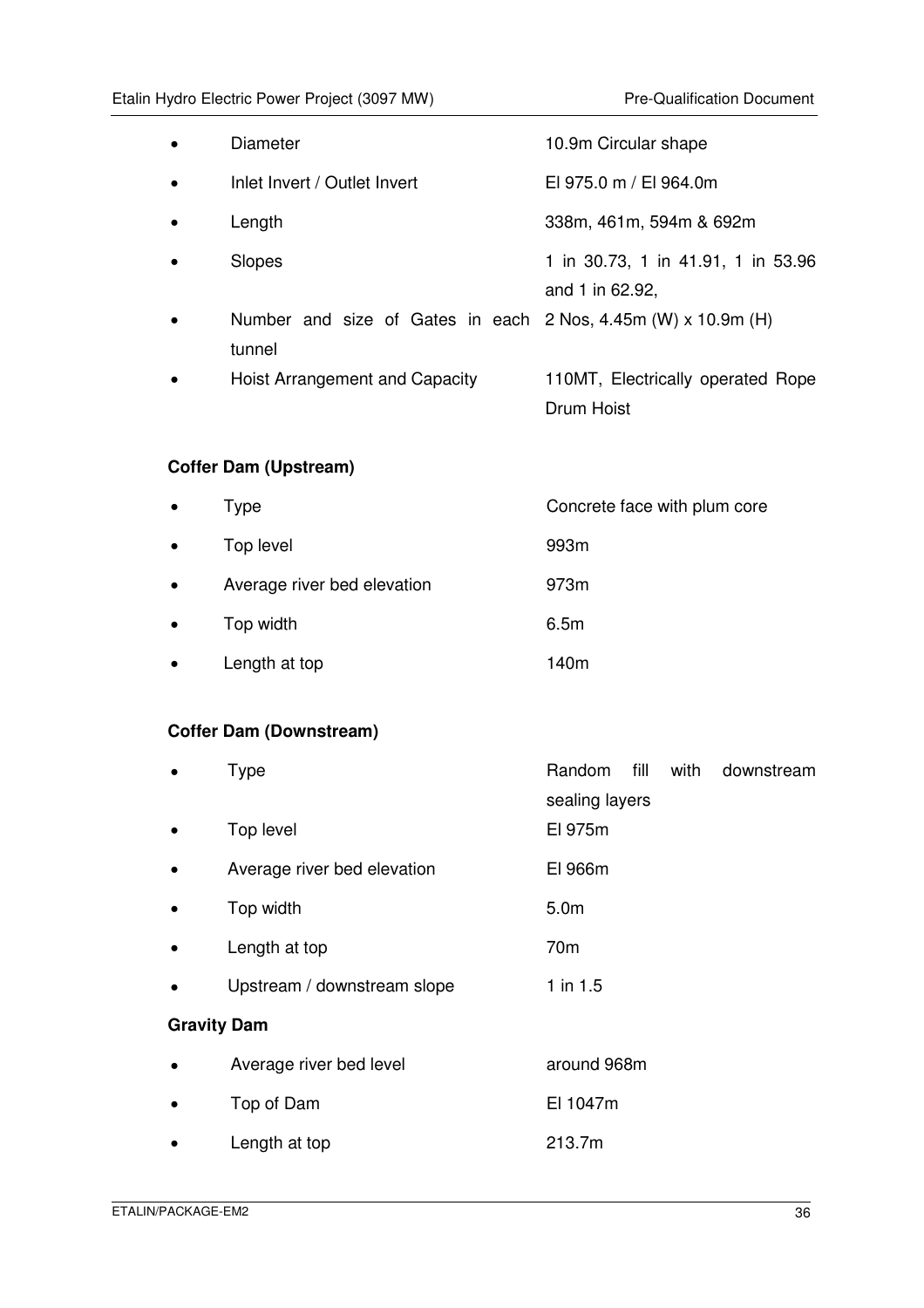| Foundation level (Deepest)            | El 945.5m                                |
|---------------------------------------|------------------------------------------|
| Height above deepest foundation       | 101.5m                                   |
| Number of Blocks                      | 14                                       |
|                                       |                                          |
| <b>Lower Spillway</b>                 |                                          |
| Number                                | $\overline{7}$                           |
| Crest elevation                       | El 990m                                  |
| Gate Type and Size                    | Radial gates; 6.1m (W) x 12.6m (H)       |
| Hoist Type and Capacity               | Twin Hydraulic cylinders, 2x175 MT       |
| Stop Log Gates                        | 1 No., 7 units, 6.1m (W) x 2.585m<br>(H) |
| Hoist Type and Capacity               | Gantry Crane, 35 MT                      |
| <b>Energy Dissipation Arrangement</b> |                                          |
| <b>Type</b>                           | <b>Trajectory Bucket</b>                 |
| <b>Bucket radius</b>                  | 49.0 m                                   |
| Lip angle                             | $30^\circ$                               |
| <b>Bucket Invert level</b>            | El. 973.0m                               |
|                                       |                                          |
| <b>Auxiliary Spillways</b>            |                                          |
| Number                                | $\overline{c}$                           |
| Crest elevation                       | El 1041m                                 |
| Size (including free board of 200mm)  | $5.0 \times 4.2m$                        |
| No. of Gates                          | 3 (2 Service & 1 Emergency)              |
| Hoist Type and Capacity               | Gantry Crane operating Stoplog<br>units  |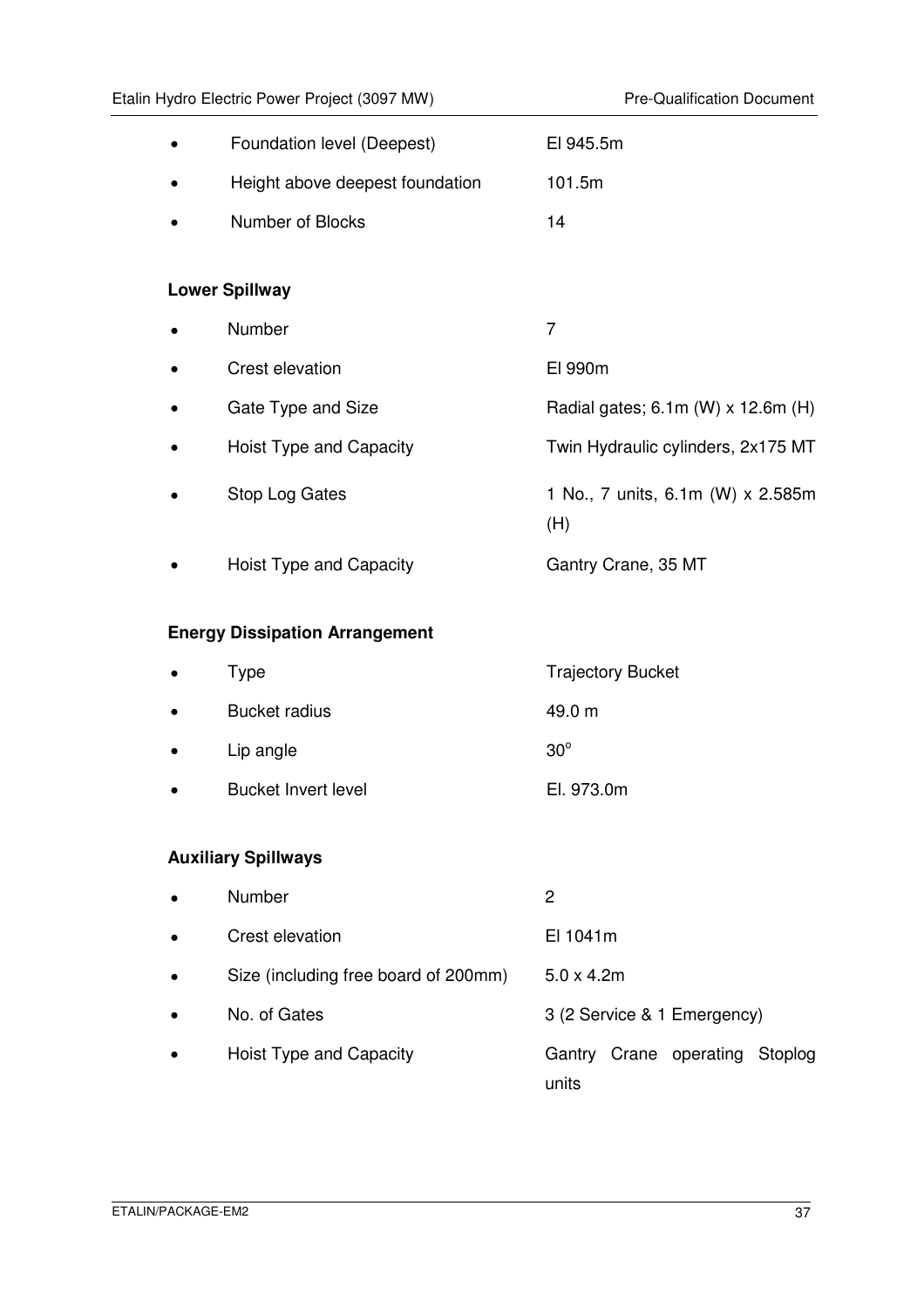#### **Intake**

|           | Number                                                  | $\overline{2}$                                                                    |
|-----------|---------------------------------------------------------|-----------------------------------------------------------------------------------|
|           | Invert elevation                                        | El 1021m                                                                          |
|           | Gate opening size                                       | $7.0 \times 7.5$                                                                  |
|           | Total width of trash rack arrangement                   | 49 <sub>m</sub>                                                                   |
| $\bullet$ | Length of trash rack arrangement                        | 16.24m                                                                            |
|           | inlet tunnel<br>(including)<br>Length of<br>transition) | 41.1m                                                                             |
|           | Number of Gates                                         | 2 – Service Gate<br>2 - Emergency Gate (Bulk Head)                                |
|           | Hoist Arrangement and Capacity                          | Rope Drum Hoist, 45 MT for bulk<br>head Rope Drum Hoist, 80 MT for<br>Intake Gate |

#### **Headrace Tunnel**

|           | Number                       |                         |
|-----------|------------------------------|-------------------------|
| $\bullet$ | Diameter & Shape             | 11.3m Circular shape    |
| $\bullet$ | Length                       | 10722m                  |
|           | Slope                        | 1 in 227.16             |
|           | Design discharge             | 480.3 $m^3$ /s          |
| $\bullet$ | Velocity                     | 4.79m/s                 |
|           | Number of intermediate adits | 4                       |
|           | Length of intermediate Adits | 301, 740, 355 and 267 m |

### **Surge Shaft**

| $\bullet$ | Number and type | 1, Restricted orifice type |
|-----------|-----------------|----------------------------|
| $\bullet$ | Diameter        | 26.0m                      |
| $\bullet$ | Orifice Dia     | 5.5 <sub>m</sub>           |
| $\bullet$ | Height          | 132m                       |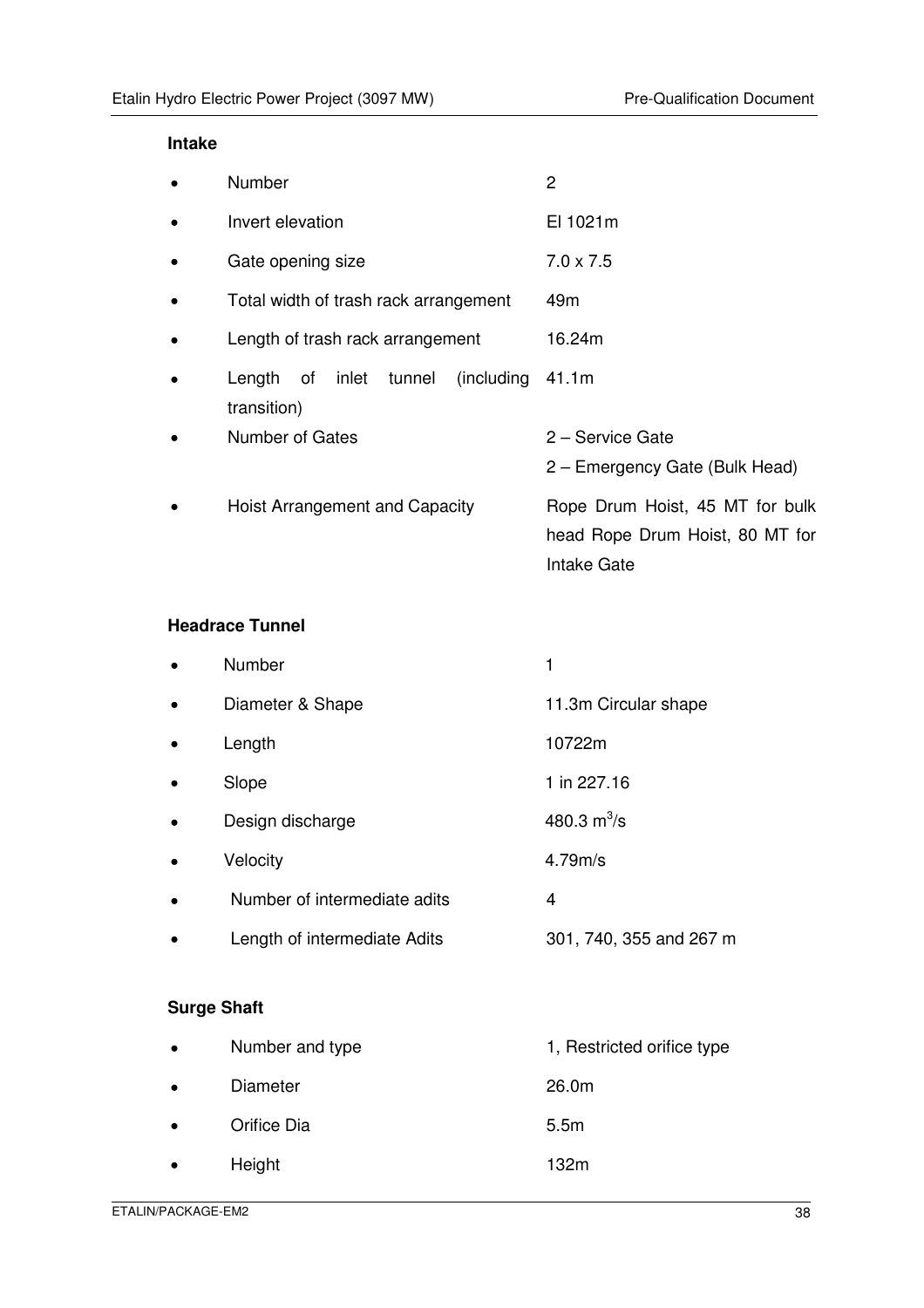| HRT invert at Surge shaft                                           | EI 970.0m                                                     |
|---------------------------------------------------------------------|---------------------------------------------------------------|
| Top of Surge shaft                                                  | 1102m                                                         |
| Maximum surge level                                                 | El 1100.5m                                                    |
| Minimum surge level                                                 | EI 990.9m                                                     |
| Length of Surge shaft bottom tunnel 51 m<br>(including transitions) |                                                               |
| <b>Pressure Shaft</b>                                               |                                                               |
| Number                                                              | 3                                                             |
| Diameter                                                            | 5.6m                                                          |
| Length                                                              | 49.2, 26.6, 49.2m                                             |
| Design discharge                                                    | 160.1 $m^3$ /s each                                           |
| <b>Steel Liner</b>                                                  | 28mm, ASTM 537 Class II                                       |
| <b>Unit Pressure Shaft</b>                                          |                                                               |
| Number                                                              | 6                                                             |
| Diameter                                                            | 4.0 <sub>m</sub>                                              |
| Length                                                              | 512m each                                                     |
| Height of vertical drop                                             | 195 and 182m                                                  |
| Design discharge                                                    | 80.05 $m^3$ /s                                                |
| <b>Steel Liner</b>                                                  | 22 to 40mm, ASTM 537 Class II<br>40 to 44mm, ASTM 517 Grade F |
| Intermediate Adit level & length                                    | El 775.0m; 313m                                               |
| <b>Butterfly Valve (BFV) Chamber</b>                                |                                                               |
| Dimension                                                           | 131m (L) x 10m (W) x 20m (H)                                  |
| Number of BF Valves                                                 | 6 Nos                                                         |
| <b>BFV</b> diameter                                                 | 4.0 <sub>m</sub>                                              |
| <b>BFV Centerline elevation</b>                                     | El 972.0m                                                     |
| Floor Invert elevation                                              | El 968.0m                                                     |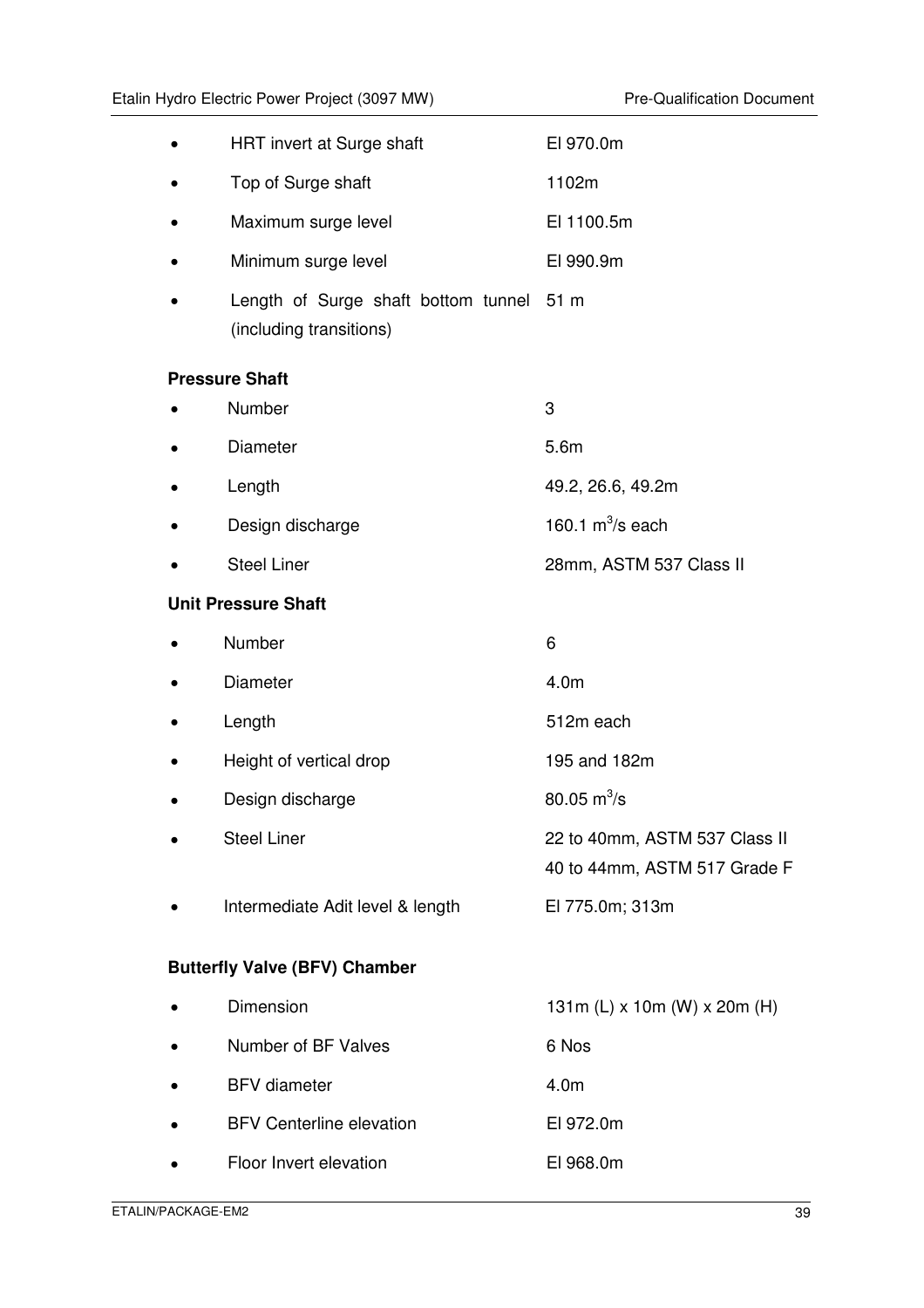#### **Draft Tube**

| $\bullet$ | Invert level       | El 578.47m                         |
|-----------|--------------------|------------------------------------|
| $\bullet$ | Size (Start / End) | 1 No. $-$ 11.53m (W) x 3.04m (H) / |
|           |                    | 2 No. - 6.5m (W) $\times$ 5.5m (H) |
| $\bullet$ | Length             | 22.82m                             |
| $\bullet$ | Slope              | $1$ in $10$                        |

#### **Draft Tube Tunnel**

| $\bullet$ | <b>Numbers</b>                |               |
|-----------|-------------------------------|---------------|
| $\bullet$ | Size and type                 | D-Shape, 6.6m |
| $\bullet$ | Length (including transition) | 99m           |

• Slope 1 in 12

#### **Downstream Surge Chamber**

|           | Dimension                         | 165 (L) x 13 (W) x 46 (H) |
|-----------|-----------------------------------|---------------------------|
| $\bullet$ | Invert level                      | EI 589.0m                 |
| $\bullet$ | Gate operation level              | EI 621.0m                 |
| $\bullet$ | Maximum Surge level               | EL 619.7m                 |
| $\bullet$ | Minimum Surge level               | EL 597.4m                 |
| $\bullet$ | Draft Tube Gate – Number and Size | 6, $6.2 \times 6.2m$      |
|           | Hoist Arrangement and Capacity    | Rope Drum Hoist, 40 MT    |

#### **Tailrace Tunnel**

### **Link TRT(s)**

| $\bullet$ | Number                             | 3/1                             |
|-----------|------------------------------------|---------------------------------|
| $\bullet$ | Diameter                           | 6.6m / 9.5m Modified Horse shoe |
| $\bullet$ | Length                             | 85m, 60m, 86m / 52m             |
| $\bullet$ | Invert at downstream surge chamber | EI 589.0m                       |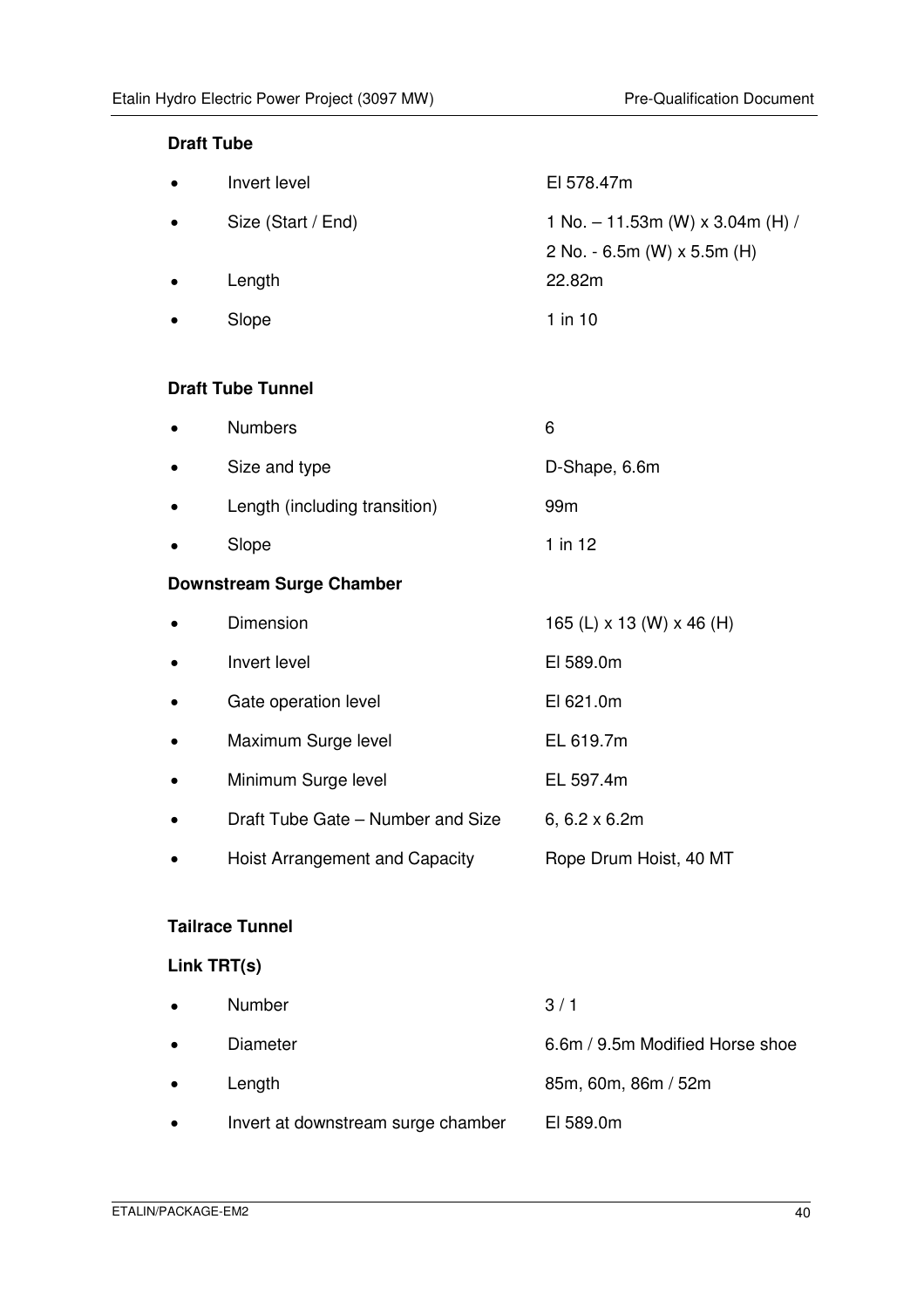#### **Main TRT**

| Number                           | $\mathbf{1}$                                                                            |
|----------------------------------|-----------------------------------------------------------------------------------------|
| Diameter                         | 11.3m circular shape                                                                    |
| Length (including transition)    | 555m                                                                                    |
| Invert level (Start / End)       | El 589.83 m / El 595.18 m                                                               |
| Slope                            | 1 in 102                                                                                |
| <b>TRT Downstream Transition</b> |                                                                                         |
| Size - Start / End               | 11.3m D-shape /<br>11.3(w) $\times$ 8.0 (h) D-shape                                     |
| Length                           | 50 <sub>m</sub>                                                                         |
| Bottom slope                     | $1$ in $8$                                                                              |
| <b>TRT Outfall</b>               |                                                                                         |
| Invert level                     | El 601.4m                                                                               |
| Transition - size                | 1 No - 11.3(w) $\times$ 8.0 (h) D-shape to<br>$3$ No $-6.0(w) \times 8.0$ (h) Rectangle |
| Transition - length              | 9 <sub>m</sub>                                                                          |
| Minimum TWL                      | EI 603.0m                                                                               |
| Normal TWL                       | EI 605.6m                                                                               |
| Maximum TWL                      | El 613.3m                                                                               |

- TRT Outfall Gates 3 Nos, 6.0m (W) x 8.0m (H)
- Gate Operating platform El 615.0 m
- Hoist Arrangement and Capacity Rope Drum Hoist, 45 MT

### **B. Dam Complex & Water Conductor – Tangon Limb**

#### **Location**

| $\bullet$ | Coordinates  |                        |  |
|-----------|--------------|------------------------|--|
|           | ○ Dam Site   | 28°39'18"N, 96°00'07"E |  |
|           | o Powerhouse | 28°36'40N, 95°51'51" E |  |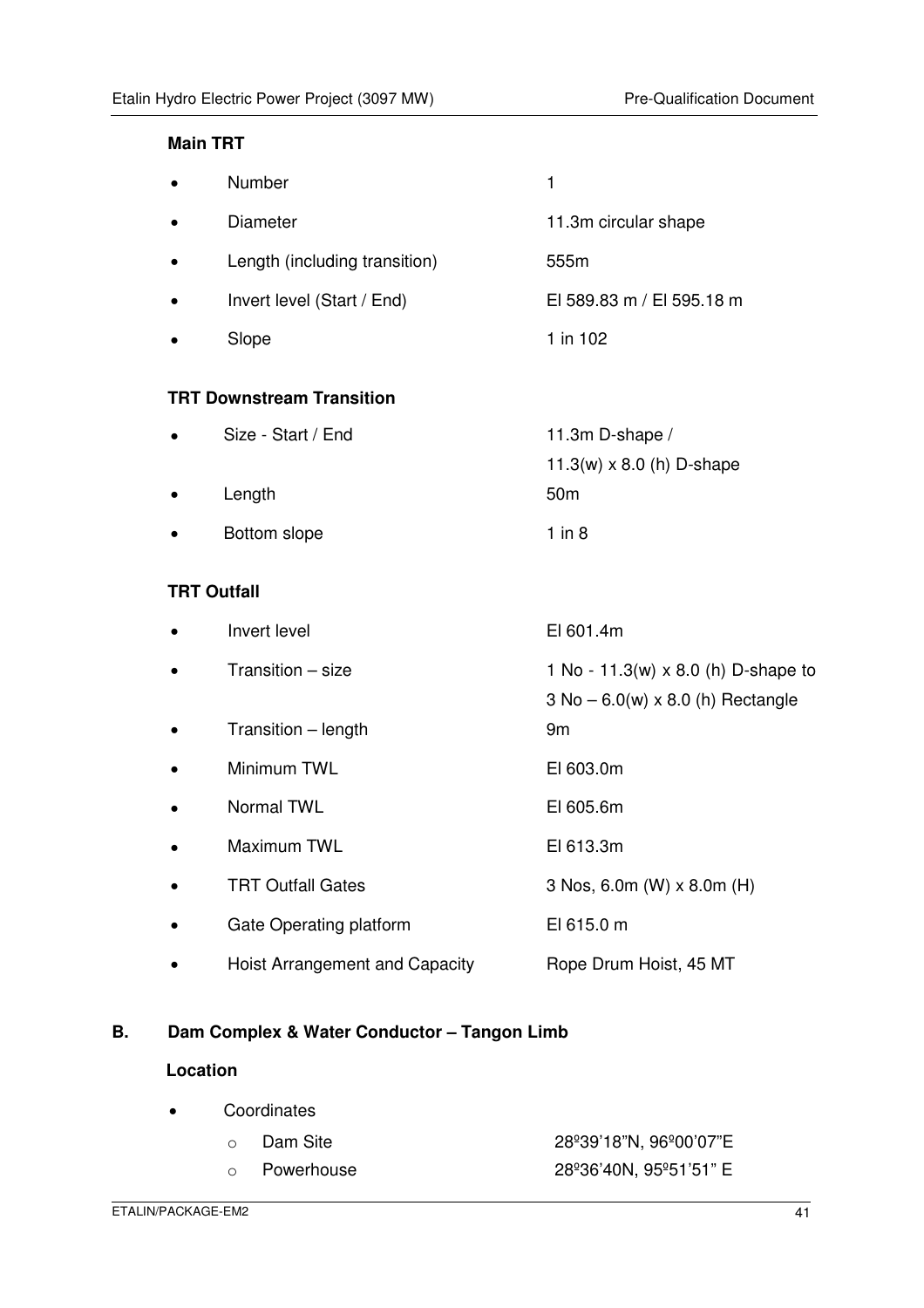### **Hydrology**

| $\bullet$ | <b>Catchment Area</b>             | 2573 sq km                   |
|-----------|-----------------------------------|------------------------------|
| $\bullet$ | Design Flood (PMF)                | 10,218 $\text{m}^3/\text{s}$ |
| $\bullet$ | <b>River Diversion Flood</b>      | 3,670 $m^3/s$                |
| $\bullet$ | Glacial Lake Induced Flood (GLOF) | 2143 $m^3/s$                 |
|           | Ecological release                | 19.52 $m^3$ /s               |

#### **Reservoir**

| $\bullet$ | Full Reservoir Level (FRL)     | EI 1050m |
|-----------|--------------------------------|----------|
| $\bullet$ | Minimum Draw Down Level (MDDL) | EI 1040m |
| $\bullet$ | Gross Storage at FRL           | 6.15 MCM |
| $\bullet$ | Gross Storage at MDDL          | 3.21 MCM |
| $\bullet$ | Live Storage                   | 2.94 MCM |
| $\bullet$ | Submergence Area               | 36.12 Ha |

# **Diversion Tunnel**

|           | Number                                                              | 3 (on Left bank)                                |
|-----------|---------------------------------------------------------------------|-------------------------------------------------|
|           | Diameter                                                            | 11.5m Circular shape                            |
| $\bullet$ | Inlet Invert / Outlet Invert                                        | EI 1010.0 m / EI 1002.0m                        |
|           | Length                                                              | 368m, 490m and 631m                             |
|           | Slopes                                                              | 1 in 46.05, 1 in 61.27, 1 in 78.87              |
|           | Number and size of Gates in each tunnel 2 nos, 5.0m (W) x 11.5m (H) |                                                 |
|           | Hoist Arrangement and Capacity                                      | 90 MT, Electrically operated Rope<br>Drum Hoist |

### **Coffer Dam (Upstream)**

| $\bullet$ | Type      | Concrete face with plum core |
|-----------|-----------|------------------------------|
| $\bullet$ | Top level | EI 1028.5m                   |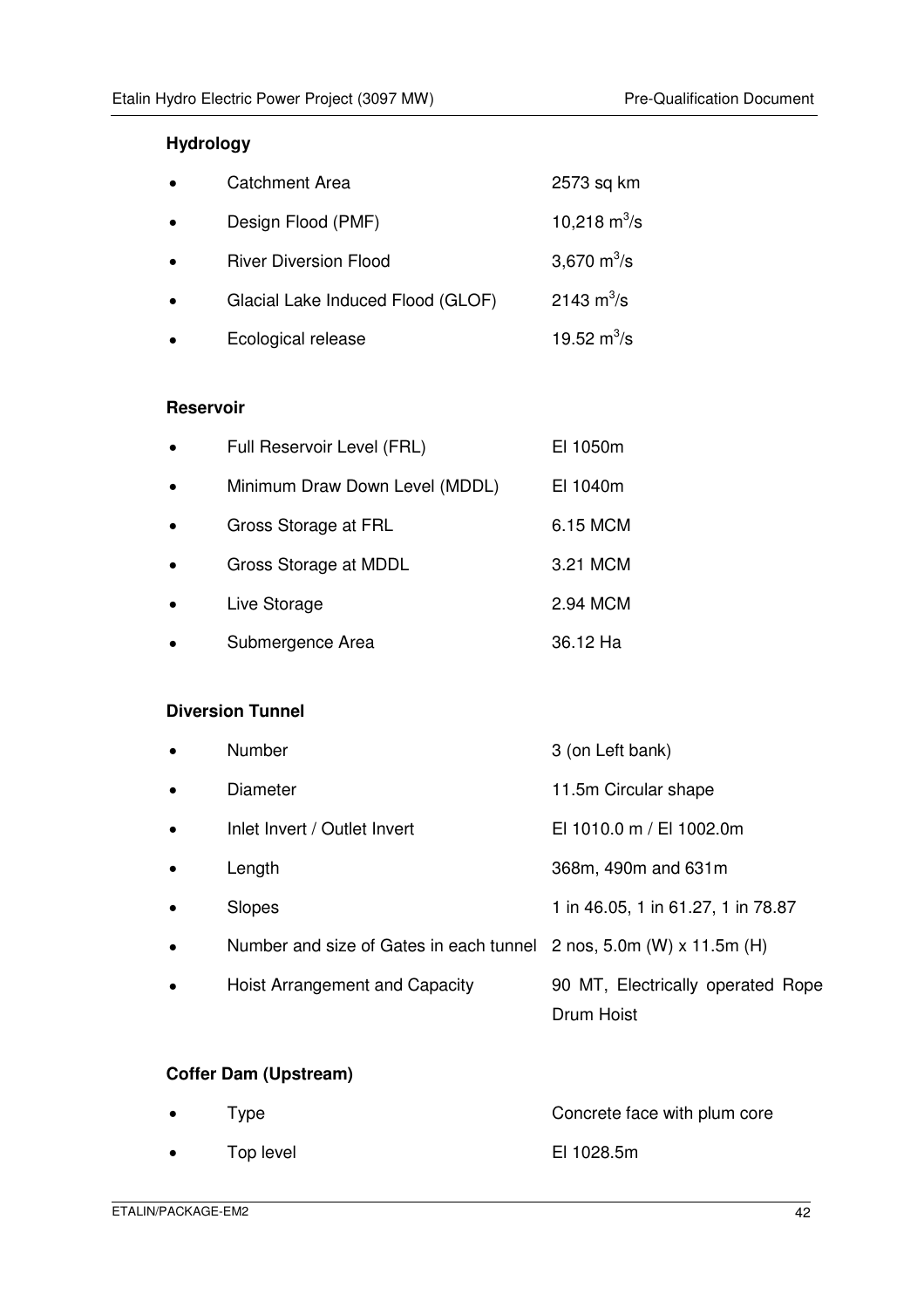| $\bullet$ | Average river bed elevation | EI 1006m                   |
|-----------|-----------------------------|----------------------------|
| $\bullet$ | Top width                   | 6.5m                       |
| $\bullet$ | Length at top               | 93 <sub>m</sub>            |
| $\bullet$ | Upstream / downstream slope | Vertical; 1 in 0.9 Stepped |

#### **Coffer Dam (Downstream)**

| $\bullet$ | Type                        | Random fill      | with<br>downstream |
|-----------|-----------------------------|------------------|--------------------|
|           |                             | sealing layers   |                    |
| $\bullet$ | Top level                   | EI 1010m         |                    |
| $\bullet$ | Average river bed elevation | El 1001m         |                    |
| $\bullet$ | Top width                   | 5.0 <sub>m</sub> |                    |
| $\bullet$ | Length at top               | 75 <sub>m</sub>  |                    |
| $\bullet$ | Upstream / downstream slope | 1 in 1.5         |                    |

#### **Gravity Dam**

| $\bullet$ | Average river bed level         | El 1003m        |
|-----------|---------------------------------|-----------------|
| $\bullet$ | Top of dam                      | El 1052m        |
| $\bullet$ | Length at top                   | 184.1m          |
| $\bullet$ | Foundation level (Deepest)      | El 972m         |
| $\bullet$ | Height above deepest foundation | 80 <sub>m</sub> |
|           | Number of blocks                | 12              |

#### **Lower Spillway**

| $\bullet$ | <b>Number</b>           | 6                                       |
|-----------|-------------------------|-----------------------------------------|
| $\bullet$ | Crest elevation         | El 1018m                                |
| $\bullet$ | Gate Type and Size      | Radial gates; 7.9m(W) x 13.37m (H)      |
| $\bullet$ | Hoist Type and Capacity | Twin Hydraulic cylinders,<br>2 x 150 MT |
| $\bullet$ | Stop Log Gates          | 1 No., 8 units, 7.9m (W) x 2.44m (H)    |
| $\bullet$ | Hoist Type and Capacity | Gantry Crane, 35 MT                     |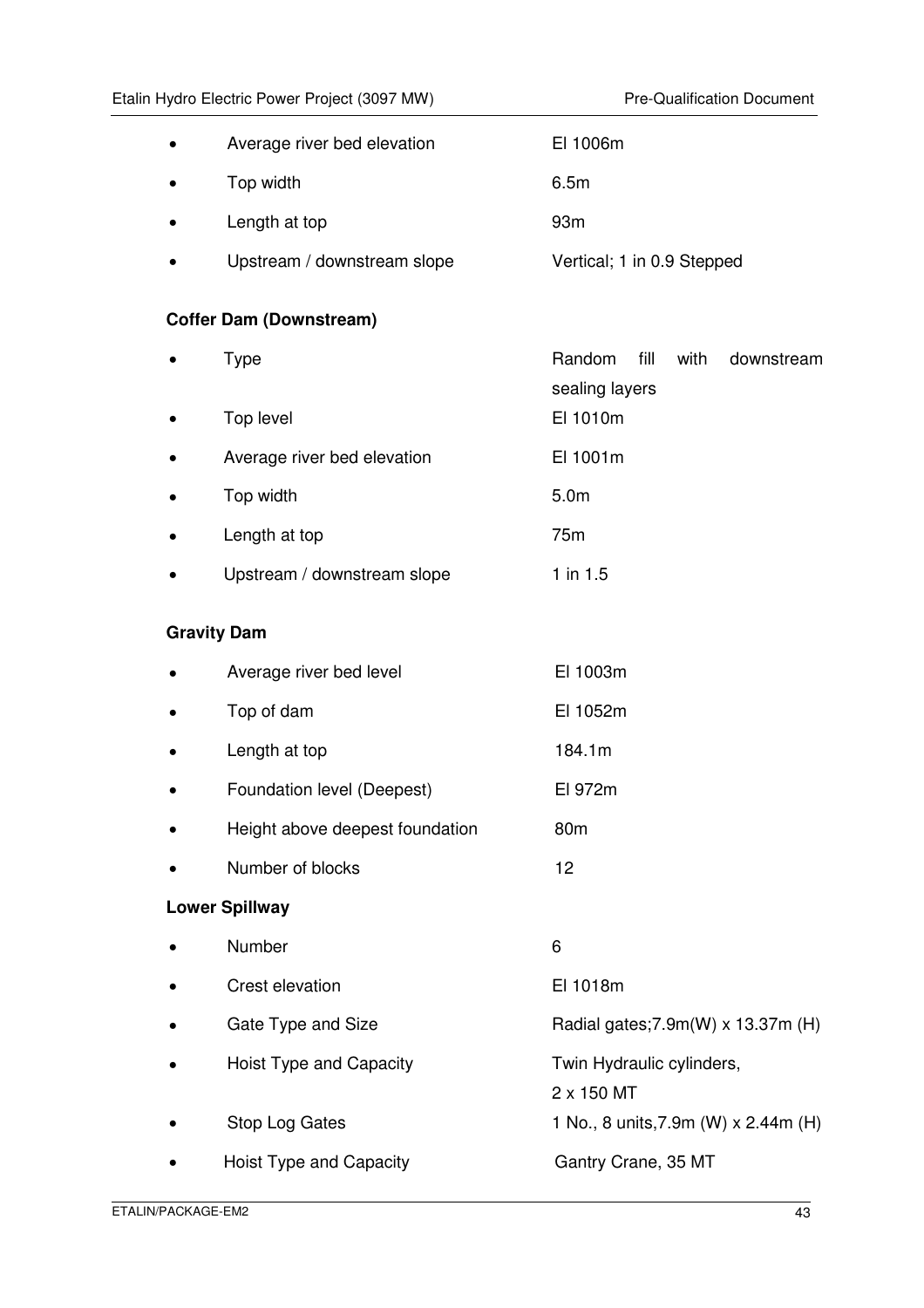#### **Auxiliary Spillway**

| $\bullet$ | <b>Number</b>                        |                                         |
|-----------|--------------------------------------|-----------------------------------------|
| $\bullet$ | Crest elevation                      | EI 1046m                                |
| $\bullet$ | Size (including free board of 200mm) | $5.0 \times 4.2$ m                      |
| $\bullet$ | Hoist Type and Capacity              | Gantry Crane operating Stoplog<br>units |

### **Energy Dissipation Arrangement**

| $\bullet$ | Type                       | <b>Trajectory Bucket</b> |
|-----------|----------------------------|--------------------------|
| $\bullet$ | <b>Bucket radius</b>       | 30.0 m                   |
| $\bullet$ | Lip angle                  | $30^\circ$               |
| $\bullet$ | <b>Bucket Invert level</b> | EL 1001.5 m              |

#### **Intake**

| <b>Number</b>                         | 3                                                                                               |
|---------------------------------------|-------------------------------------------------------------------------------------------------|
| Invert elevation                      | EI 1027.5m                                                                                      |
| Gate opening size                     | 6.0 (w) $\times$ 5.75 (H)                                                                       |
| Total width of trash rack arrangement | 74.0m                                                                                           |
| Diameter of Inlet tunnel              | 6.0m Modified horse shoe                                                                        |
| Length of inlet tunnel                | 925m, 851m & 777m                                                                               |
| Number of Gates                       | 3 - Service Gate<br>3 – Emergency Gate                                                          |
| Hoist Arrangement and Capacity        | Drum Hoist, 30 MT<br>Rope<br>for<br>Emergency Gate; Rope<br>Drum<br>Hoist 55 MT for Intake Gate |
| <b>Desilting Basin</b>                |                                                                                                 |
| Number and Type                       | 3, Underground Duffore type                                                                     |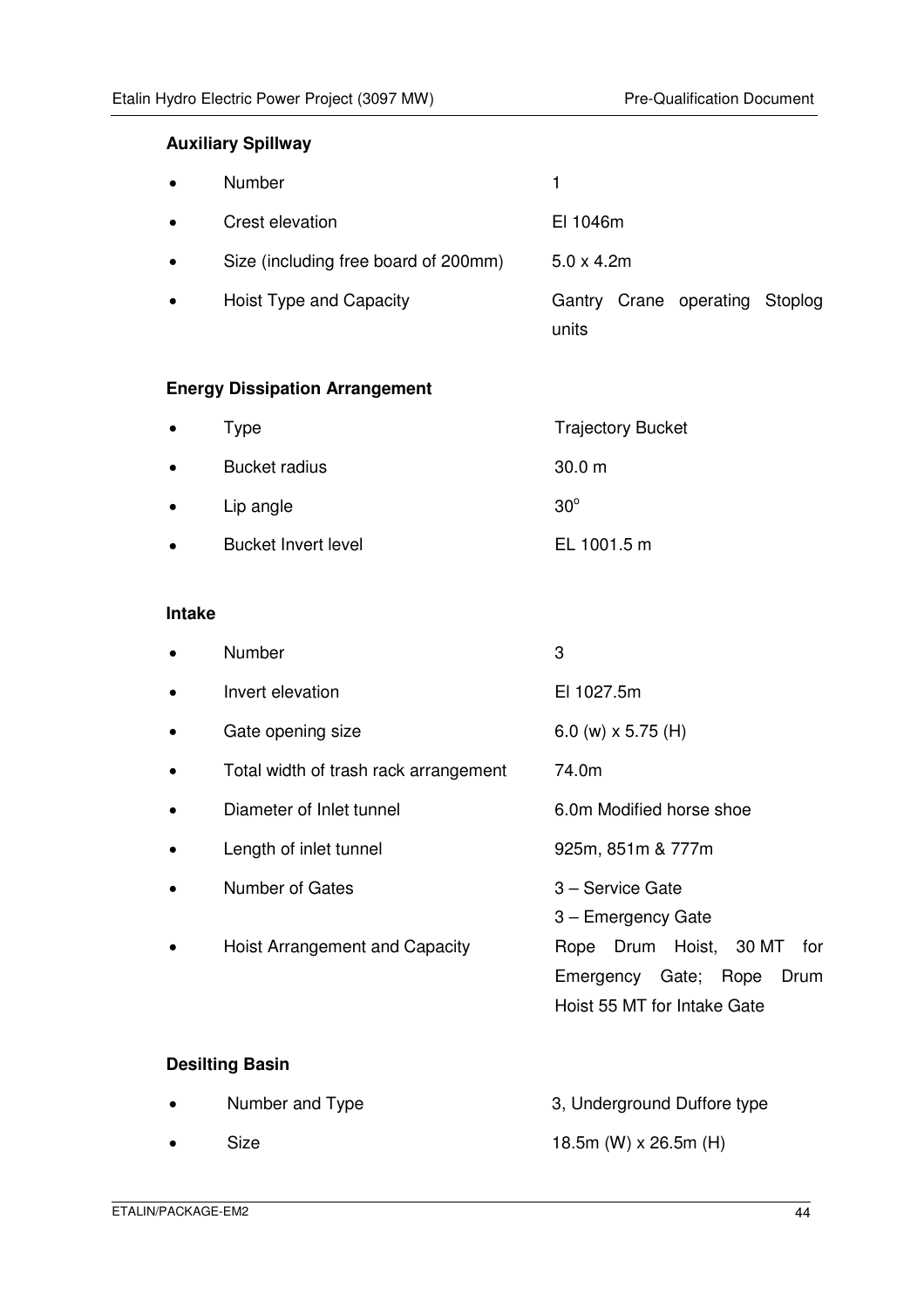|   | Length                                                                            | 350m                                                   |
|---|-----------------------------------------------------------------------------------|--------------------------------------------------------|
|   | Particle size removal                                                             | 0.2 <sub>mm</sub>                                      |
| ٠ | Design discharge per basin                                                        | 128.08 $m^3$ /s                                        |
|   | Outlet gate, Number and size                                                      | 3 Nos, 4.5m (W) x 5.5m (H)                             |
|   | Hoist arrangement and capacity                                                    | Rope Drum Hoist, 45 MT                                 |
|   | Design discharge per flushing duct                                                | 21.34 $m^3/s$                                          |
|   | Flushing duct size (upto SFT Gate 3 Nos - 2.0m (W) x 2.7m (H)<br>chamber)         |                                                        |
|   | Flushing duct size (SFT Gate chamber 3 Nos - 2.0m (W) x 3.55m (H)<br>to Main SFT) |                                                        |
|   | Silt Flushing Tunnel (SFT) size                                                   | 5.0m (W) $\times$ 5.7m (H)                             |
|   | Length of flushing tunnel                                                         | 515m                                                   |
|   | Outlet level of flushing tunnel                                                   | El 999.55m                                             |
| ٠ | Flushing Duct Gate, Number & Size                                                 | 6 Nos, 2.0m (W) X 2.7m (H) (2<br>Gates in Each Tunnel) |
|   | Gate Hoist arrangement and capacity                                               | Hydraulic Hoist, 190 MT                                |

#### **Headrace Tunnel**

|           | Number                       | 1                         |
|-----------|------------------------------|---------------------------|
| $\bullet$ | Diameter & Shape             | 9.7m Circular shape       |
| $\bullet$ | Length                       | 13045m                    |
|           | Slope                        | 1 in 235.13               |
| $\bullet$ | Design discharge             | 320.2 $m^3/s$             |
|           | Velocity                     | 4.34m/s                   |
|           | Number of intermediate adits | 5                         |
|           | Length of Adits              | 555, 370, 530, 417 & 366m |
|           |                              |                           |

# **Surge Shaft**

|  | Number and type | 1, Restricted orifice type |
|--|-----------------|----------------------------|
|--|-----------------|----------------------------|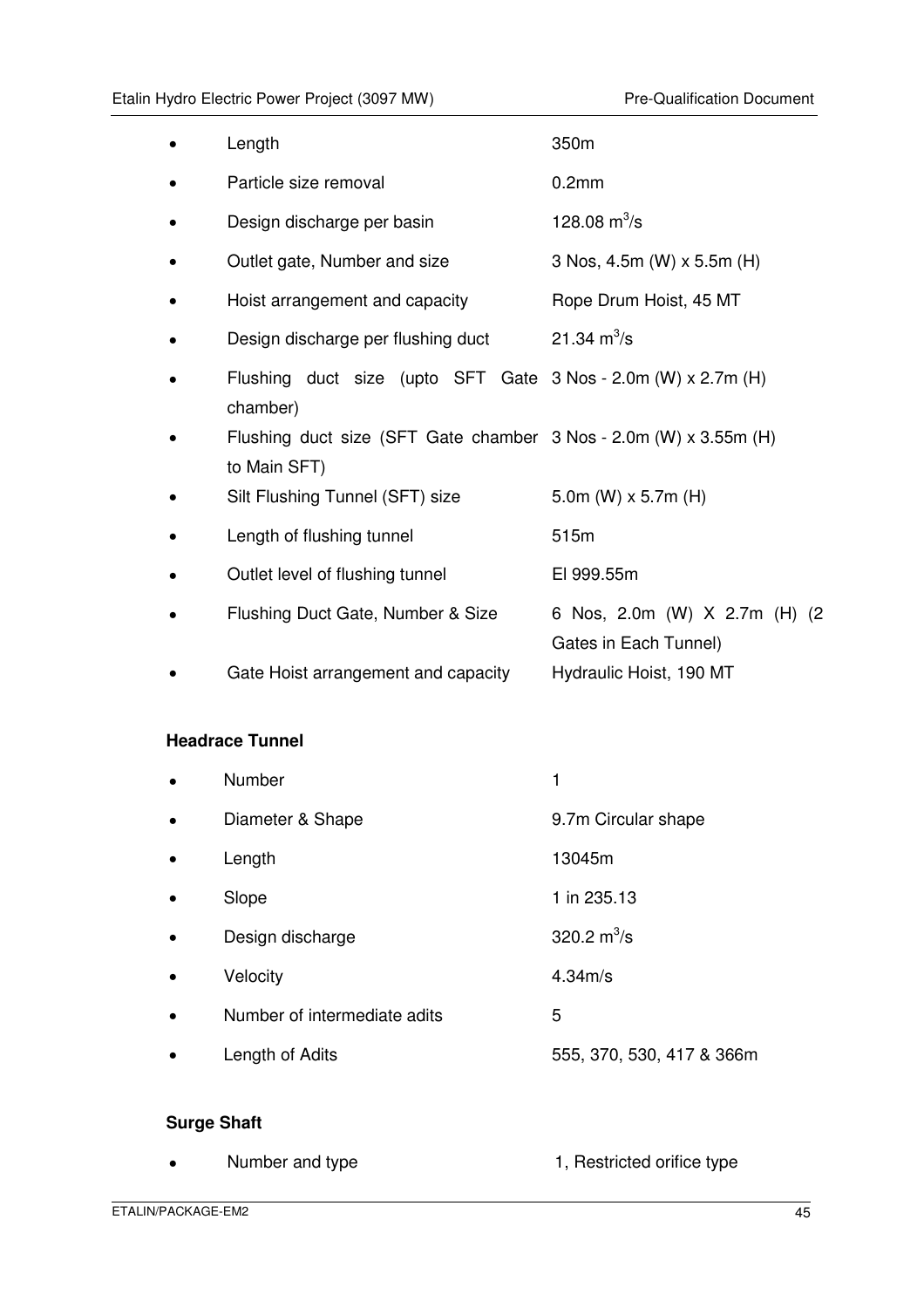| $\bullet$ | <b>Diameter</b>                                                     | 21.0m      |
|-----------|---------------------------------------------------------------------|------------|
| $\bullet$ | Orifice diameter                                                    | 4.25m      |
| $\bullet$ | Height                                                              | 137m       |
| $\bullet$ | HRT invert at Surge shaft                                           | EI 970.0m  |
| $\bullet$ | Top of Surge shaft                                                  | EI 1107.0m |
| $\bullet$ | Maximum surge level                                                 | El 1104.9m |
| $\bullet$ | Minimum surge level                                                 | EI 984.0m  |
| $\bullet$ | Length of Surge shaft bottom tunnel 46 m<br>(including transitions) |            |

#### **Pressure Shaft**

| Number                            | $\overline{c}$                |
|-----------------------------------|-------------------------------|
| Diameter                          | 5.6m                          |
| Length                            | 46m and 46m                   |
| Design discharge                  | 160.1 $m^3$ /s each           |
| <b>Steel Liner</b>                | 28mm, ASTM 537 Class II       |
| <b>Unit Pressure Shaft</b>        |                               |
| Number                            | 4                             |
| Diameter                          | 4.0 <sub>m</sub>              |
| Length                            | 512m each                     |
| Height of vertical drop           | 377m                          |
| Design discharge                  | 80.05 $m^3$ /s                |
| <b>Steel Liner</b>                | 25 to 40mm, ASTM 537 Class II |
|                                   | 40 to 46mm, ASTM 517 Grade F  |
| Intermediate Adit (Level, Length) | El 775m, 422m                 |

### **Butterfly Valve (BFV) Chamber**

| Dimension | 85.6 (L) x 10 (W) x 20 (H) |
|-----------|----------------------------|
|-----------|----------------------------|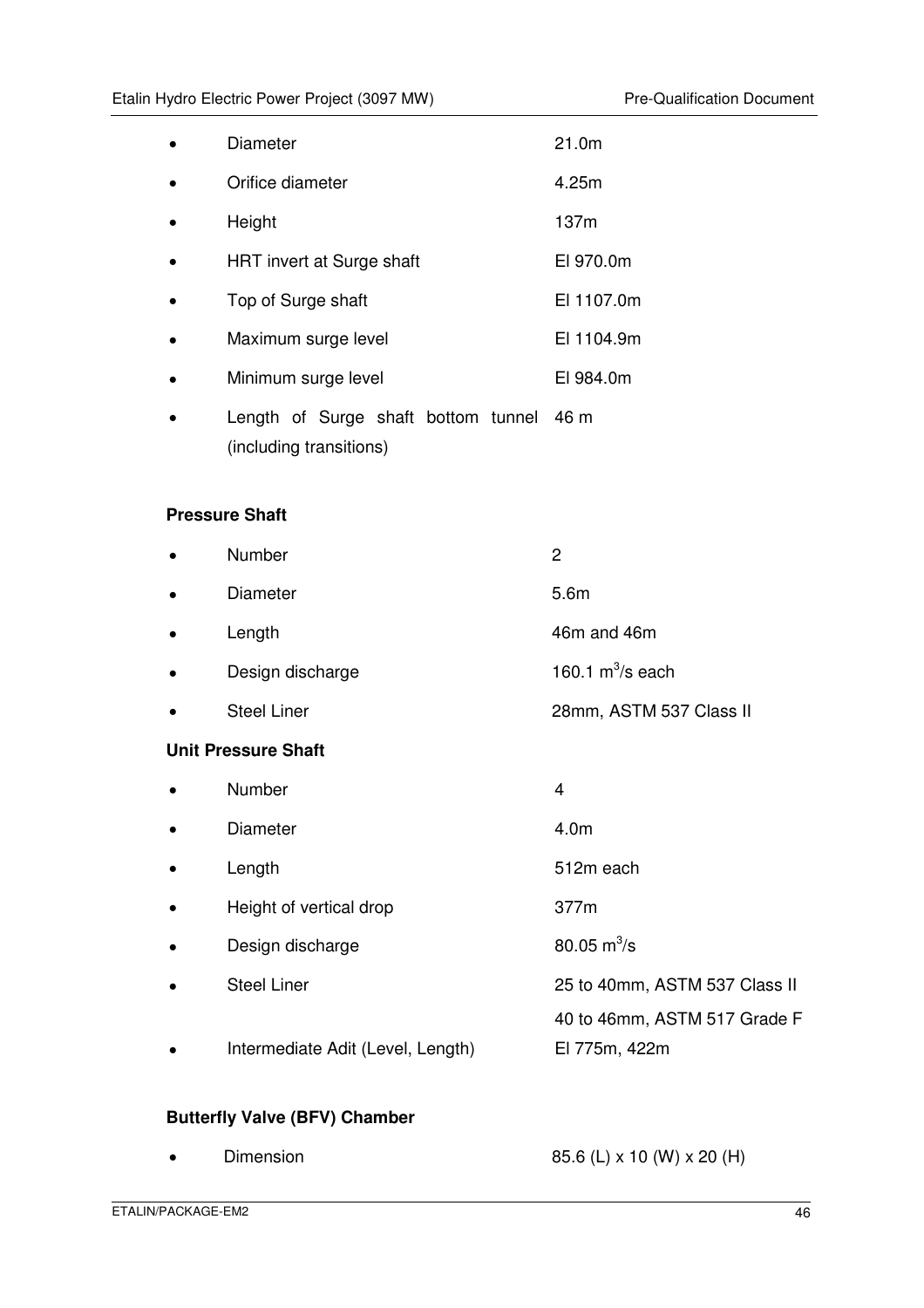| $\bullet$ | No. of BF Valves                | 4 Nos     |
|-----------|---------------------------------|-----------|
| $\bullet$ | <b>BFV</b> diameter             | 4.0m      |
| $\bullet$ | <b>BFV Centerline elevation</b> | E1972.0m  |
|           | Floor Invert elevation          | EI 968.0m |

#### **Downstream Surge Chamber**

|           | Dimension                         | $110(L) \times 13$ (W) $\times$ 46 (H) |
|-----------|-----------------------------------|----------------------------------------|
| $\bullet$ | Invert level                      | EI 589.0m                              |
| $\bullet$ | Gate operation platform level     | EI 621.0m                              |
| $\bullet$ | Maximum Surge level               | EL 619.6m                              |
| $\bullet$ | Minimum Surge level               | EL 597.6m                              |
| $\bullet$ | Draft Tube Gate – Number and Size | 4 Nos, 6.2m x 6.2m                     |
|           | Hoist Arrangement and Capacity    | Rope Drum Hoist, 40T                   |

# **Tail Race Tunnel (TRT)**

# **Link TRT(s)**

| <b>Main TRT</b> |                                    |                          |
|-----------------|------------------------------------|--------------------------|
| $\bullet$       | Invert at downstream surge chamber | EI 589.0m                |
| $\bullet$       | Length                             | 81m and 99m              |
| $\bullet$       | Diameter                           | 6.7m Modified Horse shoe |
| $\bullet$       | Number                             | 2                        |

| $\bullet$ | Number                         |                           |
|-----------|--------------------------------|---------------------------|
| $\bullet$ | Diameter                       | 9.5m circular shape       |
| $\bullet$ | Length (including transitions) | 544m                      |
| $\bullet$ | Invert level (Start / End)     | El 589.83 m / El 595.18 m |
|           | Slope                          | 1 in 99.45                |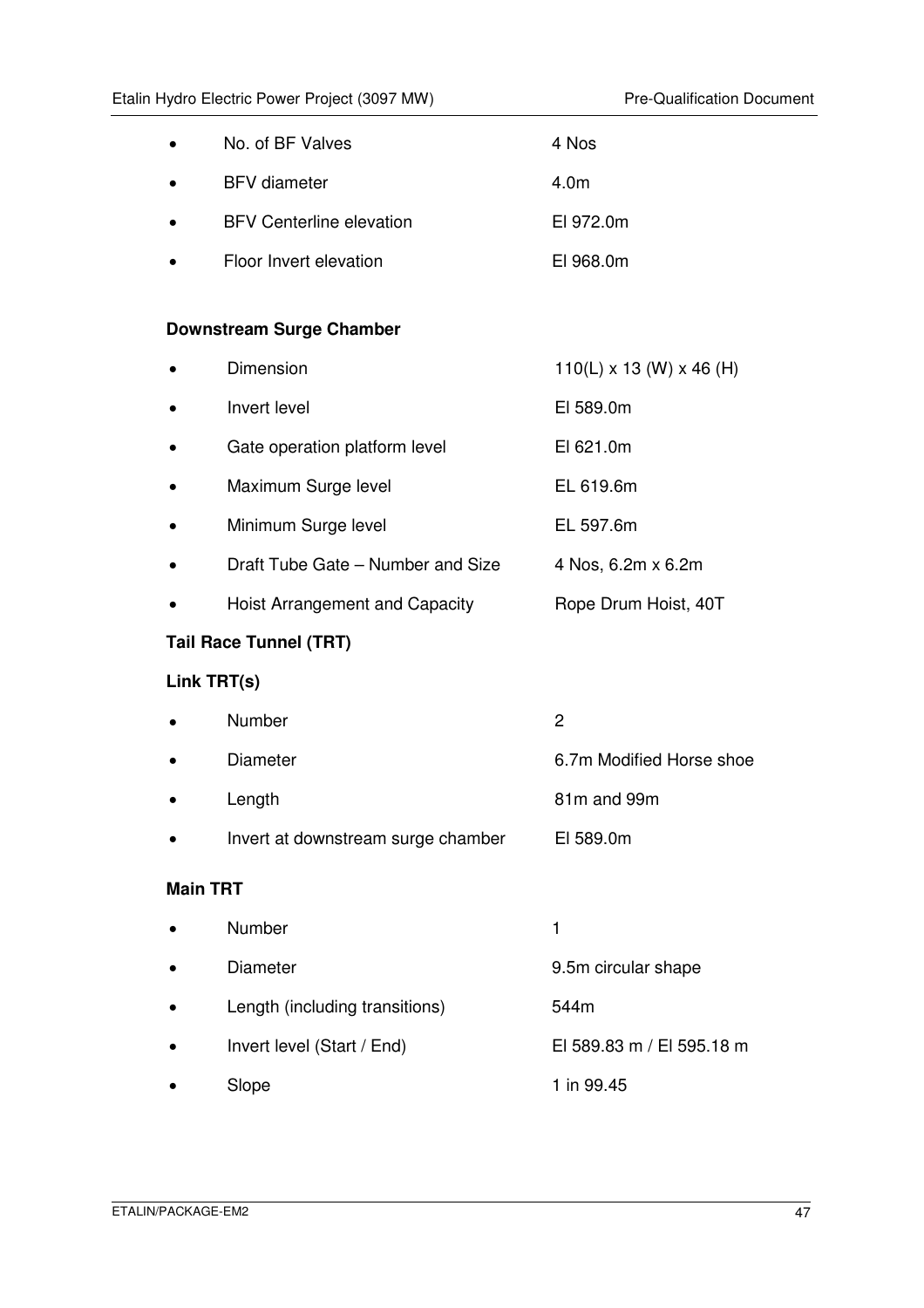#### **TRT Downstream Transition**

|                    | Size - Start / End             | 9.5 m D-shape /                            |
|--------------------|--------------------------------|--------------------------------------------|
|                    |                                | $9.5(w) \times 8.0$ (h) D-shape            |
|                    | Length                         | 50 <sub>m</sub>                            |
|                    | Bottom slope                   | $1$ in $8$                                 |
| <b>TRT Outfall</b> |                                |                                            |
|                    | Invert at Outfall gate         | EI 601.4m                                  |
|                    | Transition - size              | 1 No – $9.5(W) \times 8.0$ (H) D-shape to  |
|                    |                                | $2$ No $- 6.0(W) \times 8.0$ (H) Rectangle |
|                    | Transition - length            | 9 <sub>m</sub>                             |
|                    | Minimum TWL                    | EI 603.0m                                  |
|                    | Normal TWL                     | El 605.6m                                  |
|                    | Maximum TWL                    | El 613.3m                                  |
|                    | <b>Gate Operating Platform</b> | El 615.0m                                  |
|                    | <b>TRT Outfall Gates</b>       | 2 Nos, 6.0m (W) x 8.0m (H)                 |
|                    | Hoist Arrangement and Capacity | Rope Drum Hoist, 45 MT                     |

## **C. Powerhouse Complex**

### **Underground Powerhouse**

| $\bullet$ | <b>Dimensions</b>            | 352(L) x 23.5(W) x 59.73 (H) |                    |
|-----------|------------------------------|------------------------------|--------------------|
| $\bullet$ | <b>Installed Capacity</b>    | 3070 MW                      |                    |
|           |                              | Dri Limb                     | <b>Tangon Limb</b> |
| $\bullet$ | Number of Units              | 6 x 307 MW                   | 4 x 307 MW         |
| $\bullet$ | Turbine centerline elevation | EI 595.0m                    | EI 595.0m          |
| $\bullet$ | Maximum gross head           | 442.0m                       | 447.0m             |
| $\bullet$ | Maximum net head             | 441.9m                       | 446.9m             |
| $\bullet$ | Minimum net head             | 415.90m                      | 413.40m            |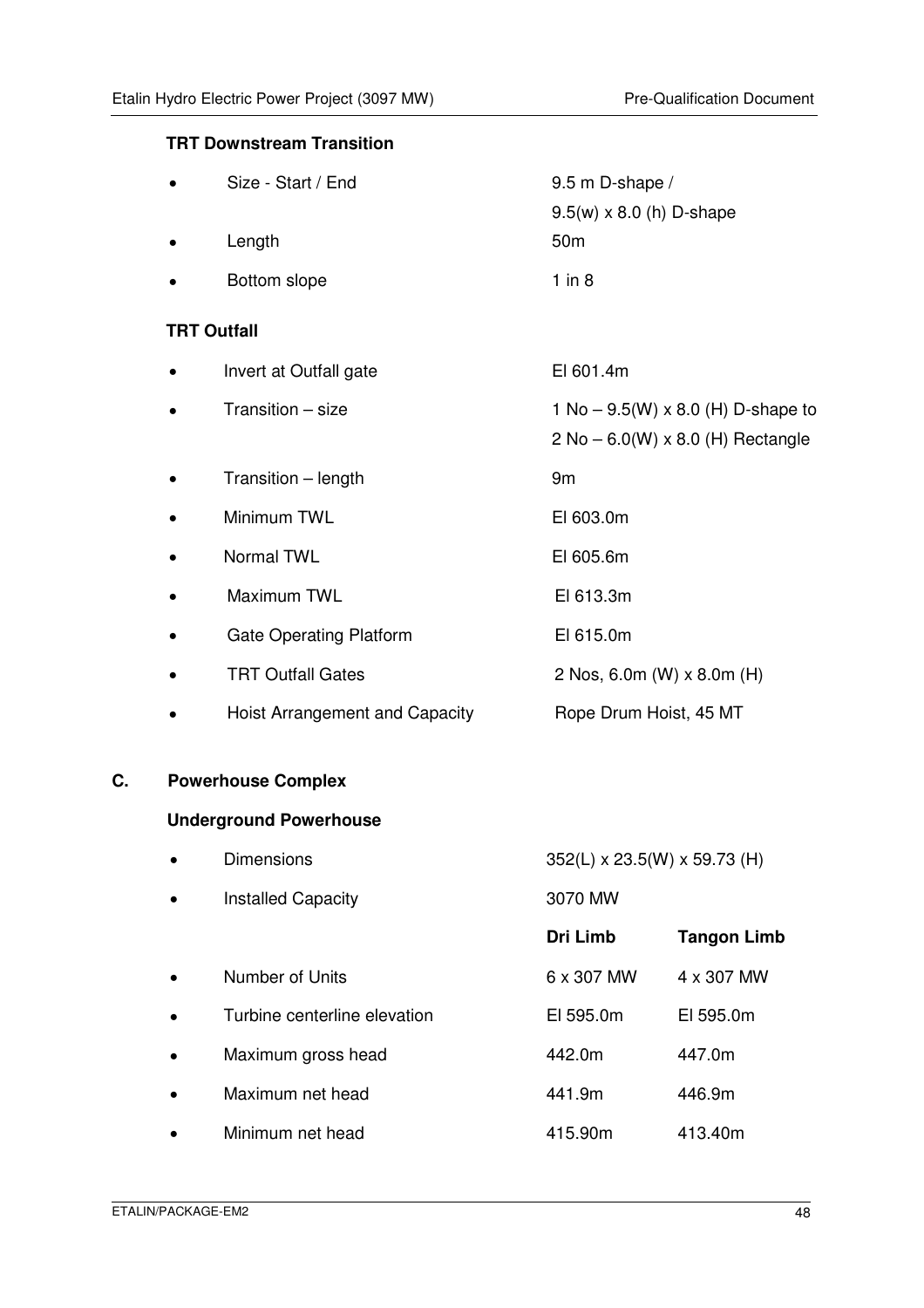|           | <b>Rated Net Head</b>           | 420.00m                       | 420.00m                                 |  |  |
|-----------|---------------------------------|-------------------------------|-----------------------------------------|--|--|
|           | Service bay level               | EI 610.0m                     | EI 610.0m                               |  |  |
|           |                                 |                               |                                         |  |  |
|           | <b>Main Access Tunnel (MAT)</b> |                               |                                         |  |  |
| $\bullet$ | Size and type                   |                               | D-Shape, $8.0m$ (W) $\times$ $8.0m$ (H) |  |  |
|           | Length (Dri / Tangon Limb)      | 474m / 779m                   |                                         |  |  |
|           | <b>Transformer Hall</b>         |                               |                                         |  |  |
|           | Dimension                       |                               | 349.6m (L) x 16.5m (w) x 24.8m (H)      |  |  |
|           | Transformer floor level         | EI 610.0m                     |                                         |  |  |
|           | <b>GIS floor level</b>          | EI 622.0m                     |                                         |  |  |
|           | <b>Draft Tube Tunnel</b>        |                               |                                         |  |  |
|           | Diameter                        | 6.2m, D-shape                 |                                         |  |  |
|           |                                 |                               |                                         |  |  |
|           | Length                          | 98.5m                         |                                         |  |  |
|           | <b>Turbine</b>                  |                               |                                         |  |  |
|           | Numbers & Type                  | 10 Nos, Vertical Axis Francis |                                         |  |  |
|           | <b>Rated Turbine Output</b>     | 311.68 MW                     |                                         |  |  |
|           | Rated head                      | 420.0m                        |                                         |  |  |
|           | Speed                           | 250 rpm                       |                                         |  |  |
|           | Rate discharge                  | 80.05 $m^3$ /s                |                                         |  |  |
|           |                                 |                               |                                         |  |  |
|           | Generator                       |                               |                                         |  |  |
|           | Number & Type                   | 10 Nos, Semi Umbrella Type    |                                         |  |  |
|           | Output                          | 341.11 MVA                    |                                         |  |  |
|           | Nominal speed                   | 250 rpm                       |                                         |  |  |
|           | Voltage/Frequency               | 17.5 kV, 50 Hz                |                                         |  |  |
|           | Power factor                    | 0.9                           |                                         |  |  |
|           |                                 |                               |                                         |  |  |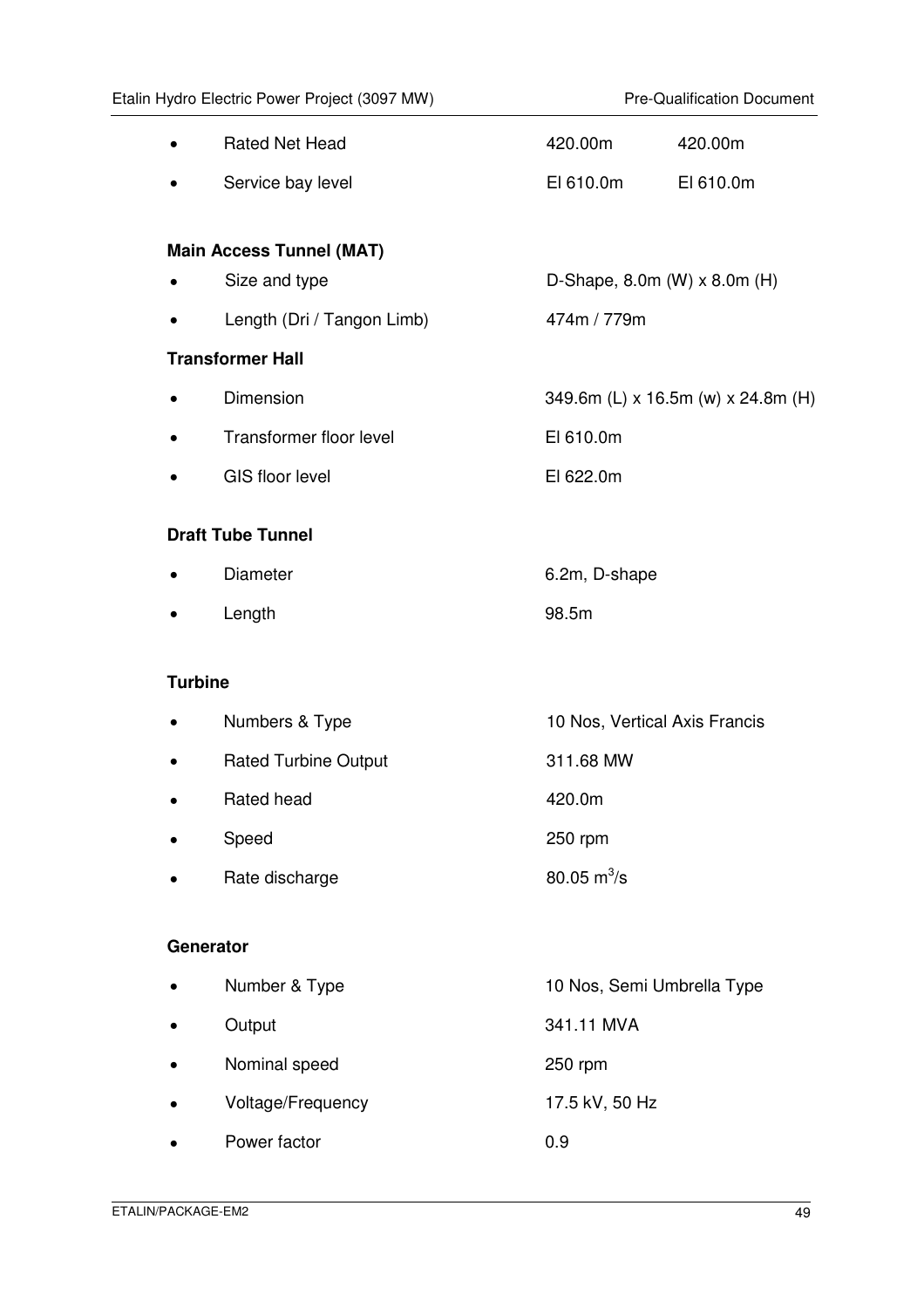#### **Transformer**

|    |           | <b>Type</b>                                             | <b>ODWF</b>                                    |
|----|-----------|---------------------------------------------------------|------------------------------------------------|
|    |           | Rating                                                  | 17.5 kV, 400/ $\sqrt{3}$ kV, 125 MVA           |
|    | $\bullet$ | Phase                                                   | Single                                         |
|    |           | Switchyard                                              |                                                |
|    |           | <b>Type</b>                                             | Gas Insulated Switchyard (GIS)                 |
|    | $\bullet$ | Location                                                | Above transformer hall                         |
|    |           | <b>Pothead Yard</b>                                     |                                                |
|    |           | Size                                                    | 234m (L) x 60m (W) and 120m (L)<br>$x$ 45m (W) |
|    |           | <b>Bench Elevation</b>                                  | El 725m                                        |
|    |           | Nominal Voltage Class                                   | 400kV                                          |
|    |           | <b>Power Benefits</b>                                   |                                                |
|    |           | 50% Dependable Energy                                   | 13, 694.3 MU                                   |
|    | $\bullet$ | 90% Dependable Energy                                   | 12, 846.8 MU                                   |
|    | $\bullet$ | Design<br>95%<br>Energy<br>(@<br>Plant<br>availability) | 12, 766.8 MU                                   |
| D. |           | <b>Dri Dam-toe Powerhouse</b>                           |                                                |
|    |           | <b>Operating Levels</b>                                 |                                                |
|    | $\bullet$ | <b>Full Reservoir Level</b>                             | El. 1045m                                      |
|    | $\bullet$ | Minimum Draw Down Level                                 | El. 1039m                                      |
|    |           | <b>Intake Structure</b>                                 |                                                |
|    | $\bullet$ | Number of Intake                                        | 1                                              |
|    |           | <b>Block Number</b>                                     | 4                                              |
|    |           | <b>Nearest Abutment</b>                                 | Left                                           |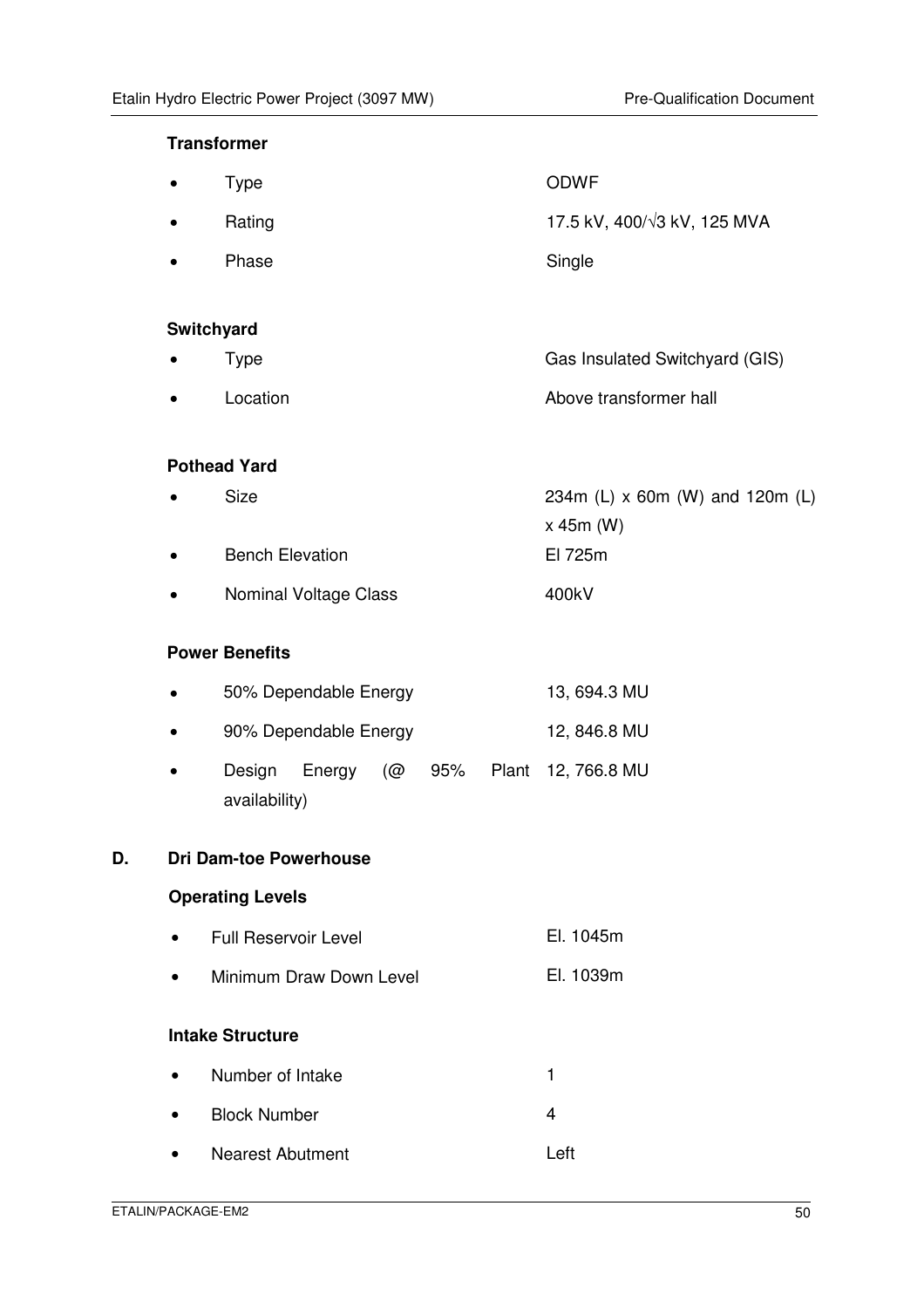| Invert level of intake            | El. 1030m                    |
|-----------------------------------|------------------------------|
| Size of Trash Rack Opening        | 17.00m (H) $\times$ 6.0m (W) |
| Size of Gate                      | 4.675m (H) $\times$ 2.8m (W) |
| <b>Hoist Capacity</b>             | Rope Drum Hoist Capacity 18T |
| Design Discharge                  | 30.64 $m^3$ /s               |
| <b>Penstock</b>                   |                              |
| Number and Diameter               | 1 No, 2.8m                   |
| <b>Thickness of Liner</b>         | 10 <sub>mm</sub>             |
| <b>Type of Steel</b>              | ASTM A537 CI-2               |
| Length of Penstock                | 108.6m                       |
| Design Discharge through Penstock | 30.64 $m^3$ /s               |

#### **Surface Powerhouse**

|           | <b>Dimensions</b>                       | 20m (L) x 20m (W) x 40.7m (H) |
|-----------|-----------------------------------------|-------------------------------|
|           | <b>Installed Capacity</b>               | 19.6 MW                       |
|           | Number of Units                         | 1 x 19.6 MW                   |
|           | Elevation of Turbine Runner Center Line | 964.8m                        |
|           | Design Discharge                        | 30.64 $m^3$ /s                |
|           | Maximum Gross Head                      | 77.8m                         |
| $\bullet$ | Min. Gross Head                         | 71.0m                         |
|           | EOT Crane capacity (Powerhouse)         | 80 MT                         |
|           |                                         |                               |

#### **Turbine**

| $\bullet$ | Number and Turbine Type     | 1 Nos, Vertical Axis Francis |
|-----------|-----------------------------|------------------------------|
| $\bullet$ | <b>Turbine Rated Output</b> | <b>20 MW</b>                 |
| $\bullet$ | <b>Rated Head</b>           | 72.5m                        |
| $\bullet$ | <b>Rated Speed</b>          | 300 rpm                      |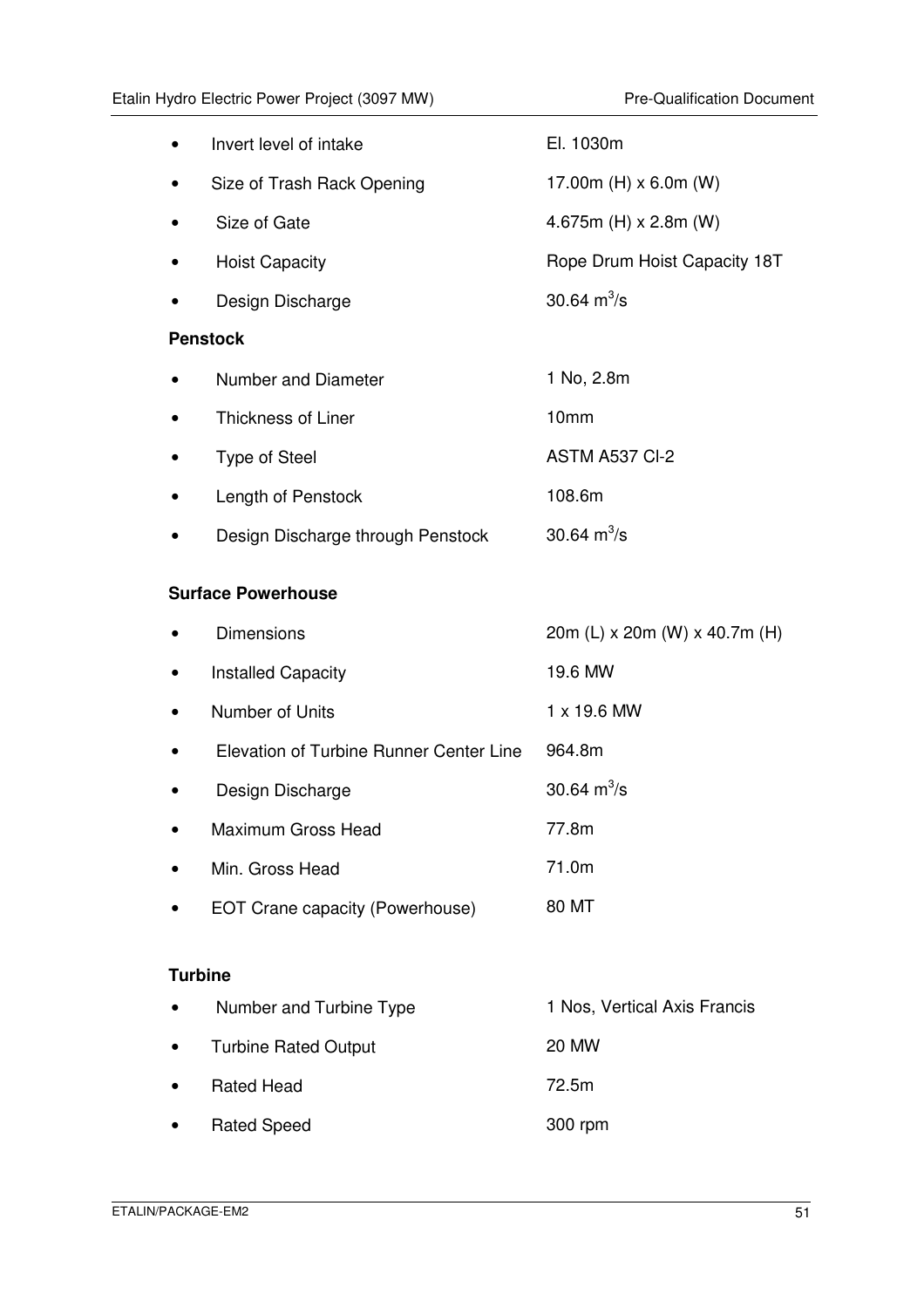#### **Generator**

| $\bullet$ | Number & Type         | 1 Nos, Suspended Type |
|-----------|-----------------------|-----------------------|
| $\bullet$ | <b>Rated Capacity</b> | 21.8 MVA              |
| $\bullet$ | Generation voltage    | 11 kV                 |
| $\bullet$ | Power factor          | 0.9                   |

#### **Transformer**

| $\bullet$ Type   | <b>ONAN</b>      |
|------------------|------------------|
| $\bullet$ Rating | 11/66 kV, 24 MVA |
| • Phase          | 3-phase          |

#### **Switchyard**

| $\bullet$ | Max. voltage                    | 72.5 kV |
|-----------|---------------------------------|---------|
| $\bullet$ | <b>Rated Voltage Class</b>      | 66 kV   |
| $\bullet$ | <b>Rated Continuous Current</b> | 191 A   |

#### **Draft Tube Gate**

| $\bullet$ | Type of Gate | Vertical Lift Slide Type      |
|-----------|--------------|-------------------------------|
| $\bullet$ | Gate Size    | 5.5m (W) $\times$ 3.1m (H)    |
| $\bullet$ | Hoist Type   | Rope drum hoist, Capacity 15T |

#### **Tailrace Duct**

| $\bullet$ | Length                  | 39.7m                      |  |
|-----------|-------------------------|----------------------------|--|
| $\bullet$ | Duct shape              | Rectangular                |  |
| $\bullet$ | Duct size               | 5.5m (W) $\times$ 3.5m (H) |  |
| $\bullet$ | Outlet sill elevation   | El. 965.8m                 |  |
| $\bullet$ | Normal Tailwater Level  | 968.0m                     |  |
| $\bullet$ | Maximum Tailwater Level | 980.7m                     |  |
| $\bullet$ | Minimum Tailwater Level | 967.2m                     |  |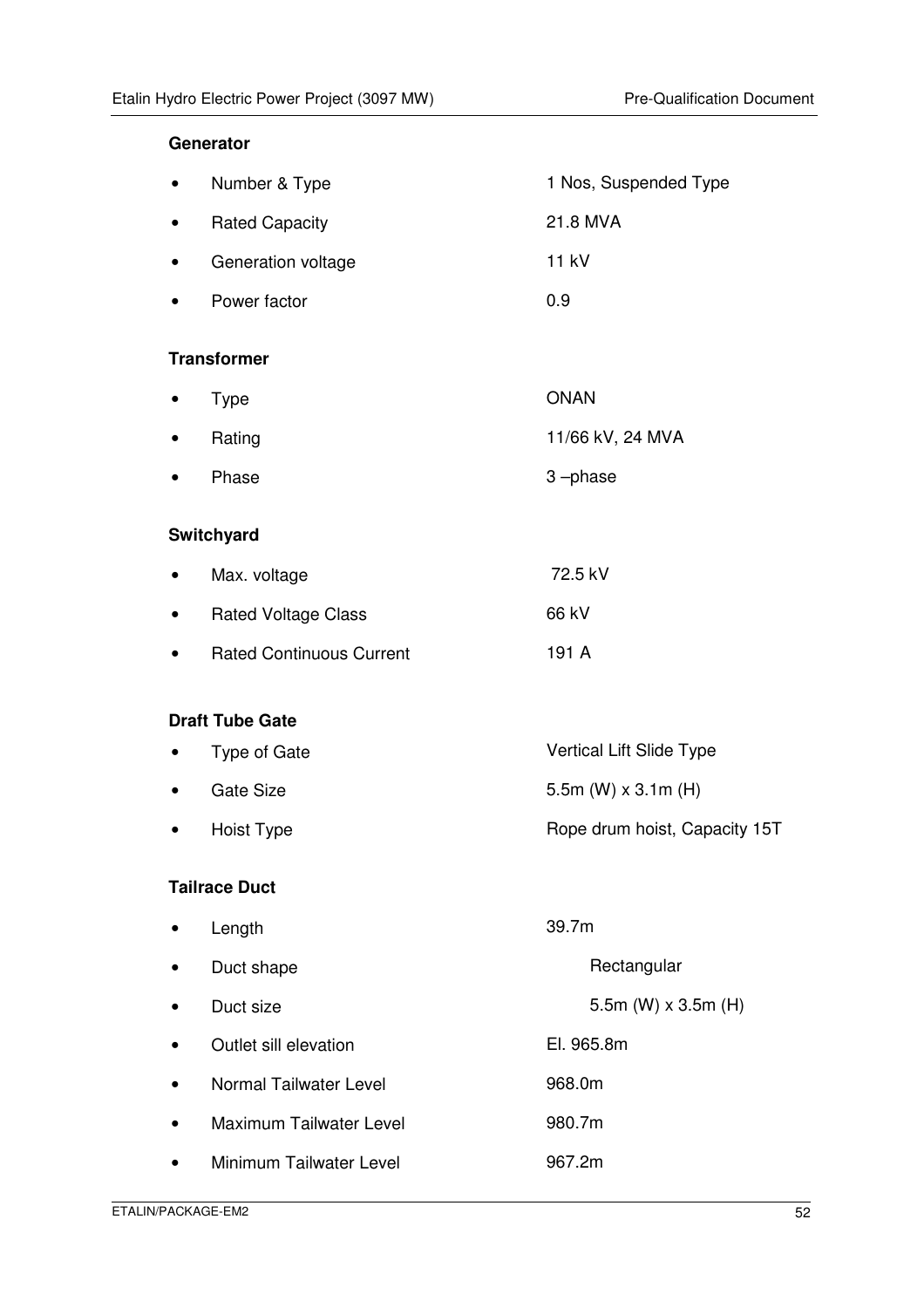#### **Power Benefits**

|    |           | 90% Dependable Energy                       | 172 MU                      |
|----|-----------|---------------------------------------------|-----------------------------|
|    |           | Design Energy (@ 95% Plant<br>availability) | 163 MU                      |
| Е. |           | <b>Tangon Dam-toe Powerhouse</b>            |                             |
|    |           | <b>Operating Levels</b>                     |                             |
|    | $\bullet$ | <b>Full Reservoir Level</b>                 | El. 1050m                   |
|    | $\bullet$ | Minimum Draw Down Level                     | El. 1040m                   |
|    |           |                                             |                             |
|    |           | <b>Intake Structure</b>                     |                             |
|    | $\bullet$ | Number of Intake                            | $\mathbf{1}$                |
|    |           | <b>Block Number</b>                         | $\overline{c}$              |
|    | $\bullet$ | <b>Nearest Abutment</b>                     | Left                        |
|    | $\bullet$ | Invert level of intake,                     | El. 1034m                   |
|    | $\bullet$ | Size of Trash Rack Opening                  | 18.00m (H) x 5.38m (W)      |
|    | $\bullet$ | Size of Gate                                | 4.01m (H) $\times$ 2.4m (W) |
|    |           | Design Discharge                            | 19.52 $m^3$ /s              |
|    |           | <b>Penstock</b>                             |                             |
|    | $\bullet$ | Number and Diameter                         | 1 No, 2.4m                  |
|    |           | Thickness of Liner                          | 10mm                        |
|    |           | <b>Type of Steel</b>                        | ASTM A537 Cl-2              |
|    |           | Length of Penstock                          | 68.50m                      |
|    |           |                                             |                             |

• Design Discharge through Penstock 19.52  $m^3/s$ 

#### **Surface Powerhouse**

• Dimensions 19m (W) x 32m (L) x 36.35m (H)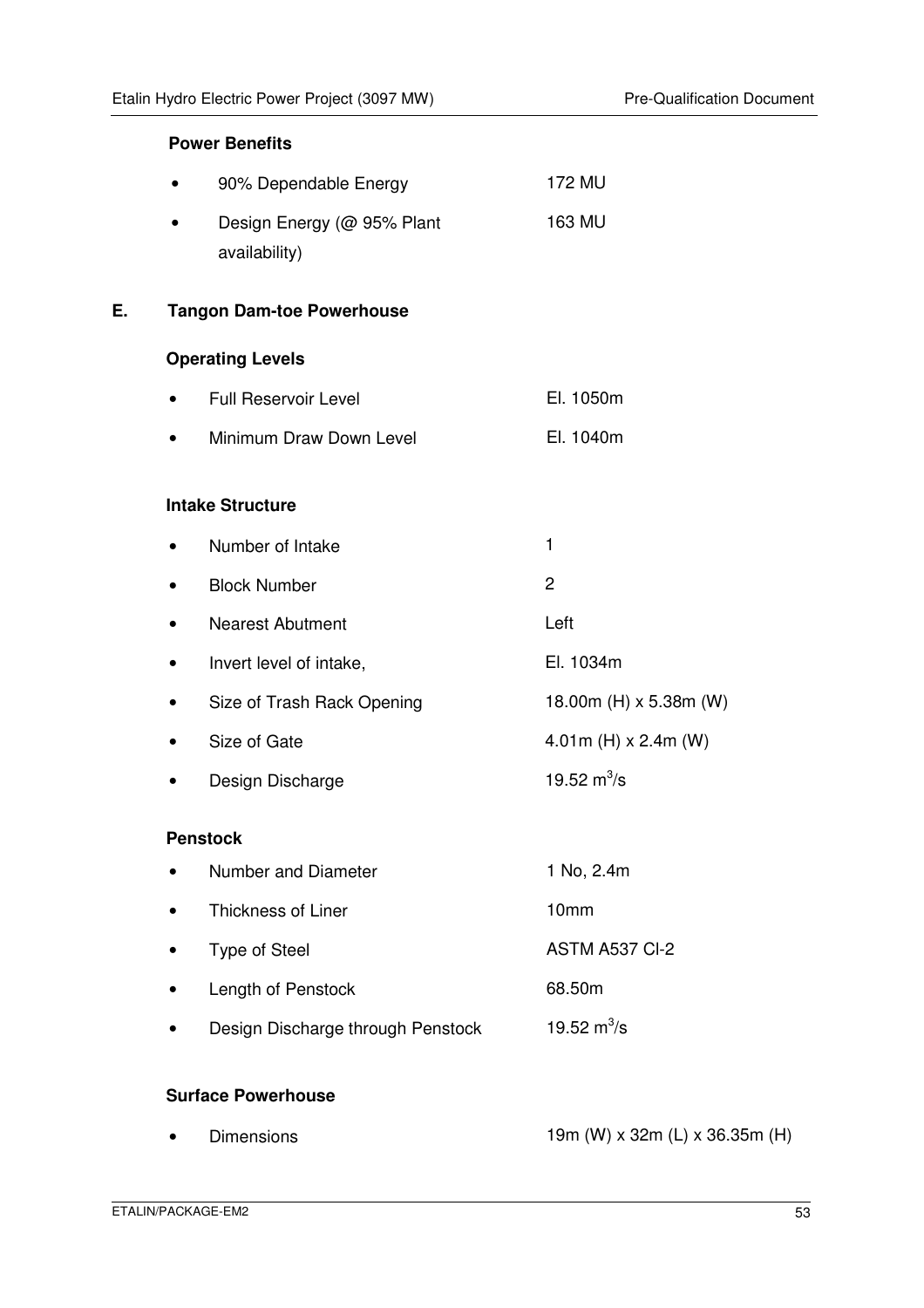| <b>Installed Capacity</b>               | 7.4 MW            |
|-----------------------------------------|-------------------|
| Number of Units                         | $1 \times 7.4$ MW |
| Elevation of Turbine Runner Center Line | 998.3m            |
| Design Discharge                        | 19.52 $m^3$ /s    |
| Maximum Gross Head                      | 49.0m             |
| Min. Gross Head                         | 38.5m             |
| EOT Crane capacity (Powerhouse)         | 32 MT             |

#### **Turbine**

| $\bullet$ | Number and Turbine Type     | 1 Nos, Vertical Axis Francis |
|-----------|-----------------------------|------------------------------|
| $\bullet$ | <b>Turbine Rated Output</b> | 7.55 MW                      |
| $\bullet$ | <b>Rated Head</b>           | 43m                          |
| $\bullet$ | <b>Rated Speed</b>          | 375 rpm                      |

#### **Generator**

| $\bullet$ | Number & Type         | 1 Nos, Suspended Type |
|-----------|-----------------------|-----------------------|
| $\bullet$ | <b>Rated Capacity</b> | 8.22 MVA              |
| $\bullet$ | Voltage/Frequency     | 11 kV                 |
| $\bullet$ | Power factor          | 0.9                   |
|           |                       |                       |

#### **Transformer**

|           | $\bullet$ Type | <b>ONAN</b>    |
|-----------|----------------|----------------|
| $\bullet$ | Rating         | 11/66 kV, 9MVA |
| $\bullet$ | Phase          | 3-phase        |

### **Switchyard**

| $\bullet$ | Max. voltage               | 72.5 kV |
|-----------|----------------------------|---------|
| $\bullet$ | <b>Rated Voltage Class</b> | 66 kV   |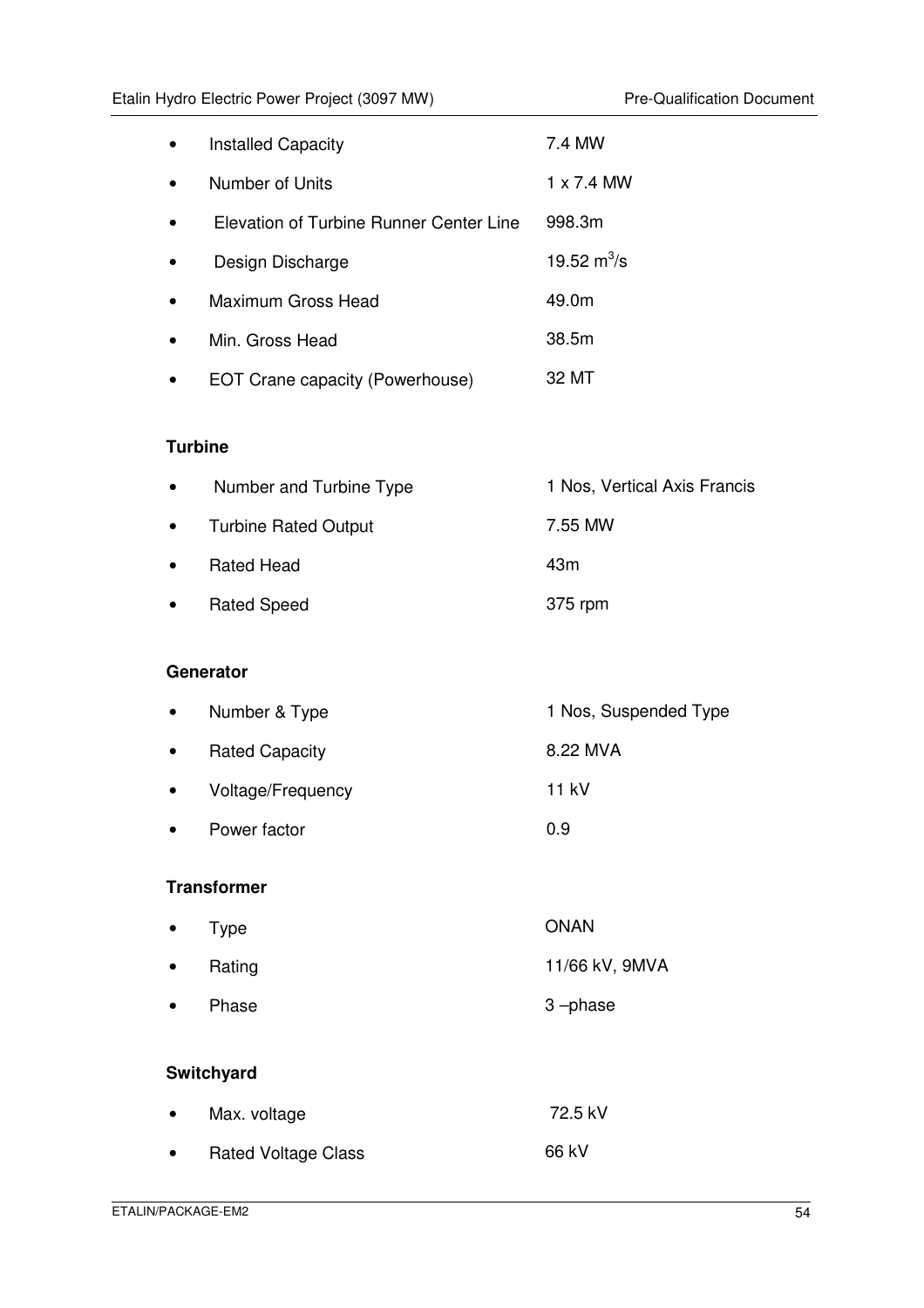|           | <b>Rated Continuous Current</b> | 72 A                         |  |  |
|-----------|---------------------------------|------------------------------|--|--|
|           | <b>Draft Tube Gate</b>          |                              |  |  |
|           | Type of Gate                    | Vertical Lift Slide Type     |  |  |
| $\bullet$ | Gate Size                       | 4.0m (W) $\times$ 2.5m (H)   |  |  |
|           | Hoist Type                      | Rope drum hoist Capacity 10T |  |  |
|           |                                 |                              |  |  |
|           | <b>Tailrace Duct</b>            |                              |  |  |
|           | Length                          | 27.9m                        |  |  |
|           | Duct Shape and Size             | Rectangular, 4m (W) x 3m (H) |  |  |
|           | Outlet sill elevation           | El. 999.85m                  |  |  |
|           | Normal Tailwater Level          | El. 1001.5m                  |  |  |
|           | Maximum Tailwater Level         | El. 1013.5m                  |  |  |

• Minimum Tailwater Level **El. 1001.0m** 

#### **Power Benefits**

| 90% Dependable Energy | 65 MU |
|-----------------------|-------|
|                       |       |

• Design Energy (@ 95% Plant availability) 62 MU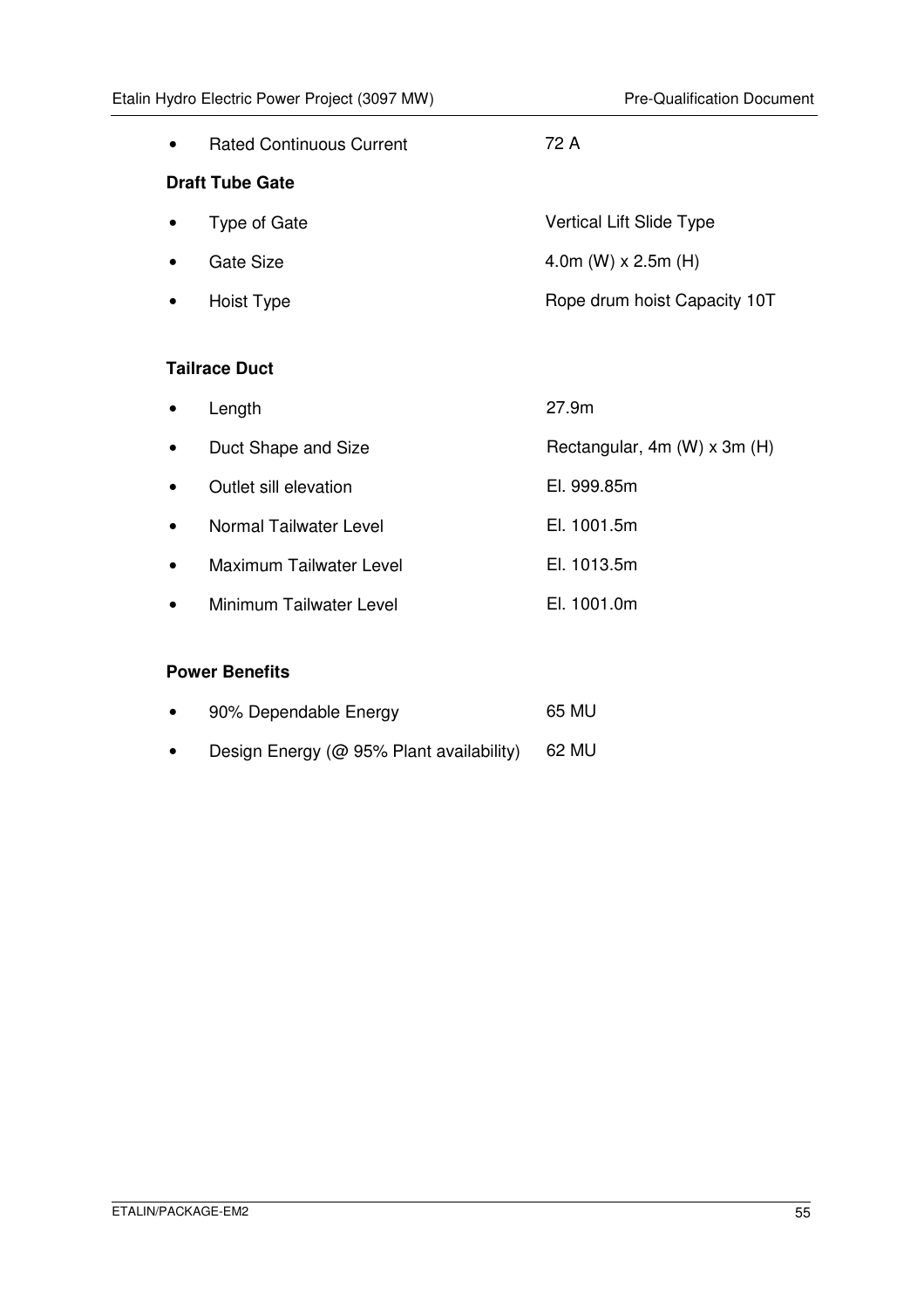# **LIST OF DRAWINGS**

| S.NO                                 | <b>DRAWING</b><br>NO. | <b>TITLE</b>                                    |
|--------------------------------------|-----------------------|-------------------------------------------------|
|                                      |                       | <b>DRAWINGS</b>                                 |
|                                      |                       |                                                 |
|                                      | Plate-1               | <b>PROJECT LOCATION - PLAN</b>                  |
| $\overline{2}$                       | Plate-2               | <b>PROJECT LAYOUT - PLAN</b>                    |
| 3                                    | Plate-3               | POWER HOUSE LAYOUT PLAN                         |
| 4<br>Plate-4<br><b>CROSS SECTION</b> |                       | E&M EQUIPMENT LAYOUT POWER HOUSE                |
| 5                                    | Plate-5               | E&M EQUIPMENT LAYOUT PLAN AT FLOOR<br>EL 610.00 |
| 6                                    | Plate-6               | <b>MAIN SINGLE LINE DIAGRAM</b>                 |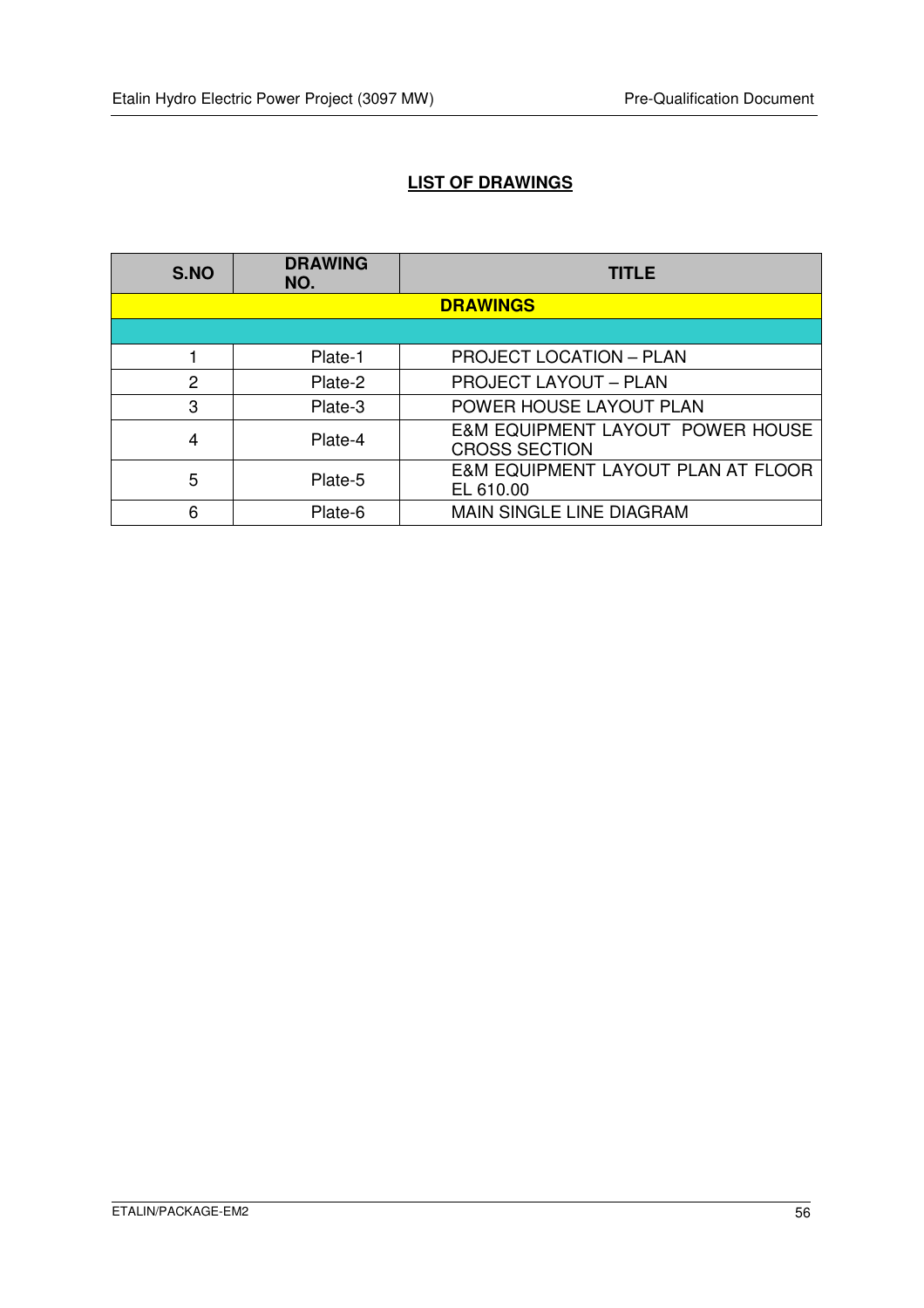# **Appendix- B PRE-QUALIFICATION FORMS**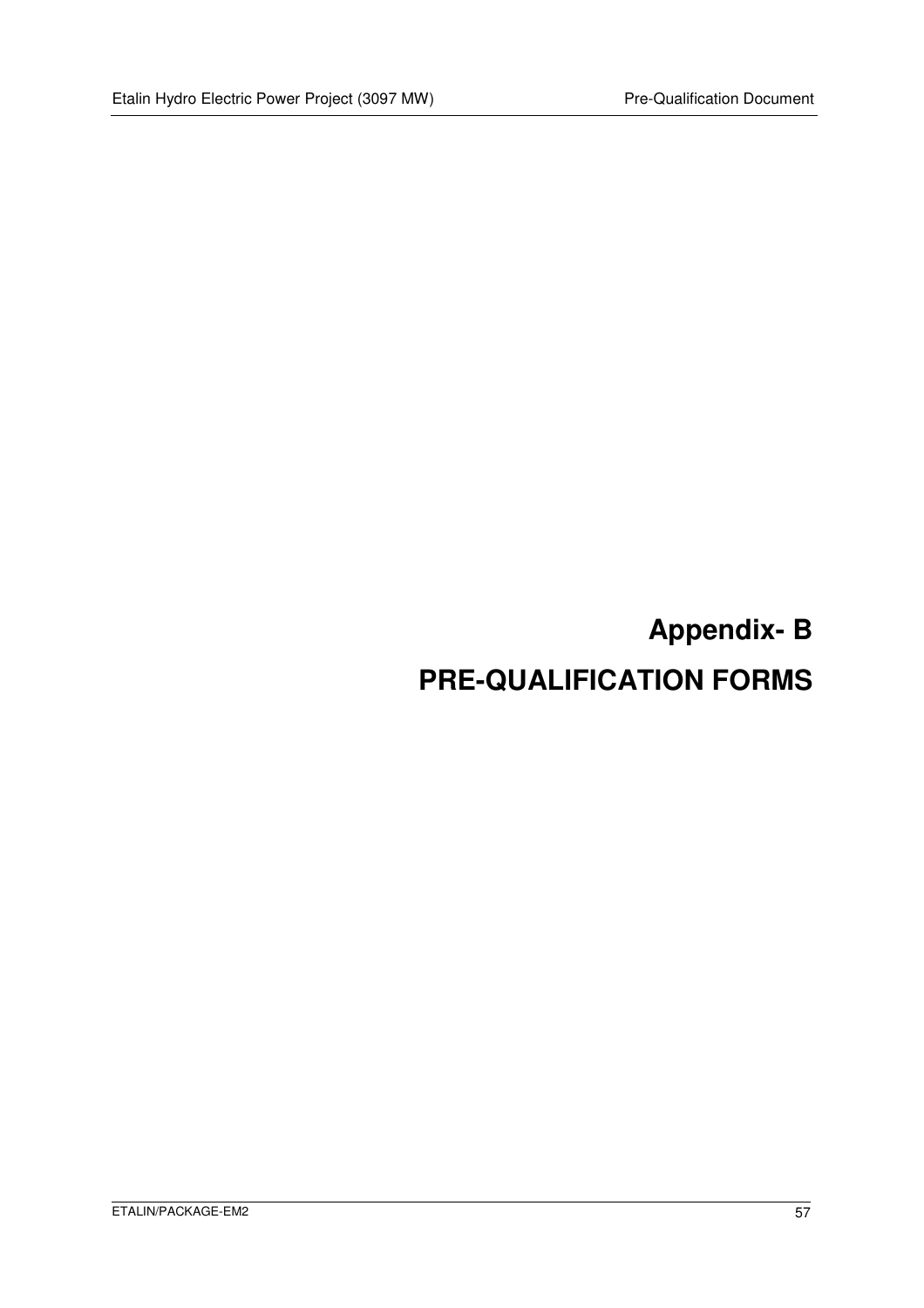#### **(Letterhead paper of the Applicant, or Lead Partner responsible for a Joint Venture)**

#### **LETTER OF APPLICATION**

Date: --/--/---

Etalin Hydro Electric Power Company Ltd.

…………………………………………… …………………………… ………………………… ……………………………………

Sirs,

- 1. Being duly authorized to represent and act on behalf of <Name of Applicant<sup>1</sup>> (hereinafter referred to as "the Applicant"), and having reviewed and fully understood all the pre-qualification information provided, the undersigned hereby apply to be pre qualified by yourself as bidder for the following contract(s) under Etalin Hydro Electric Power Project (3097 MW).
	- **ETALIN/Package-EM2 : EPC execution of Electro-mechanical works, consisting of design, engineering, procurement, fabrication/manufacturing, supply, erection, testing, and commissioning of Turbines, Generator, Butterfly Valve, Main Inlet Valve, Governor, static excitation system, isolated phase bus duct, Gas Insulated Switchgear, Generator Transformers, Auxiliary and Station Transformers, Compress Gas Insulated Transmission lines (CGIT), Protection & Control systems, SCADA system, Pothead yard equipment and all related mechanical and electrical BOP's etc., for Tangon Limb (1228 MW, four units of 307 MW each) of Etalin Hydroelectric Power Project**
- 2. Attached to this letter are copies of original documents defining:
	- A. the Applicant's legal status;
	- B. the principal place of business and registered office address;
	- C. the place and date of incorporation
	- D. Certified copy of the certificate of incorporation
- 3. You and your representatives are hereby authorized to conduct any inquiry or investigations to verify the statements, documents, and information submitted in

 $\overline{a}$ 

<sup>1</sup> In case of Joint Venture, list all partners of the Joint Venture.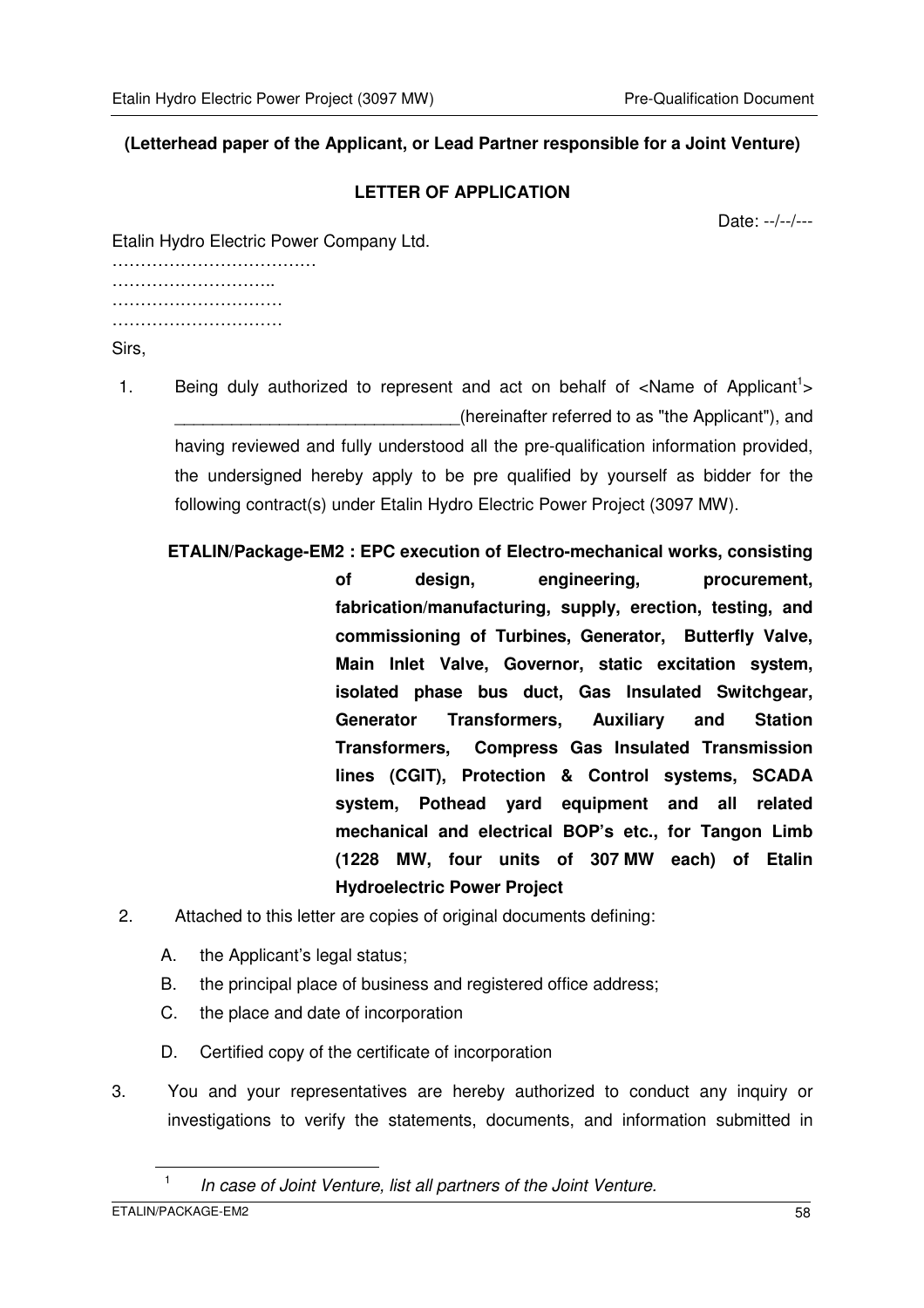connection with this application, and to seek clarification from our bankers and clients regarding any financial and technical aspects. This Letter of Application will also serve as authorization to any individual or authorized representative of any institution referred to in the supporting information, to provide such information deemed necessary and requested by yourselves to verify statements and information provided in this application, or with regard to the resources, experience, and competence of the Applicant.

- 4. You and your representatives may contact the person(s) indicated in the Application Form-1 for further information. The undersigned is (are) fully authorized to act on behalf of the Applicant.
- 5. This application is made in the full understanding that:
	- (a) Any information submitted with this pre-qualification can be verified by you at any time or any stage of the tendering process;
	- (b) You without assigning any reasons thereof reserve the right to :
		- amend the scope of works to be tendered; and
		- reject or accept any Application, and
		- cancel the Pre-qualification process, and/or reject any/all Applications.
	- (c) You and your personnel and agencies shall not be liable for any such actions at Clause 5 (a) and 5 (b) above and shall be under no obligation to inform the Applicant of the grounds for them.
	- (d) Mere filing of this Application for pre-qualification does not create any legal right in our favour for allocation of final work contract to us. We have gone through all the terms & conditions of the Pre-qualification document and undertake to be abiding by the same. This Application shall be construed and interpreted in accordance with Indian Laws only. The Courts in New Delhi (India) shall have sole and exclusive jurisdiction on all the matters/dispute between the parties. Any dispute arising under this Application shall be referred to arbitration in accordance with Arbitration and Conciliation Act, 1996. Venue of arbitration shall be Delhi. The decision of the arbitrator shall be final and binding upon the Parties. The language of arbitration shall be English.

APPLICANTS WHO ARE NOT JOINT VENTURES SHOULD DELETE PARAS. 6 AND 7.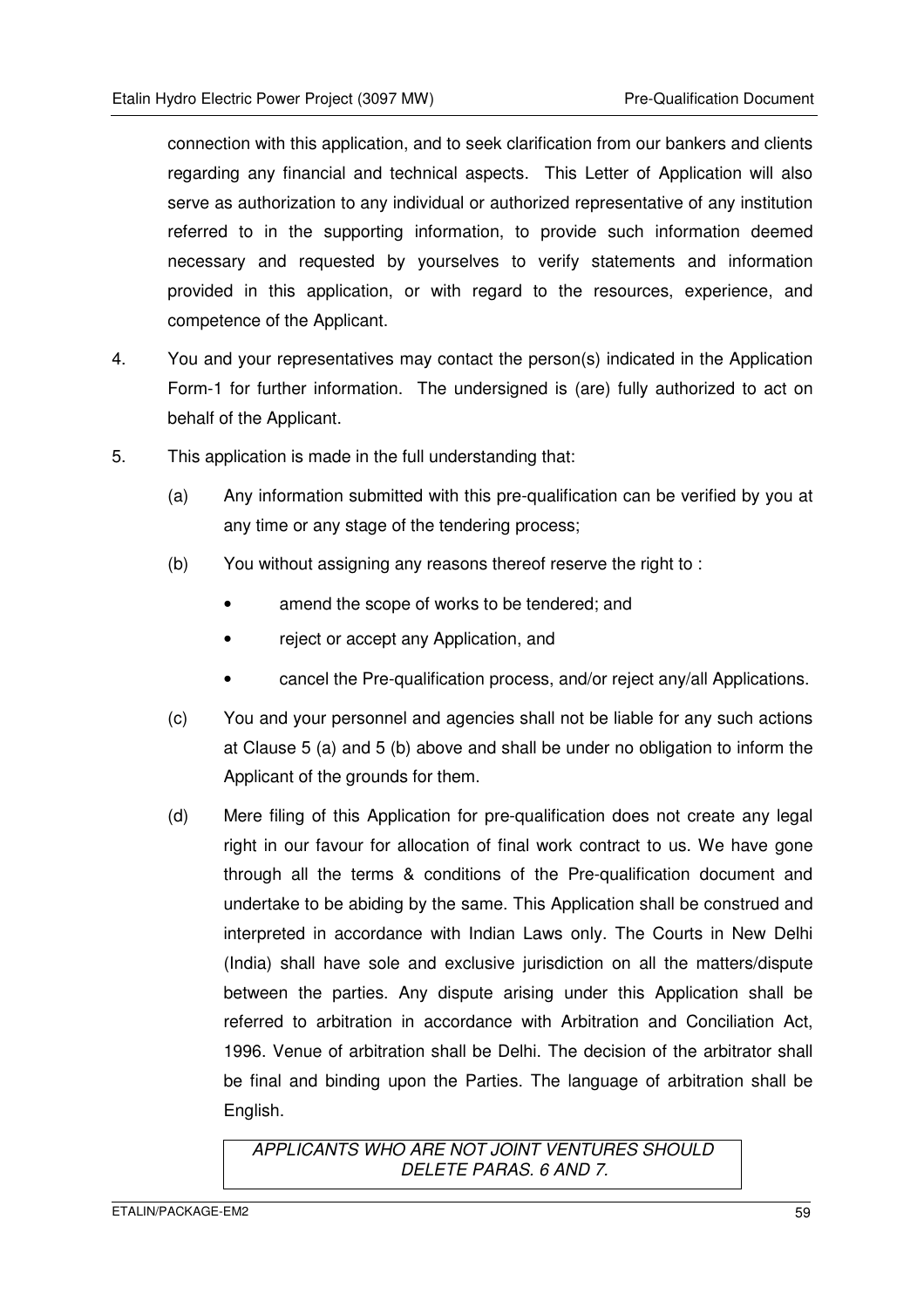- 6. Appended to this application, we give details of the participation of each party, including the responsibilities for execution of the contract.
- 7. We confirm that, in the event of our bidding for the Project, the Bid as well as any resulting contract will be legally binding on all Partners, jointly and severally.
- 8. The undersigned declare that the statements made and the information provided in the duly completed Application are complete, true, and correct in every detail.

**Signature** 

\_\_\_\_\_\_\_\_\_\_\_\_\_\_\_\_\_\_\_\_\_\_

**Signature** 

**Signature** 

Name For and on behalf of (Name of Applicant or Lead Partner of a Joint Venture )

\_\_\_\_\_\_\_\_\_\_\_\_\_\_\_\_\_\_\_\_\_\_ Name For and on behalf of (Name of Partner-1 JV)

\_\_\_\_\_\_\_\_\_\_\_\_\_\_\_\_\_\_\_\_\_\_ Name For and on behalf of (Name of Partner -2 JV)

- **Notes:** 1) Certified copy(ies) of the Power of Attorney(ies) for signatory(ies) should be attached to this letter.
	- 2) Words indicated in italics in this letter form should be omitted in the Applicant's letter.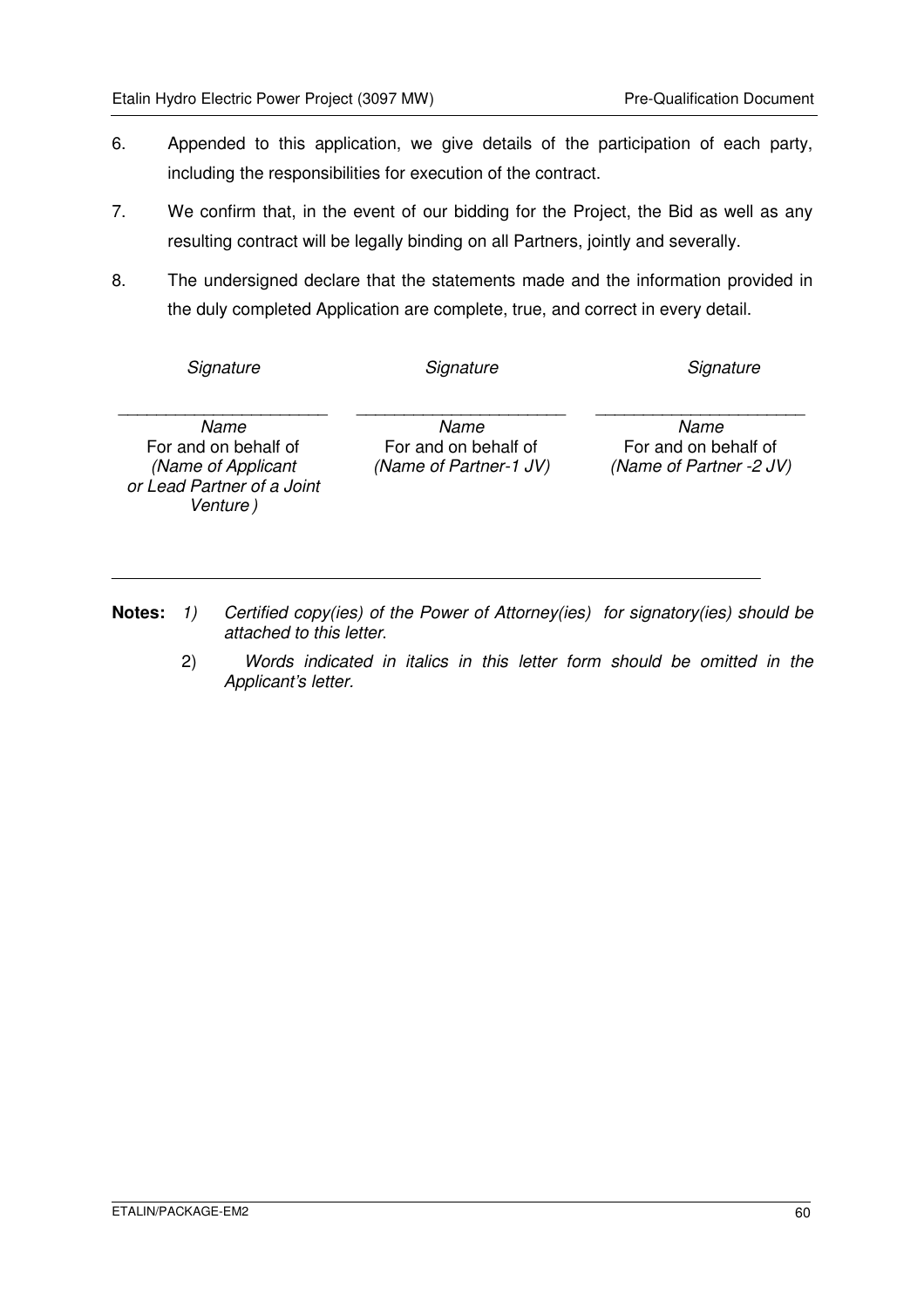**APPLICATION FORM – 1** PAGE \_\_\_ OF \_\_\_ PAGES

#### **GENERAL INFORMATION**

All individual firms (including proposed manufacturers, equipment suppliers, sub-contractors) and each Partner of a Joint Venture applying for prequalification are requested to complete the information in this form.

The Applicant may propose to associate manufacturer(s) as per the "Instructions to Applicants".

| 1.  | Name of firm:                                                                         | In case of joint venture:<br>() Lead Partner<br>$( )$ Partner<br>() Proposed Manufacturer(s) |  |
|-----|---------------------------------------------------------------------------------------|----------------------------------------------------------------------------------------------|--|
| 2.  | Head Office address:                                                                  | Country:                                                                                     |  |
| 3.  | Telephone<br>Fax<br>Email                                                             | Contact Person (s)<br>Name<br><b>Title/Position</b>                                          |  |
| 4.  | Place of incorporation/registration<br>Date                                           |                                                                                              |  |
| 5.  | Legal status of firm                                                                  | Field of specialty in business                                                               |  |
| 6.  | Nationality of majority of owners or share-<br>holders                                | Number of management executives<br>--------- Persons                                         |  |
| 7.  | Number of present permanent employees:                                                | (Unit:<br>persons)                                                                           |  |
|     | Name of<br>Country                                                                    | Engineers<br>Non-Engineering<br>Factory<br>Executives<br><b>Workers</b>                      |  |
|     | Home country<br>Overseas branch 1                                                     |                                                                                              |  |
|     | Overseas branch 2<br>All other branches                                               |                                                                                              |  |
| 8.  | Name of place of major factories                                                      |                                                                                              |  |
| 9.  | Quality<br>major<br>system<br>in<br>assurance<br>factories                            | Certified by:                                                                                |  |
| 10. | Agent or representative in India<br>Name<br><b>Address</b><br>Telephone /Fax<br>Email |                                                                                              |  |

Date ……………. Authorised Signatory\_\_\_\_\_\_\_\_\_\_\_\_\_\_\_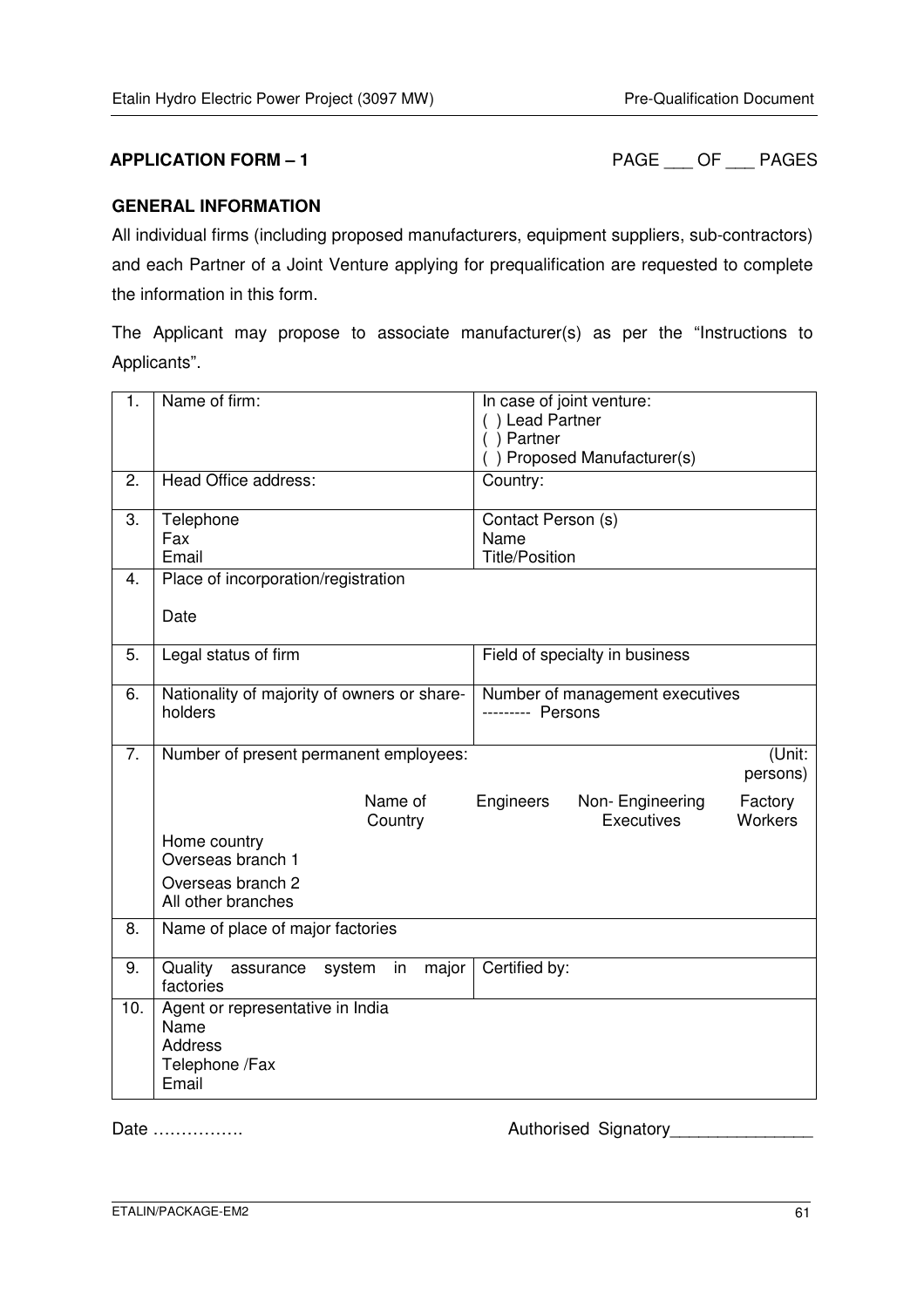**APPLICATION FORM – 2** PAGE \_\_\_ OF \_\_\_ PAGES

#### **SOLE APPLICANT/JOINT VENTURE RECORD**

Name of Company (Sole Applicant) or Partner of a Joint Venture

Use a separate sheet for each Partner of a Joint Venture

#### **Financial Data**

| <b>FISCAL</b><br><b>YEAR</b> | <b>TURNOVER</b><br>(Currency)<br>/Eq. US \$ | <b>PROFITABILITY</b><br>(Currency)/<br>Eq. $US$ $$$ | <b>NETWORTH</b><br>(Currency)/Eq.<br>US <sub>5</sub> | Working<br><b>Capital</b><br>(Currency)/<br>Eq. $US$ $$$ |
|------------------------------|---------------------------------------------|-----------------------------------------------------|------------------------------------------------------|----------------------------------------------------------|
| 1.                           |                                             |                                                     |                                                      |                                                          |
| 2.                           |                                             |                                                     |                                                      |                                                          |
| 3.                           |                                             |                                                     |                                                      |                                                          |
| 4.                           |                                             |                                                     |                                                      |                                                          |
| 5.                           |                                             |                                                     |                                                      |                                                          |

Date \_\_\_\_\_\_\_\_\_ Authorised Signatory\_\_\_\_\_\_\_\_\_\_\_\_\_\_\_\_\_\_

**Note:** For conversion to US\$, the exchange rate at the end of the respective accounting year shall be considered.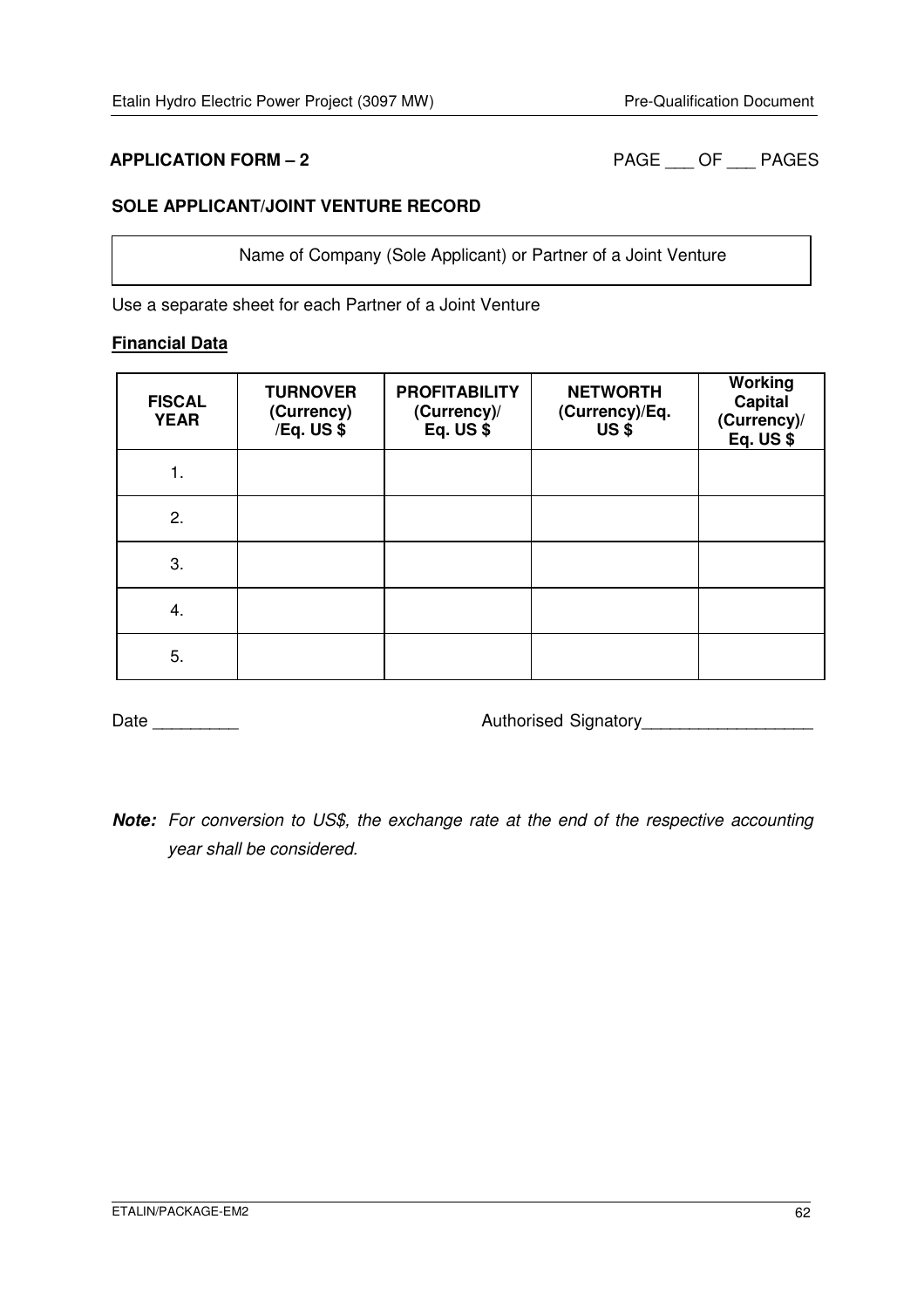**APPLICATION FORM – 2A** PAGE \_\_\_ OF \_\_\_ PAGES

#### **JOINT VENTURE SUMMARY**

In case of joint venture, this form is requested to be filled and attached to Form 2

#### **1. Members of Joint Venture**

| Names of all Partners of a Joint Venture |  | Proposed<br>Share $(\%)^*$ | participation   Proposed Scope of<br><b>Work</b> |
|------------------------------------------|--|----------------------------|--------------------------------------------------|
| 1. Lead Partner                          |  |                            |                                                  |
| 2. Partner-1                             |  |                            |                                                  |
| 3. Partner-2                             |  |                            |                                                  |
| 4. Partner-3                             |  |                            |                                                  |
| 5. Partner-4                             |  |                            |                                                  |

\* Indicate participation in terms of responsibility in respect of planning, designing, deployment of key personnel and execution of the works of the lead partner of the Joint Venture and of each of the Joint Venture partners.

#### **2. Summary of Financial Data**

Total value of annual turnover, in terms of work billed to clients, in US\$ or equivalent converted at the rate of exchange at the end of the period reported:

| Annual Turnover/Networth/Profitability and Working Capital - Summary |                       |                             |                             |                            |                            |                            |
|----------------------------------------------------------------------|-----------------------|-----------------------------|-----------------------------|----------------------------|----------------------------|----------------------------|
|                                                                      |                       |                             |                             |                            |                            | (US\$ equivalent)          |
| <b>Partner</b>                                                       | Form 2<br>Page<br>no. | DD.MM.YY<br>TO.<br>DD.MM.YY | DD.MM.YY<br>TO.<br>DD.MM.YY | DD.MM.YY<br>TO<br>DD.MM.YY | DD.MM.YY<br>TO<br>DD.MM.YY | DD.MM.YY<br>ΤO<br>DD.MM.YY |
| 1. Lead Partner                                                      |                       |                             |                             |                            |                            |                            |
| 2. Partner                                                           |                       |                             |                             |                            |                            |                            |
| 3. Partner                                                           |                       |                             |                             |                            |                            |                            |
| Partner<br>4.                                                        |                       |                             |                             |                            |                            |                            |
| Partner<br>5.                                                        |                       |                             |                             |                            |                            |                            |
|                                                                      | Total                 |                             |                             |                            |                            |                            |

(Separate tables for summarizing Turnover, Networth, Profitability and Working Capital may be generated)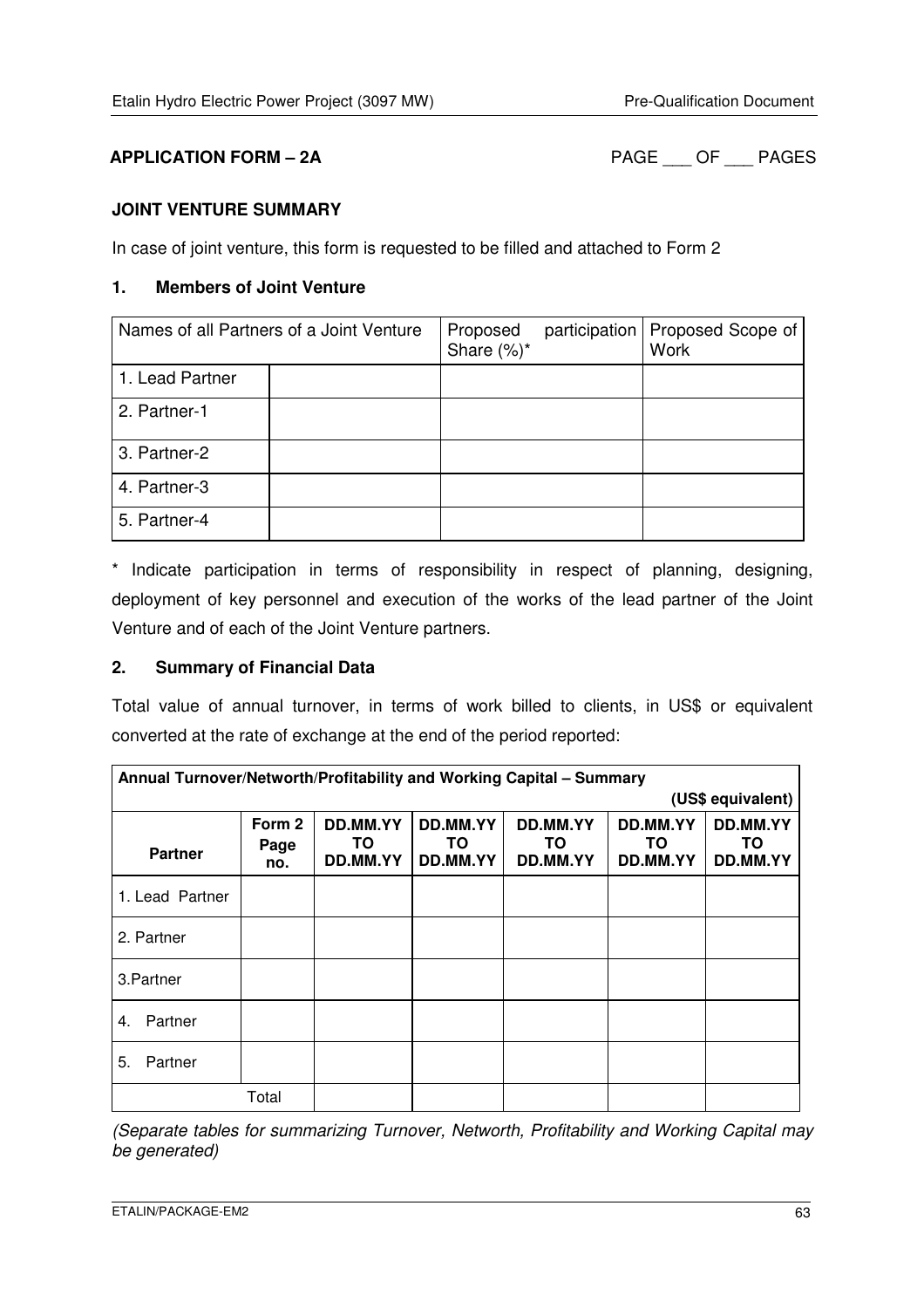#### **3. Responsibilities of Members of Joint Venture**

Indicate responsibility in respect of supply of equipment, shipping, inland transportation, store handling, preservation,erection, erection supervision, training,commissioning and commissioning coordination etc. of Joint Venture partners for execution of works in the following format.

| <b>S. No.</b> | <b>Activity</b>                   | <b>Responsibility of</b><br>(Name of Partner of JV) |
|---------------|-----------------------------------|-----------------------------------------------------|
| a)            | Supply of _______________         |                                                     |
| b)            | Supply of <u>with the supply</u>  |                                                     |
| $\mathbf{c})$ | Erection of                       |                                                     |
| $\mathsf{d}$  | Erection of                       |                                                     |
| e)            | Commissioning of ________         |                                                     |
| f)            | <b>Commissioning Coordination</b> |                                                     |
| g)            | Shipping                          |                                                     |
| h)            | <b>Inland Transportation</b>      |                                                     |
| i)            | <b>Store Handling</b>             |                                                     |
|               | Training /O&M Support             |                                                     |

Date\_\_\_\_\_\_\_\_\_\_\_\_\_

**Signature** 

\_\_\_\_\_\_\_\_\_\_\_\_\_\_\_\_\_\_\_\_\_\_

**Signature** 

**Signature** 

\_\_\_\_\_\_\_\_\_\_\_\_\_\_\_\_\_\_\_\_\_\_

Name (Lead Partner of a Joint venture )

Name (Partner -1in JV)

\_\_\_\_\_\_\_\_\_\_\_\_\_\_\_\_\_\_\_\_

Name (Partner-2 in JV)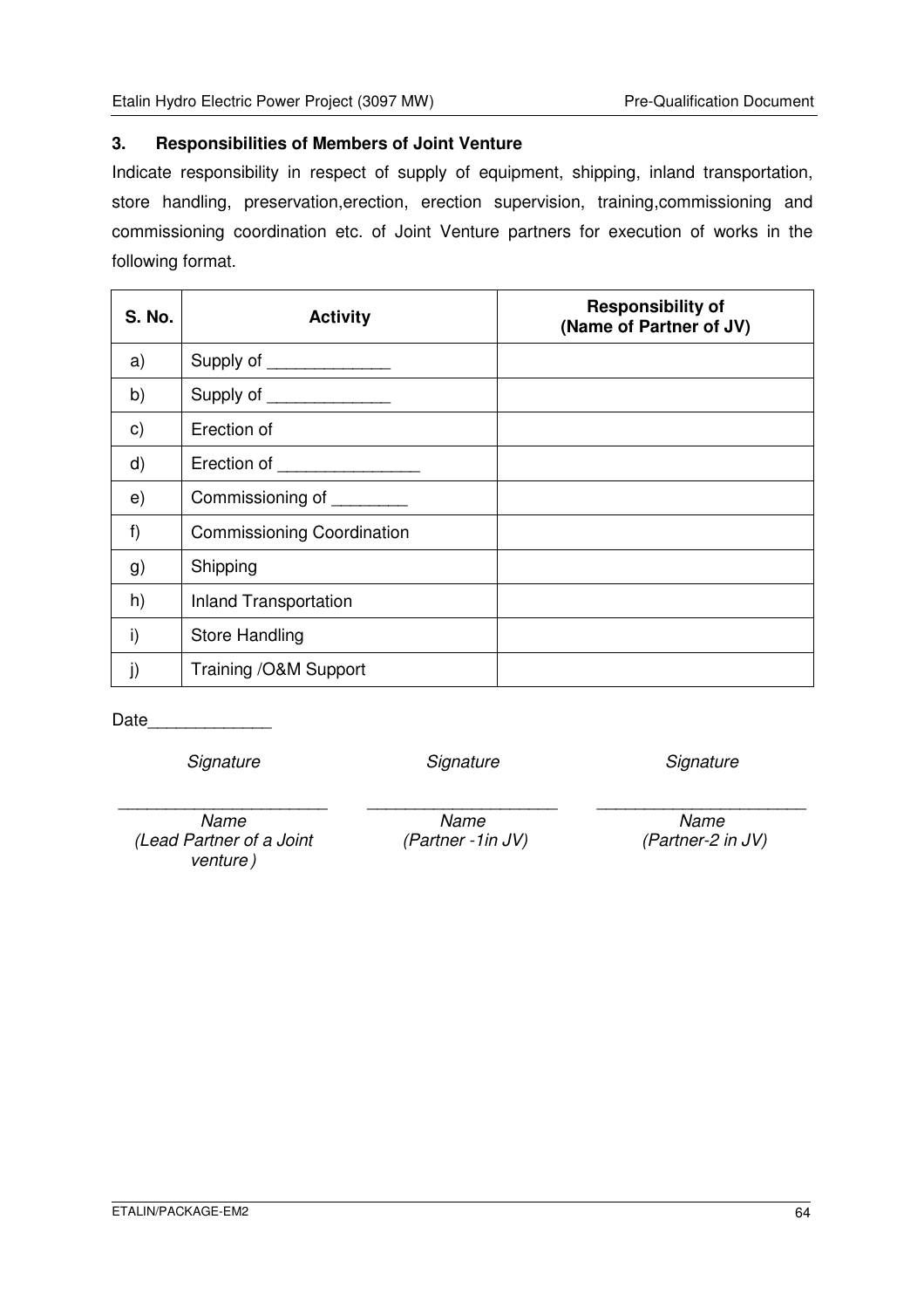#### **Annex-1 to Form 2A**

#### **FORM OF UNDERTAKING BY EACH PARTNER OF JOINT VENTURE**

To,

Etalin Hydro Electric Power Company Ltd. (EHEPCL).

Sir,

Sub: Pre-qualification under International Competitive Bidding vide PQ Notice No...... dated………..issued by Etalin Hydro Electric Power Company Ltd. (EHEPCL).

With reference to the above, \_\_\_\_\_\_\_\_\_\_\_\_\_\_\_\_, a Company incorporated under the laws of ..........., on date --------and having its registered office at........... has submitted its application for qualification for the said Pre-qualification. We have expressed our intention to form an unincorporated Joint Venture/ consortium with **Example 2018** as the Lead Partner/Other Partner for execution of EPC Contract ("CONTRACT") for E&M Works ETALIN/Package-EM2 for Etalin Hydro Electric Power Project of 3097 MW capacity located in Dibang Valley District in the State of Arunachal Pradesh, India. Our proposed Scope of Work shall be as mentioned herein below:

\_\_\_\_\_\_\_\_\_\_\_\_\_\_\_\_\_\_\_\_\_\_\_\_\_\_\_\_\_\_\_\_\_\_\_\_\_\_ \_\_\_\_\_\_\_\_\_\_\_\_\_\_\_\_\_\_\_\_\_\_\_\_\_\_\_\_\_\_\_\_\_\_\_\_

\_\_\_\_\_\_\_\_\_\_\_\_\_\_\_\_\_\_\_\_\_\_\_\_\_\_\_\_\_\_\_\_\_\_\_

If we are pre-qualified along with and as the Lead Partner/Other Partner, we hereby undertake to form an unincorporated Joint Venture along with the lead partner and submit our bid for the contract for performing our Scope of Work as defined above. Further if the Contract is awarded to the unincorporated Joint Venture, we undertake to enter in to appropriate Contract along with the lead Partner with EHEPCL and perform the said Contract.

Further, we understand and undertake that our joint venture configuration shall generally meet the requirements stipulated in the format attached herein.

Thanking You, Yours faithfully, For ………………….

Authorized Signatory\_\_\_\_\_\_\_\_\_\_\_\_\_

**Note:** To be submitted by each of the Partner on company letter head with a copy of Power of Attorney.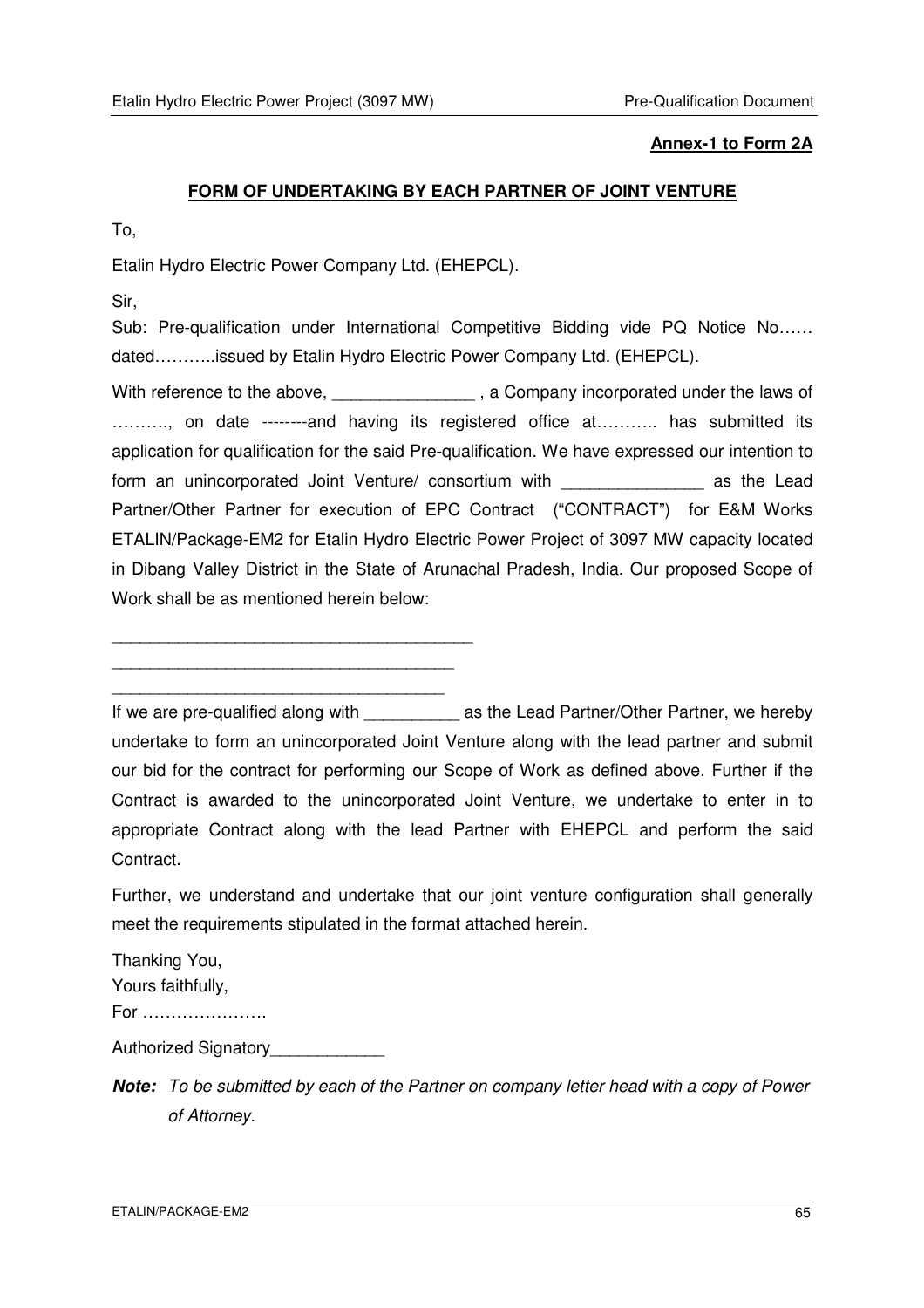#### **Annex-2 to Application Form 2A**

#### **FORM OF JOINT VENTURE AGREEMENT**

#### (This format is for information and to be submitted along with the Bid)

(To be executed on Non Judicial stamp paper of appropriate value as applicable in India) This Joint Venture Agreement made and entered into on this ----------- day of ---------, 20….

#### **BY AND BETWEEN**

**--------------------------(Name of the Lead Partner)** a Company incorporated under the laws of ------------- **(Name of the Country)** with its Head/Registered Office at ------------------------------- ---------- **(Address of the Head/Registered Office)\*** and a place of business in ----------------- --------------------------- **(Address of place of business) hereinafter referred to as "The Lead Partner" which expression unless otherwise repugnant hereto includes its successors, administrators, and permitted assigns thereof,** represented by **Mr. ----------- ----------------- (Name of Authorised signatory(ies).** 

#### **AND**

**--------------------------(Name of the other Partner)** a Company incorporated under the laws of ------------- **(Name of the Country)** with its Head/Registered Office at ------------------------------- ---------- **(Address of the Head/Registered Office)\*** and a place of business in **----------------- --------------------------- (Address of place of business)** hereinafter referred to as Partner-1 which expression unless otherwise repugnant hereto includes its successors, administrators, and permitted assigns thereof, represented by Mr. ---------------------------- (Name of Authorised signatory (ies).

#### **AND**

**--------------------------(Name of the other Partner)** a Company incorporated under the laws of **------------- (Name of the Country)** with its Head/Registered Office at ------------------------------- ---------- **(Address of the Head/Registered Office)\*** and a place of business in **----------------- --------------------------- (Address of place of business**) hereinafter referred to as Partner-2 which expression unless otherwise repugnant hereto includes its successors, administrators, and permitted assigns thereof, represented by Mr. ----------------------------- (Name of Authorised signatory (ies).

All and/or each of them hereinafter referred to as "the Parties" or "The Lead Partner or Partner-1 or Partner-2" as the case may be.

#### **WITNESSETH:**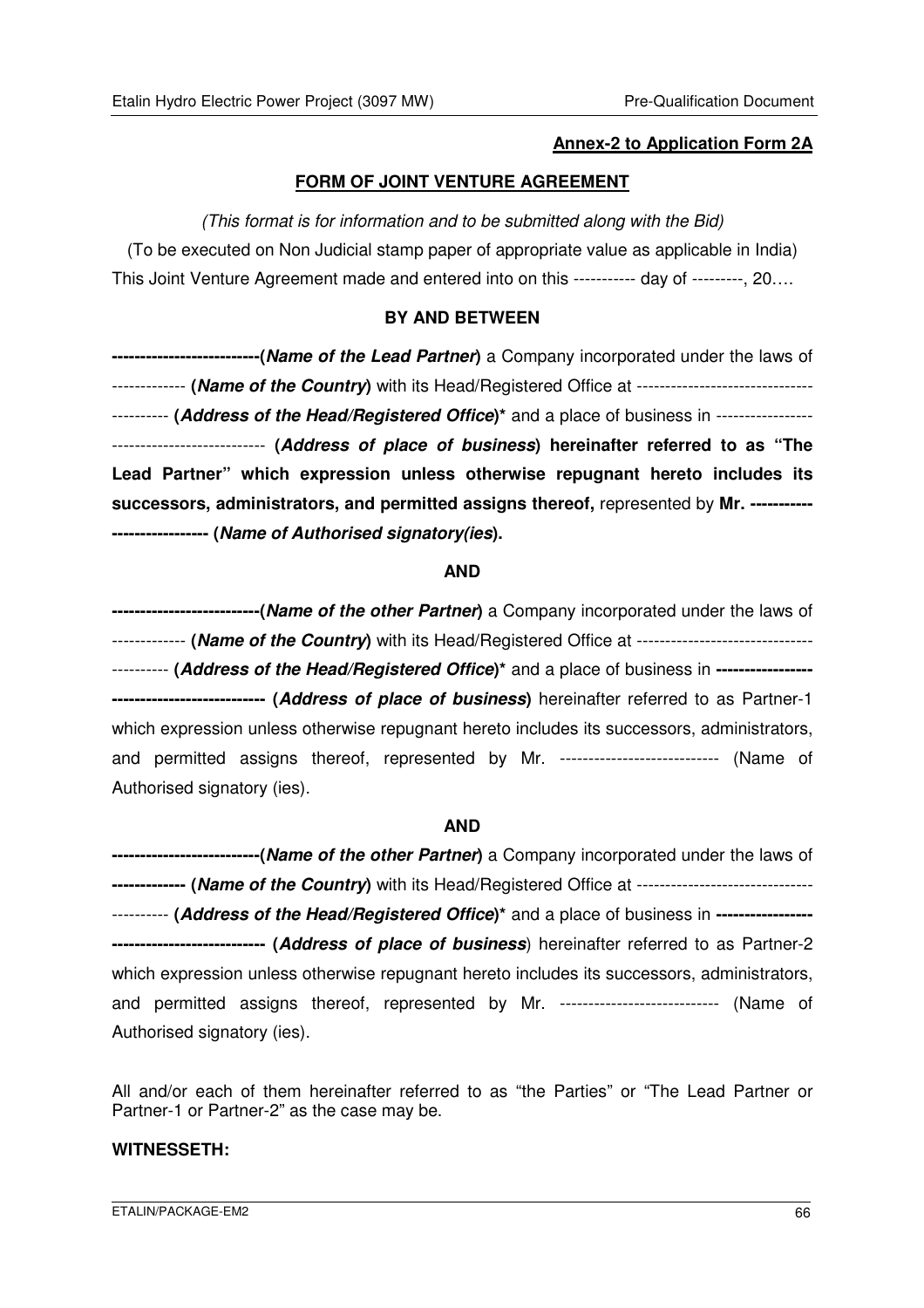WHEREAS Etalin Hydro Electric Power Company Ltd. (EHEPCL)., a Company incorporated under the Companies Act, 1956 having its Registered Office at …………., India (hereinafter called the "Owner") which expression shall include its successors, executors and permitted assigns) has solicited bids from parties pre-qualified on the basis of Global Invitation for Prequalification vide PQ Notice No. ---------------------------------------------------dated ----------------- for the execution of ETALIN/PACKAGE-EM2: EPC execution of Electro-mechanical works, consisting of design, engineering, procurement, fabrication/manufacturing, supply including Transportation & Transit Insurance, erection, testing, and commissioning of Turbines, Generator, Butterfly Valve, Main Inlet Valve, Governor, static excitation system, isolated phase bus duct, Gas Insulated Switchgear, Generator Transformers, Auxiliary and Station Transformers, Compress Gas Insulated Transmission lines (CGIT), Protection & Control systems, SCADA system, Pothead yard equipment and all related mechanical and electrical BOP's etc., for Tangon Limb (1228 MW, four units of 307 MW each) of Etalin Hydroelectric Power Project and the above Parties are one of the pre-qualified parties.

(\* strike out whichever is not applicable)

WHEREAS the Parties are interested in jointly preparing and submitting a Bid for ETALIN /Package-EM2 of the Project as an unincorporated Joint Venture.

#### **Article 1.0 PURPOSE OF THIS AGREEMENT**

- 1.1 The purpose of this Agreement is to define the principles of collaboration among the Parties to:
	- Prepare and submit Bid to the Owner for the EPC execution of Electromechanical works, consisting of design, engineering, procurement, fabrication/manufacturing, supply including Transportation and Transit insurance, erection, testing, and commissioning of Turbines, Generator, Butterfly Valve, Main Inlet Valve, Governor, static excitation system, isolated phase bus duct, Gas Insulated Switchgear, Generator Transformers, Auxiliary and Station Transformers, Compress Gas Insulated Transmission lines (CGIT), Protection & Control systems, SCADA system, Pothead yard equipment and all related mechanical and electrical BOP's etc., for Tangon Limb (1228 MW, four units of 307 MW each) of Etalin Hydroelectric Power Project as an unincorporated Joint Venture.
	- Negotiate and sign Contract in case of award.
	- Provide and perform the Facilities in accordance with the Contract.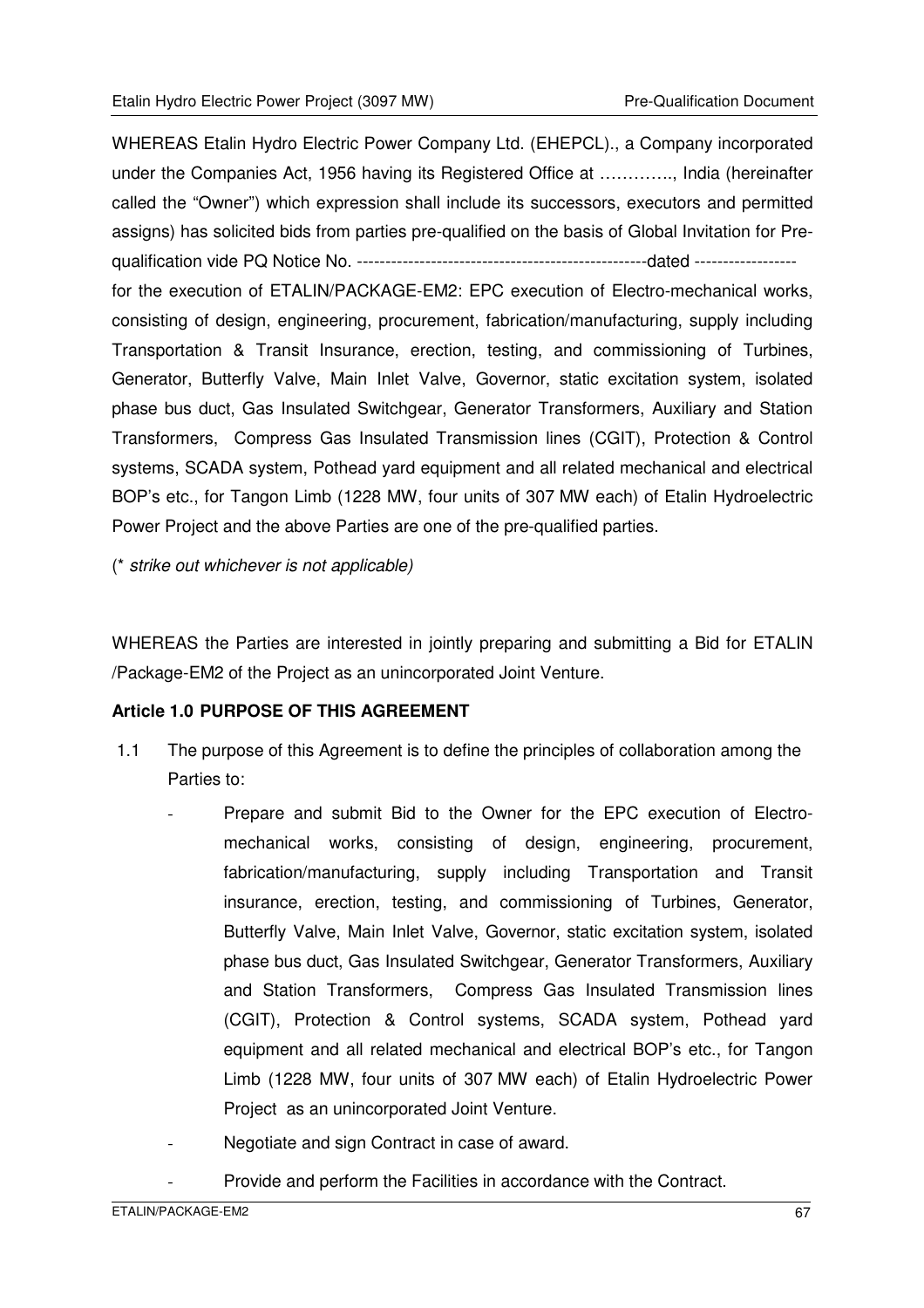#### **1.2 NAME**

For the purpose of participating in the Bid, the name of the Joint Venture shall be "\_\_\_\_\_\_\_\_\_\_\_\_\_\_\_\_".

#### **Article 2.0 LEGAL RELATIONSHIP OF THE PARTIES**

- 2.1 This Agreement shall not be construed as establishing or giving effect to any legal entity such as, but not limited to, a company, a partnership, etc. It shall relate solely towards the Owner for bid submission for Package-EM2: : EPC execution of Electromechanical works, consisting of design, engineering, procurement, fabrication/manufacturing, supply, erection, testing, and commissioning of Turbines, Generator, Butterfly Valve, Main Inlet Valve, Governor, static excitation system, isolated phase bus duct, Gas Insulated Switchgear, Generator Transformers, Auxiliary and Station Transformers, Compress Gas Insulated Transmission lines (CGIT), Protection & Control systems, SCADA system, Pothead yard equipment and all related mechanical and electrical BOP's etc., for Tangon Limb (1228 MW, four units of 307 MW each) of Etalin Hydroelectric Power Project and related execution of Facilities to be performed pursuant to the Contract and shall not extend to any other activities.
- 2.2 The Parties shall be jointly and severally responsible and bound towards the Owner for the performance of the Facilities in accordance with the terms and conditions of the Bid document and/or Contract.

#### **Article 3.0 LEADERSHIP**

------------------------------------ (Name of the Lead Partner) shall act as Leader of the Joint Venture. As such, it shall act as the coordinator of the combined activities of the Parties and shall carry out the following functions:

- 3.1 To ensure the technical, commercial and administrative co-ordination between the Parties for submission of the Bid to the Owner.
- 3.2 To lead the contract negotiations with the Owner.
- 3.3 The Lead Partner is authorized to receive instructions and incur liabilities for and on behalf of any or all Parties.
- 3.4 In case of an award of Contract, act as channel of communication between the Owner and the Parties to execute the Contract

#### **Article 4.0 SCOPE OF FACILITIES AND SERVICES OF EACH PARTY**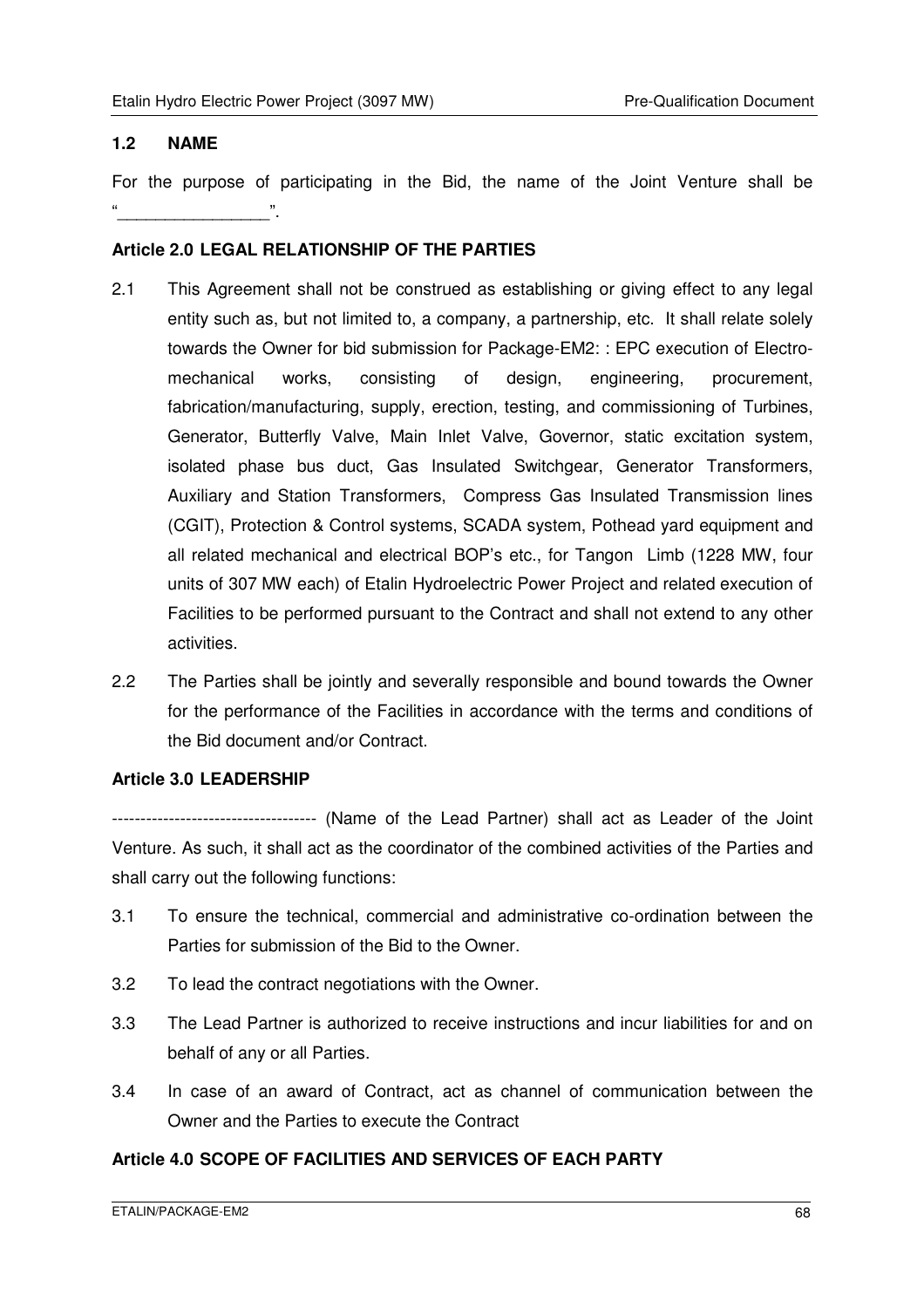The Scope of Facilities to be performed by each Party shall be as herein below:

#### 4.1 **Scope of Facilities and Services :**

The Scope of Facilities and Services for each Party shall be as follows:

4.1.1 ……… (**Name of Lead Partner**) shall be responsible for the following (Define the scope of Facilities and Services):-

```
 
4.1.2 ………… (Name of Partner-1) shall be responsible for the following (Define the 
      scope of Facilities and Services):- 
4.1.3 ………… (Name of Partner-2/3/4) shall be responsible for the following (Define the 
      scope of Facilities and Services):-
```
. .

.

 $\blacksquare$ .

.  $\blacksquare$ .

We all the Partners confirm that in the event of failure of any of the partner(s) to complete/fulfill its (their) responsibility, all the partners shall be jointly and severally legally responsible for the same.

#### **4.2 Participation Share of each Partner**

| Lead Partner | .                         |
|--------------|---------------------------|
| Partner-1    | $\sim$ $\%$<br>.          |
| Partner-2    | . %                       |
| Etc.         | $\sim$ $\frac{1}{2}$<br>. |

#### **4.3 Capital Contribution to be made by each Party for the Facilities**

| <b>Lead Partner</b> | . %     |
|---------------------|---------|
| Partner-1           | . %     |
| Partner-2           | …%<br>. |
| Etc.                | . %     |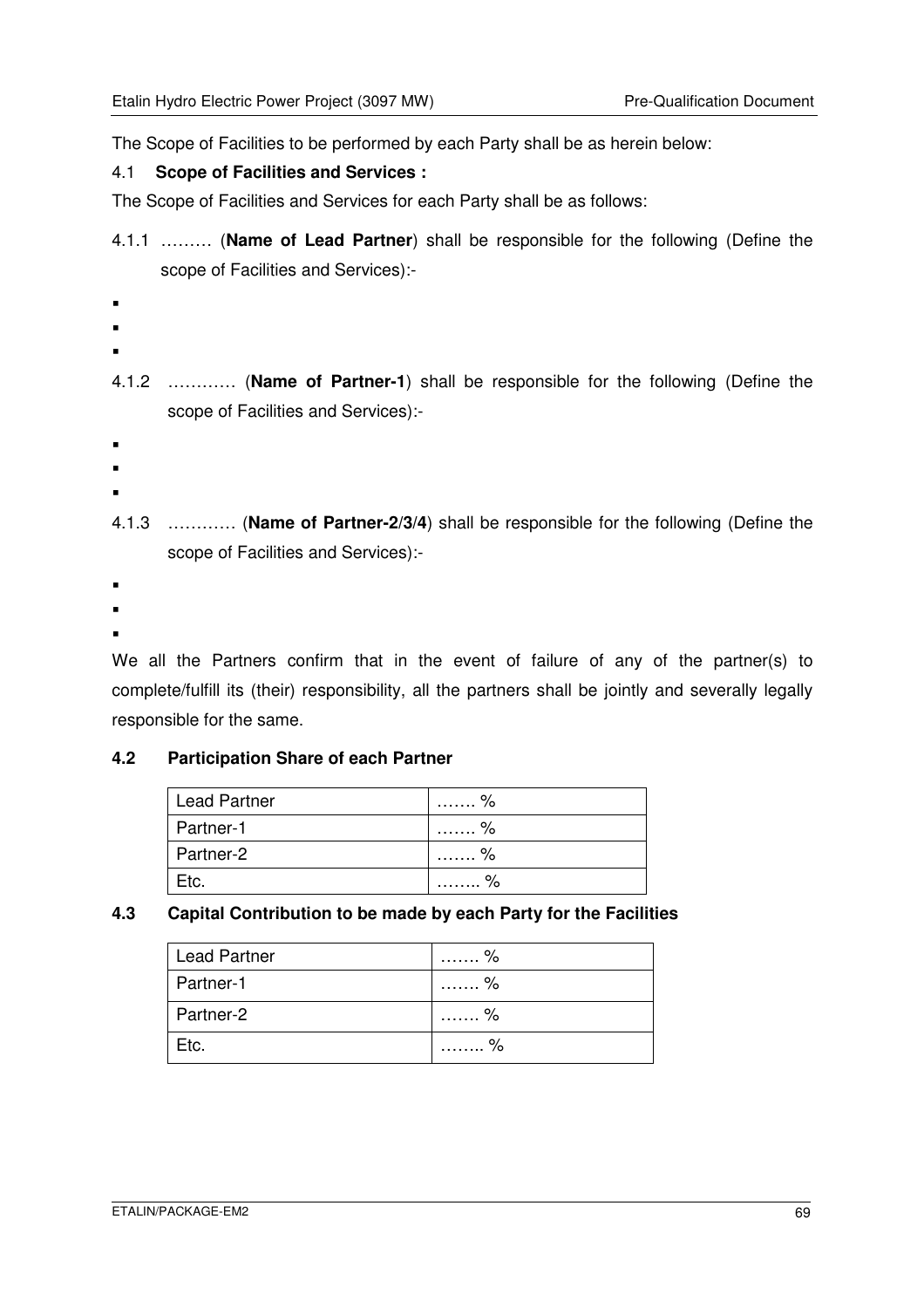#### **4.4 Financial Commitment of each Party in terms of Contract Value**

| <b>Lead Partner</b> | . %           |
|---------------------|---------------|
| Partner-1           | . %           |
| Partner-2           | . %           |
| Etc.                | $\sim$ %<br>. |

#### **Article 5.0**

All bills shall be raised in the name of **Example 20** (Name of Joint Venture as appearing in Article 1.2 above) and the Payment shall be made in the name of the Joint Venture.

**OR\*** 

The bills will be raised by the respective Party and the payments shall be made in the name of each Party proportionate to the financial commitment of each Party as defined under Article 4.4 above.

(\* strike out whichever is not applicable)

#### **Article 6.0 SECURITIES**

Securities in the form of Bank Guarantees, required under the Bid document and/or Contract shall be provided in the name of the Lead Partner of Joint Venture

#### **Article 7.0 LIABILITY**

#### 7.1 **LIABILITY OF THE PARTIES WITH RESPECT TO CLAIMS OF THE OWNER**

Each of the Parties shall be jointly and severally liable to the Owner for the Performance of the Work under the terms of the Contract.

#### **Article 8.0 DURATION OF THE AGREEMENT**

This Agreement is valid until end of Defect Liability Period of the Contract and full and final settlement of all accounts and disputes, if any, between the Parties and the Owner.

**IN WITNESS WHEREOF,** this agreement executed on the day of  $(month)$ 

20….. by the duly authorized representatives of the parties hereto.

| For and on behalf of M/s |  |
|--------------------------|--|
| (Lead Partner)           |  |
| Name:                    |  |

Seal:

**For and on behalf of M/s \_\_\_\_\_\_\_\_\_\_\_\_\_\_\_\_\_**  (Other Partner-1)

ETALIN/PACKAGE-EM2 70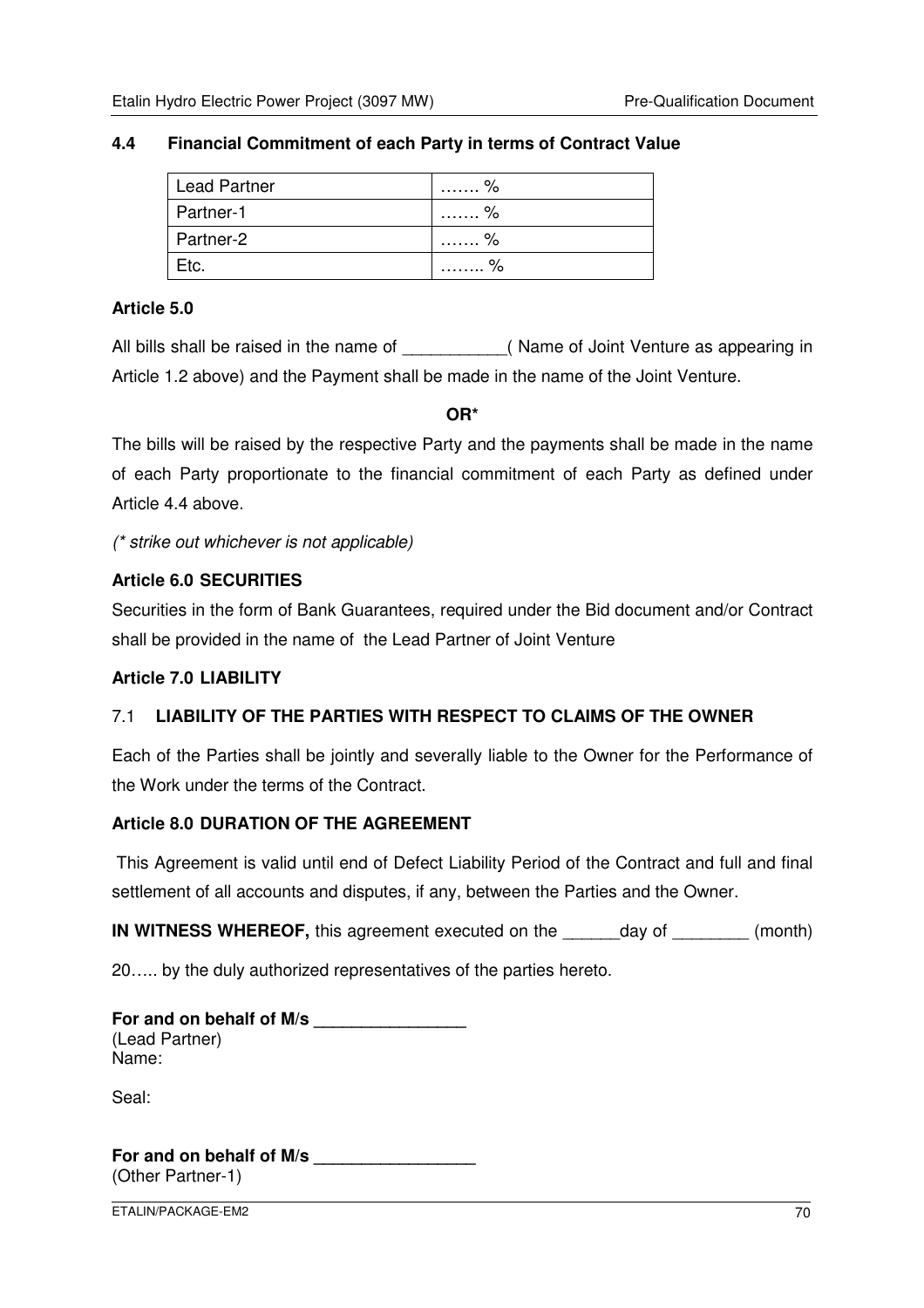Name:

Seal:

### For and on behalf of M/s

(Other Partner-2/3/4 as applicable) Name:

| <b>NOTARY</b> |  |
|---------------|--|
|               |  |

Seal:

**Note:** This form shall be initialed by all the partners (who intend to qualify as a JV) while submitting the Application and the same shall be executed and submitted with the Bid in case the parties are pre qualified to Bid.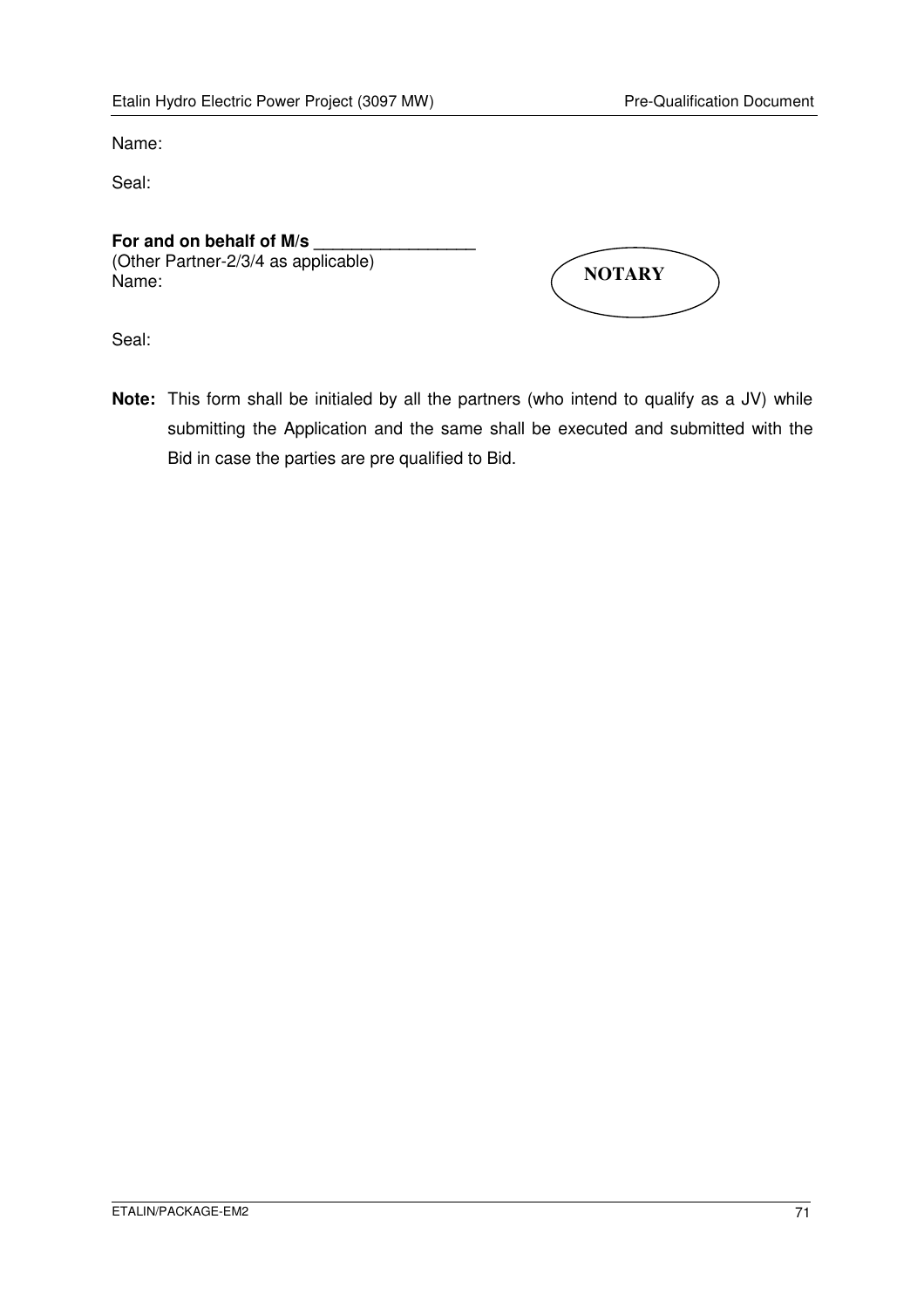**APPLICATION FORM – 3** PAGE OF PAGES

#### **GENERAL EXPERIENCE RECORD**

Name of Sole Applicant or Partner of Joint venture Applicant

Experience of Electro-Mechanical EPC works in the last fifteen (15) years for sole Applicant/ Lead Partner and for other partners to demonstrate the Applicant's business experience should be listed in the following table ( Applicants are to list all the EPC works completed in the last fifteen (15) years :

#### **Experience Record**

| S.<br>No. | Name of<br>Project | Country | <b>Works</b><br>done by<br>the<br>Applicant | Role of<br><b>Applicant</b><br>(Sole<br>contractor /<br>lead partner<br>in JV or<br>otherwise) | <b>Contract</b><br><b>Period</b><br>month/yr<br>to<br>month/yr | <b>Contract</b><br>price<br>(Equiv.<br><b>US\$ Million</b><br>of the<br>awarded<br>contract. | Applicant's<br>financial<br>value in the<br>contract. | Page<br>Reference<br>Nos. of<br>detailed<br>data<br>sheets. |
|-----------|--------------------|---------|---------------------------------------------|------------------------------------------------------------------------------------------------|----------------------------------------------------------------|----------------------------------------------------------------------------------------------|-------------------------------------------------------|-------------------------------------------------------------|
| 1.        |                    |         |                                             |                                                                                                |                                                                |                                                                                              |                                                       |                                                             |
| 2.        |                    |         |                                             |                                                                                                |                                                                |                                                                                              |                                                       |                                                             |
| 3.        |                    |         |                                             |                                                                                                |                                                                |                                                                                              |                                                       |                                                             |
|           | Total              |         |                                             |                                                                                                |                                                                |                                                                                              |                                                       |                                                             |

\* State percentage participation (stake), if works were carried out in JV

# Use Exchange rate as on date of award of contract.

@ Applicants falling under **the category of Para 4.2 need to meet** the additional criteria mentioned therein i.e. establish that it has successfully executed in the last 15 years, at least two EPC contracts of not less than 750 MW each and nature comparable with the Etalin/Package-EM2.

Date \_\_\_\_\_\_\_\_\_\_\_\_\_\_ Authorized Signatory\_\_\_\_\_\_\_\_\_\_\_\_\_\_\_

- **NB:** (i) To attach detailed data sheet to substantiate experience.
	- (ii) Provide documentary evidence as stipulated in Para 3.3.1(a).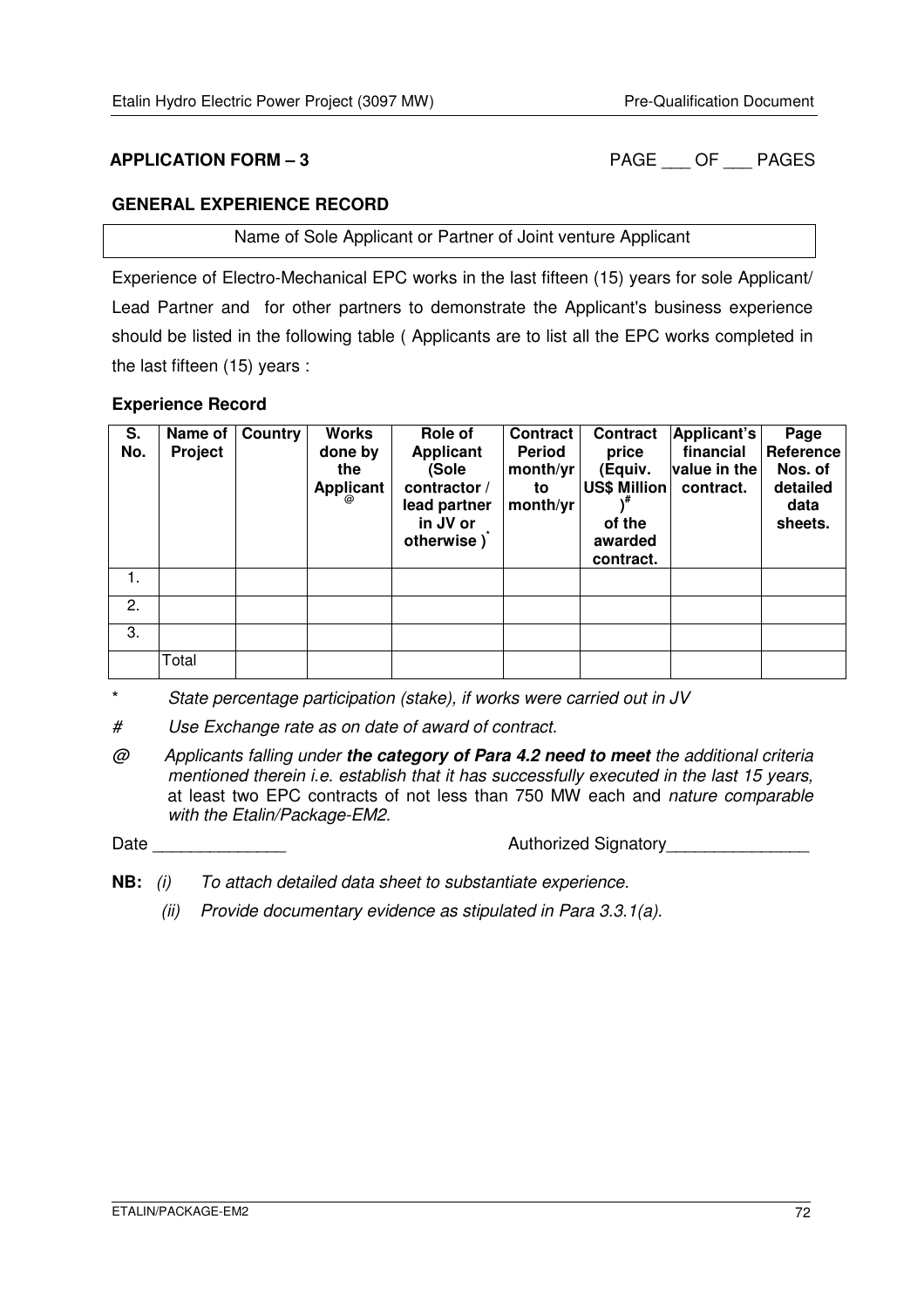**APPLICATION FORM – 4** PAGE OF PAGES

## **SPECIFIC TECHNICAL EXPERIENCE RECORD**

Name of Sole Applicant or Partner of Joint venture Applicant or EPC Company or Manufacturer

On a separate page, using the format of Form 4A & 4B, each Applicant or Partner of a joint venture is requested to list experiences of a similar nature and complexity for which the Applicant wishes to qualify, undertaken and completed in the past/or on-going. The particular experience should include the following:

- $\triangleright$ Turbines
- $\blacktriangleright$ Main Inlet Valve
- $\blacktriangleright$ Butterfly Valve
- $\blacktriangleright$ **Generators**
- $\blacktriangleright$ Gas Insulated Switchgear (GIS)
- $\blacktriangleright$ CGIT/GIL 400kV Class
- $\blacktriangleright$ Generator Step up Transformers/ Aux. transformers/ Reactors
- $\blacktriangleright$ Computer based control, protection and monitoring system
- $\blacktriangleright$ Shunt Reactor

Wherein the Applicant proposes to associate manufacturer(s) for any equipment listed above, the information in these forms should also be supplied for each such manufacturer.

(Cont'd…)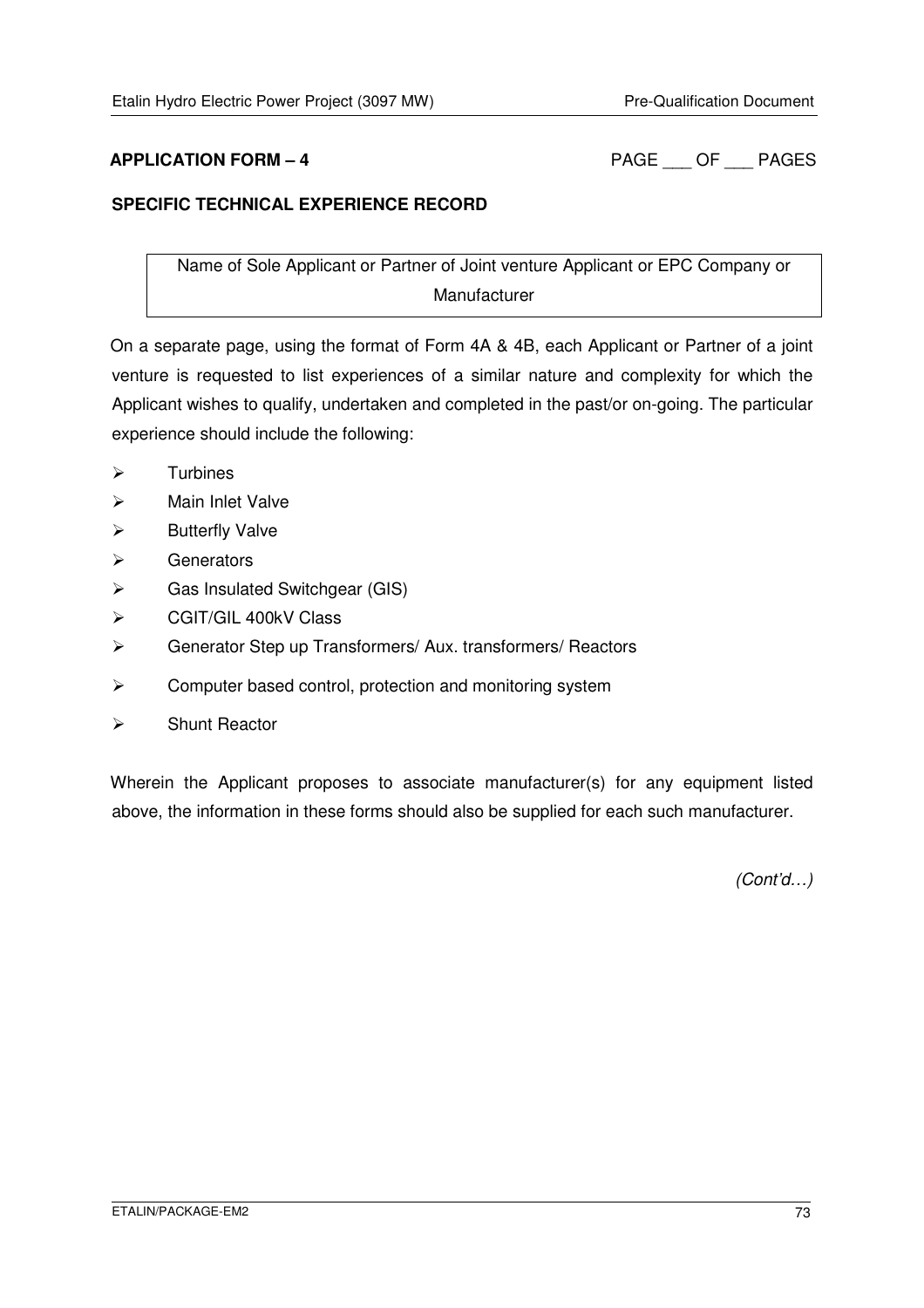### Form 4 (…cont'd)

The information in Form-4A is to be summarized in the table form as shown below.

**Summary - Contracts of Similar Nature and Complexity** 

| Name of<br>Project<br>(reported<br>on<br>Form -<br>4A) | Country | Name of<br>Contract | Contractor's<br>Role (Sole<br>contractor /<br>lead partner<br>in JV/<br>minority<br>partner in JV) | Contract<br>value in  <br>million US<br>$\mathcal{S}^*$ | Year of<br>scheduled<br>completion/<br>actual<br>completion | Meets Criteria as stipulated in Para 3.3.1^ |                                            |  |          |           |        |               |           |  |
|--------------------------------------------------------|---------|---------------------|----------------------------------------------------------------------------------------------------|---------------------------------------------------------|-------------------------------------------------------------|---------------------------------------------|--------------------------------------------|--|----------|-----------|--------|---------------|-----------|--|
|                                                        |         |                     |                                                                                                    |                                                         |                                                             |                                             | $(B)$ i) $ (B)$ ii) $ (B)$ iii) $ (B)$ iv) |  | $(B)$ V) | $(B)$ vi) | B vii) | viiii)<br>(B) | $(B)$ ix) |  |
| 1.                                                     |         |                     |                                                                                                    |                                                         |                                                             |                                             |                                            |  |          |           |        |               |           |  |
| 2.                                                     |         |                     |                                                                                                    |                                                         |                                                             |                                             |                                            |  |          |           |        |               |           |  |
| 3.                                                     |         |                     |                                                                                                    |                                                         |                                                             |                                             |                                            |  |          |           |        |               |           |  |
| 14.                                                    |         |                     |                                                                                                    |                                                         |                                                             |                                             |                                            |  |          |           |        |               |           |  |

\* Use Exchange rate as on date of award of contract, mention the exchange rate adopted.

^ Put "X" if the listed experience meets the criteria specified or else leave blank

**NB:** Please attach detailed data sheets for project & mandate description. If already described elsewhere, make a reference of the relevant page.

Date:\_\_\_\_\_\_\_\_\_\_\_\_ Authorized Signatory: \_\_\_\_\_\_\_\_\_\_\_\_\_\_\_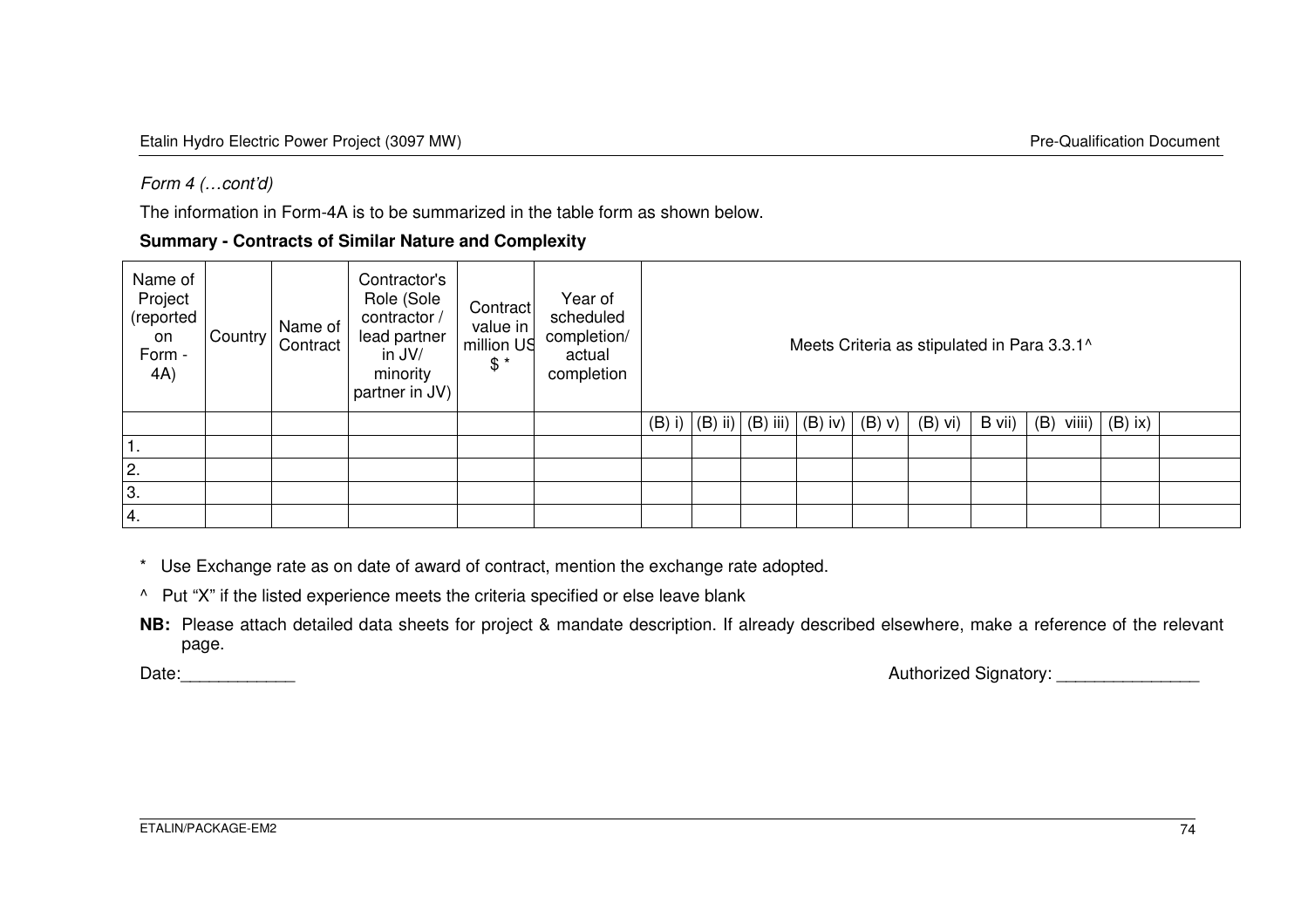**APPLICATION FORM – 4A** PAGE OF PAGES

# **PROJECT SUMMARY OF COMPLETED AND CURRENT CONTRACTS OF SIMILAR NATURE AND COMPLEXITY**

Name of Sole Applicant or Partner of a joint venture or EPC Company or Manufacturer

Use a separate sheet for each contract. Copy of the Taking Over Certificate in respect of each completed contract should be attached.

List all relevant works, for which the Applicant wishes to qualify. Dimensions and design heads of the works should be summarized in forms 4Bi) to 4Bix)

| 1. | 4Bv), 4Bvi) 4Bvii) 4Bviii), 4Bix)      | No. --- (in Form 4Bi), 4Bii) 4Biii) 4Biv),                                                                                                                               | <b>Installed Capacity</b>   |             | <b>MW</b> |  |  |  |  |  |
|----|----------------------------------------|--------------------------------------------------------------------------------------------------------------------------------------------------------------------------|-----------------------------|-------------|-----------|--|--|--|--|--|
|    | Name of Project                        |                                                                                                                                                                          |                             |             |           |  |  |  |  |  |
|    | Country                                |                                                                                                                                                                          | State/Province              |             |           |  |  |  |  |  |
|    | Name of River                          |                                                                                                                                                                          | Design Discharge:           |             |           |  |  |  |  |  |
|    |                                        |                                                                                                                                                                          | Approx.                     | $m^3$ /sec. |           |  |  |  |  |  |
| 2. | Name of Employer                       |                                                                                                                                                                          | Address                     |             |           |  |  |  |  |  |
| 3. | Name of contract:                      |                                                                                                                                                                          |                             |             |           |  |  |  |  |  |
| 4. |                                        | Nature of works (Turbine, Generator etc.) and special features (site conditions,<br>design, etc.) relevant to the contract for which the Applicant wishes to prequalify: |                             |             |           |  |  |  |  |  |
| 5. | Contractor's role (check one)          |                                                                                                                                                                          |                             |             |           |  |  |  |  |  |
|    | () Lead Partner in a joint venture     |                                                                                                                                                                          |                             |             |           |  |  |  |  |  |
|    | () Sole contractor                     |                                                                                                                                                                          |                             |             |           |  |  |  |  |  |
|    | () Manufacturer                        |                                                                                                                                                                          |                             |             |           |  |  |  |  |  |
|    | () Minority Partner in a joint venture |                                                                                                                                                                          |                             |             |           |  |  |  |  |  |
| 6. | Contract value:                        | Equivalent INR                                                                                                                                                           | which,<br>Of<br>Applicant's |             |           |  |  |  |  |  |
|    | Currency:                              |                                                                                                                                                                          |                             | share was:  | $\%$      |  |  |  |  |  |
| 7. | Time<br>period<br>as                   | Contract<br>the<br>per                                                                                                                                                   | Date of award:              |             |           |  |  |  |  |  |
|    | Document (years and months)            | Date of Completion:                                                                                                                                                      |                             |             |           |  |  |  |  |  |

**NB:** Please attach detailed data sheets for project & mandate description wherever possible.

Date:\_\_\_\_\_\_\_\_\_\_\_\_ Authorized Signatory:\_\_\_\_\_\_\_\_\_\_\_\_\_\_\_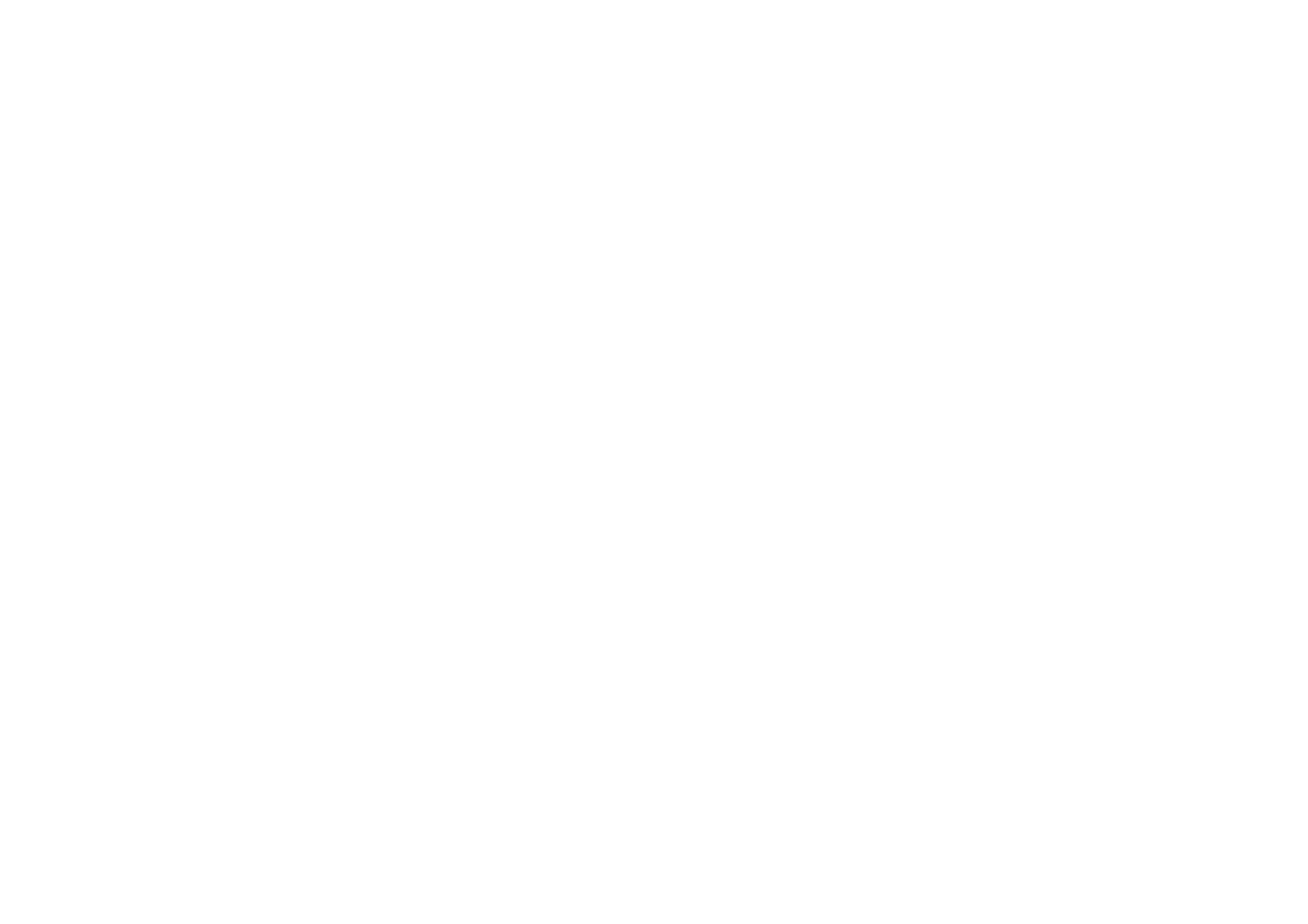#### **APPLICATION FORM – 4B(i)**

#### PAGE OF PAGES

#### **Para 3.3.1 (B) i)**

### **EXPERIENCE RECORD: (1) VERTICAL SHAFT FRANCIS HYDRO TURBINE (2) GOVERNOR SYSTEM**

Name of Sole Bidder or Partner of a Joint venture or EPC Company or Manufacturer

| No. | Name of  <br>  Project | <b>Country</b> | Installed<br>Capacity | Rated<br>Output<br>(MW) | Rated<br>Head H<br>(m) | <b>TDF</b><br>5x6 | <b>Turbine</b><br><b>Type</b> | <b>Desig</b><br>n<br>Head<br>(m) | Rated<br><b>Speed</b><br>(rpm) | Name of<br><b>Manufactur</b><br>er | Year of<br><b>Commissio</b><br>ning | Remarks $\overline{(\mathsf{if} \ \ }$<br>any) |
|-----|------------------------|----------------|-----------------------|-------------------------|------------------------|-------------------|-------------------------------|----------------------------------|--------------------------------|------------------------------------|-------------------------------------|------------------------------------------------|
|     | $\overline{2}$         | 3              | 4                     | 5                       | 6                      | ⇁                 | 8                             | 9                                | 10                             | 11                                 | 12                                  | 13                                             |
|     |                        |                |                       |                         |                        |                   |                               |                                  |                                |                                    |                                     |                                                |
|     |                        |                |                       |                         |                        |                   |                               |                                  |                                |                                    |                                     |                                                |
|     |                        |                |                       |                         |                        |                   |                               |                                  |                                |                                    |                                     |                                                |
|     |                        |                |                       |                         |                        |                   |                               |                                  |                                |                                    |                                     |                                                |

Date:\_\_\_\_\_\_\_\_\_\_\_\_\_\_\_ Authorized Signatory:\_\_\_\_\_\_\_\_\_\_\_\_\_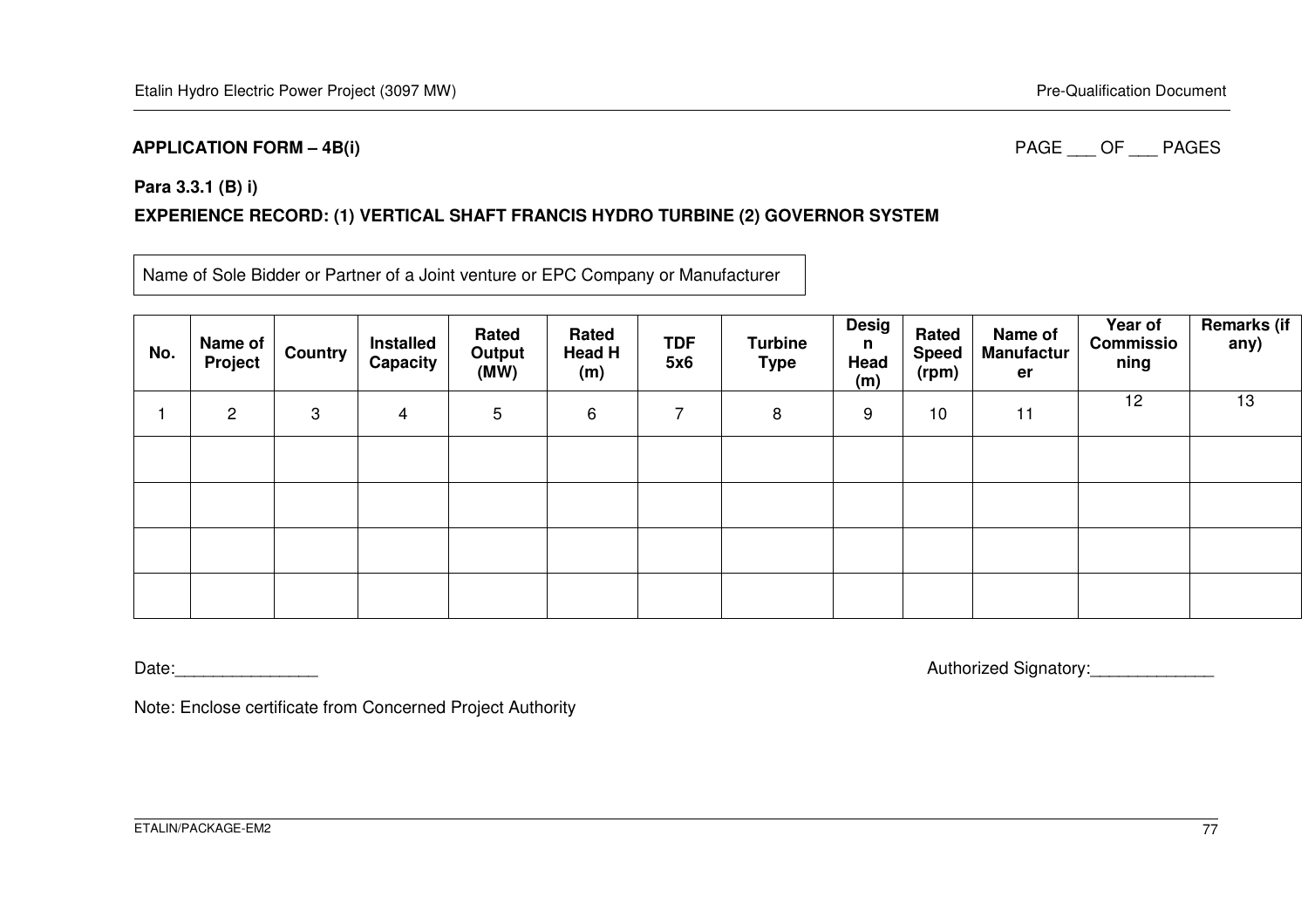#### **APPLICATION FORM – 4B(ii)**

### PAGE OF PAGES

# **Para 3.3.1 (B) ii)**

# **EXPERIENCE RECORD: SPHERICAL INLET VALVE**

Name of Sole Bidder or Partner of a Joint venture or EPC Company or Manufacturer

| No. | Name of<br>Project | <b>Country</b> | <b>Design Head</b> | <b>Spherical Main</b><br><b>Inlet Valve</b><br>diameter<br>(m) | <b>TDF for Main</b><br><b>Inlet Spherical</b><br>valve<br>(4x5) | Name of<br><b>Manufacture</b> | Year of<br>Manufacturi<br>ng | Remarks (i<br>any) |
|-----|--------------------|----------------|--------------------|----------------------------------------------------------------|-----------------------------------------------------------------|-------------------------------|------------------------------|--------------------|
|     | 2                  | 3              | 4                  | 5                                                              | 6                                                               | 7                             | 8                            | 9                  |
|     |                    |                |                    |                                                                |                                                                 |                               |                              |                    |
|     |                    |                |                    |                                                                |                                                                 |                               |                              |                    |
|     |                    |                |                    |                                                                |                                                                 |                               |                              |                    |

Date:\_\_\_\_\_\_\_\_\_\_\_\_\_\_\_ Authorized Signatory:\_\_\_\_\_\_\_\_\_\_\_\_\_\_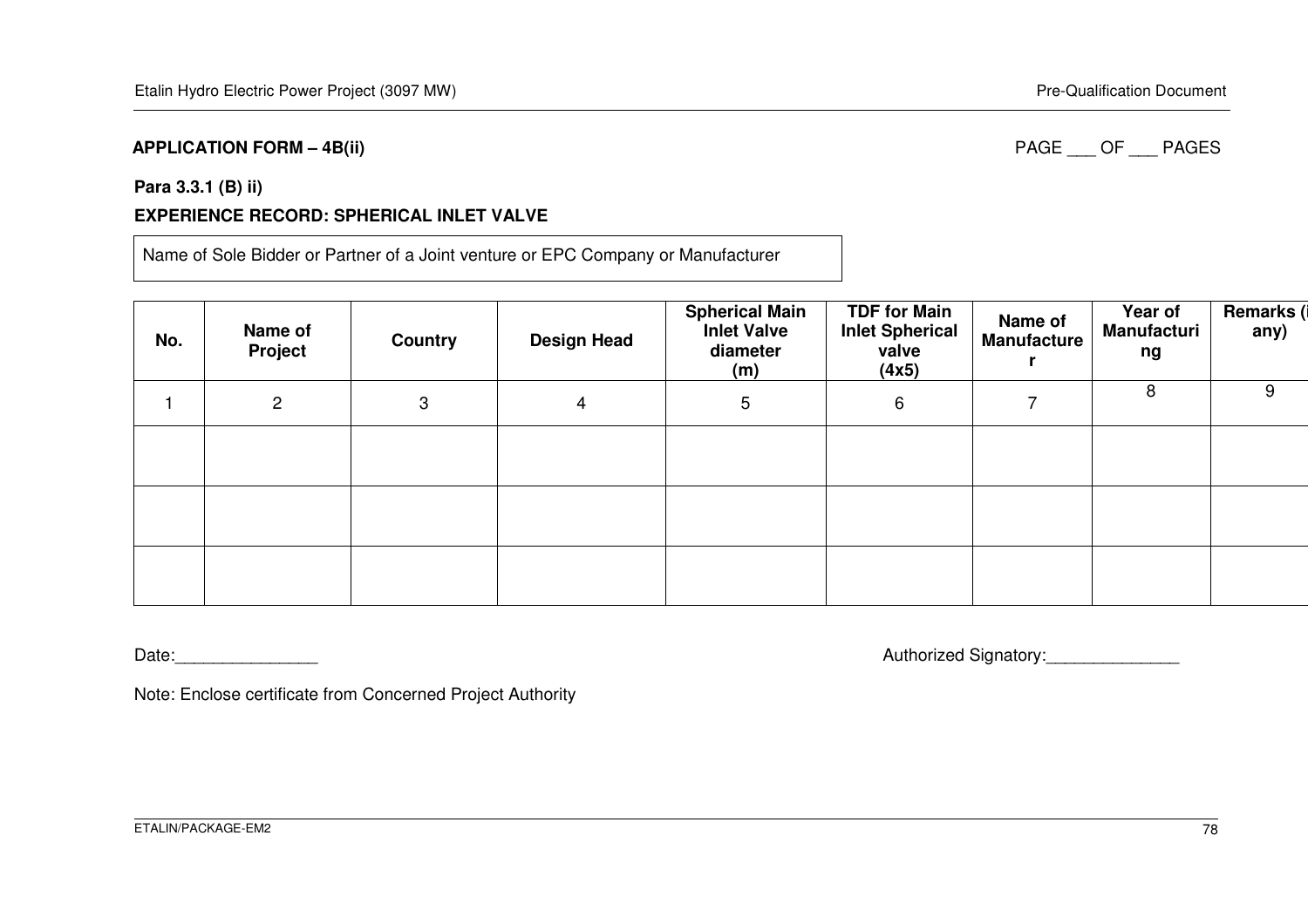#### **APPLICATION FORM – 4B(iii)**

### PAGE OF PAGES

# **Para 3.3.1 (B) iii) EXPERIENCE RECORD: BUTTERFLY VALVE**

Name of Sole Bidder or Partner of a Joint venture or EPC Company or Manufacturer

| No. | Name of<br><b>Project</b> | Country | <b>Design Head</b> | Valve diameter<br>(m) | <b>TDF for</b><br><b>Butterfly</b><br>valve<br>(4x5) | Name of<br><b>Manufacture</b> | Year of<br>Commissioni<br>ng | <b>Remaks (if</b><br>any) |
|-----|---------------------------|---------|--------------------|-----------------------|------------------------------------------------------|-------------------------------|------------------------------|---------------------------|
|     | $\overline{2}$            | 3       | 4                  | 5                     | 6                                                    |                               | 8                            | 9                         |
|     |                           |         |                    |                       |                                                      |                               |                              |                           |
|     |                           |         |                    |                       |                                                      |                               |                              |                           |
|     |                           |         |                    |                       |                                                      |                               |                              |                           |

Date:\_\_\_\_\_\_\_\_\_\_\_\_\_\_\_\_ Authorized Signatory:\_\_\_\_\_\_\_\_\_\_\_\_\_\_\_\_\_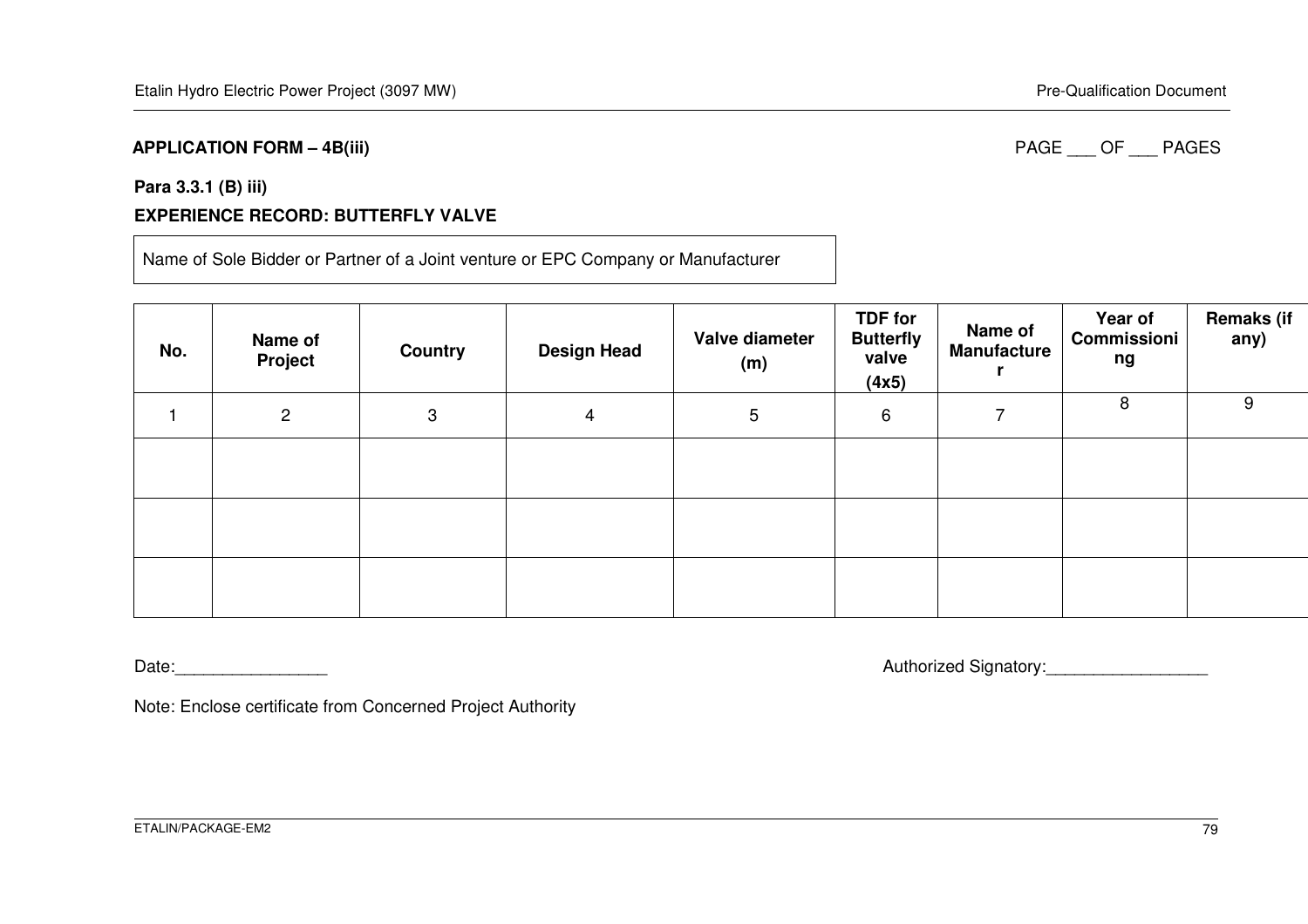#### **APPLICATION FORM – 4B(iv)**

### PAGE OF PAGES

#### **Para 3.3.1 (B) iv)**

# **EXPERIENCE RECORD: VERTICAL SHAFT GENERATORS,**

Name of Sole Applicant or Partner of a Joint venture or EPC Company or Manufacturer

| No. | Name of<br>Project | <b>Country</b> | Rated<br>Output<br>(MVA) | Rated<br>Voltage<br>(kV) | Rated<br><b>Speed</b><br>(rpm) | <b>TDF</b><br>(4x6) | Name of<br><b>Manufacturer</b> | Year of<br>Commissioni<br>ng | <b>Remarks (if</b><br>any) |
|-----|--------------------|----------------|--------------------------|--------------------------|--------------------------------|---------------------|--------------------------------|------------------------------|----------------------------|
|     | $\overline{c}$     | 3              | 4                        | 5                        | 6                              | 7                   | 8                              | 9                            | 10                         |
|     |                    |                |                          |                          |                                |                     |                                |                              |                            |
|     |                    |                |                          |                          |                                |                     |                                |                              |                            |
|     |                    |                |                          |                          |                                |                     |                                |                              |                            |
|     |                    |                |                          |                          |                                |                     |                                |                              |                            |
|     |                    |                |                          |                          |                                |                     |                                |                              |                            |

Date:\_\_\_\_\_\_\_\_\_\_\_\_\_\_\_\_ Authorized Signatory\_\_\_\_\_\_\_\_\_\_\_\_\_\_\_\_\_\_\_\_\_\_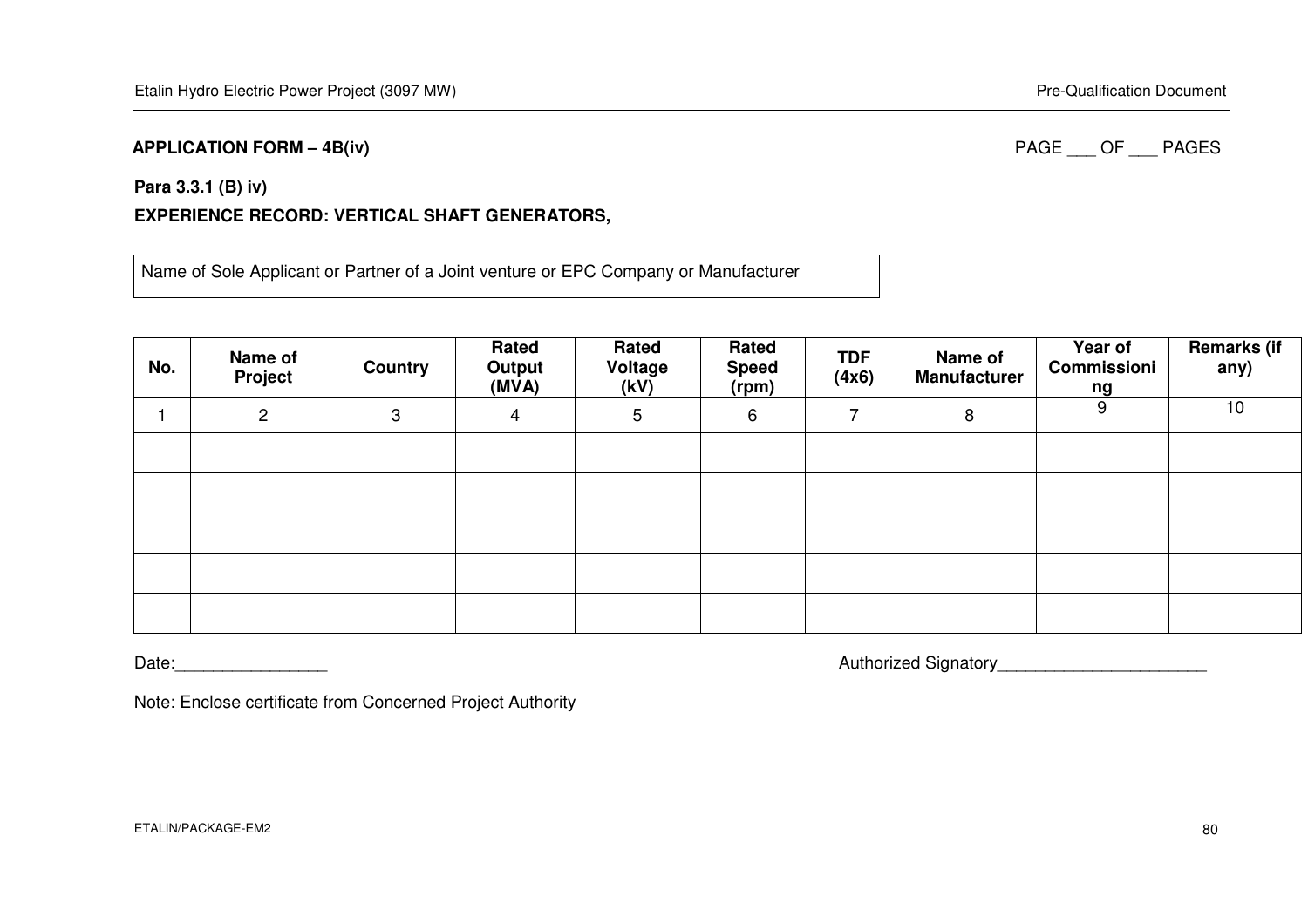#### **APPLICATION FORM – 4B(v)**

### PAGE OF PAGES

# **Para 3.3.5 (B) v) EXPERIENCE RECORD: GIS 400 kV CLASS**

Name of Sole Applicant or Partner of a Joint venture or EPC Company or Manufacturer

|     |                        |                |                          | <b>GIS</b>                                                                    |           | Name of<br><b>Manufacture</b> | Year of<br>commission<br>ing | <b>Remarks (if</b><br>any) |
|-----|------------------------|----------------|--------------------------|-------------------------------------------------------------------------------|-----------|-------------------------------|------------------------------|----------------------------|
| No. | <b>Name of Project</b> | <b>Country</b> | Rated<br>voltage<br>(KV) | <b>Fault and</b><br><b>Normal</b><br><b>Current Rating bays (Nos.)</b><br>(A) | Number of |                               |                              |                            |
|     | $\overline{2}$         | 3              | $\overline{4}$           | 5                                                                             | 6         |                               | 8                            | 9                          |
|     |                        |                |                          |                                                                               |           |                               |                              |                            |
|     |                        |                |                          |                                                                               |           |                               |                              |                            |

#### **Note:**

Date:\_\_\_\_\_\_\_\_\_\_\_\_\_\_\_\_ Authorized Signatory\_\_\_\_\_\_\_\_\_\_\_\_\_\_\_\_\_\_\_\_\_\_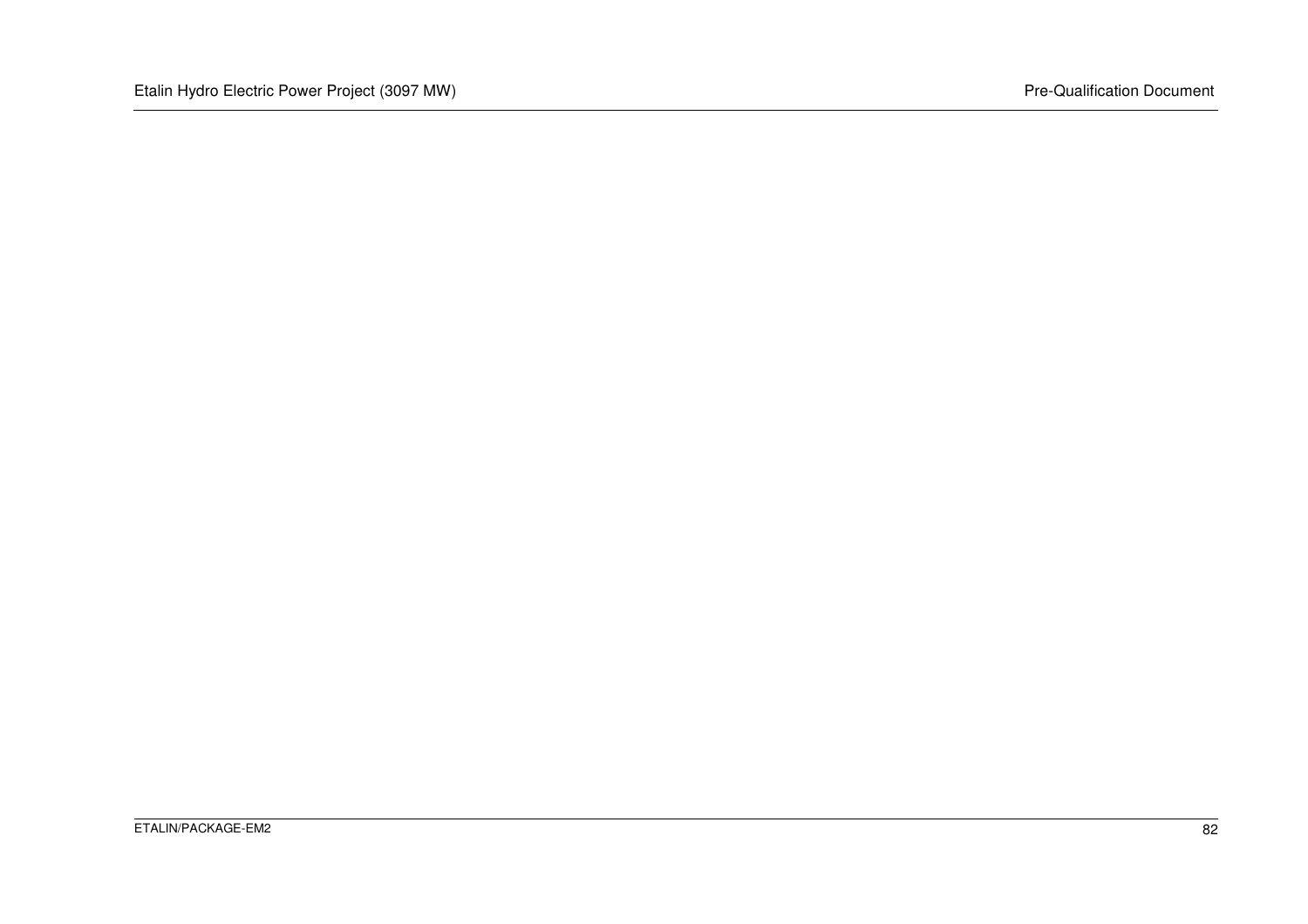#### **APPLICATION FORM – 4B(vi)**

### PAGE OF PAGES

# **Para 3.3.1 (Bvi) EXPERIENCE RECORD: CGIT/GIL 400kV CLASS**

Name of Sole Applicant or Partner of a Joint venture or EPC Company or Manufacturer

|     |                        |                | <b>CGIT/GIL</b>                 |            | Name of<br><b>Manufacturer</b> | Year of<br>commissioning | <b>Remarks 9if</b><br>any) |
|-----|------------------------|----------------|---------------------------------|------------|--------------------------------|--------------------------|----------------------------|
| No. | <b>Name of Project</b> | <b>Country</b> | Rated<br>Voltage/<br>(kV/Class) | Length (M) |                                |                          |                            |
|     | ŋ                      | 3              | 4                               | 5          | 6                              |                          |                            |
|     |                        |                |                                 |            |                                |                          |                            |
|     |                        |                |                                 |            |                                |                          |                            |
|     |                        |                |                                 |            |                                |                          |                            |

Date:\_\_\_\_\_\_\_\_\_\_\_\_\_\_\_\_ Authorized Signatory\_\_\_\_\_\_\_\_\_\_\_\_\_\_\_\_\_\_\_\_\_\_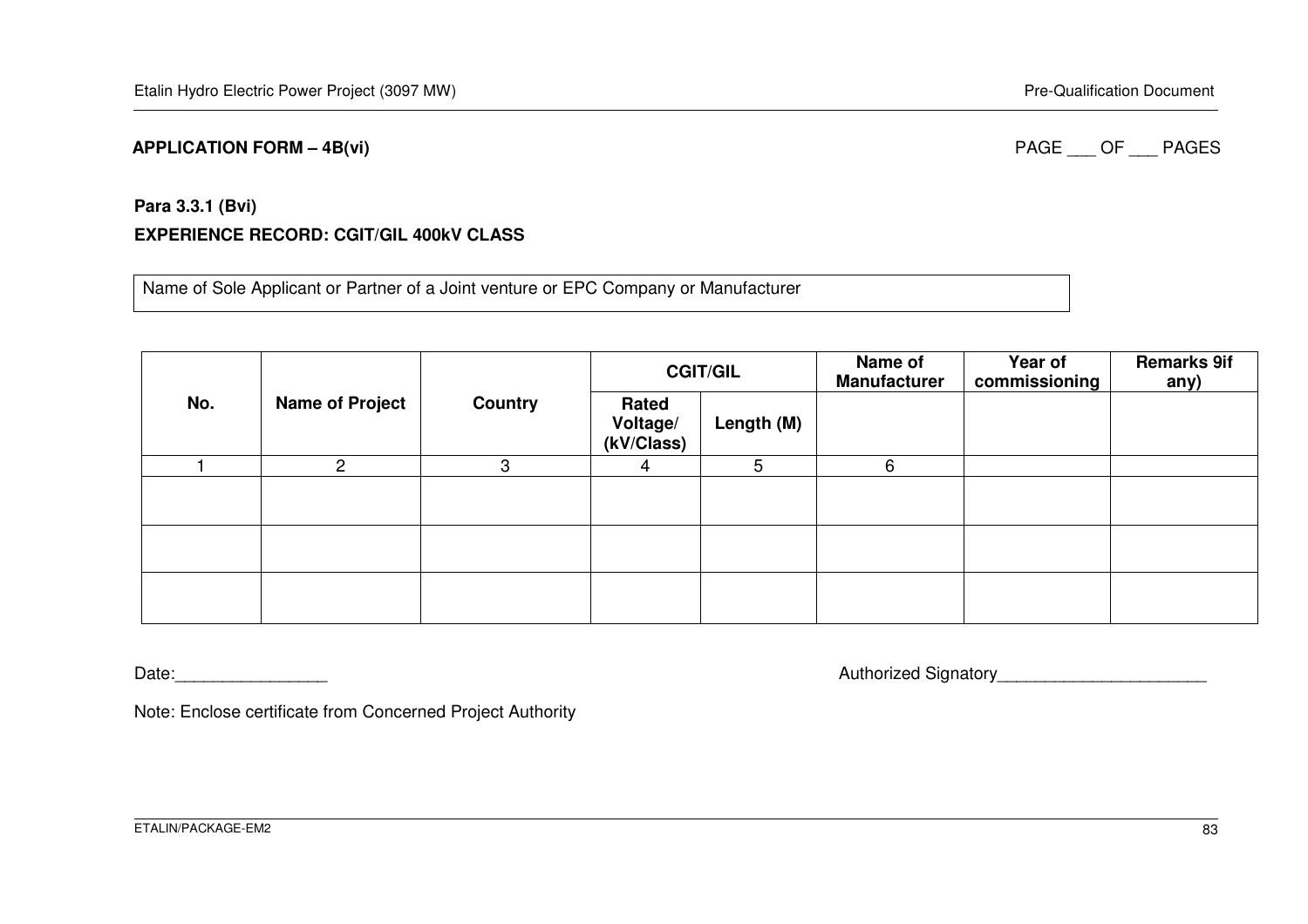### APPLICATION FORM – 4B(vii) PAGE \_\_\_ OF \_\_\_ PAGES

#### **Para 3.3.1 (Bvii)**

### **EXPERIENCE RECORD: GENERATOR STEP UP (GSU) TRANSFORMER**

Name of Sole Applicant or Partner of a Joint venture or EPC Company or Manufacturer

|     |                    |                |                          |                          | <b>GSU Transformer</b>                                  | Name of<br><b>Manufac</b><br>turer                        | Year of<br>commis<br>sioning | <b>Remarks</b><br>(if any) |    |
|-----|--------------------|----------------|--------------------------|--------------------------|---------------------------------------------------------|-----------------------------------------------------------|------------------------------|----------------------------|----|
| No. | Name of<br>Project | <b>Country</b> | <b>Capacity</b><br>(MVA) | Rated<br>Voltage<br>(KV) | <b>Number</b><br>of<br><b>Transfo</b><br>rmer<br>(Nos.) | <b>Single</b><br>Phase or<br><b>Three</b><br><b>Phase</b> |                              |                            |    |
|     | $\overline{2}$     | 3              | 4                        | 5                        | 6                                                       | 7                                                         | 8                            | 9                          | 10 |
|     |                    |                |                          |                          |                                                         |                                                           |                              |                            |    |
|     |                    |                |                          |                          |                                                         |                                                           |                              |                            |    |
|     |                    |                |                          |                          |                                                         |                                                           |                              |                            |    |
|     |                    |                |                          |                          |                                                         |                                                           |                              |                            |    |
|     |                    |                |                          |                          |                                                         |                                                           |                              |                            |    |
|     |                    |                |                          |                          |                                                         |                                                           |                              |                            |    |
|     |                    |                |                          |                          |                                                         |                                                           |                              |                            |    |

Date:\_\_\_\_\_\_\_\_\_\_\_\_\_\_\_\_ Authorized Signatory\_\_\_\_\_\_\_\_\_\_\_\_\_\_\_\_\_\_\_\_\_\_

#### **(Please show the Experience Records for Auxiliary transformers and Reactors, in the same format as above)**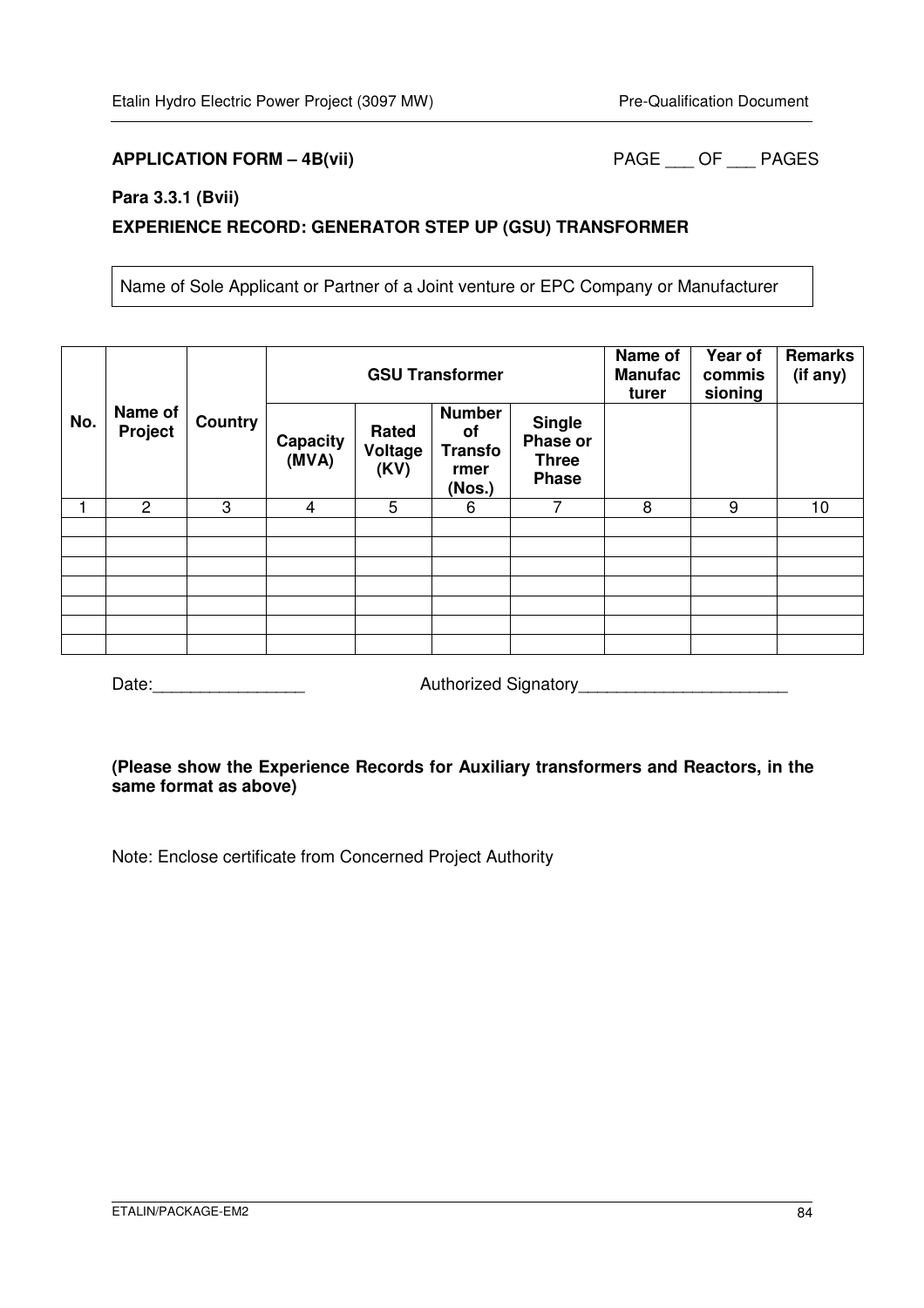#### APPLICATION FORM – 4B(viii) PAGE \_\_\_ OF \_\_\_ PAGES

#### **Para 3.3.1 (B) viii)**

#### **EXPERIENCE RECORD: (1) CONTROL, PROTECTION & MONITORING SYSTEM (2) GENERATOR AND LINE PROTECTION SYSTEM**

Name of Sole Applicant or Partner of a Joint venture or EPC Company or Manufacturer

| No. | Name of<br>Project | Country | Control, Metering,<br><b>Protection &amp;</b><br><b>Monitoring System</b><br><b>Power Station Unit</b><br>Capacity (MW) | <b>Name</b><br>οf<br><b>Manuf</b><br>acture | Year of<br>commissi<br>oning | <b>Remarks</b><br>(if any) |
|-----|--------------------|---------|-------------------------------------------------------------------------------------------------------------------------|---------------------------------------------|------------------------------|----------------------------|
|     | 2                  | 3       | 4                                                                                                                       | 5                                           |                              |                            |
|     |                    |         |                                                                                                                         |                                             |                              |                            |
|     |                    |         |                                                                                                                         |                                             |                              |                            |

Date: <u>\_\_\_\_\_\_\_\_\_\_\_\_\_\_\_\_\_\_\_\_\_\_\_\_\_\_\_\_</u> Authorized Signatory \_\_\_\_\_\_\_\_\_\_\_\_\_\_\_\_\_\_\_\_\_\_\_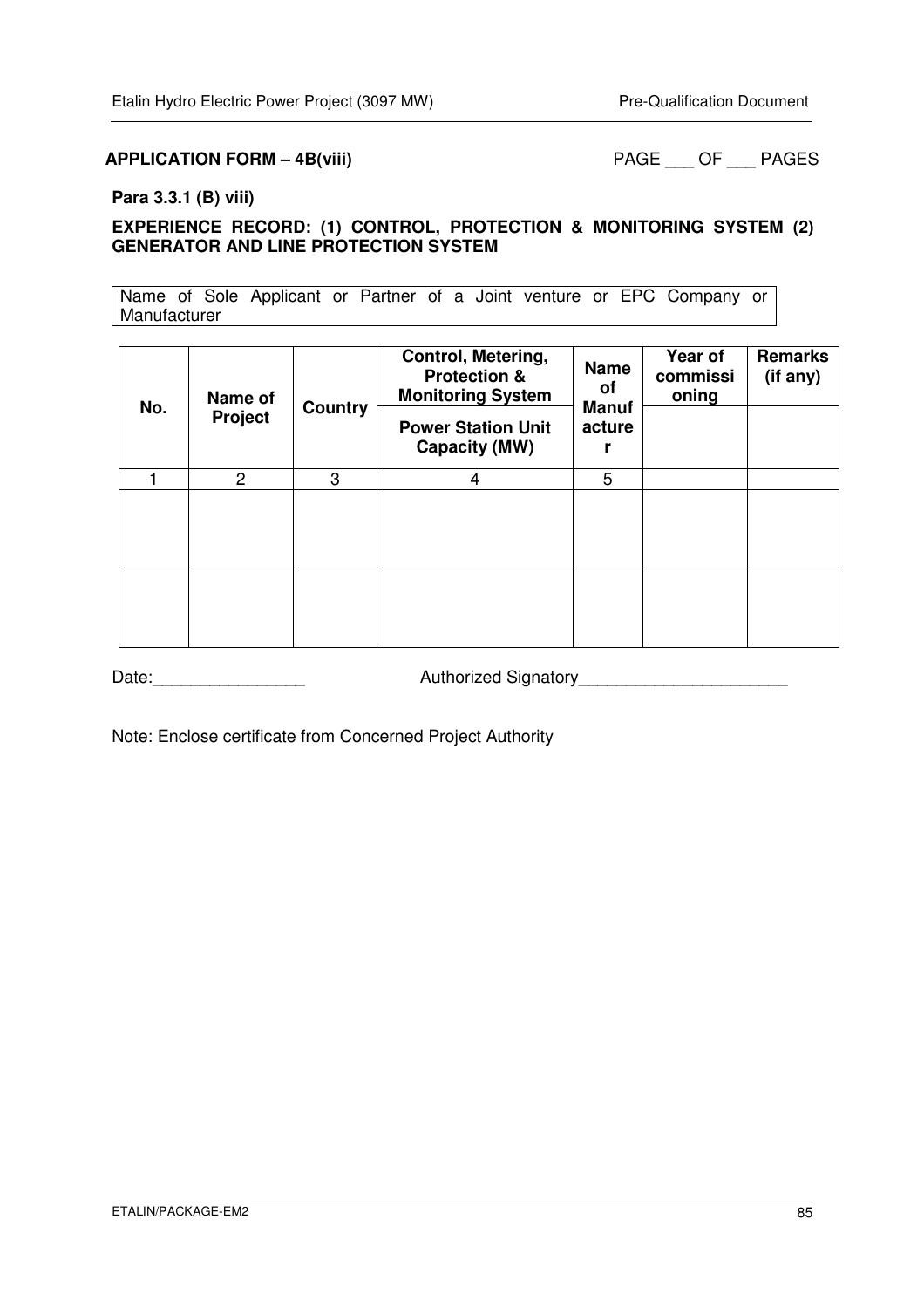### **APPLICATION FORM – 4B(ix)** PAGE \_\_\_ OF \_\_\_ PAGES

#### **Para 3.3.5 (B) ix)**

#### **EXPERIENCE RECORD: 400 kV CLASS SHUNT REACTOR**

Name of Sole Applicant or Partner of a Joint venture or EPC Company or Manufacturer

| No. | Name of<br>Project | <b>Country</b> | <b>Shunt Reactor</b>      | Name of<br><b>Manufacturer</b> | Year of<br><b>Commissioni</b><br>ng | Remarks<br>any) |
|-----|--------------------|----------------|---------------------------|--------------------------------|-------------------------------------|-----------------|
|     |                    |                | <b>MVAR/Class</b><br>(kV) |                                |                                     |                 |
|     | $\overline{c}$     | 3              | 4                         | 5                              |                                     |                 |
|     |                    |                |                           |                                |                                     |                 |
|     |                    |                |                           |                                |                                     |                 |
|     |                    |                |                           |                                |                                     |                 |

Date:\_\_\_\_\_\_\_\_\_\_\_\_\_\_\_\_ Authorized Signatory\_\_\_\_\_\_\_\_\_\_\_\_\_\_\_\_\_\_\_\_\_\_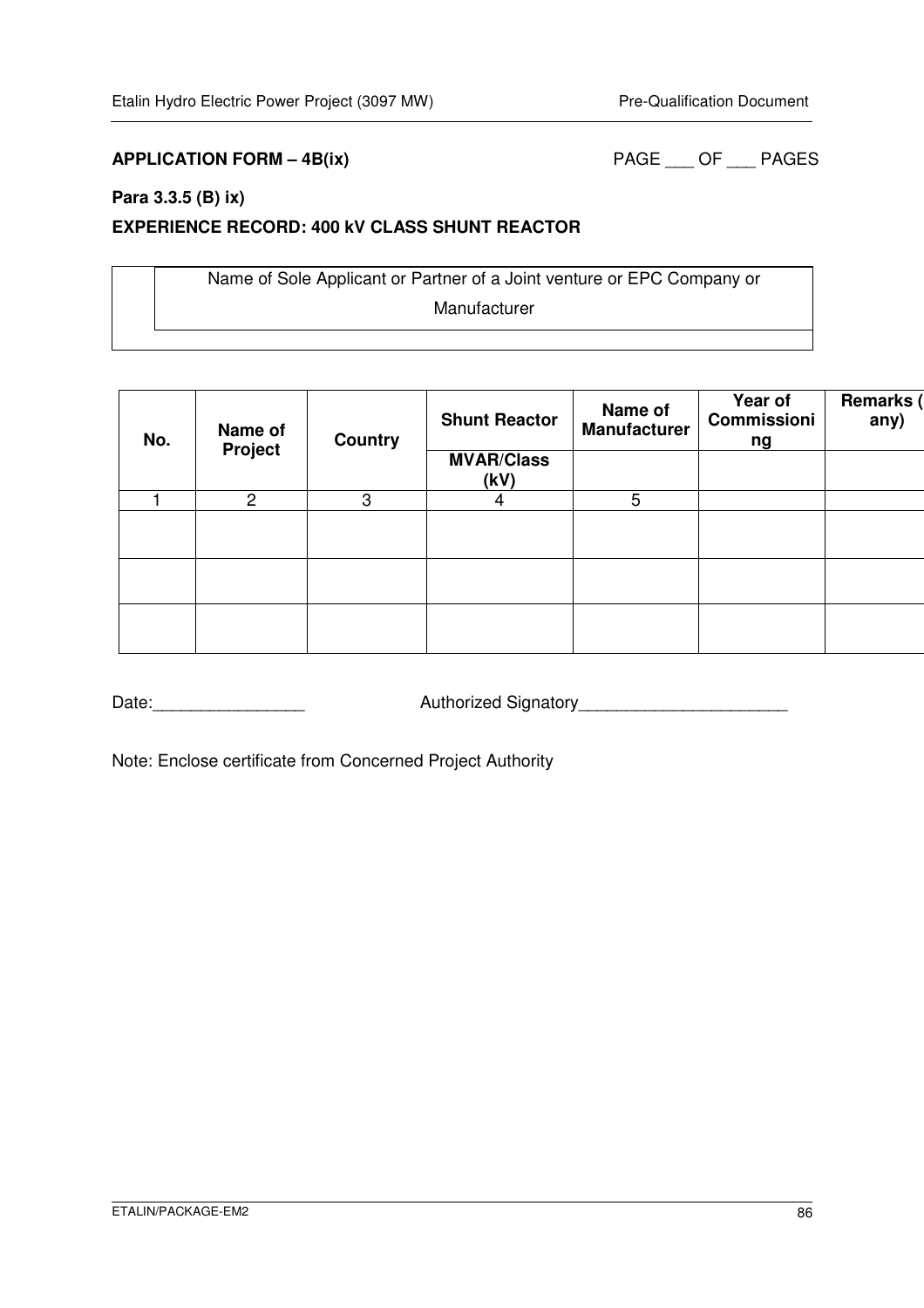#### **APPLICATION FORM – 4C**

| <b>PAGE</b> | OF | <b>PAGES</b> |
|-------------|----|--------------|
|             |    |              |

### **LETTER OF AUTHORISATION**

To,

No. Zated :  $\Box$ 

### **Etalin Hydro Electric Power Company Ltd.**

.……..

**Subject:** Invitation of Applications for ETALIN/Package-EM2 of Etalin Hydro Electric Power Project,

Dear Sirs,

We, M/s\_\_\_\_\_\_\_\_\_\_\_\_\_, who are established manufacturers of \_\_\_\_\_\_\_\_\_\_\_\_\_, having factories at \_\_\_\_\_\_\_\_\_\_\_ (address of factory) do hereby authorise M/s \_\_\_\_\_\_\_\_\_\_\_\_\_\_ (Name and address of sole Applicant or Partner of JV or EPC Contracting Company ) to submit an Application and to bid for {item (s) of equipment} manufactured by us and sign the resultant contract with you for the subject works.

We further undertake that we shall be directly responsible to the quarantees & warrantees for the item (s) of equipment manufactured by us and shall be jointly and severally responsible with M/s (Name of the Sole Applicant or Partner of JV or EPC Contracting Company) for the performance of the Contract(s), for the items of equipment mentioned, if awarded.

Yours faithfully,

For & on behalf of M/s

(Office Seal) Name: Date:

Station: Station: Station: Station: Station: Station: Station: Station: Station: Station: Station: Station: Station: Station: Station: Station: Station: Station: Station: Station: Station: Station: Station: Station: Statio

#### **Note:**

**This Letter of Authorisation should be on the letterhead of the manufacturer and should be signed by a person having the Power of attorney, copy of which shall be enclosed.**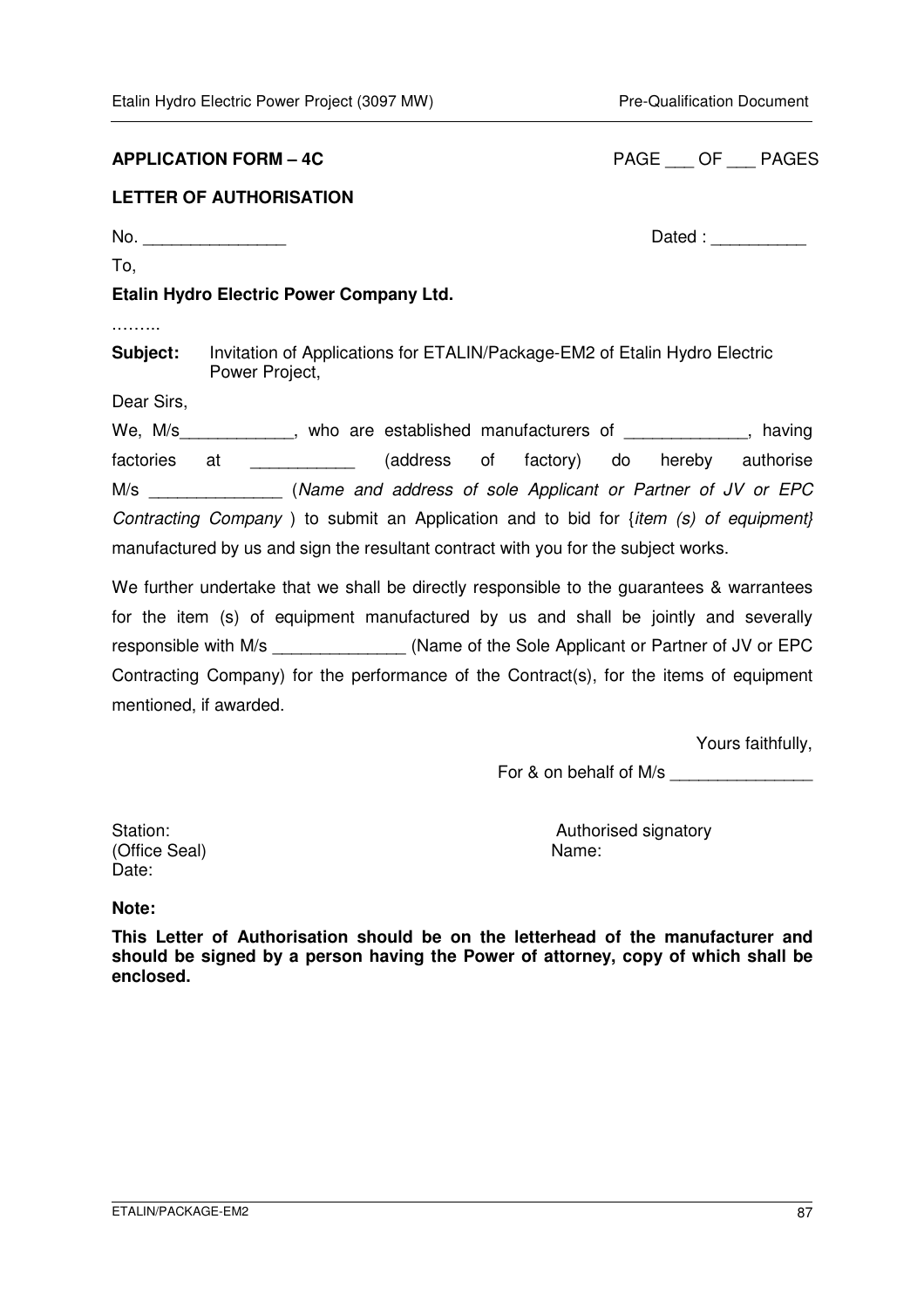**APPLICATION FORM – 5** PAGE \_\_\_ OF \_\_\_ PAGES

# **CURRENT CONTRACT COMMITMENTS / WORKS IN PROGRESS**

Name of Sole Applicant or Partner of a joint venture

Applicants should provide information on their current commitments on all contracts that have been awarded, or for which a letter of intent or acceptance has been received, or for contracts approaching completion.

| Name of Supply &<br><b>Installation contract</b><br>and country | <b>Description</b><br>of Contracted<br>work | <b>Stipulated</b><br>date of<br>completion | <b>Contract</b><br>value (US \$<br>equivalent)* | Value of balance<br>work<br>(US \$ equivalent)* | <b>Estimated</b><br>completion<br>date |
|-----------------------------------------------------------------|---------------------------------------------|--------------------------------------------|-------------------------------------------------|-------------------------------------------------|----------------------------------------|
| 1.                                                              |                                             |                                            |                                                 |                                                 |                                        |
| 2.                                                              |                                             |                                            |                                                 |                                                 |                                        |
| 3.                                                              |                                             |                                            |                                                 |                                                 |                                        |
| $\overline{4}$                                                  |                                             |                                            |                                                 |                                                 |                                        |
| 5                                                               |                                             |                                            |                                                 |                                                 |                                        |
| 6.                                                              |                                             |                                            |                                                 |                                                 |                                        |
| 7.                                                              |                                             |                                            |                                                 |                                                 |                                        |
| 8.                                                              |                                             |                                            |                                                 |                                                 |                                        |
|                                                                 |                                             |                                            |                                                 |                                                 |                                        |

I.Use Exchange rate as on date of award of contract II.Mention the exchange rate.

Note: The Applicant should also indicate separately the Annual Manufacturing Capacity in MW terms and the current MW in hand

Date \_\_\_\_\_\_\_\_\_\_\_\_\_\_\_\_ Authorised signatory\_\_\_\_\_\_\_\_\_\_\_\_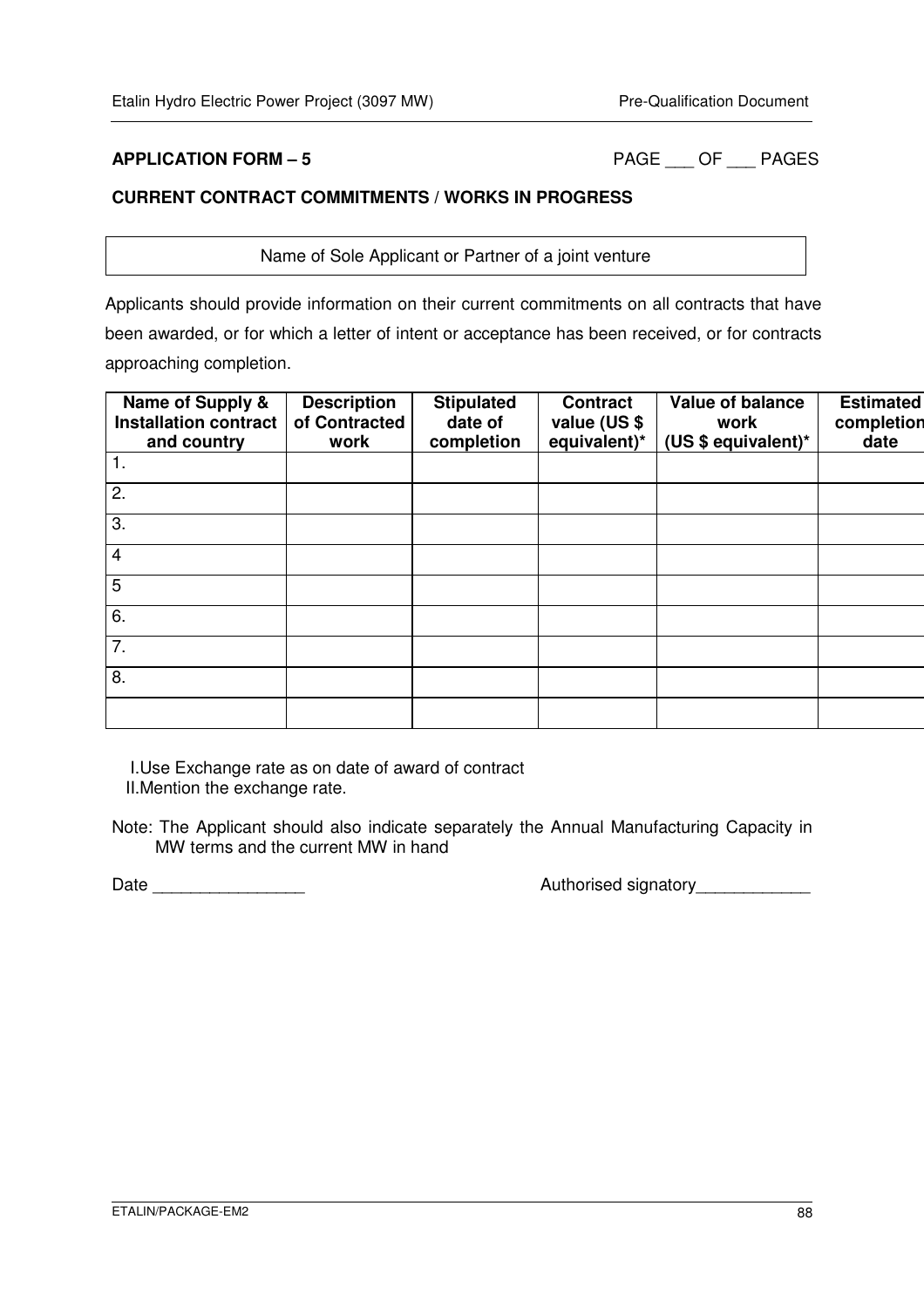**APPLICATION FORM – 6** PAGE \_\_\_ OF \_\_\_ PAGES

#### **FINANCIAL DATA**

Name of the Company (Sole Applicant) and Partner of a Joint Venture.

Applicants, including each Partner of a joint venture, should provide financial information to demonstrate that they meet the requirements stated in the Instructions to Applicants. Each Applicant or Partner of a joint venture must fill in this form. If necessary, use separate sheets to provide complete banker information. A copy of the audited balance sheets should be attached.

| Banker | Name of banker    |                        |
|--------|-------------------|------------------------|
|        | Address of banker |                        |
|        | Telephone         | Contact name and title |
|        | Fax               |                        |

Summarise actual assets and liabilities in US\$ equivalent (at the rates of exchange current at the end of each year) for the previous five (5) years. Based upon the known commitments, summarise projected assets and liabilities in US \$ equivalent for the next two years.

| Financial information in<br>US\$ equivalent | Actual:<br>Previous five years |   |   |   |   | Projected :<br>Next two years |  |
|---------------------------------------------|--------------------------------|---|---|---|---|-------------------------------|--|
|                                             |                                | 2 | 3 | 4 | 5 | 6                             |  |
| Exchange rate                               |                                |   |   |   |   |                               |  |
| 1. Total assets                             |                                |   |   |   |   |                               |  |
| 2. Current assets                           |                                |   |   |   |   |                               |  |
| 3. Total liabilities                        |                                |   |   |   |   |                               |  |
| 4. Current liabilities                      |                                |   |   |   |   |                               |  |
| 5. Profits before taxes                     |                                |   |   |   |   |                               |  |
| 6. Profits after taxes                      |                                |   |   |   |   |                               |  |

(Attach audited financial statements for the last five years (for the individual applicant or each partner of a Joint Venture). The figures quoted must be appropriately flagged in the financial statements to identify them. Adopted exchange rates to be specified alongwith their source).

Firms may submit their balance sheets certified by a CEO / CFO/ Head of Finance, and supported by copies of tax returns, if audits are not required by the laws of their countries of origin.

Date \_\_\_\_\_\_\_\_\_\_\_\_\_\_\_\_ Authorised signatory\_\_\_\_\_\_\_\_\_\_\_\_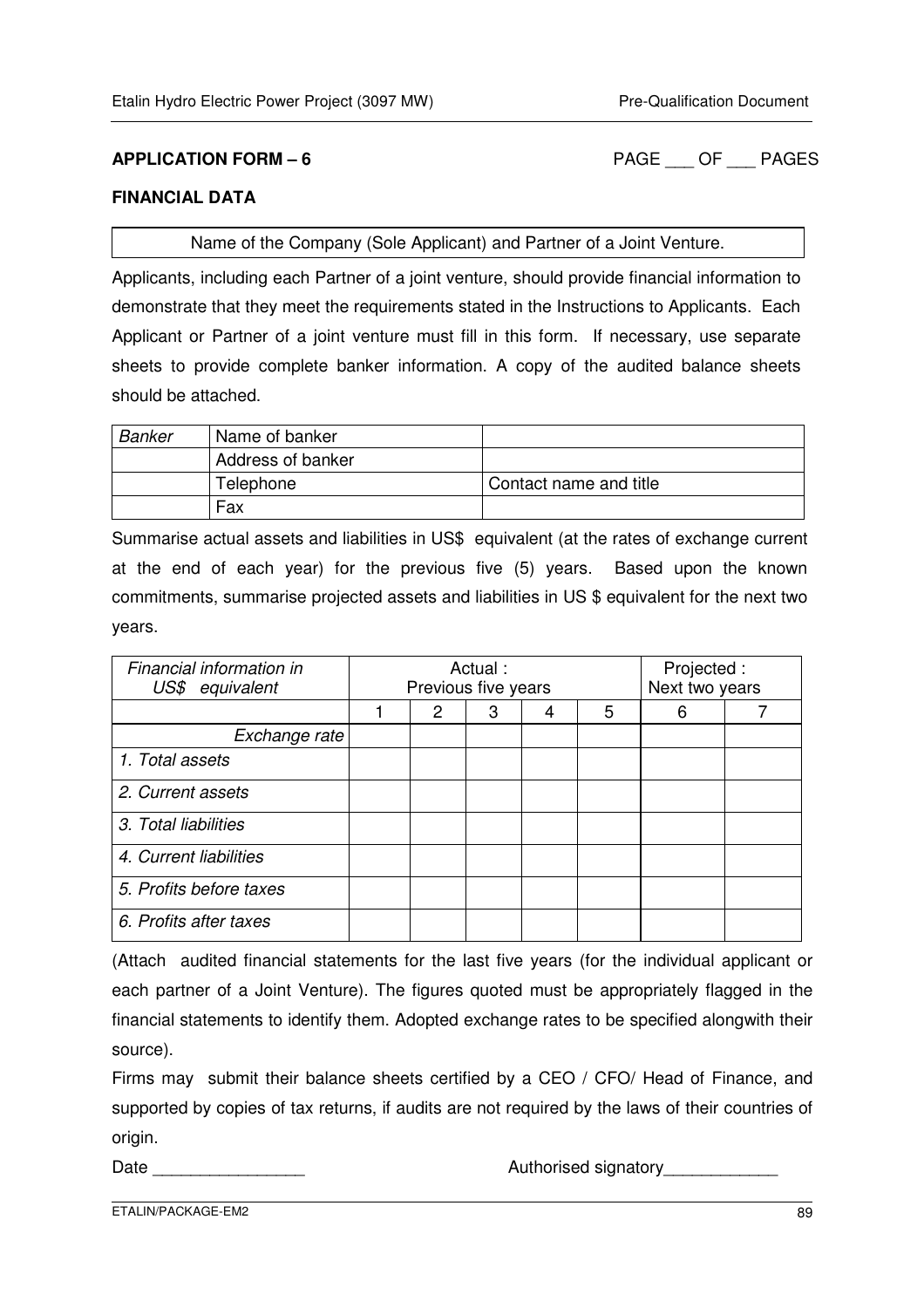**APPLICATION FORM – 7** PAGE OF PAGES

#### **QUALITY ASSURANCE**

Name of the Company (Sole Applicant); Partner of a Joint Venture and/or equipment supplier(s)/Sub--contractor(s):

#### Quality Assurance

Applicant should provide the information on quality assurance system and a typical set up of his organisation.

- A. Description on Applicant's Quality Assurance System
- B. Organisation Chart (indicate positions of key personnel proposed)
	- Base Office (Design Office/Procurement office/Manufacturing/fabrication unit as the case may be)
	- Site
- C. Narrative Description of Organisation Chart
- D. Description of Relationship between Base Office and Site Management

Date \_\_\_\_\_\_\_\_\_\_\_\_\_\_\_\_ Authorised signatory\_\_\_\_\_\_\_\_\_\_\_\_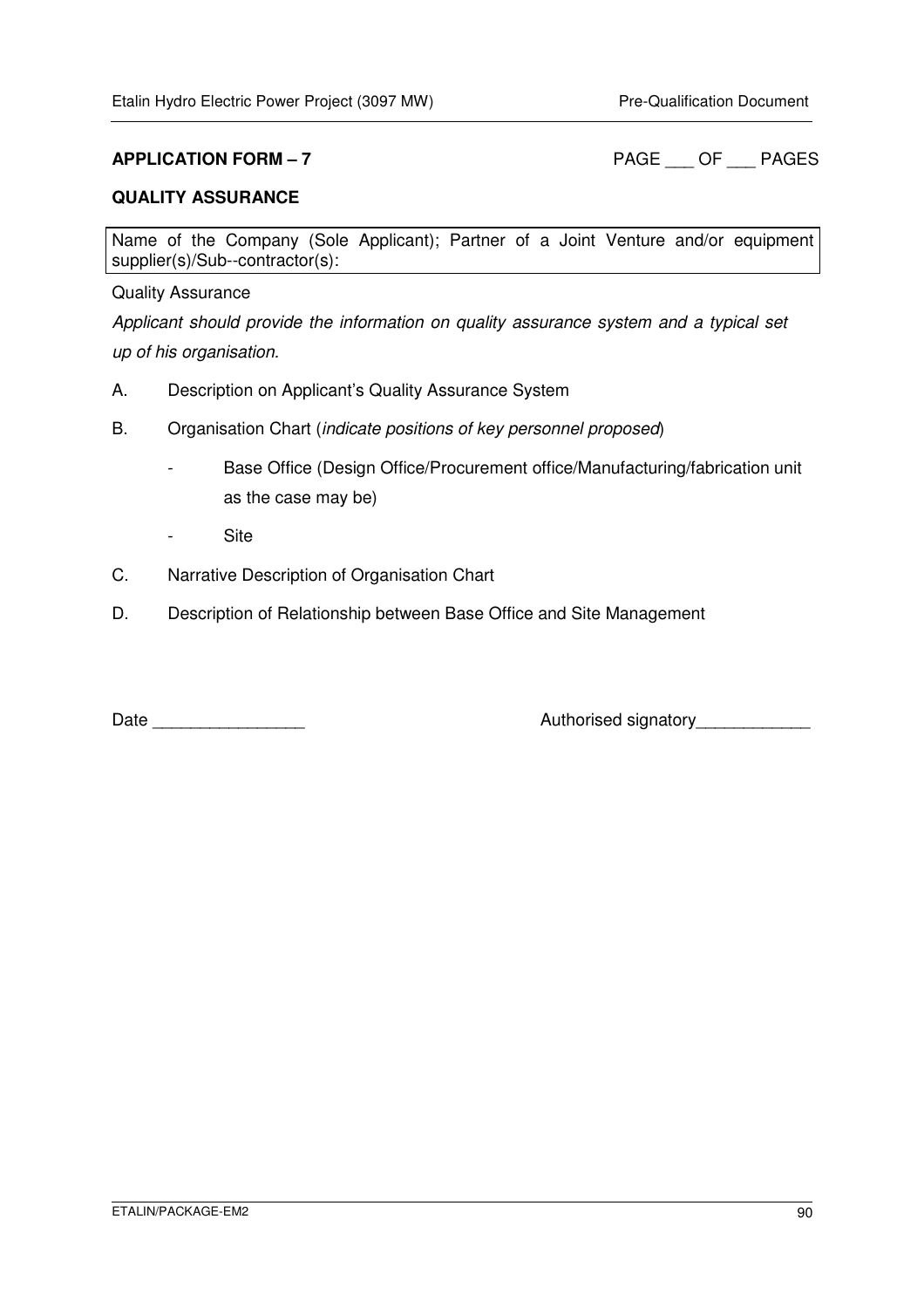**APPLICATION FORM – 8** PAGE \_\_\_ OF \_\_\_ PAGES

# **UNDERTAKING FROM PARENT/HOLDING COMPANY FOR SUBSIDIARIES PARTICIPATING IN PRE-QUALIFICATION**

#### **(On the letter head of Parent/Holding Company)**

No: ……… Date:………..

To,

Etalin Hydro Electric Power Company Ltd;

**Sub:** Pre-qualification under International Competitive Bid vide PQ Notice No…… dated………..issued by Etalin Hydro Electric Power Company Ltd. ("EHEPCL").

We, M/s…………………….. (Name of the Parent/Holding Company) having registered office at ……………(Address of the Parent/Holding Company) do hereby undertake that in the event contract for work ………………………..(Name of work) is awarded to M/s …………………………….. (Name of the Subsidiary company) who is participating in your Pre-qualification process as a …………(Sole Contractor /Joint Venture Partner), along with ……(mention the name of Sole Contractor/Lead Partner/Other Partner/Manufacturer) we shall provide the full support for technical and financial requirements for the ……….. (the scope of work of subsidiary company) and we shall be responsible for the successful completion of the scope of Supply and Services of M/s…………………… (Name of the Subsidiary company).

In case the Applicant, M/s ………………….(Name of Subsidiary company) is pre-qualified and awarded the Contract for execution of the Work, we hereby undertake to submit a Parent/Holding Company Guarantee for an amount equivalent to the contract value (proportionate to his share/scope) mentioned in the Contract with EHEPCL. The text of the proposed Parent/Holding Company Guarantee is attached herewith.

We do hereby also confirm that we are not participating directly against the above Invitation for Prequalification.

Yours faithfully,

For & on behalf of M/s. …………..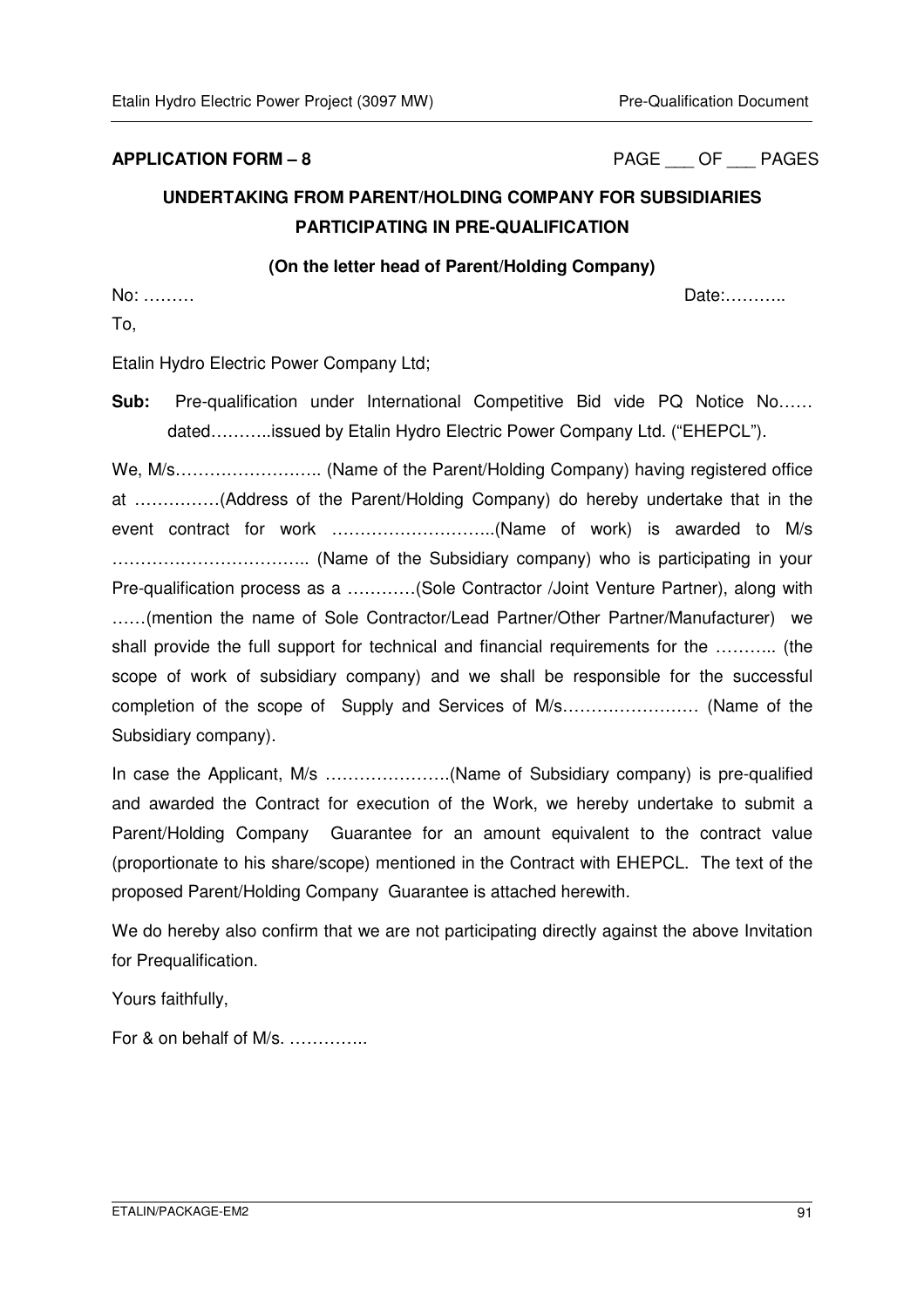(Name & Address of the Parent/Holding Company)

(Office Seal)

Station:

Date:

Enclosed: Format of proposed Corporate Guarantee

**Note:** This Letter of undertaking should be submitted along with PQ Application and should be on the letterhead of the Parent/Holding Company. It should be signed by a person competent and having the Power of Attorney to bind the Parent/Holding Company. Power of Attorney in favour of this person to do so together with the authority of its executant be enclosed with this Letter of Undertaking.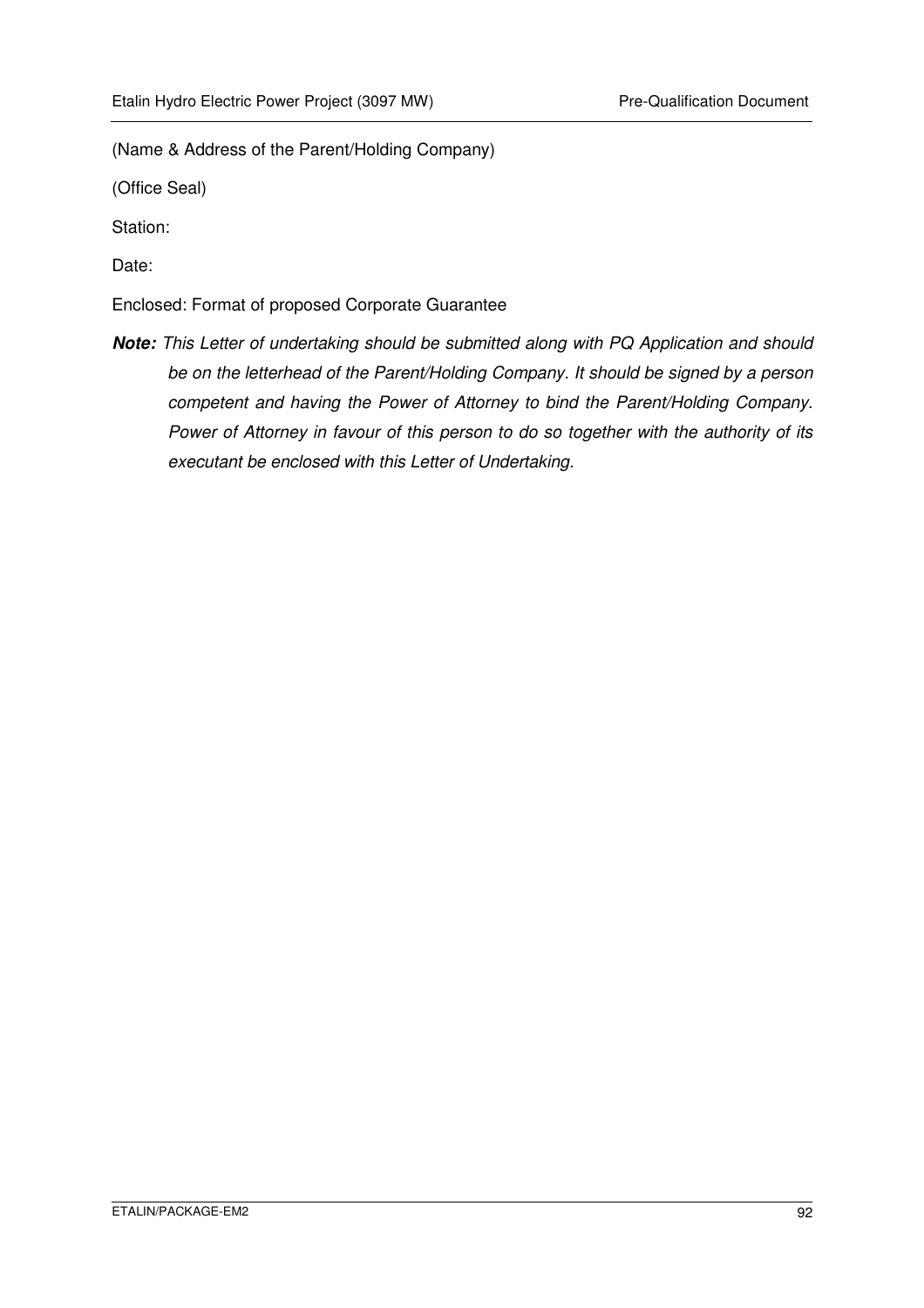#### **APPLICATION FORM – 8A** PAGE \_\_\_ OF \_\_\_ PAGES

#### **FORM OF PARENT/HOLDING COMPANY GUARANTEE**

**THIS GUARANTEE** is made the day of……….. 20…**BY:**,

a company organized and existing under the laws of\_\_\_\_\_\_\_\_\_\_ and having its Principal Office at\_\_\_\_\_\_\_\_\_\_ (hereinafter referred to as the **"Guarantor",** which expression shall unless repugnant to the subject or context or meaning thereof include its successors, administrators, executors and permitted assigns)

#### **in favour of:**

Etalin Hydro Electric Power Company Ltd. ("EHEPCL"**)** having its Registered Office at …………, India (hereinafter referred to as the **"Owner"**, which expression shall unless repugnant to the subject or context or meaning thereof include its successors, administrators, executors and permitted assigns**)** 

#### **Whereas:**

- (A) The Owner and M/s.…………..[ having its Registered Office at \_\_\_\_\_\_\_] (hereinafter referred to as the "Contractor" which expression shall unless repugnant to the subject or context or meaning thereof include its successors, administrators, executors and assigns) have entered into a contract dated \_\_\_\_\_\_\_for the execution of \_\_\_\_(name of the work package) for Etalin Hydro Electric Power Company Ltd. (EHEPCL)in the State of Arunachal Pradesh, India (hereinafter referred to as the "Contract") upon the terms and conditions contained in the Contract.
- (B) The Contractor is a [wholly owned]\* subsidiary company of the Guarantor.
- (C) The terms of the Contract oblige the Contractor to provide a guarantee to the Owner.
- (D) The Guarantor has agreed to guarantee the due performance of the Contract by the Contractor in the manner set out below.

\*(if not wholly owned, indicate the percentage holding of the Guarantor in the subsidiary)

#### **NOW THIS GUARANTEE WITNESSETH** as follows :

1. In consideration of the Owner accepting the Guarantor's obligations set out in this Guarantee in discharge of the Contractor's obligations to provide such guarantee under the Contract, the Guarantor hereby irrevocably and unconditionally guarantees to the Owner as a primary obligation and not as a surety, the full, faithful, proper and punctual performance, observance and compliance respectively by the Contractor of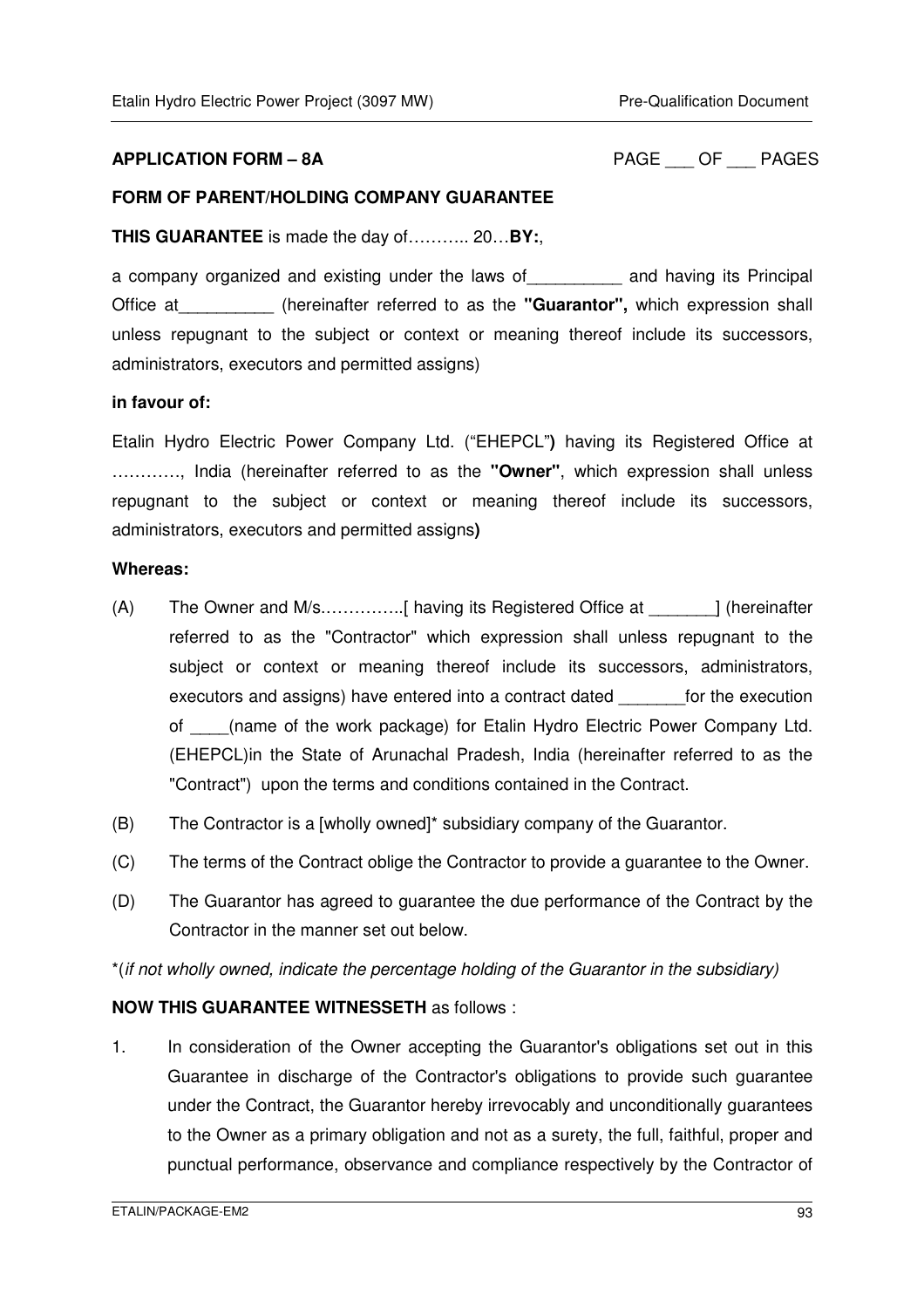each and every one of the terms, provisions, conditions, obligations, covenants, warranties, undertakings and agreements on the part of the Contractor to be performed, observed and/or carried out by the Contractor as contained or referred to in or to be inferred from the Contract as such Contract may, from time to time, be amended (hereinafter referred to as "the Obligations"). This Guarantee is a continuing security and shall secure the Obligations notwithstanding the liquidation, administration, judicial management, receivership and/or other incapacity or any change in the constitution of the Contractor or the Guarantor or in the name or style thereto or any settlement of account or other matter whatsoever.

- 2. The Guarantor hereby irrevocably and unconditionally undertakes to indemnify the Owner against all losses, damages, costs and expenses suffered or incurred by the Owner by reason of any act, omission, default or breach on the part of the Contractor in performing and observing the Obligations. Notwithstanding anything contained herein, the liability of the Guarantor under this Guarantee shall be limited to the contract value mentioned in the Contract.
- 3. If at any time any default is made by the Contractor in the performance of any of the Obligations, the Owner shall notify the Guarantor accordingly in writing. The Guarantor shall not be entitled or obliged to make any enquiry either of the Owner or of the Contractor or any other party, and shall accept the said notification as final, binding and conclusive evidence of the Contractor's default. The Owner shall also certify in writing to the Guarantor the sum or sums that may be payable in consequence of any default by the Contractor in the performance of any of the Obligations pursuant to the terms of the Contract, and the Guarantor shall pay any sum or sums so certified. Payment of the sum or sums so certified shall be made immediately without set off or deduction, notwithstanding any objection by the Contractor and without any further proof and/or evidence. For the avoidance of doubt, if the Guarantor fails to pay such sums as may be demanded by the Owner in accordance with this Clause, the Owner shall be entitled to recover the same summarily as a debt due and immediately payable without set off or deduction. In addition, the Owner shall be entitled to recover in full any cost, fees, expenses and/or charges incurred by the Owner in connection therewith.
- 4. The obligations of the Guarantor hereunder shall not be discharged, released or affected by any act, omission, matter or thing which but for this provision might operate to release or otherwise exonerate the Guarantor from its obligations hereunder in whole or in part, or by any arrangement made between the Owner and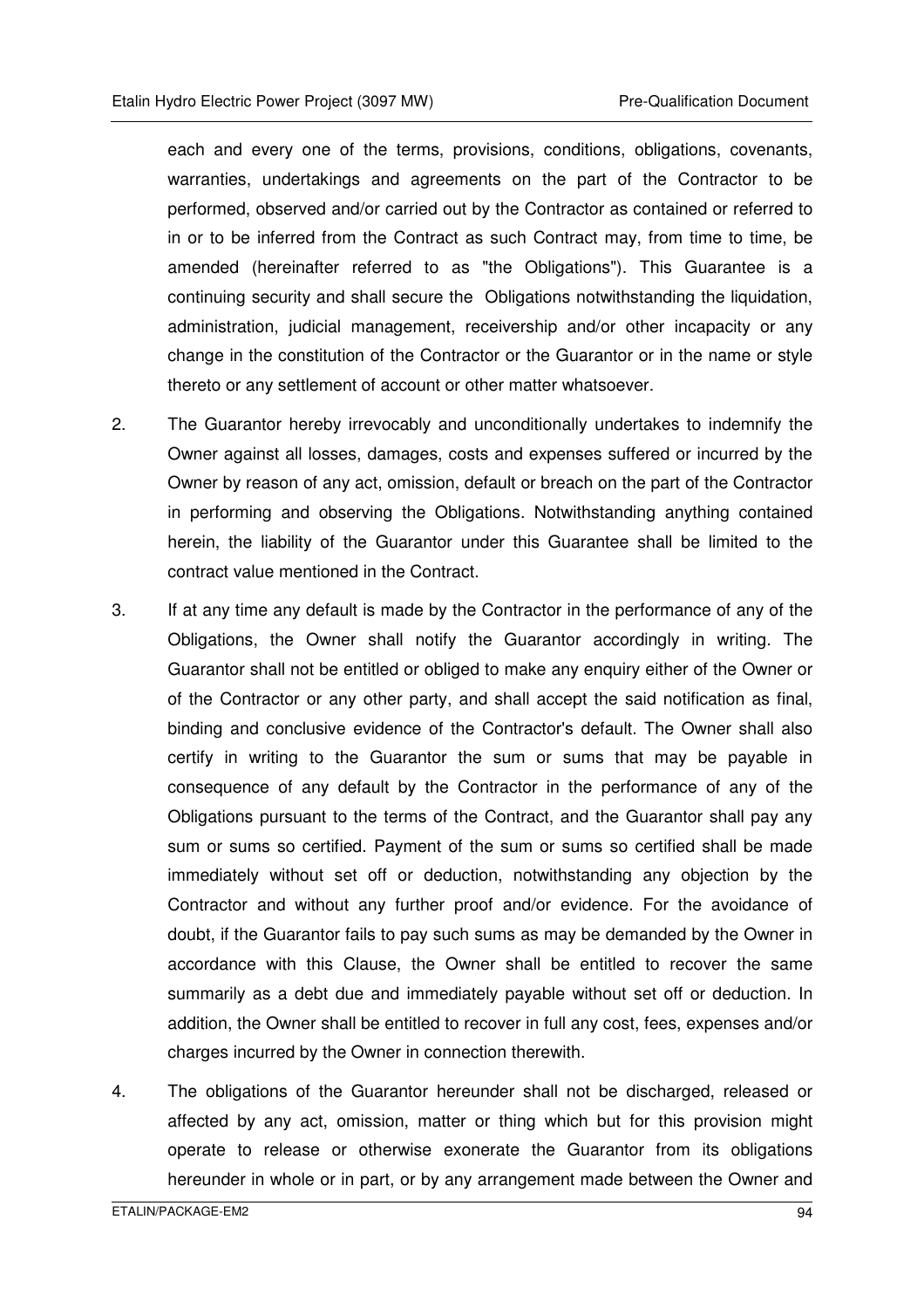the Contractor with or without the Guarantors consent or knowledge, or by the Contractor, or by any forbearance whether as to amount, time, performance or in any other way.

- 5. Where any discharge (whether in respect of the Obligations of the Contractor or any security there for or otherwise) is made in whole or in part or any arrangement is made on the faith of any payment, security or other disposition which is avoided or must be repaid on bankruptcy, liquidation or otherwise without limitation, the liability of the Guarantor under this Guarantee shall continue as if there had been no such discharge or arrangement. The Owner shall be entitled to concede or compromise any claim that any such payment, security or other disposition is liable to avoidance or repayment.
- 6. The Owner shall not be obliged to exercise any other right and/or remedy it may have, including but not limited to taking legal action and/or commencing any proceedings against the Contractor, before making any demand under this Guarantee. This Guarantee is addition to and shall not merge with or otherwise prejudice or affect any other right, remedy, guarantee, indemnity or security that the Owner may have and may be enforced notwithstanding the same or any other pledge, lien or other security interest now or hereafter held by or available to the Owner.

Until all the Obligations have been discharged in full, the Guarantor shall not, after default by the Contractor and a claim has been made pursuant to this Guarantee, be subrogated to any rights, security or monies held, received or receivable by the Owner or be entitled to any right of contribution in respect of any payment made or monies received on account of the Guarantor's liability hereunder

- 7. This Guarantee shall be in addition to and shall not in any way be prejudiced by:
	- (i) any other security now or hereafter held by the Owner as security in connection with the obligations of the Contractor under the Contract:
	- (ii) any other right against any third party which the Owner may have, for performance of all or any of the Obligations
- 8. Payment of the sum or sums certified under this Guarantee shall be made immediately, notwithstanding any objection by the Contractor and without any further proof and/or evidence and shall be paid immediately forthwith on demand by the Owner without any protest or demur. Any such payment shall be made without set-off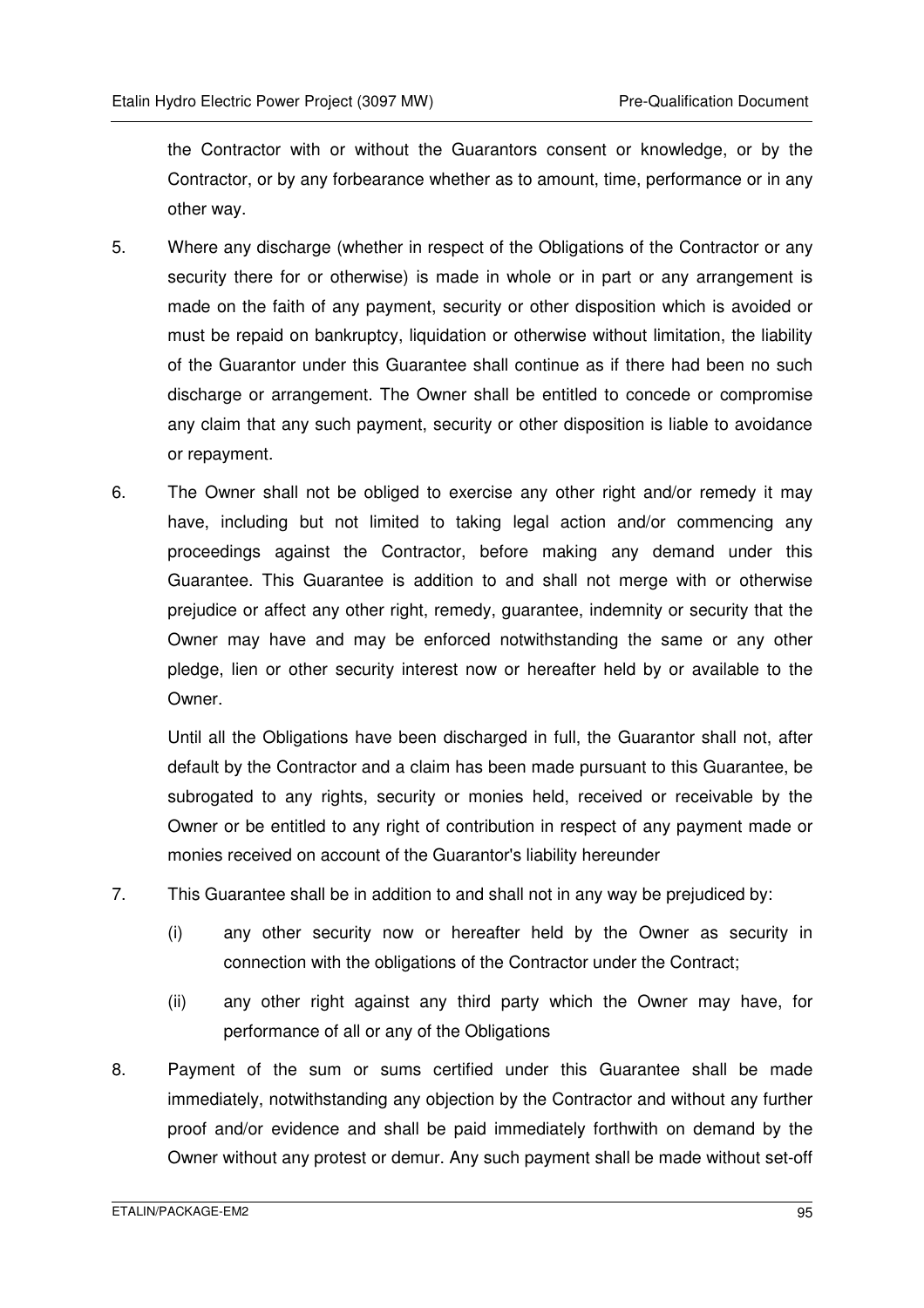or counterclaim and shall be made free and clear of, and without deduction for or an account of, any present or future taxes, duties, charges, fees, deductions or withholdings of any nature whatsoever and by whomsoever imposed.

9. The benefit of this Guarantee and all rights and powers hereunder may be assigned by the Owner. The Guarantor may not assign or transfer any of the Guarantor's rights or obligations hereunder without the prior written consent of the Owner.

The Guarantor hereby warrants, represents and undertakes to the Owner and such warranties, representations and undertakings to continue so long as the Guarantee remains subsisting that:

- (i) The Guarantor has full power to enter into and perform and will perform its obligations under this Guarantee, and all necessary corporate, shareholder and other action to enable it to execute, deliver and perform the same has been taken and it has obtained and will maintain in full force all necessary consents, licences and authorities and no limitation on its powers to borrow or give guarantees will be exceeded as a result of this Guarantee;
- (ii) This Guarantee has been validly created and constitutes a valid and legally binding obligation on the Guarantor enforceable in accordance with its terms and conditions;
- (iii) The creation of this Guarantee and the performance and observance here, does not and will not (i) contravene any existing applicable law, statute, rule or regulation or any judgement, decree or permit to which it is subject; (ii) conflict with or result in any breach of any of the terms of or constitute a default under any agreement or other instrument to which it is a party or to which it is subject or by which it or any of its property is bound, (iii) contravene or conflict with any provision of its memorandum and Articles of Association, Articles of Incorporation or other constitutive documents (howsoever called) or (iv) result in creation or imposition of or oblige it to create any charge or encumbrance on any of its assets, rights or revenues;
- (iv) It is not necessary to ensure the legality, validity, enforceability or admissibility in evidence of this Guarantee that this Guarantee or any other document be stamped, registered, filed notarised, recorded or enrolled in India and this Guarantee is in proper form for its enforcement in India;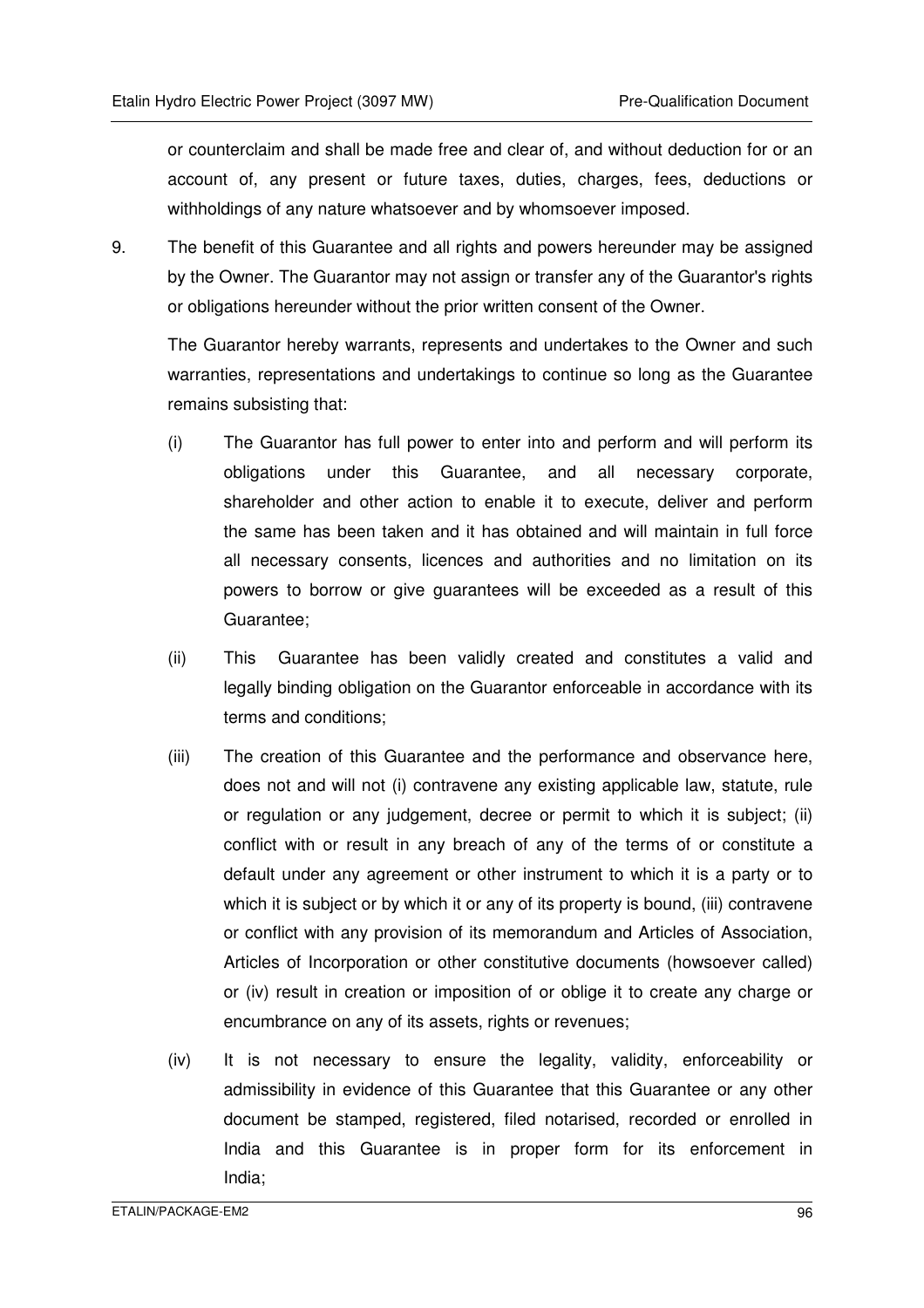- (v) No taxes, levies, imposts, duties of whatever nature are imposed by withholding or otherwise on any payment to be made by it under this Guarantee or are imposed on or by virtue of the execution or delivery by it of this Guarantee;
- (vi) The execution by the Guarantor of this Guarantee constitutes the performance and observance by the Guarantor of the obligations expressed to be assumed by it hereunder and constitutes all private and commercial acts done and performed for private and commercial purposes.
- 10. This Guarantee shall be irrevocable and shall be valid till all the obligations of the Contractor has been fulfilled or discharged under the Contract.
- 11. The construction, validity and performance of this Guarantee is subject to Indian law and the courts at New Delhi, India shall have exclusive jurisdiction over this Guarantee, without any reference to rule of conflict.
- 12. The Guarantor hereby acknowledges that he has full knowledge of all the terms and conditions of the Contract.

**IN WITNESS WHEREOF** this Guarantee has been executed on the ..................... day of  $20$ .

The Common Seal of the  $( )$  **\_\_\_\_\_\_\_\_\_\_\_\_\_\_\_\_\_\_\_\_\_\_\_\_\_\_\_\_\_\_\_\_ )**  was hereunto (a) affixed in the presence of:  $\qquad \qquad$ )

**Note:** 

- **(1) This guarantee format shall be initialed and enclosed with the Undertaking as a token of acceptance of its terms & conditions by the Parent/Holding Company. The guarantee shall be executed and submitted alongwith Performance Guarantee to be submitted under the Contract.**
- **(2) The Certified Copy of the authorization based on which this Guarantee is being executed needs to be furnished to the Owner.**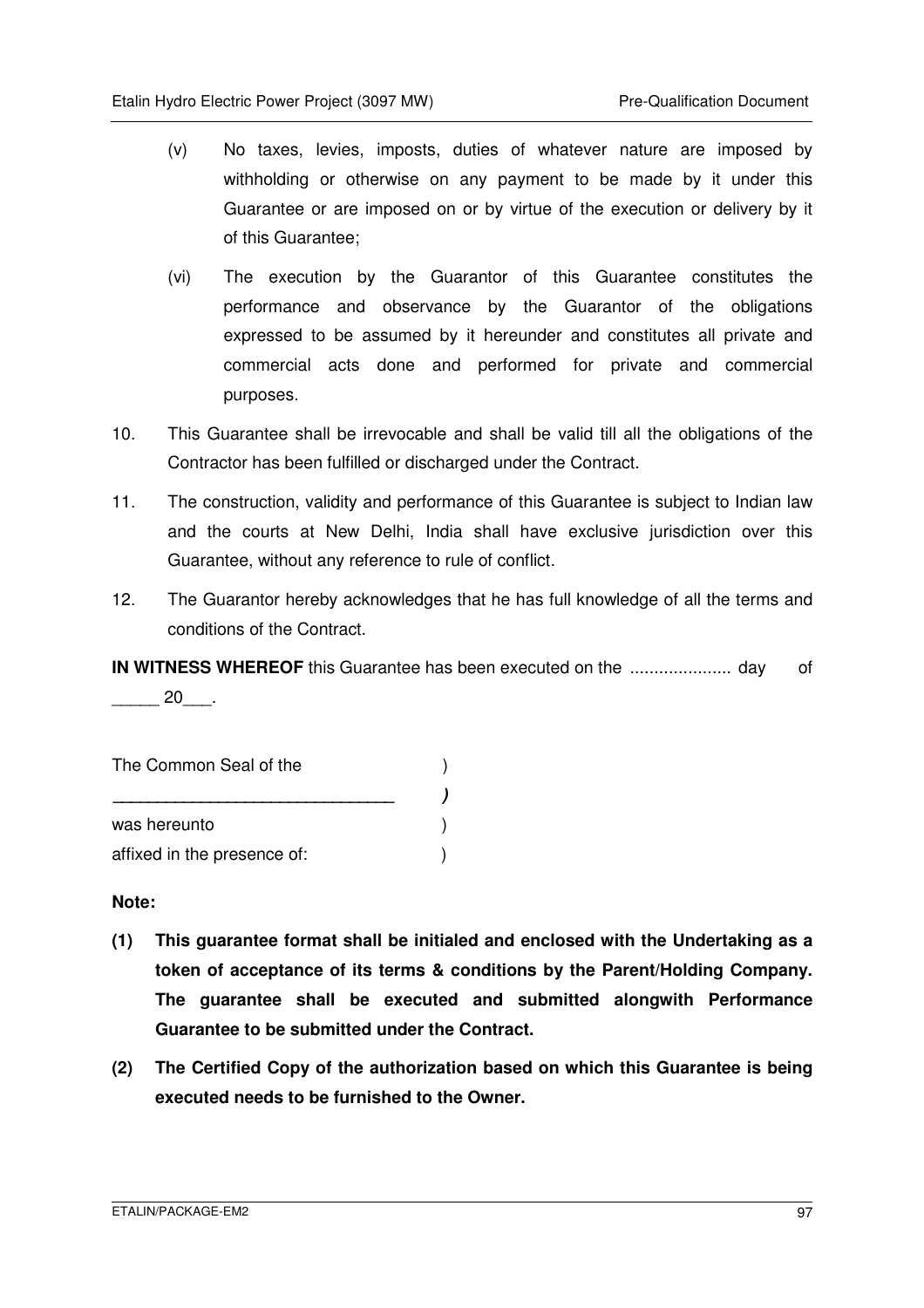**APPLICATION FORM – 9** PAGE OF PAGES

#### **LITIGATION HISTORY**

### NAME OF THE COMPANY (SOLE APPLICANT); PARTNER OF A JOINT VENTURE AND/OR MANUFACTURER(S):

Applicant, including each of the partners of a Joint Venture, shall provide information on any history of litigation or arbitration resulting from contracts executed in the last ten years or currently under execution. A separate sheet should be used for each partner of a Joint Venture.

| Year | <b>Contract</b><br><b>Identification</b> | <b>Contract</b><br>Value<br>(in Eq. US \$) | Value of<br>disputed<br>amount<br>(in Eq. US \$) | <b>Arbitration</b><br><b>Award Value if</b><br>settled in<br>contractor's<br>favour<br>(in Eq. US \$ ) | <b>Reasons for</b><br>disputes |
|------|------------------------------------------|--------------------------------------------|--------------------------------------------------|--------------------------------------------------------------------------------------------------------|--------------------------------|
|      |                                          |                                            |                                                  |                                                                                                        |                                |
|      |                                          |                                            |                                                  |                                                                                                        |                                |
|      |                                          |                                            |                                                  |                                                                                                        |                                |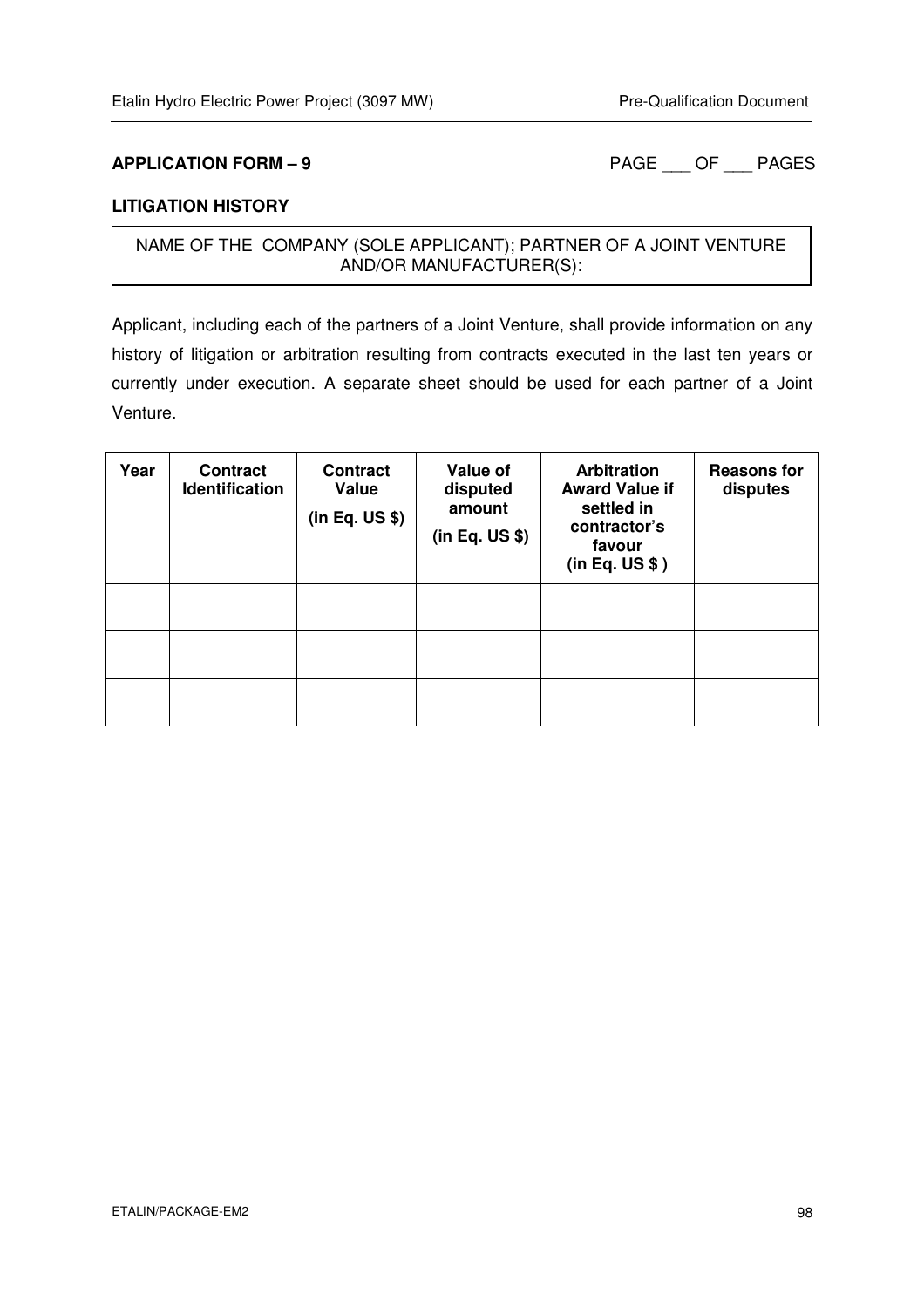**APPLICATION FORM – 10 PAGE \_\_\_ OF \_\_\_ PAGES** 

#### **ADDITIONAL INFORMATION**

Name of the Company (Sole Applicant); Partner of a Joint Venture and/or equipment supplier(s)/Sub-contractor(s):

Add any further information that the Applicant considers to be relevant to the evaluation of application for prequalification. If the Applicant wishes to attach other documents, list them below.